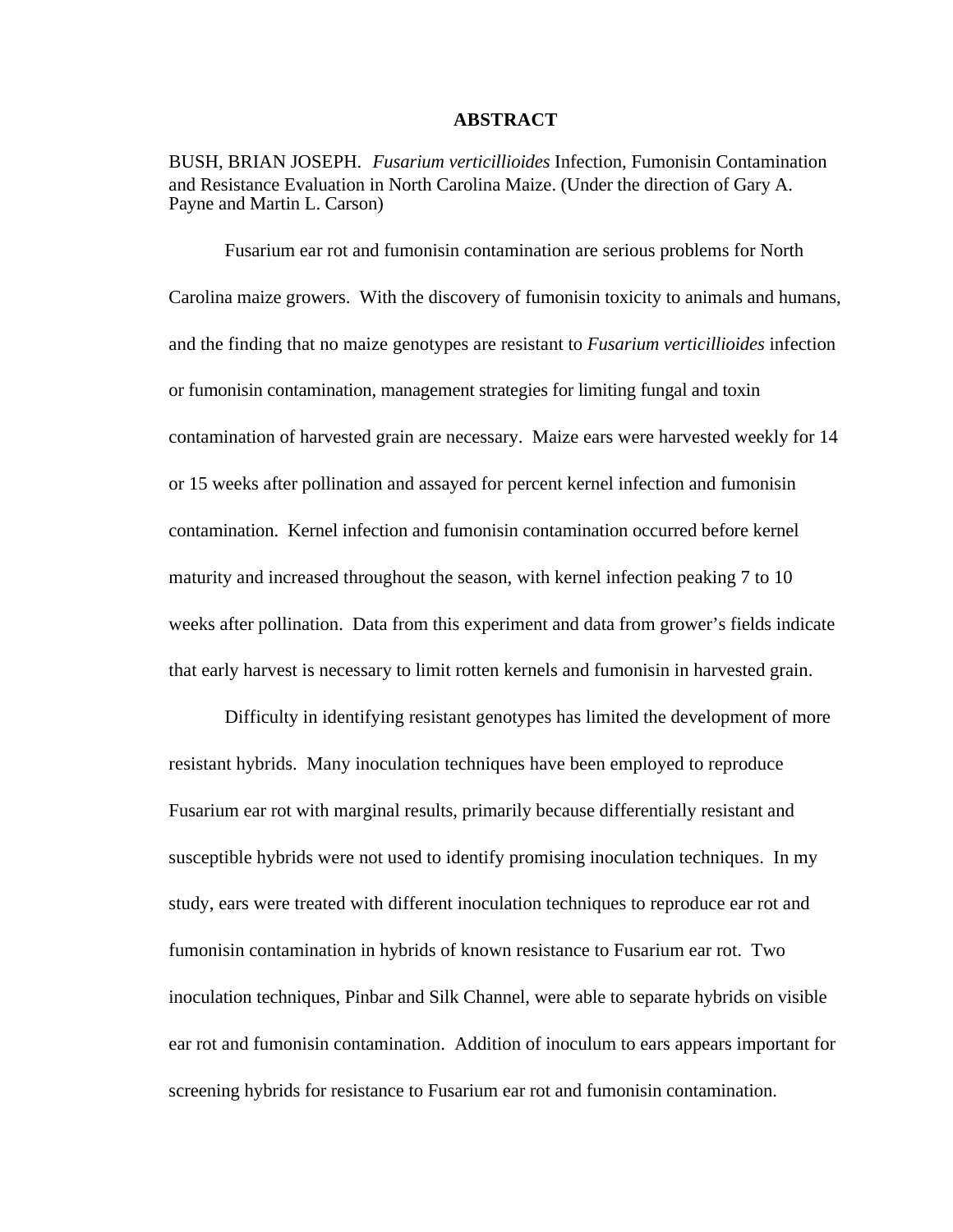## Fusarium verticillioides Infection, Fumonisin Contamination and Resistance **Evaluation in North Carolina Maize.**

by

### **BRIAN JOSEPH BUSH**

A thesis submitted to the Graduate Faculty of North Carolina State University in partial fulfillment of the requirements for the Degree of Master of Science

### **Department of Plant Pathology**

Raleigh

**Fall 2001** 

APPROVED BY: am

Gary A. Payne Co-chair of Advisory Committee

 $\sim$  s/c) Winston M. Hagler

<u>in</u> to

Martin L. Carson Co-chair of Advisory Committee

 $\ell$  ( ,

James B. Holland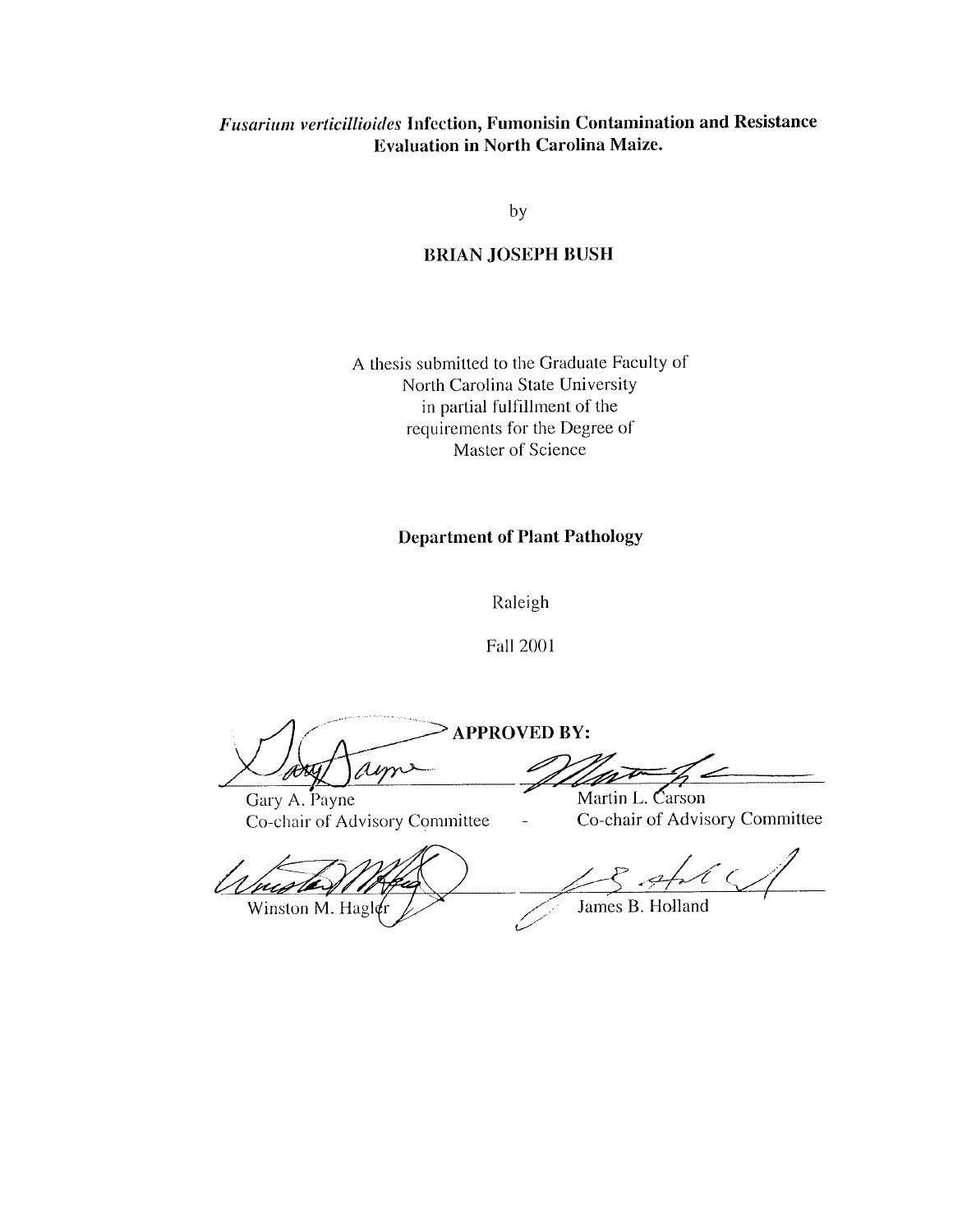## **DEDICATION**

The work contained in this thesis is dedicated to my wife, Karen. She gave me the strength and encouragement that I needed to keep on task each day. Thank you for all of your help through this time. I love you very much.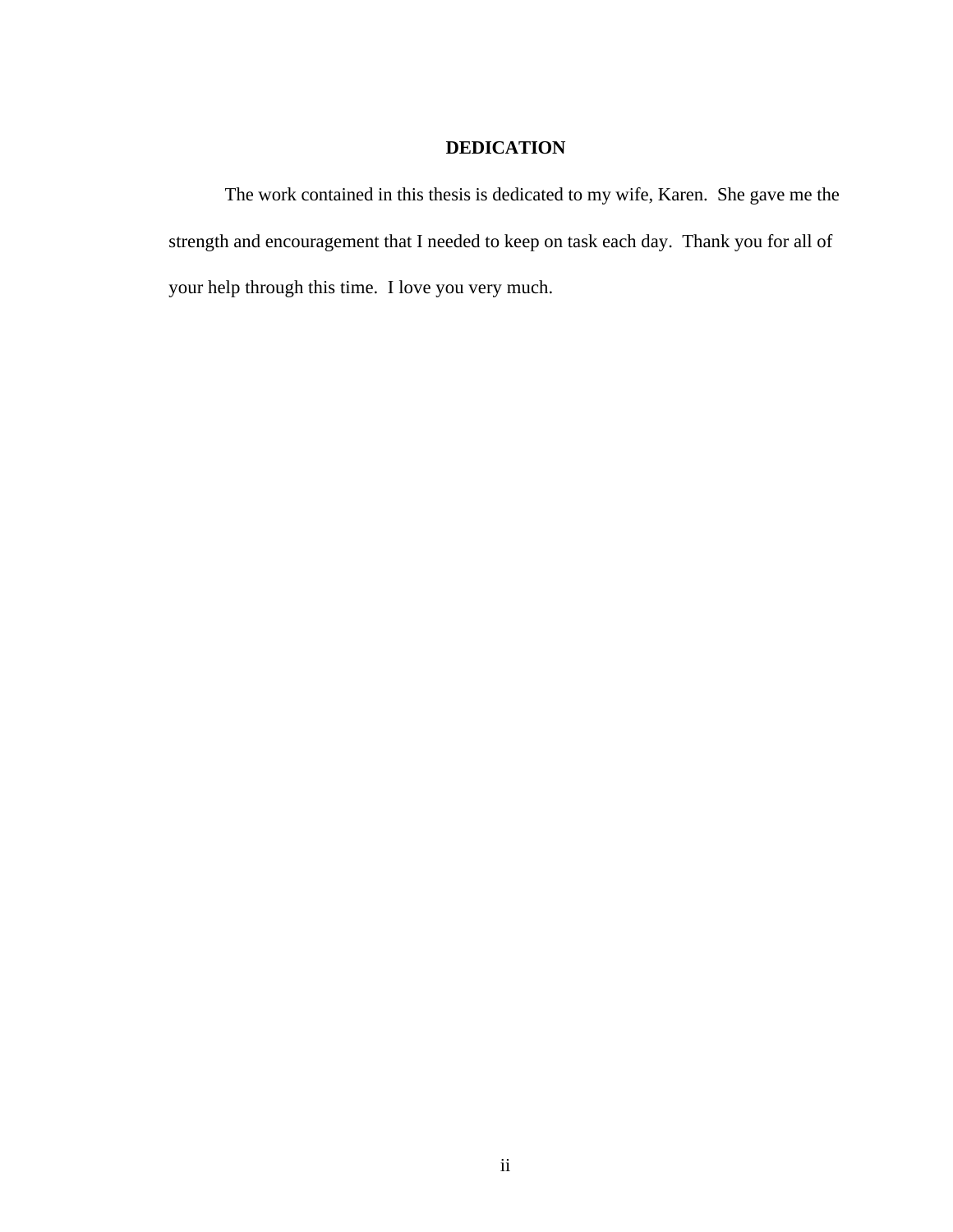#### **BIOGRAPHY**

Brian was born on January 12, 1977 in Columbus Indiana. He grew up on his family's farm and worked there until graduating from high school in 1995. Upon graduation he entered Purdue University majoring in Plant Sciences in the Botany and Plant Pathology Department. In the summers between school years, he worked as a summer intern in Herbicide Development for Dupont Ag Products. He graduated from Purdue University in May 1999 with a B.S. in Agriculture.

After graduating from Purdue University, Brian entered the Plant Pathology Department at North Carolina State University. Currently he is a Masters Degree candidate under the direction of Dr. Gary Payne and Dr. Marty Carson. Future plans include a position as a Senior Research Associate with Pioneer Hi-Bred Inc. International in New Holland, Pennsylvania.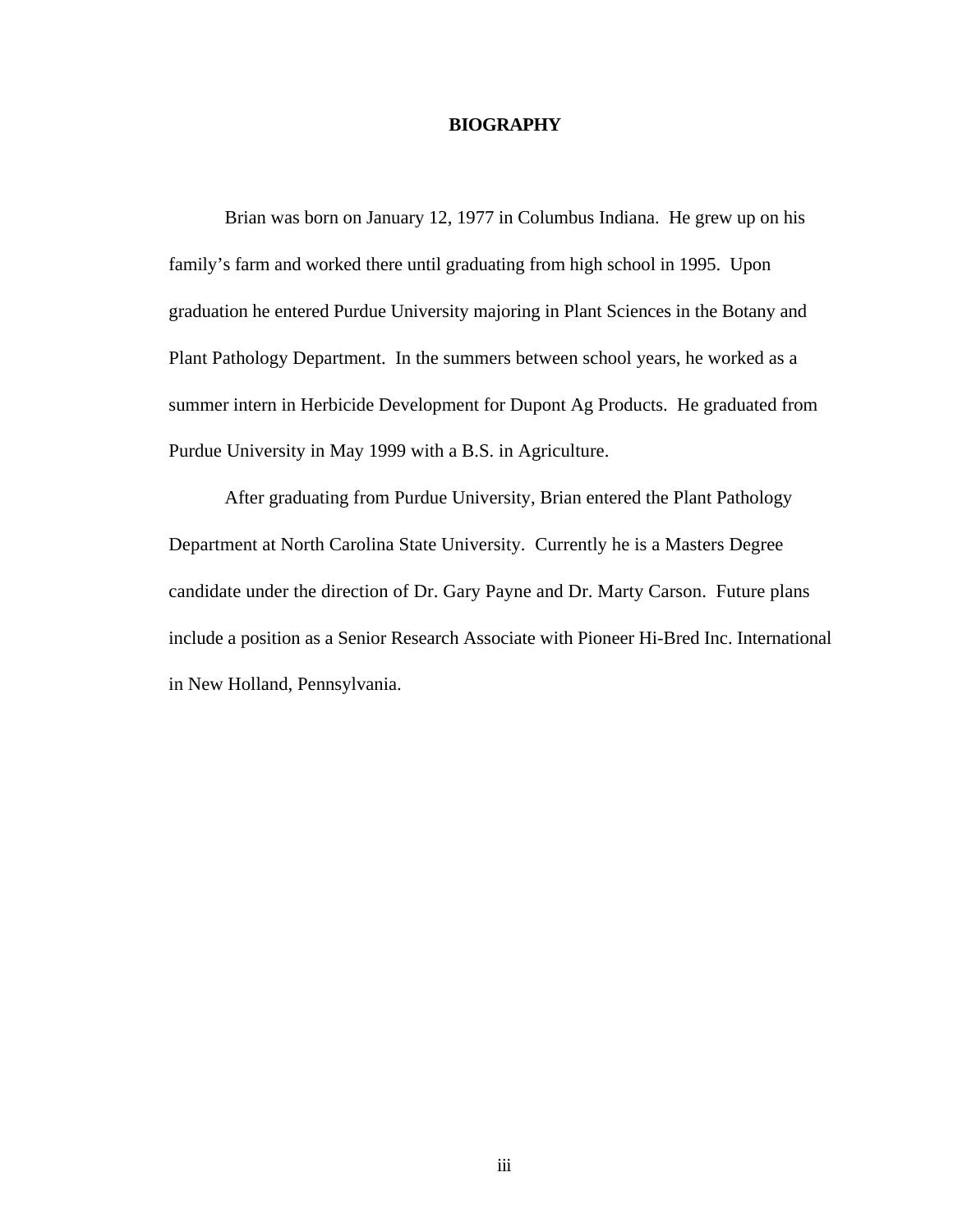#### **ACKNOWLEDGEMENTS**

First of all, I would like to thank my major advisors, Dr. Gary Payne and Dr. Martin Carson. Dr. Payne instilled an understanding of the importance of reading the literature and was always open to listening to new ideas and problems I encountered through my graduate career. Dr. Carson provided great insight and help in laying out my experiments, in addition to explaining the nuances of industry life to me. Additionally, many thanks go to my other committee members Dr. Winston Hagler and Dr. James Holland for their help in data interpretation, advice and for serving on my committee.

Second, I need to thank Lisa Ferguson for teaching me the ways of field experimentation in Plant Pathology. She was always helpful whenever I had questions or needed advise as to how things were done at State. Dr. Marc Cubeta and Brian Cody were very helpful with arranging drying of samples, harvesting and being my eyes at the Vernon James Center. Dr. Cubeta was also encouraging me to take advantage of opportunities available, like speaking to growers. I am very grateful for the opportunities Dr. Cubeta pushed me to do. Rod Gurganus and Freddie O'Neal deserve thanks for their help with my on the farm studies.

Last, I would like to thank my Payne lab mates. They all helped rip apart my presentations to show me how unprepared I was. They were also there for me whenever I needed help with my project, which was often. Thank you all, especially Mike!

iv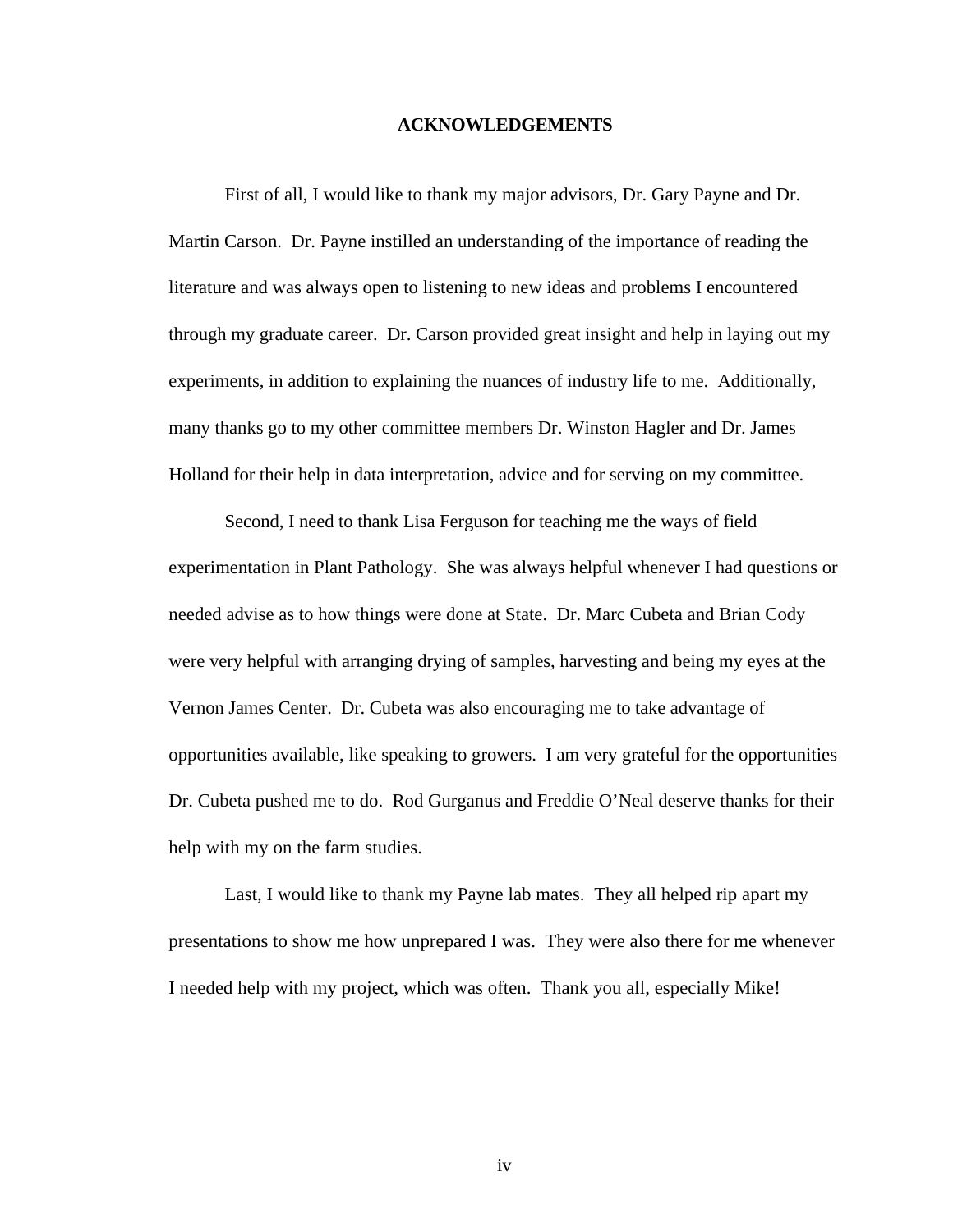# **TABLE OF CONTENTS**

| 1. |                                                          |  |
|----|----------------------------------------------------------|--|
| 2. | FUSARIUM VERTICILLIOIDES INFECTION AND FUMONISIN         |  |
|    |                                                          |  |
|    |                                                          |  |
|    |                                                          |  |
|    |                                                          |  |
|    |                                                          |  |
|    |                                                          |  |
|    |                                                          |  |
| 3. | INOCULATION TECHNIQUES ARE ABLE TO DIFFERENTIATE MAIZE   |  |
|    | HYBRIDS BASED ON EAR ROT AND FUMONISIN CONTAMINATION37   |  |
|    |                                                          |  |
|    |                                                          |  |
|    |                                                          |  |
|    |                                                          |  |
|    |                                                          |  |
|    |                                                          |  |
|    | APPENDIX - ON FARM STUDIES OF FUMONISIN CONTAMINATION OF |  |
|    |                                                          |  |
|    |                                                          |  |
|    |                                                          |  |
|    |                                                          |  |
|    |                                                          |  |
|    |                                                          |  |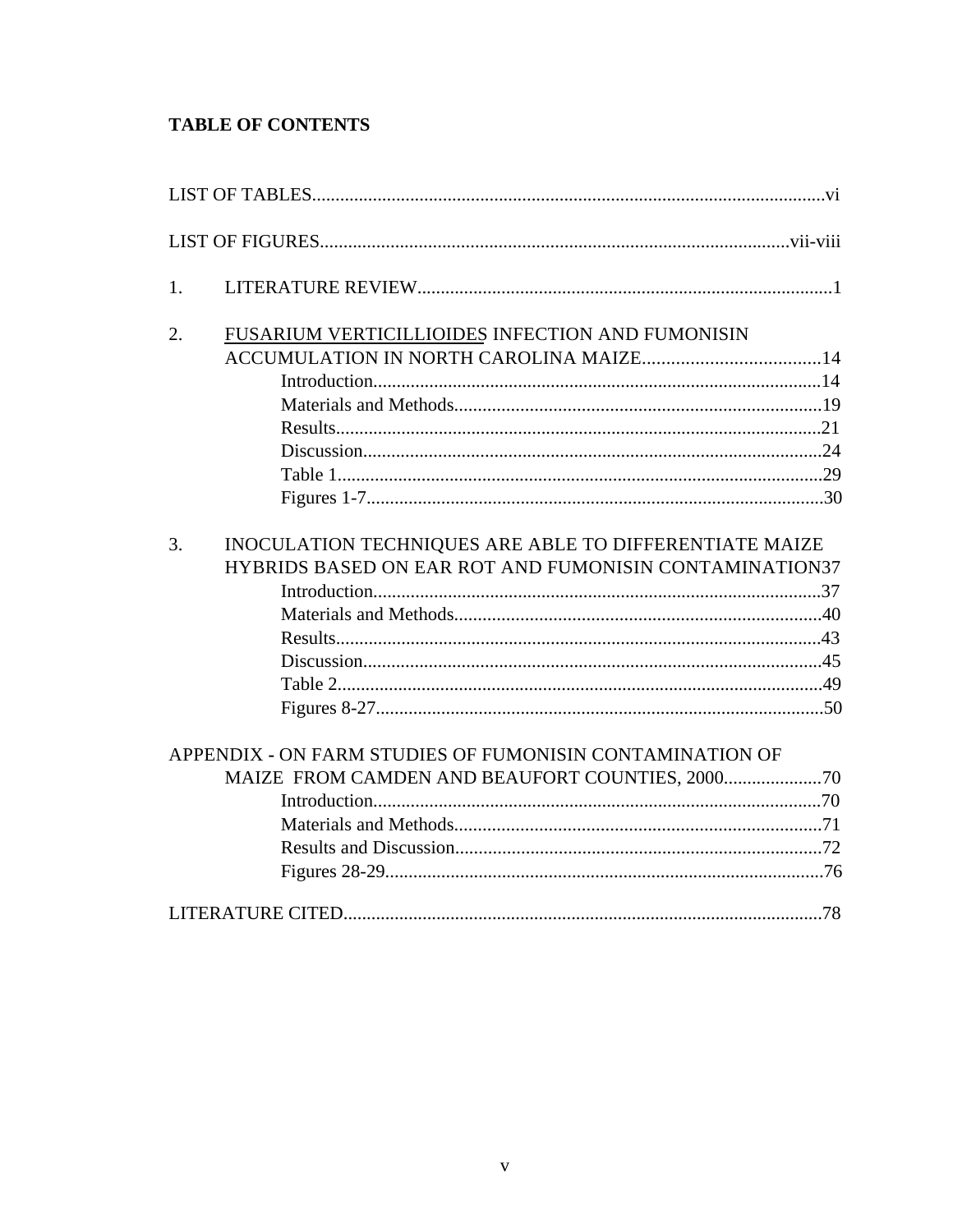# **LIST OF TABLES**

| <b>Table 2.</b> Statistical Comparison of Inoculation Techniques after Square Root |  |
|------------------------------------------------------------------------------------|--|
| Transformation of the Fusarium Ear Rot Data and Log Transformation of the          |  |
|                                                                                    |  |
|                                                                                    |  |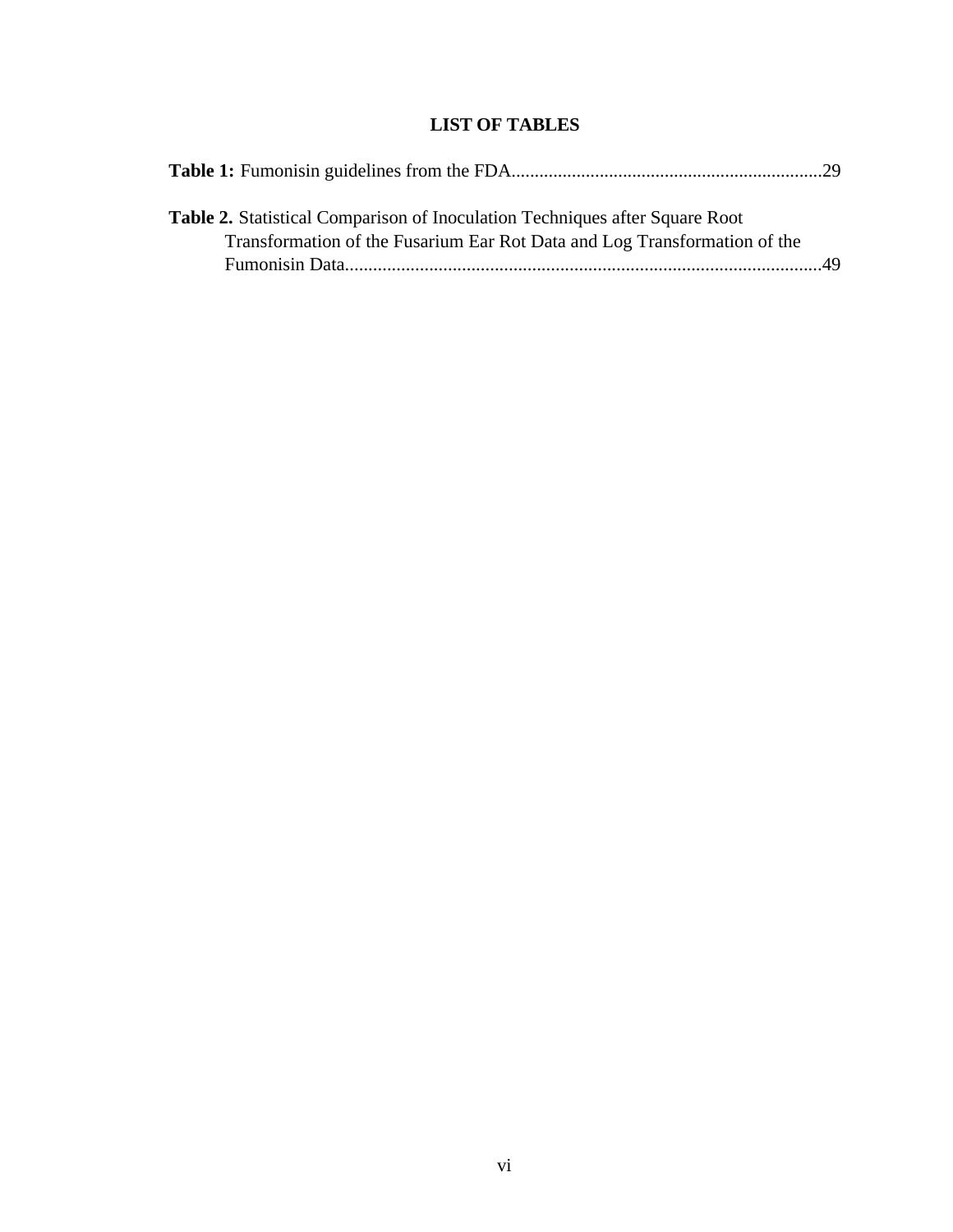# **LIST OF FIGURES**

|  | <b>CHAPTER 2:</b> |  |
|--|-------------------|--|
|--|-------------------|--|

| Figure 1. Kernel Infection and Fumonisin Contamination from Plymouth, 199930            |  |
|-----------------------------------------------------------------------------------------|--|
| Figure 2. Kernel Infection and Fumonisin Contamination from Clayton, 199931             |  |
|                                                                                         |  |
|                                                                                         |  |
|                                                                                         |  |
|                                                                                         |  |
| <b>Figure 7.</b> Kernel Infection from Ears Inoculated with <i>F. verticillioides</i> , |  |
| <b>CHAPTER 3:</b>                                                                       |  |
| Figure 8. Comparison of Dekalb Hybrids based on Fusarium Ear Rot induced by             |  |
| Figure 9. Comparison of Dekalb Hybrids based on Fumonisin Contamination induced by      |  |
| Figure 10. Comparison of Pioneer Hybrids based on Fusarium Ear Rot induced by           |  |
| Figure 11. Comparison of Pioneer Hybrids based on Fumonisin Contamination induced       |  |
| Figure 12. Comparison of Pioneer Hybrids based on Fusarium Ear Rot at Winterville,      |  |
| <b>Figure 13.</b> Comparison of Pioneer Hybrids based on Fumonisin Contamination at     |  |
| Figure 14. Comparison of Dekalb Hybrids based on Fusarium Ear Rot at Mt. Olive,         |  |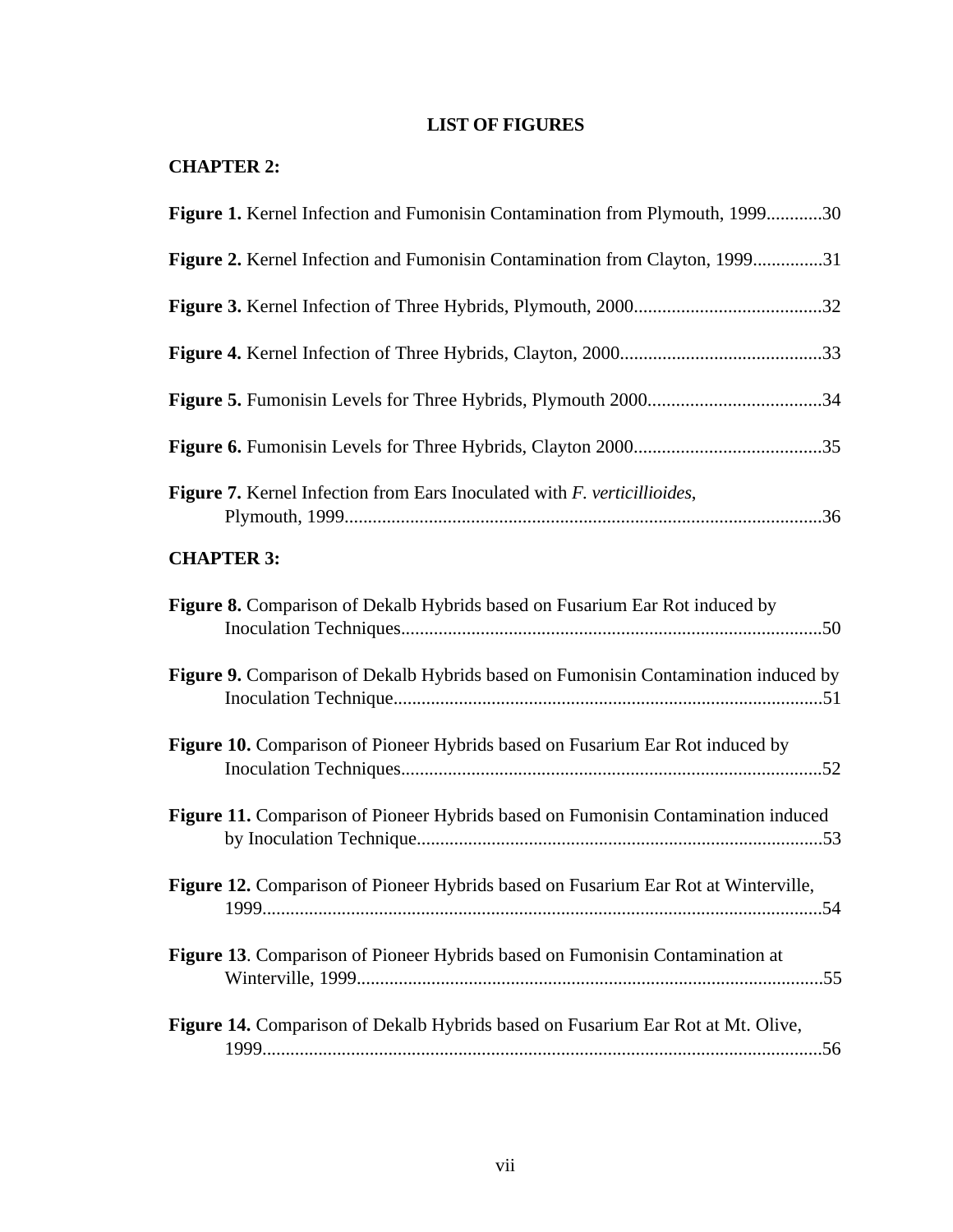|                 | Figure 15. Comparison of Dekalb Hybrids based on Fumonisin Contamination at Mt.     |
|-----------------|-------------------------------------------------------------------------------------|
|                 | Figure 16. Comparison of Pioneer Hybrids based on Fusarium Ear Rot at Clayton,      |
|                 | <b>Figure 17.</b> Comparison of Pioneer Hybrids based on Fumonisin Contamination at |
|                 | Figure 18. Comparison of Dekalb Hybrids based on Fusarium Ear Rot at Clayton,       |
|                 | Figure 19. Comparison of Dekalb Hybrids based on Fumonisin Contamination at         |
|                 | Figure 20. Comparison of Pioneer Hybrids based on Fusarium Ear Rot at Winterville,  |
|                 | Figure 21. Comparison of Pioneer Hybrids based on Fumonisin Contamination at        |
|                 | Figure 22. Comparison of Dekalb Hybrids based on Fusarium Ear Rot at Mt. Olive,     |
|                 | Figure 23. Comparison of Dekalb Hybrids based on Fumonisin Contamination at Mt.     |
|                 | Figure 24. Comparison of Pioneer Hybrids based on Fusarium Ear Rot at Clayton,      |
|                 | Figure 25. Comparison of Pioneer Hybrids based on Fumonisin Contamination at        |
|                 | Figure 26. Comparison of Dekalb Hybrids based on Fusarium Ear Rot at Clayton,       |
|                 | <b>Figure 27.</b> Comparison of Dekalb Hybrids based on Fumonisin Contamination at  |
| <b>APPENDIX</b> |                                                                                     |

**Figure 28.** Fumonisin Contamination of Three Maize Hybrids at Camden County, 2000.76 **Figure 29.** Fumonisin Contamination of Three Maize Hybrids at Beaufort County, 2000.77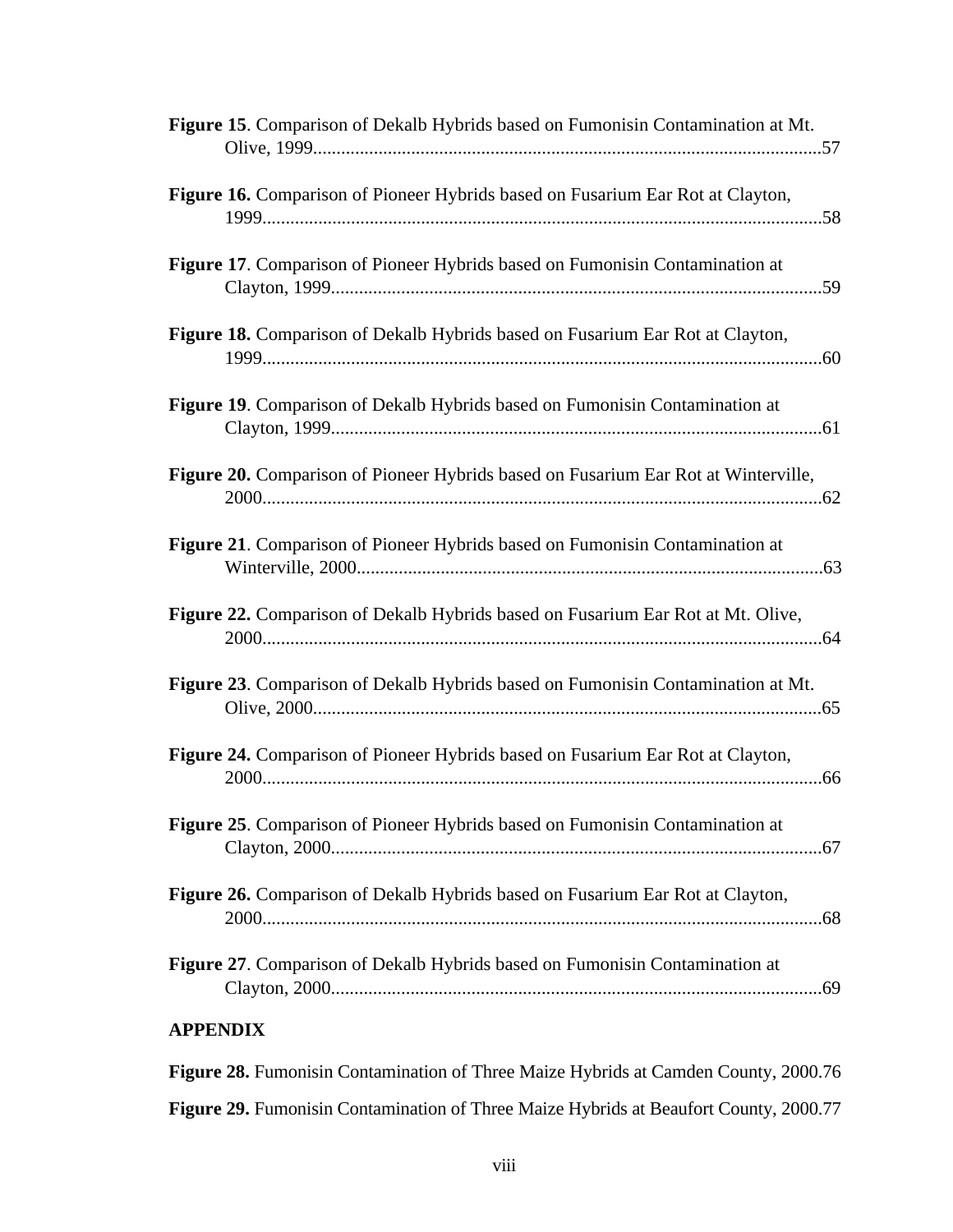### **CHAPTER 1: LITERATURE REVIEW**

*Fusarium verticillioides* (Sacc.) Nirenberg (syn. *Fusarium moniliforme* J. Sheldon) is an anamorph of *Gibberella fujikuroi* ((Sawada) Ito in Ito & K Kimura mating population A), and is a plant pathogen that causes root, stalk, and ear rots of maize (White, 1999). Seed infection by *F. verticillioides* is of major concern because it can reduce seed quality and result in contamination of grain with mycotoxins. *Fusarium verticillioides* infection of kernels occurs at or after flowering and is favored by hot, dry conditions. Symptoms of Fusarium ear rot vary greatly depending on the crop variety, the environmental conditions, and the severity of the disease. Symptoms usually occur at the tip or in scattered areas on the ear, and in severely infected ears, whitish pink to lavender fungal mycelia can be observed. Infected kernels also may exhibit a typical "starburst symptom", which is characterized by white streaks radiating from the cap of the kernel. Many kernels infected with *F. verticillioides* may remain symptomless. The fungus overwinters in colonized plant residues. The predominant inoculum for seed infection is microconidia (White, 1999). These conidia are carried to the ear by wind or insects where they germinate and either colonize silk tissue and kernels directly or colonize damaged (insect injured, "silk-cut", or popped) kernels. Kernels also may be invaded as a result of a systemic infection of the plant, but the significance of this route of infection in Fusarium ear rot is not yet clear (White, 1999).

Fusarium ear rot of maize is responsible for significant economic loss due to decrease in yield and low grain quality. The pathogen was recently shown to produce a group of mycotoxins known as fumonisins, which cause leukoencephalomalacia in horses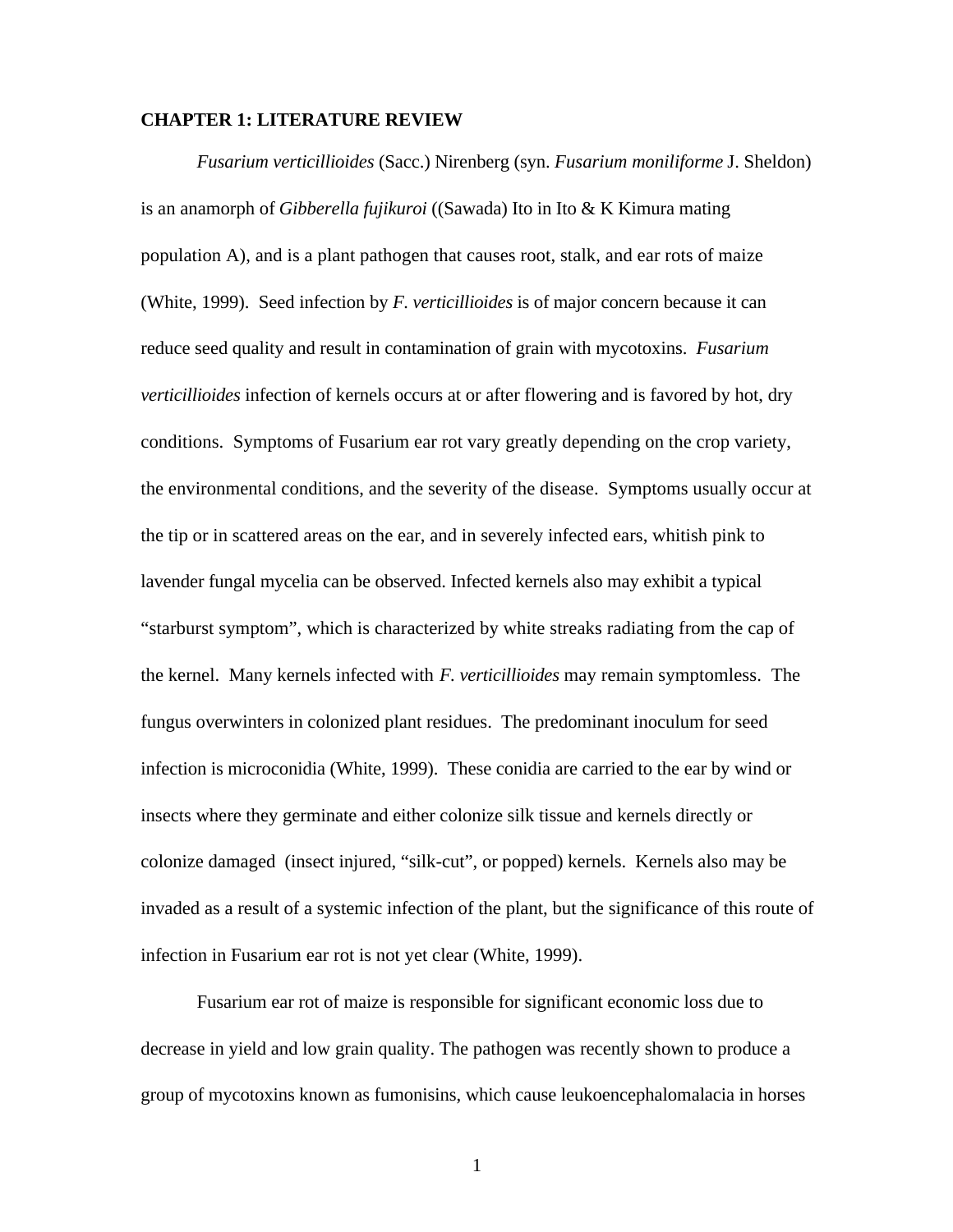and pulmonary edema syndrome in pigs. There is also evidence linking the consumption of *F. verticillioides* infected maize to the high incidences of human esophageal cancer in regions of South Africa and China (Gelderblom et al., 1988; Yoshizawa et al., 1994).

*Gibberella fujikuroi* is the teleomorph for many of the Fusarium species that have anamorphs in *Fusarium* section *Liseola*, such as *Fusarium verticillioides*, *F. subglutinans*, and *F. proliferatum*. However, the taxonomy of these *Fusarium* species has been under constant dispute because some have felt that the classification system is not well suited for describing the biological niches of these fungi (Toussoun, 1981). In particular, the nomenclature system for the *Fusarium* species proposed by Snyder and Hansen was confusing because some of the characteristics were not consistent with current understanding of the biology of the fungi, including fumonisin biosynthesis (Leslie, 1996). To help clarify the taxonomy of this complex genus and to develop a common taxonomic nomenclature, *G. fujikuroi* was organized into seven mating populations (or biological species) based on sexual distinctions and asexual differences (Klittich et al., 1997; Leslie, 1996). Seven mating populations with the alphabetical designations A, B, C, D, E, F, and G were proposed for *G. fujikuroi.* All seven mating populations are heterothallic, and strains within the same mating population may be either of the two mating types, "+" or "-". Two strains bearing the opposite mating types from the same mating population can be mated to generate a fertile cross. Mating populations of *G. fujikuroi* can also be characterized using criteria other than sexual compatibility, such as fumonisin production (Leslie et al., 1992), host preferences (Jardine & Leslie, 1992), isozyme production (Huss & Leslie, 1993), and DNA-sequence based differences (Xu et al., 1995).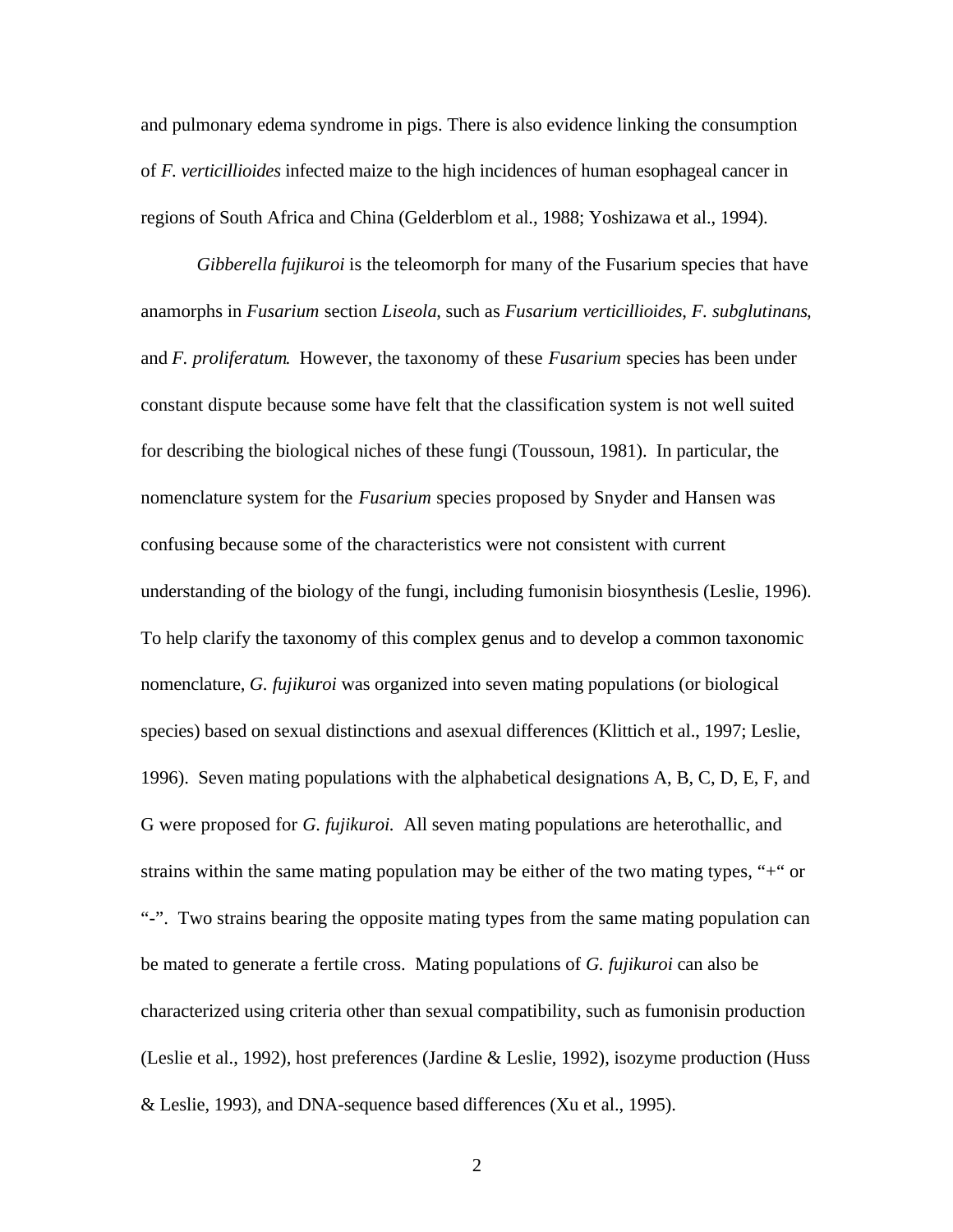The population of *F. verticillioides* that is the most common pathogen of maize and produces large quantities of fumonisin belongs to *G. fujikuroi* mating population A. While members of the D mating population, which includes *F. proliferatum*, are also able to produce significant amounts of fumonisins, this population is rarely found on maize. In contrast to mating population A, members of mating population F do not produce fumonisins (Leslie, 1996) and are primarily limited to sorghum as a host. Therefore, accurate identification of *Fusarium* species using the currently accepted morphological criteria may not be sufficient to differentiate between the populations of the fungus that infect grain and produce fumonisin. The suggested *G. fujikuroi* nomenclature system may be used to clarify some of the confusions that could arise when discussing *Fusarium* species and fumonisin biosynthesis.

Nirenberg pointed out in her doctoral thesis that the fungus *Fusarium moniliforme* that had been associated with Fusarium ear rot was actually misidentified and the causal agent of Fusarium ear rot was actually *Fusarium verticillioides* (Nirenberg, 1976). Because the thesis was written and published in Germany, many authors failed to take notice of the correction. Only recently have authors started using the correct classification of this fungus. In this study, we will refer to the pathogen as *Fusarium verticillioides* although many studies cited have used the older taxonomic term *Fusarium moniliforme*.

*Fusarium verticillioides* and *F. graminearum* are the prominent Fusarium species associated with ear rots of maize. *Fusarium verticillioides* is the causal agent of Fusarium ear rot and *F. graminearum* is the causal agent of Gibberella ear rot. *Fusarium*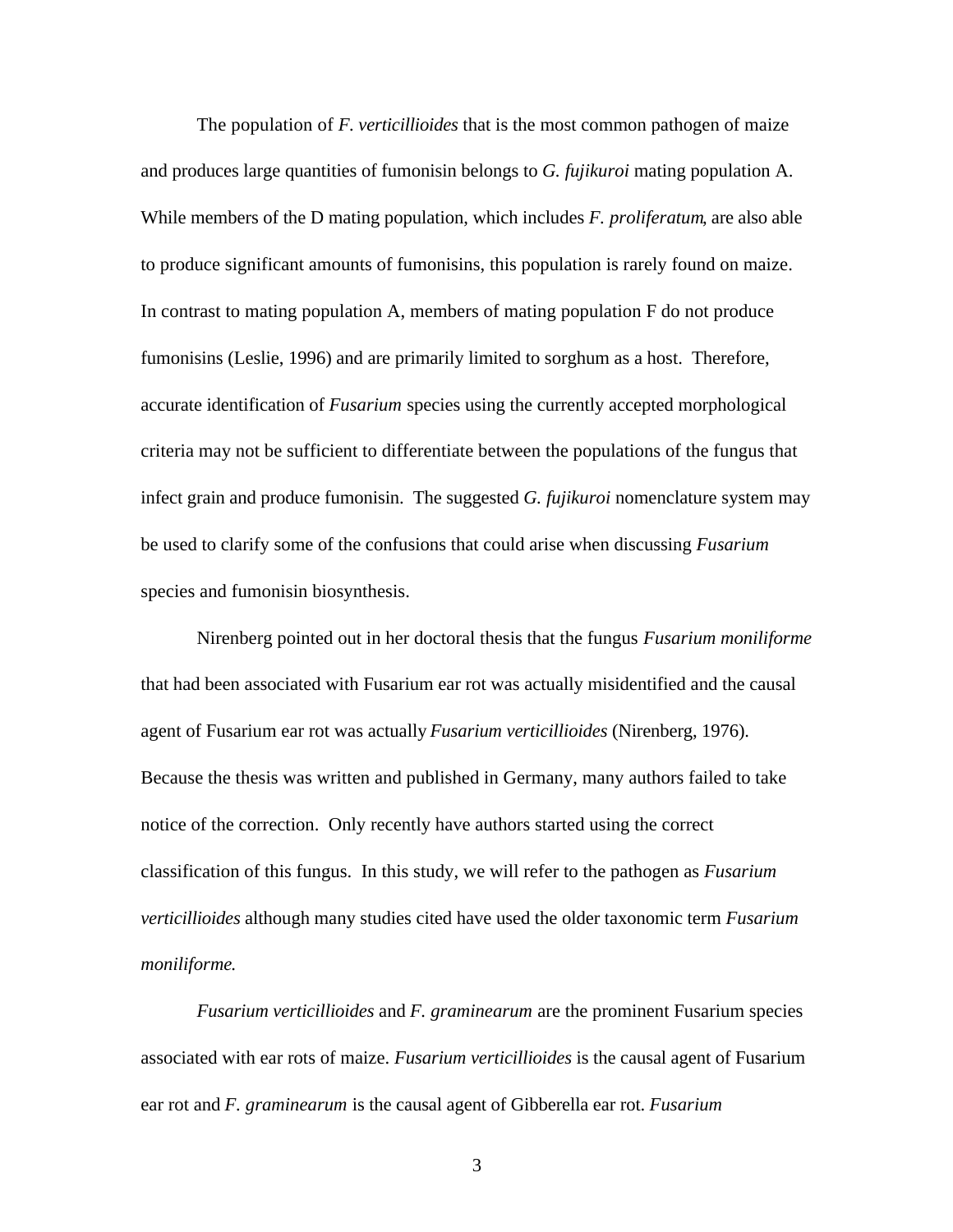*verticillioides* grows over a broader range of temperatures and water activities than *F. graminearum* (Reid et al., 1999). Both species are able to synthesize mycotoxins, but different mycotoxins. *Fusarium verticillioides* produces fumonisins while *F. graminearum* produces deoxynivalenol (DON) and zearalenone. DON causes feed refusal and decreased weight gain in swine, while zearalenone causes reproductive problems in swine (Prelusky et al., 1994). While both ear rots caused by these fungi are important, Fusarium ear rot caused *F. verticillioides* has come to the forefront recently because of the toxic syndromes produced by fumonisins.

Symptoms in animals associated with the consumption of maize colonized with *F. verticillioides* were described long before fumonisins were identified. Leukoencephalomalacia was described in the US as early as 1902 in horses fed contaminated maize. Sheldon identified *F. verticillioides* as the fungus associated with the moldy maize toxicosis (Marasas, 1996). Then in the 1970's leukoencephalomalacia (LEM) was reproduced using pure cultures of *F. verticillioides*, first in a donkey in Egypt, then in a horse in South Africa (Marasas, 1996). Shortly thereafter pulmonary edema (PES) in hogs and liver cancer in rats were shown to be associated with feeding these animals pure cultures of *F. verticillioides* (Marasas, 1996).

There is also concern that fumonisin contamination may pose a threat to human health in those areas where people consume large quantities of maize. Marasas (1996) found a strong correlation between the consumption of maize contaminated with fumonisins in the Transkei region of Africa and increased esophageal cancer.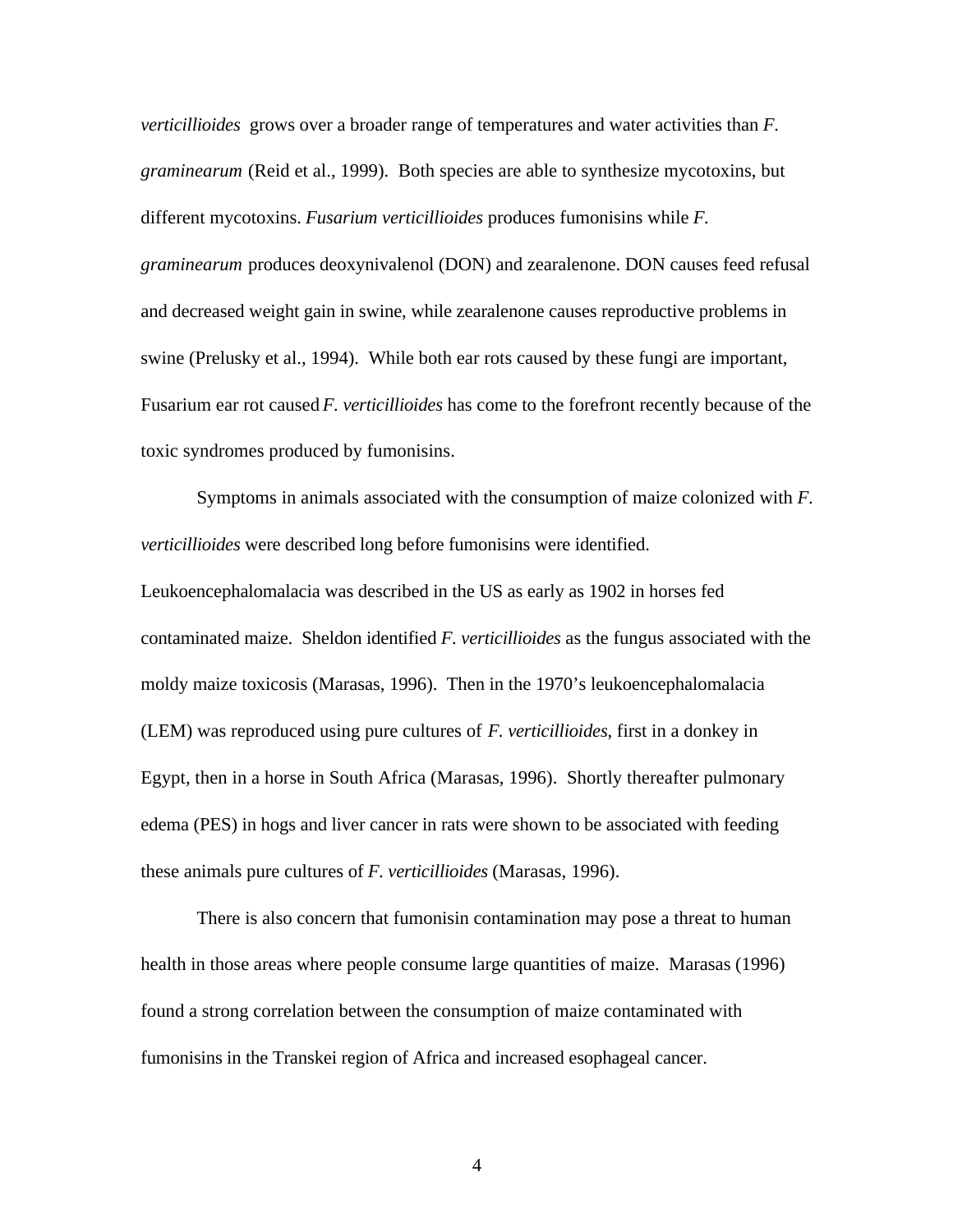The toxins associated with the mycotoxicoses resulting from eating maize contaminated with *F*. *verticillioides* were characterized in 1988 (Bezuidenhout et al., 1988; Gelderblom, et al., 1988) and named fumonisins. Fumonisins belong to a family of chemically related structures with the most toxic and thoroughly studied member being B1. Other commonly found structures include B2 and B3. These structures are characterized by a 20-carbon backbone with a characteristic amino group at C-2 and tricarballylic moieties at C-14 and C-15. The three structures B1, B2 and B3 differ by hydroxyl or hydrogen groups substituted at C-5 and C-10.

The association of fumonisins with the toxic syndrome produced by feeding *F. verticillioides* contaminated maize has been confirmed by a number of studies. Marasas (1988) showed that injection of FB1 intravenously into a horse induced a syndrome resembling LEM, suggesting that fumonisins are the causal agent of moldy maize toxicosis in animals. In separate studies, both LEM and PES were induced in horse and swine, respectively, by oral dosing of FB1, which proved the causative role of FB1 is the mycotoxicoses (Harrison et al., 1990; Kellerman et al., 1990).

Based on these findings, many researchers have looked for fumonisins in maize grown in nearly all maize-growing regions, and found that no region is free from fumonisin-contaminated maize (Placinta et al., 1999). Chamberlain found fumonisins and aflatoxins in the same samples (Chamberlain et al., 1993), which raised the concern for possible synergistic effects of the two mycotoxins. In field studies looking for regional differences in fumonisin production, the researchers found that June rain was negatively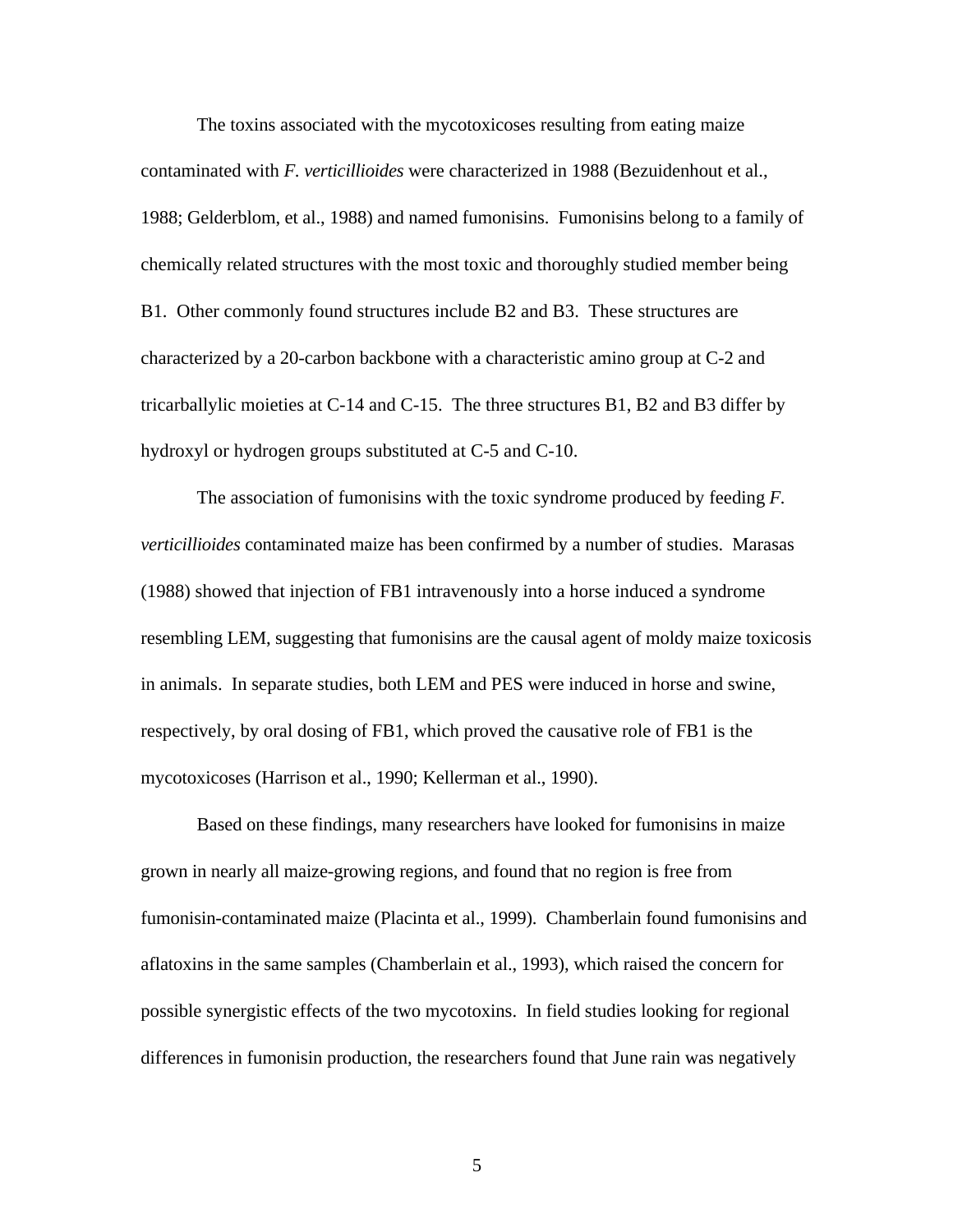correlated with fumonisin contamination in the harvested samples, indicating that dry weather prior to or at pollination may be important (Shelby et al., 1994).

Although fumonisins are found in all maize growing regions, not all ears are contaminated and fumonisin contaminated kernels are not evenly distributed within the ear. Because of the scattered distribution of fumonisins in maize samples, determining the actual amount of fumonisin in individual samples has been difficult. Whitaker et al. (1998) investigated variances involved with testing samples for fumonisin content. Results from the studies indicate that a true lot concentration of 2 ppm will vary by  $\pm$ 0.85 ppm. The largest contributor to this error comes from sampling of the lot of interest. The variance associated with each step of this process, from sampling to sample preparation to analysis, increases with fumonisin concentration (Whitaker et al., 1998). Interestingly 9.7% of the variance found by Whitaker came from the analysis of the sample.

Since the discovery of fumonisins in 1988, the United States Food and Drug Administration (FDA) has been following research linking fumonisins as a promoter of cancer development. Based on coordinated studies into fumonisin toxicity, the International Agency for Research on Cancer has designated toxins derived from *F. verticillioides* as group 2B (possibly carcinogenic to humans; (Vainio et al., 1993)). Because of the possible heath risks associated with exposure to fumonisins, the FDA has issued guidance for the industry regarding fumonisin levels in human and animal foods (http://www.cfsan.fda.gov/~dms/fumongui.html). The proposed guidelines for fumonisin contamination (FB1+FB2+FB3) in degermed dry milled maize products destined for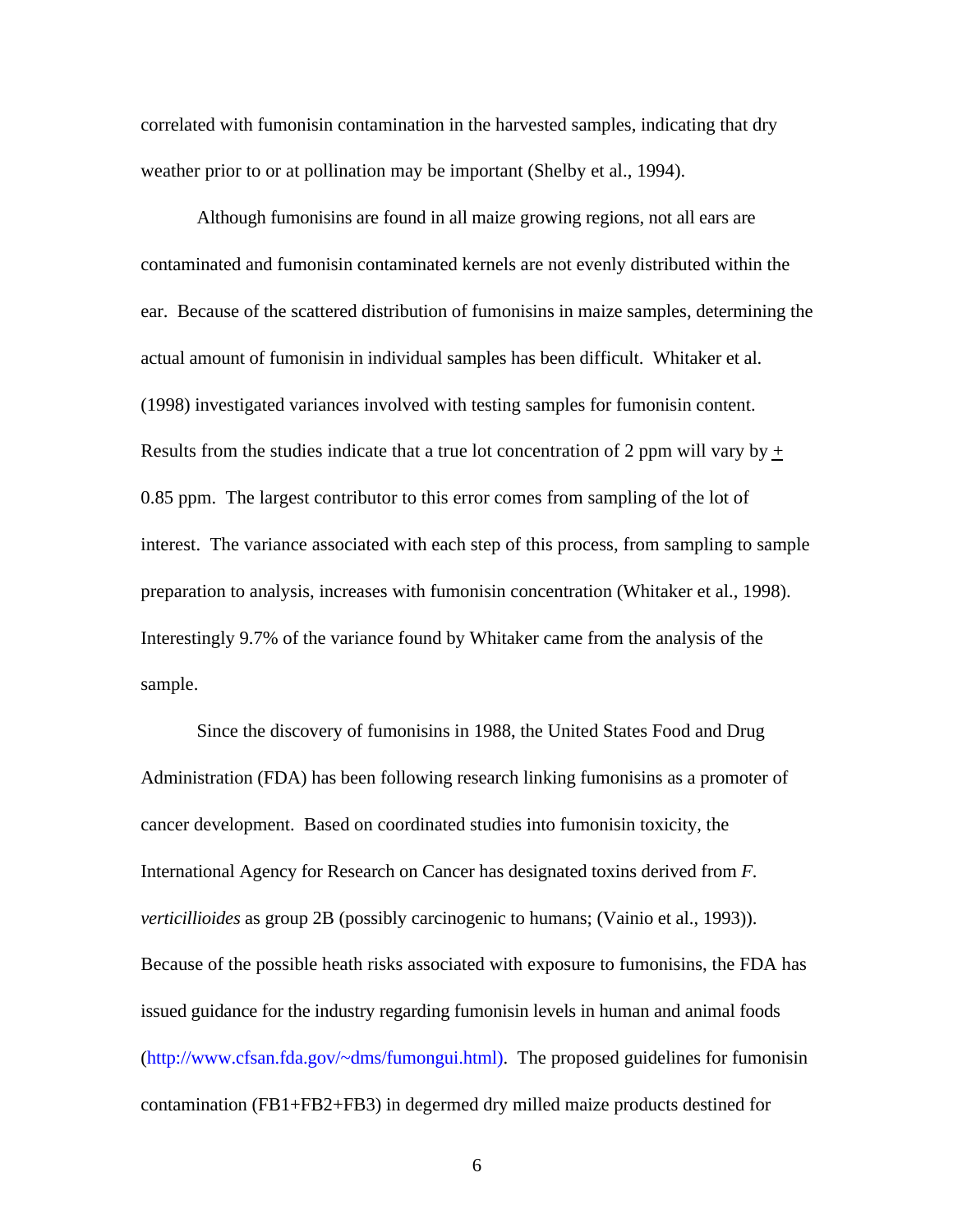human consumption is 2 ppm. The guideline for fumonisins in animal feeds destined for horses and rabbits is 5 ppm. The FDA has also indicated that it intend to issue a final fumonisins guidance document during 2001

(http://www.cfsan.fda.gov/~dms/cfsan101.html). This issuing should set limits for fumonisins in maize destined for interstate commerce, which could cause major problems for growers in the southern United States where fumonisins are thought to be a larger problem. Switzerland has proposed to establish the maximum fumonisin concentration in maize products at 1 part per trillion (Boutrif & Canet, 1998).

The mode of action of fumonisin in horses, swine, and rats is related to the disruption of sphingolipid metabolism by fumonisins. Fumonisins are structurally similar to sphinganine, an intermediate in the biosynthesis of complex sphingolipids. These sphingolipids are components of cerebrosides and other lipids that are found in the brain and nerve tissues that are involved in the signaling circuitry of cells that control development (Merrill et al., 1996; Merrill et al., 1996). Fumonisin B1 (FB1) and other members of the B-series fumonisins are potent, competitive inhibitors of ceramide synthase (sphinganine N-acyltransferase), which is the enzyme that is responsible for the acylation of sphinganine in the biosynthetic pathway for sphingolipids (Wang et al., 1991).

Sphingolipids are involved with membrane and lipoprotein structure, cell-cell communication, interactions between cells and the extracellular matrix, and regulation of growth factor receptors. Because of the array of important factors to cellular growth, disruption of sphingolipid biosynthesis would be expected to have major impacts on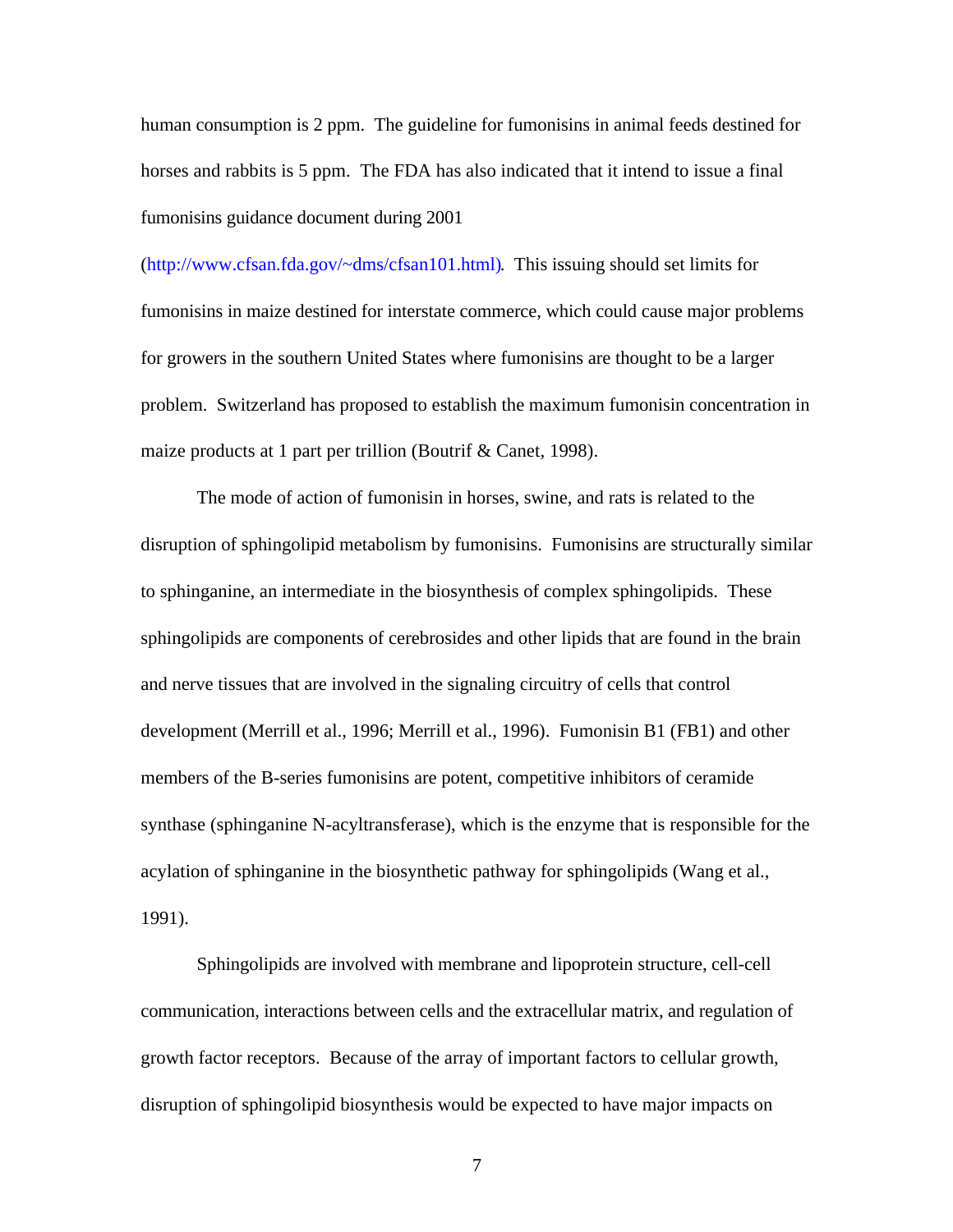cellular function and viability. It has been suggested that exposure to FB1 and the inhibition of ceramide synthase causes sphinganine to accumulate rapidly, resulting in inhibition of growth and to cytotoxicity. FB1 inhibits ceramide synthase by interacting with the binding site for sphinganine (Merrill, et al., 1996). Inhibition of binding leads to accumulation of sphinganine in the cells and in the blood, which can be used as an early test for fumonisin consumption. Long-chain sphingoid bases, such as sphingosine, are known to cause growth inhibition and cytotoxicity and the accumulation of sphingosine may lead to cell death (Merrill, et al., 1996). The mechanisms for the carcinogenicity of fumonisins are not clear.

Researchers only recently have begun looking at genetic control of fumonisin biosynthesis in the fungus. Desjardins et al. looked at the genetic mutants for fumonisin production. Early research resulted in isolation of three genes, Fum1, Fum2, and Fum3, which were determined to constitute a fumonisin biosynthetic gene cluster (Desjardins et al., 1996). They later characterized mutants that contained defective alleles of genes Fum1, Fum2, Fum3, and Fum5 (Proctor et al., 1999; Proctor et al., 1999). Mutations in Fum1 and Fum5 resulted in no fumonisin production, Fum2 resulted in only FB2 and FB4 produced, and mutations in Fum3 resulted in only FB3 and FB4 being produced (Proctor, et al., 1999; Proctor, et al., 1999).

Shim and Woloshuk have also conducted studies into genetic regulation of fumonisin biosynthesis. Their studies showed that nitrogen as ammonium phosphate at 10 or 20 millimolar repressed fumonisin accumulation for 75 and 120 hours, respectively (Shim & Woloshuk, 1999). This indicates that fumonisin production is controlled by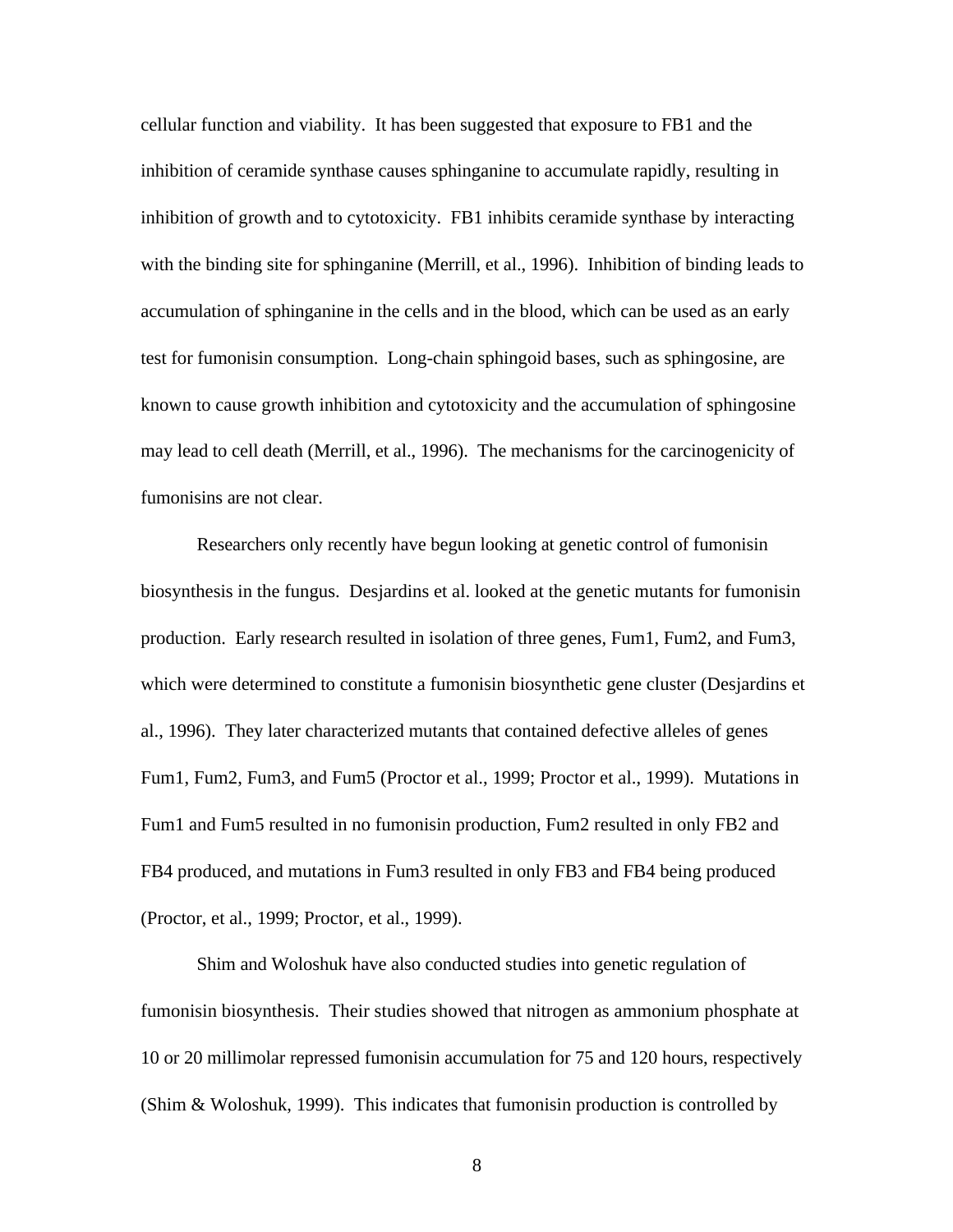nitrogen regulation. Recently they have isolated a cyclin gene (FCC1) involved in signal transduction for both fumonisin biosynthesis and fungal development (Shim & Woloshuk, 2001).

Disease development caused by *F. verticillioides* has been studied for many years. Koehler conducted many of the initial studies on *F. verticillioides* and it's relationship with maize. He showed that kernel infection by the fungus reached a maximum at the "mature" stage (around 28% moisture) with no additional increase in infection through the "husking" stage (around 22% moisture) (Koehler et al., 1934). However, he showed that the fungus could colonize maize kernels until kernel moisture content fell below 18.4% (Koehler, 1942). In more extensive studies on the infection process, Koehler found that *F. verticillioides* enters the ear through the silk channel and infects individual kernels (Koehler, 1942). While Koehler indicated that the fungus enters the ear through the silk channel, other researchers found evidence for systemic colonization of the plant. Two researchers indicated the infection of kernels in their studies was only from the systemic infection of the plant (Lawrence et al., 1981; Kingsland & Wernham, 1962). Christensen and Wilcoxson (1966) confirmed Koehler's work showing that kernel infection resulted from inoculum entering the silk channel, but also noted that the infection they saw could have resulted from a systemic infection as well. Kedera et al. (1994) investigated the movement of *F. verticillioides* throughout the maize plant and into the kernels. Tissue from the leaves, stalk and kernels was evaluated for different vegetative compatibility groups (VCG) of *F. verticillioides*. They found multiple VCGs in the ear. Additionally, at least one VCG that colonized the stalk was also found in the ear, supporting systemic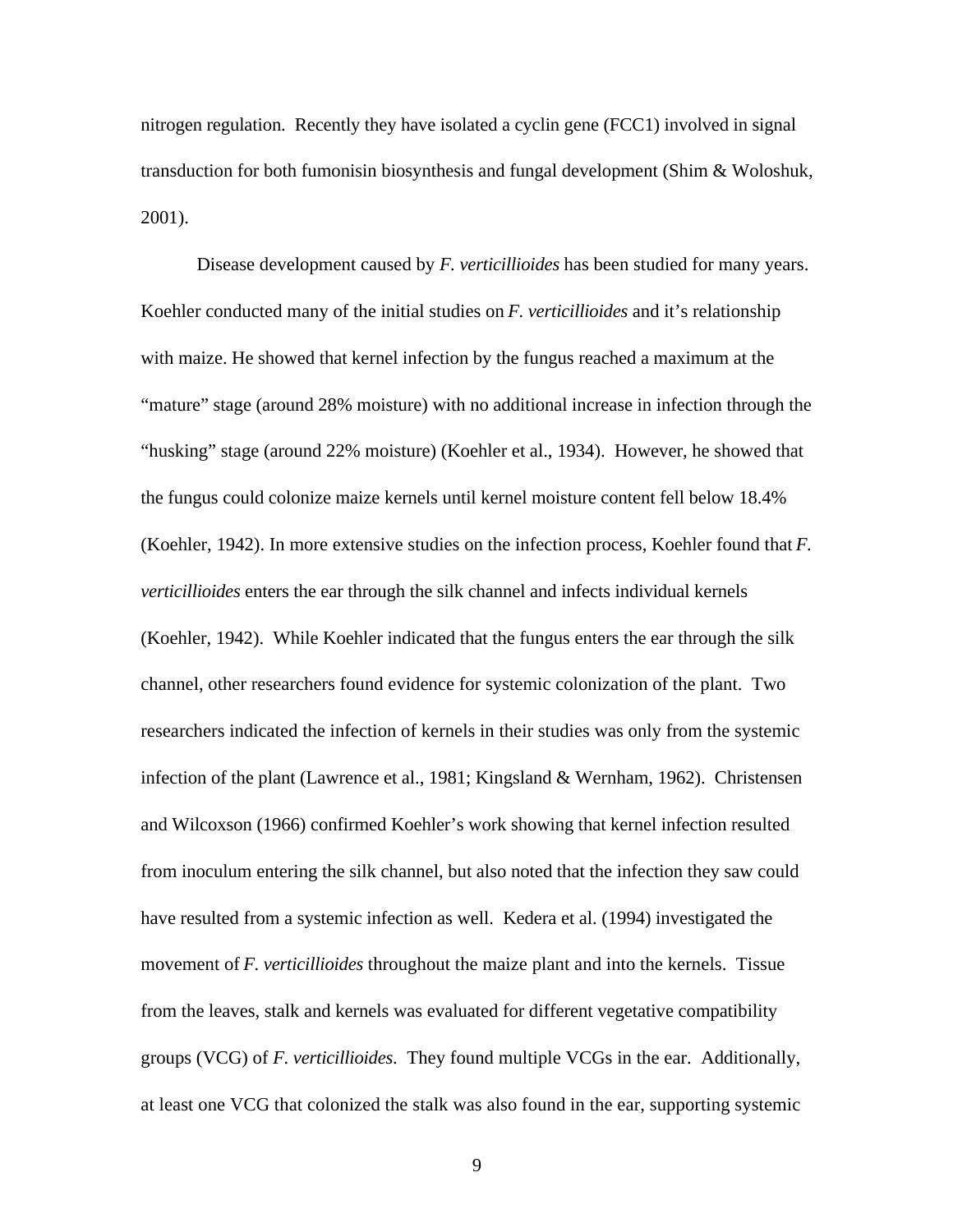infection hypothesis (Kedera et al., 1994). In a more comprehensive study, Munkvold and Carlton (1997) showed that silk infection is the more important route of entry into the ear. They inoculated silks of maize ears with a strain from one vegetative compatibility group (VCG) and examined the VCG of strains isolated from the ear and from stalk tissue. They was able to recover more isolates from the VCG group used to inoculate silks than from the isolate known to be systemic in stalk tissue. From these results they concluded that while there is some systemic infection, the ear is predominantly colonized by inoculum landing on silks.

Bacon, using electron microscopy, found that in asymptomatic kernels, *F. verticillioides* was limited to the tip region, while kernels associated with LEM contained hyphae in the embryo, endosperm and pericarp (Bacon et al., 1992). Interestingly, Branstetter (1927) also found *F. verticillioides* exclusively located in the tip region of kernels nearly 70 years earlier using light microscopy and a kernel assay. Briefly, kernels were cut into five pieces, with one of the pieces being the kernel tip. After surface sterilization and plating on potato dextrose agar the fungus was always found to be limited to the tip region. In all cases, if the fungus was found in other kernel tissue it was also found in the tip region (Branstetter, 1927).

Another important line of work focused on the timing of kernel infection. Koehler's (1942) work showed that while the silks and pedicels were infected shortly after silking, actual kernel infection did not occur until the kernels were near maturity. A later study showed that *F. verticillioides* could be isolated from kernels two weeks after midsilk (King & Scott, 1981). Warfield and Gilchrest (1999) took the timing of infection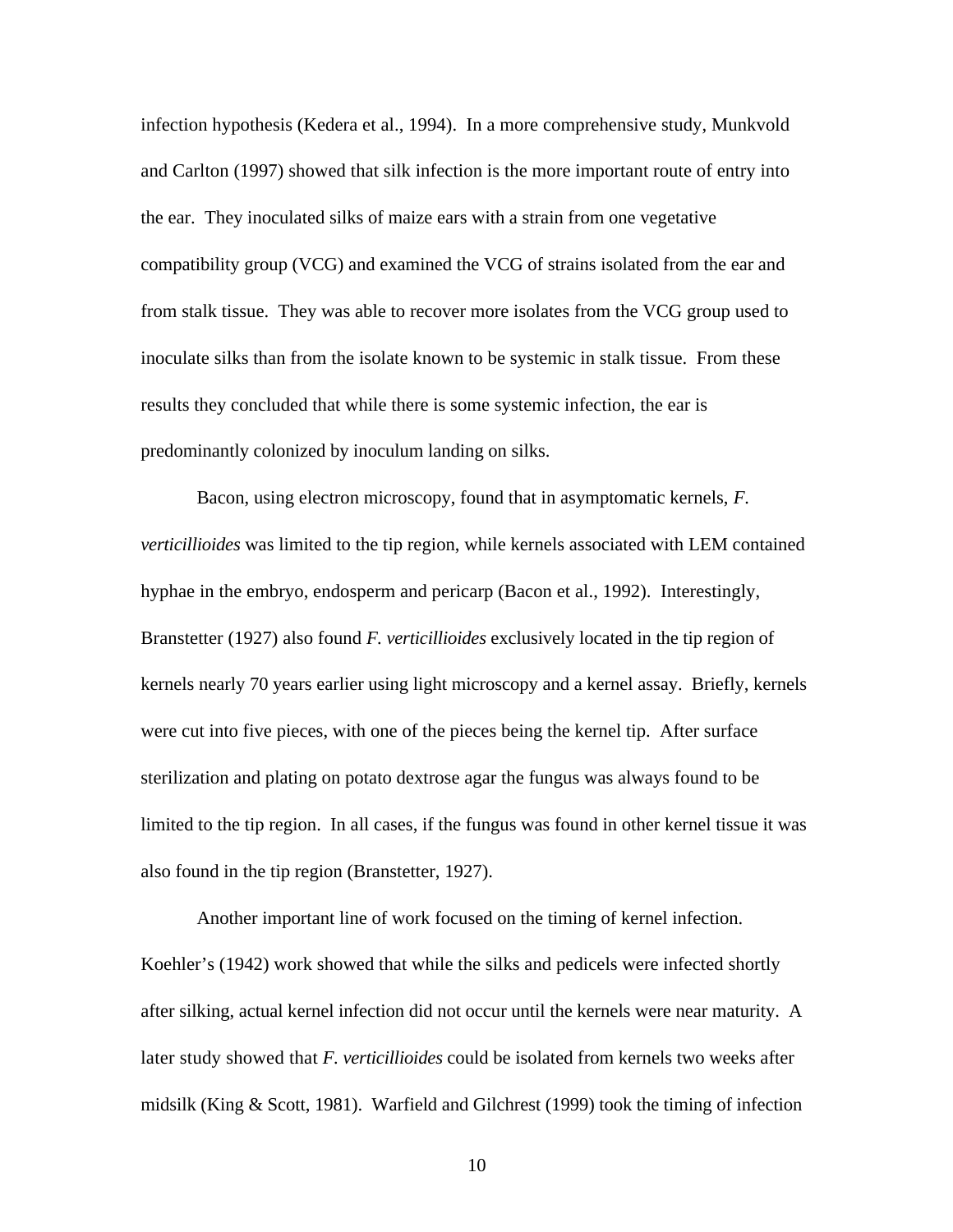a step further, looking at the effect of distinct stages of kernel maturity on fumonisin production by *F. verticillioides.* Kernels harvested from the field were brought to the lab and dried. They were rewetted to 45% moisture, inoculated with *F. verticillioides* and incubated at 25°C. for three days. The authors found that kernels in the blister stage could be infected and fumonisin could be produced, but the later stages of kernel development supported more fumonisin production and that kernels in the dent stage supported the most fumonisin contamination.

Several studies have focused on inoculation methods to reproduce disease symptoms and permit the screening of germplasm for resistance to *F. verticillioides*. Many unique methods have been employed with variable results. Koehler (1960) found that inoculation methods involving wounding caused more rot compared to nonwounding inoculation methods. Bolting (1963) evaluated many inoculation methods and found that BB pellets coated in inoculum and then shot into an ear resulted in significantly more ear rot than the other treatments examined. In separate studies, Gulya (1980) and Fajemisin (1982) found that the insertion of a toothpick contaminated with *F. verticillioides* into the middle of the ear resulted in high disease severity and the ability to differentiate between susceptible and resistant germplasm. While all of these studies indicated that wounding ears produced better results, Drepper and Renfro (1990) found that wound inoculation was better only when the environment was not favorable for disease development. With an unfavorable environment, Drepper and Renfro (1990) found that a 3.6-millimeter nail punch was best to create the high incidence and severity necessary to show differences in resistance levels for their environment (Drepper and Renfro, 1990). Koehler (1959), in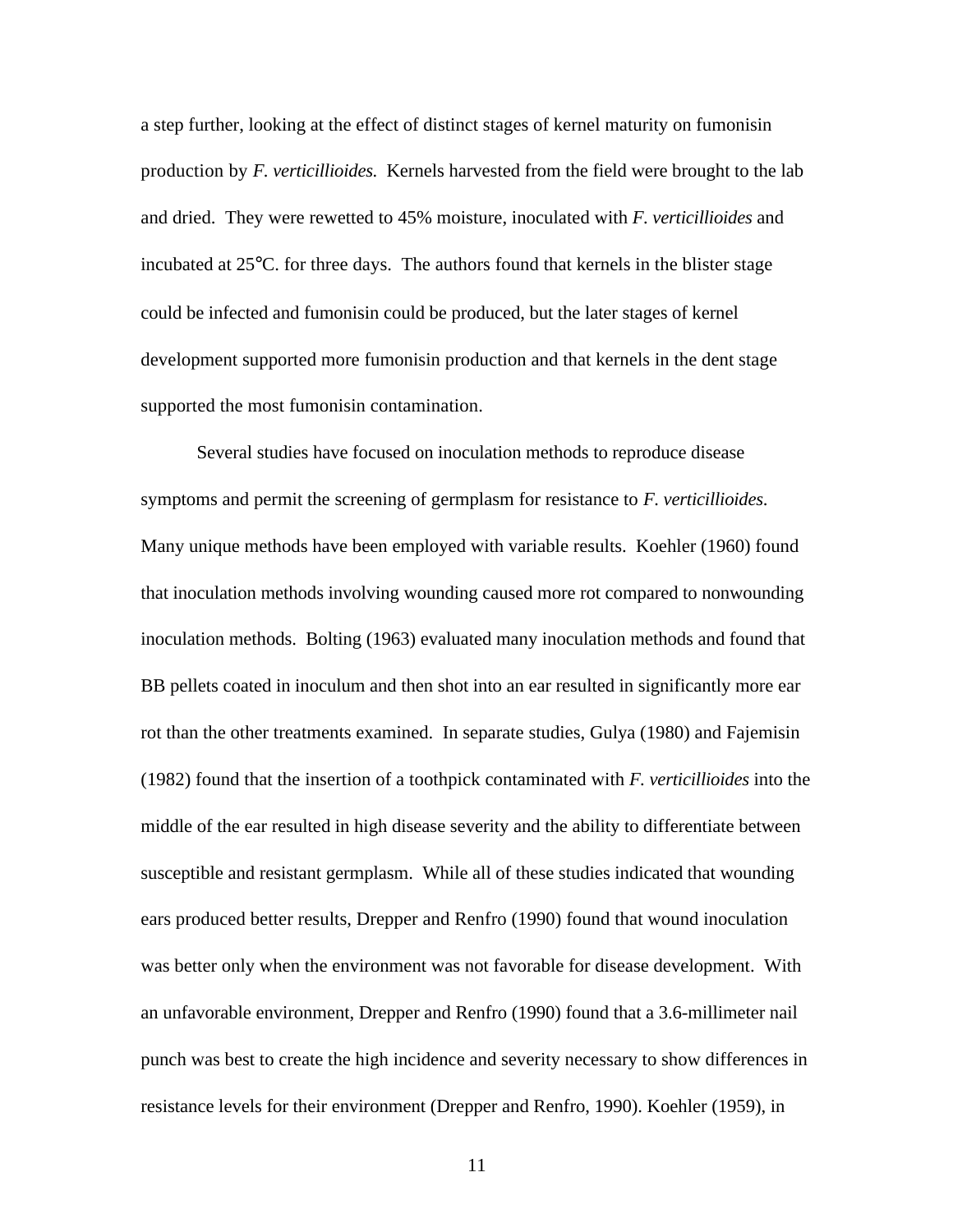addition to showing that wounding caused more rot, found that *F. verticillioides* inoculations on the silks and tip of the ear shortly after silking significantly increased rot at harvest. Warren (1978) was the only investigator who reported that a nonwounding technique, spraying the silks with a spore suspension, resulted in high incidence of rot and differentiation of genotypes for resistance. Many of the listed studies compared both wounding and nonwounding inoculation techniques in their studies, but none of these studies looked at fumonisin production as a component of their selection criteria.

Host resistance is the most effective means of controlling Fusarium ear rot and fumonisin contamination. While working with ear rots in California, Smith and Madsen (1949) screened many available inbreds for resistance. Although no inbred they screened had complete resistance, six inbreds had consistently low ear rot scores during their trials (Smith and Madsen, 1949). Smith and Madsen felt that the inbreds with lower rot scores should be used for developing more resistant hybrids. However, kernels can contain the fungus internally without showing symptoms (Valleau, 1920), meaning an inbred could be highly colonized by the fungus but receive a score indicating little rot. An inbred in this category could be given a "resistant" rot rating but actually be highly colonized by the fungus. This could present a problem for breeders if highly colonized kernels with no visible rot more receive favorable scores for resistance to *F. verticillioides*.

Scott and King (1984) found that resistance to *F. verticillioides* was conditioned by the pericarp and not by the endosperm or embryo. Further, they found no evidence for cytoplasmic control of resistance. Hedrick and Pataky implicated persistent green silks in sweet corn genotypes with resistance to the fungus, suggesting that breeding for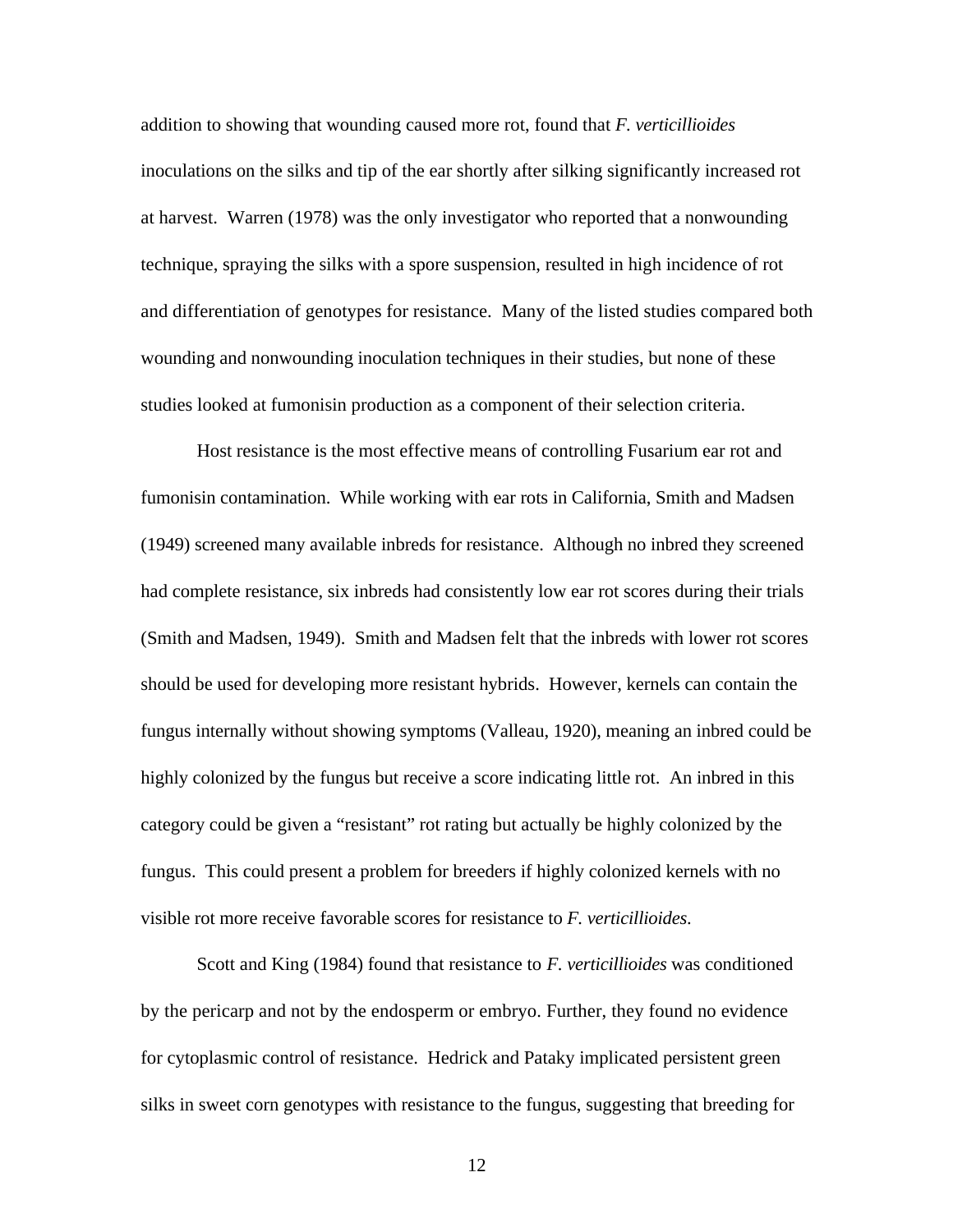silk viability may impart resistance (Headrick & Pataky, 1991). In selecting genotypes under field conditions, it was noted that selecting qualities of the host which are generally found with less ear rot, such as improved ear appearance, husk cover and grain appearance was not a guarantee that the host would possess good quality (Cardwell et al., 2000).

Because no available genotypes display acceptable levels of resistance to *F. verticillioides* or fumonisin accumulation and because the FDA is preparing to set action limits on fumonisins in grain, strategies need to be developed to manage fumonisin contamination in the field. The focus of this thesis was to obtain information on the biology and epidemiology of the fungus to aid in the development of both short and long term management strategies for control of fumonisin contamination. My specific objectives were: 1.) Determine the timing of *F. verticillioides* infection in maize kernels and subsequent fumonisin production. An integral part of any cultural practice to limit the fungal presence or fumonisin contamination in harvested grain would be to understand when these contaminants appear in the samples. Only after determining this would one be likely to recommend a cultural practice to growers that would limit the extent of *F. verticillioides* and fumonisin in harvested grain. 2.) Identify inoculation techniques that could discriminate between genotypes of known resistance to Fusarium ear rot on both visual rot symptoms and fumonisin production. Identifying such techniques would allow maize breeders to screen current genotypes for resistance, as well as any inbred lines under development. Successful identification of resistant genotypes would give breeders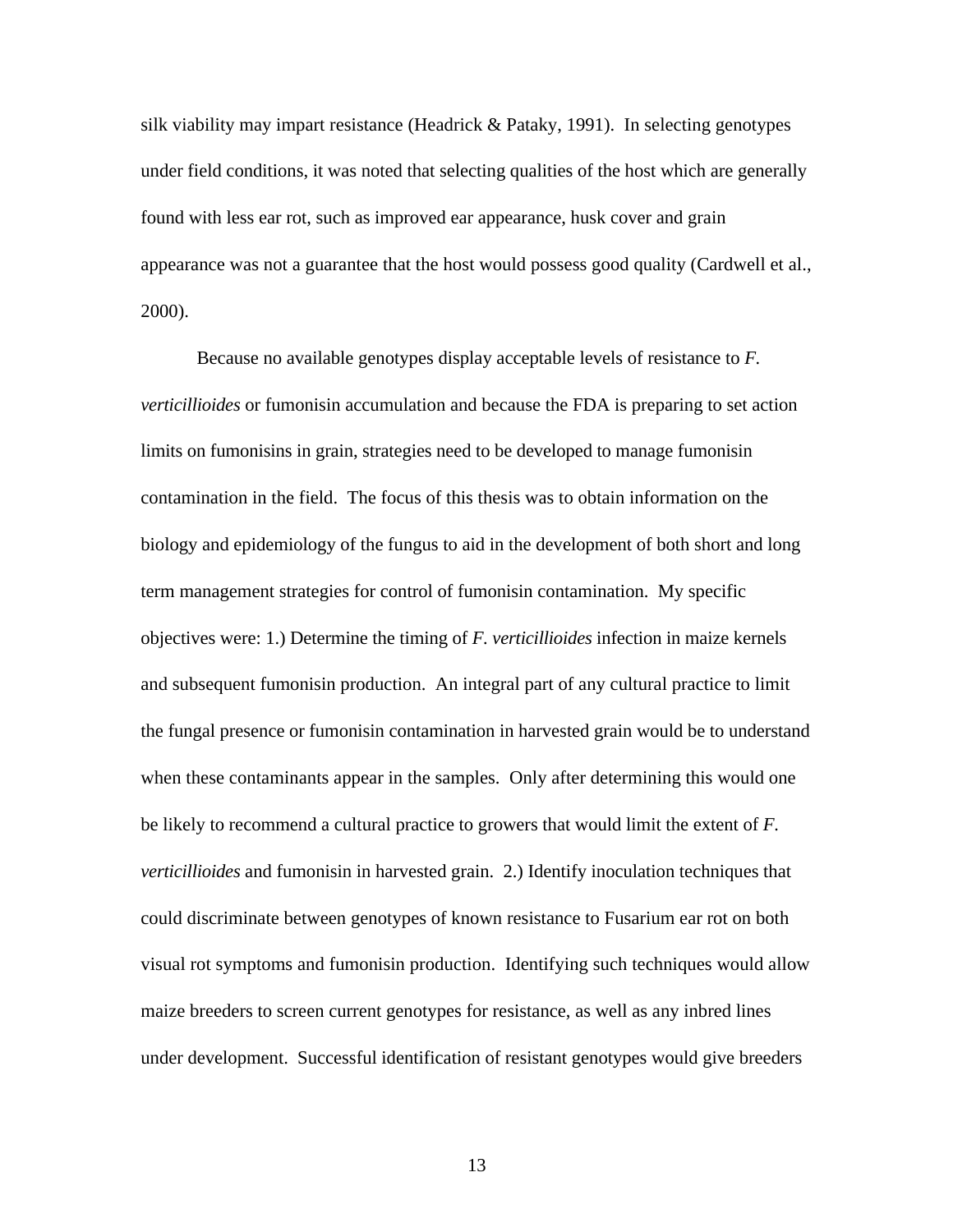material to include in future hybrids, without the need to introduce genetically engineered hybrids which have not enjoyed widespread public acceptance.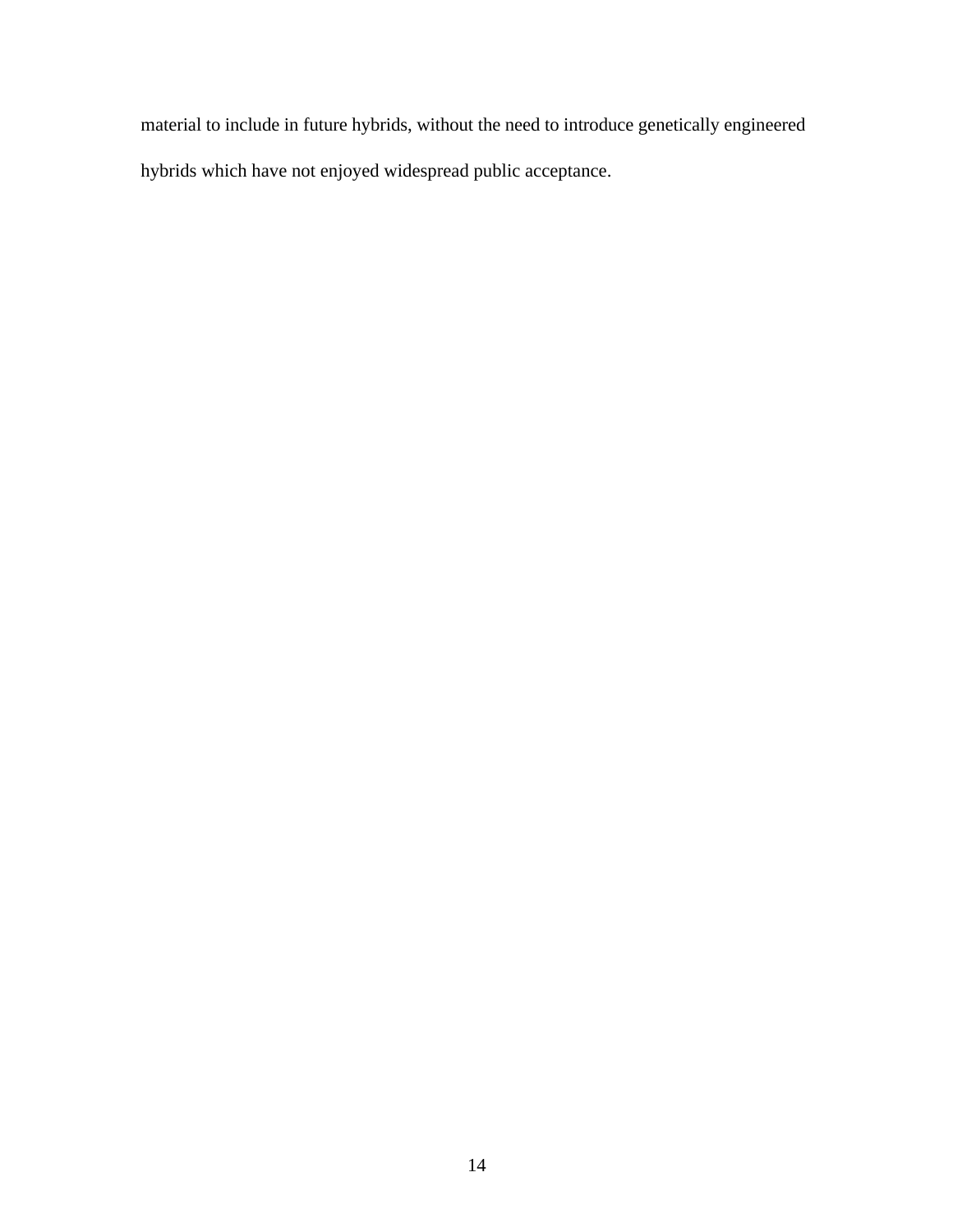# **CHAPTER 2: PROFILE OF SEED INFECTION BY** *FUSARIUM VERTICILLIOIDE***S AND THE ACCUMULATION OF FUMONISIN IN NORTH CAROLINA GROWN MAIZE.**

### **Introduction**

*Fusarium verticillioides* (Sacc.) Nirenberg. (synonym *F. moniliforme* J. Sheld, teleomorph *Gibberella fujikuroi* mating population A) is commonly associated with maize kernels and under favorable conditions causes a kernel decay known as Fusarium ear rot (White, 1999). Infection by *F. verticillioides* also can result in the contamination of seed with fumonisins, a family of mycotoxins that are toxic to animals and are suspected human carcinogens. The most toxic and thoroughly studied member of the fumonisin family is B1. Other commonly found structures include B2 and B3. Fumonisins are secondary metabolites produced by *G. fujikuroi* mating types A and D. In contrast, *G. fujikuroi* mating type F, which is also classified as *F. verticillioides* and found primarily on sorghum, does not produce fumonisins. Studies to date have failed to show any involvement of fumonisins in the pathogenicity of *F. verticillioides* and the role of fumonisins to the producing organism is unknown.

Marasas implicated the potential toxicity of fumonisins in 1988. Early studies showed a strong association with the ingestion of *Fusarium verticillioides* contaminated maize and Equine Leukoencephalamalacia in horses and Porcine Pulmonary Edema in swine (Marasas, 1996). Subsequent studies have shown that fumonisins are responsible for these diseases and there is mounting evidence that consumption of maize contaminated with fumonisin may be associated with human esophageal cancer (Marasas,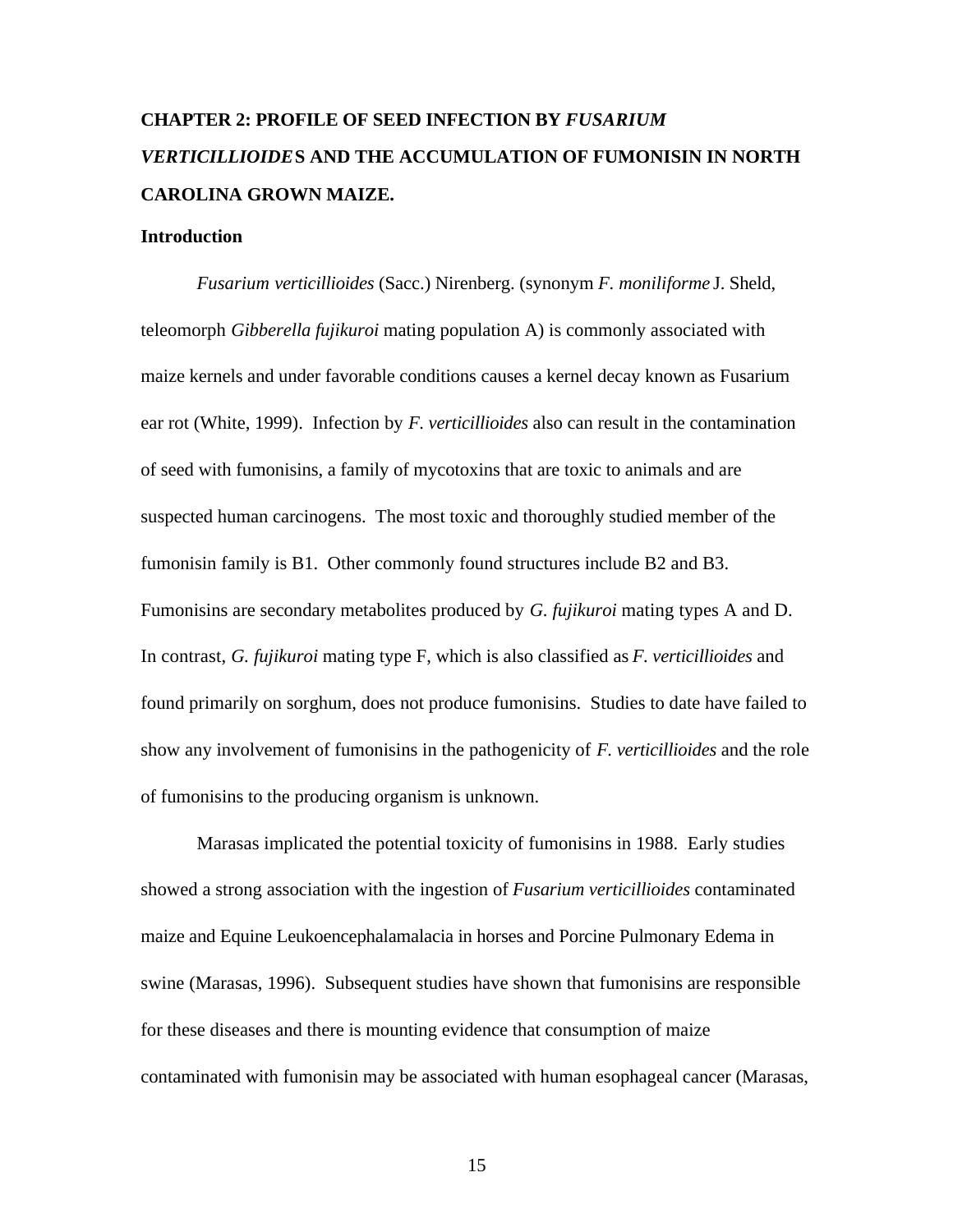1996). As a result of studies coordinated by the International Agency for Research on Cancer showing that fumonisins can be a cancer promoter in mouse, fumonisins have been assigned to class 2B, a class that contains probable human carcinogens (Vainio, et al., 1993). Because of the health concerns associated with fumonisins, the FDA has proposed to regulate fumonisins in human and animal feeds. An extensive study coordinated by the FDA (http://www.cfsan.fda.gov/~dms/fumongui.html) on the potential harmful effects of fumonisin has resulted in the FDA proposing regulatory guidelines for fumonisins as listed in Table 1.

Concern over the quality of maize for human and animal consumption has prompted an interest in developing maize genotypes with resistance to *F. verticillioides* and subsequent fumonisin accumulation. While heritable resistance has been identified in maize (King and Scott, 1981), the selection of highly resistant genotypes and the ability to move resistance into commercially desirable lines has been difficult. Smith and Madsen (1949) were successful in identifying very susceptible genotypes in screening studies, but their studies failed to identify highly resistant lines. In part, the difficulty in developing resistant genotypes is due to the lack of understanding of the factors important to infection by *F. verticillioides* and fumonisin accumulation.

There have been several studies designed to understand the infection of maize kernels with *F. verticillioides*. Branstetter (1927) and Valleau (1920) independently concluded that seed-infecting fungi, specifically *F. verticillioides*, could colonize healthy kernels. Valleau examined hundreds of apparently healthy maize ears from the Midwest and southern states and found every ear to be infected by *F. verticillioides*. Branstetter,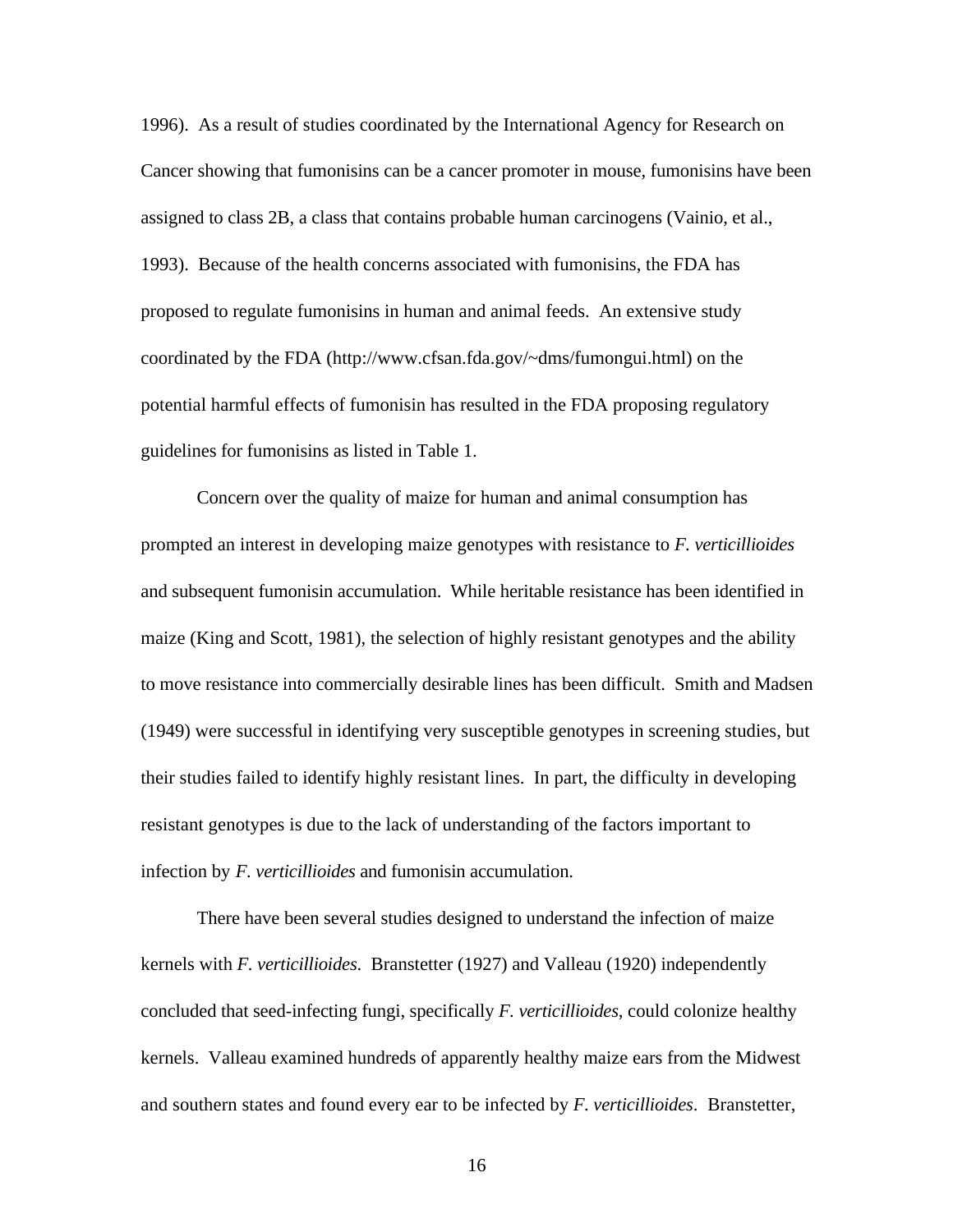in a more thorough investigation, examined the number of seeds infected by *F. verticillioides*. Surface sterilized kernels from sound ears (ears with no visible injury or rot) were plated on a medium conducive for fungal growth and examined for the presence of *F. verticillioides*. He found that nearly 80% of kernels were infected by *F. verticillioides*. Branstetter also found that kernels infected by *F. verticillioides*, were always colonized at the tip (pedicel) region. Because many (31%) of the kernels only showed fungal growth from the tip region, the author hypothesized that the tip region was more susceptible to fungi than other parts of the kernel (Branstetter, 1927). He further showed that most maize genotypes could be infected by *F. verticillioides* regardless of "resistance" to the fungus. Koehler et al. (1934), in an attempt to identify when kernels became infected in field-grown maize, harvested kernels at physiological maturity (28% moisture) and at husking stage (22% moisture). They found that the number of infected kernels did not change between the mature stage and husking stage. Warfield and Gilchrist (1999) found that the developmental stage of kernels has a significant impact on the amount of fumonisin that can be produced in the kernels. They inoculated kernels harvested at the blister, milk, dough and dent stages of development and measured the amount of fumonisin that accumulated after 15 days incubation. The more mature kernels supported the greatest amount of fumonisin production. The same trend for greater fumonisin accumulation in more mature kernels was shown for kernels adjusted to the same moisture content. To show this, Warfield and Gilchrist, (1999) lyophilized kernels at the four stages of development and rehydrated them to the 45% kernel moisture before inoculating with *F. verticillioide*s. They concluded from their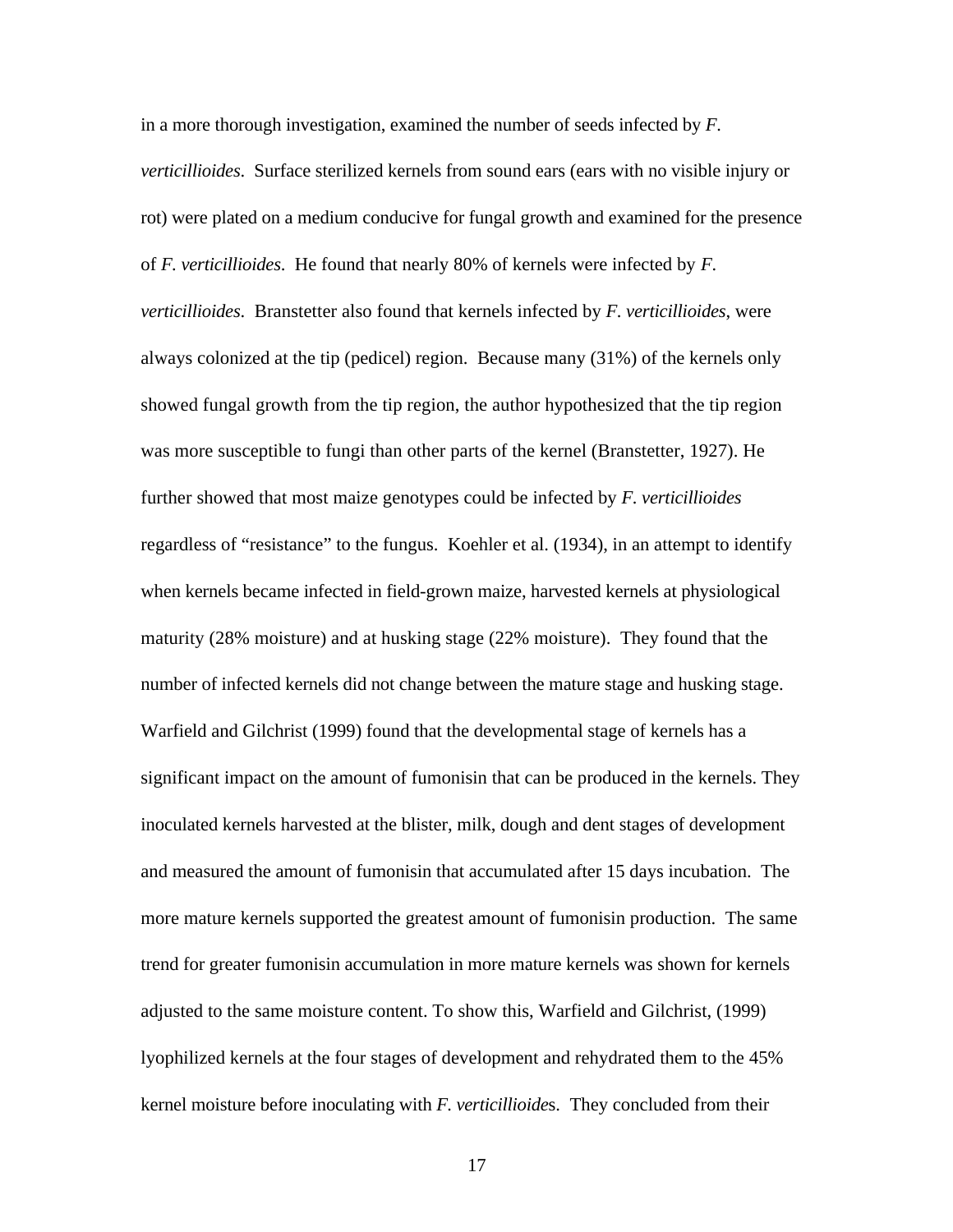studies that the observed effect of fumonisin contamination increasing relative to kernel maturity was dependent on kernel substrate, not kernel moisture

While it is clear that *F. verticillioides* readily colonizes maize kernels, details of the infection process remain unknown. For example, there is still some controversy over the source of inoculum for kernel infection. One hypothesis is that spores land on the silks protruding from the ear, germinate and the mycelium grows down the silks and infects individual kernels. Koehler described this route of infection in some of his early studies (Koehler, 1942). There is also evidence to support a second mode of ingress into the kernels. This mode involves systemic infection of the maize plant through infected seed, root or stalk tissues. After infection, the fungal hyphae grow through the stalk tissue, into the ear and infect the developing kernels. Both Lawrence (1981) and Kingsland and Wernham (1962) found that kernels were infected by *F. verticillioides* only from mycelium systemic in the plant. On the other hand, Christensen and Wilcoxson (1966) confirmed Koehler's work of kernel infection coming from inoculum entering the silk channel, but also noted that the infection they saw could have come from a systemic origin. Kedera et al (1994) further investigated the movement of *F. verticillioides* throughout the maize plant and into the kernels by determining the vegetative compatibility groups (VCG) of *F. verticillioides* isolated from leaves, stalk and kernels. They found multiple VCGs present in the ear, and at least one VCG that colonized the stalk was also found in the ear, supporting a systemic infection hypothesis (Kedera, et al., 1994). In a more comprehensive study, Munkvold and Carlton (1997) reached the opposite conclusion. In contrast to Kedera et al, who simply identified VCGs found in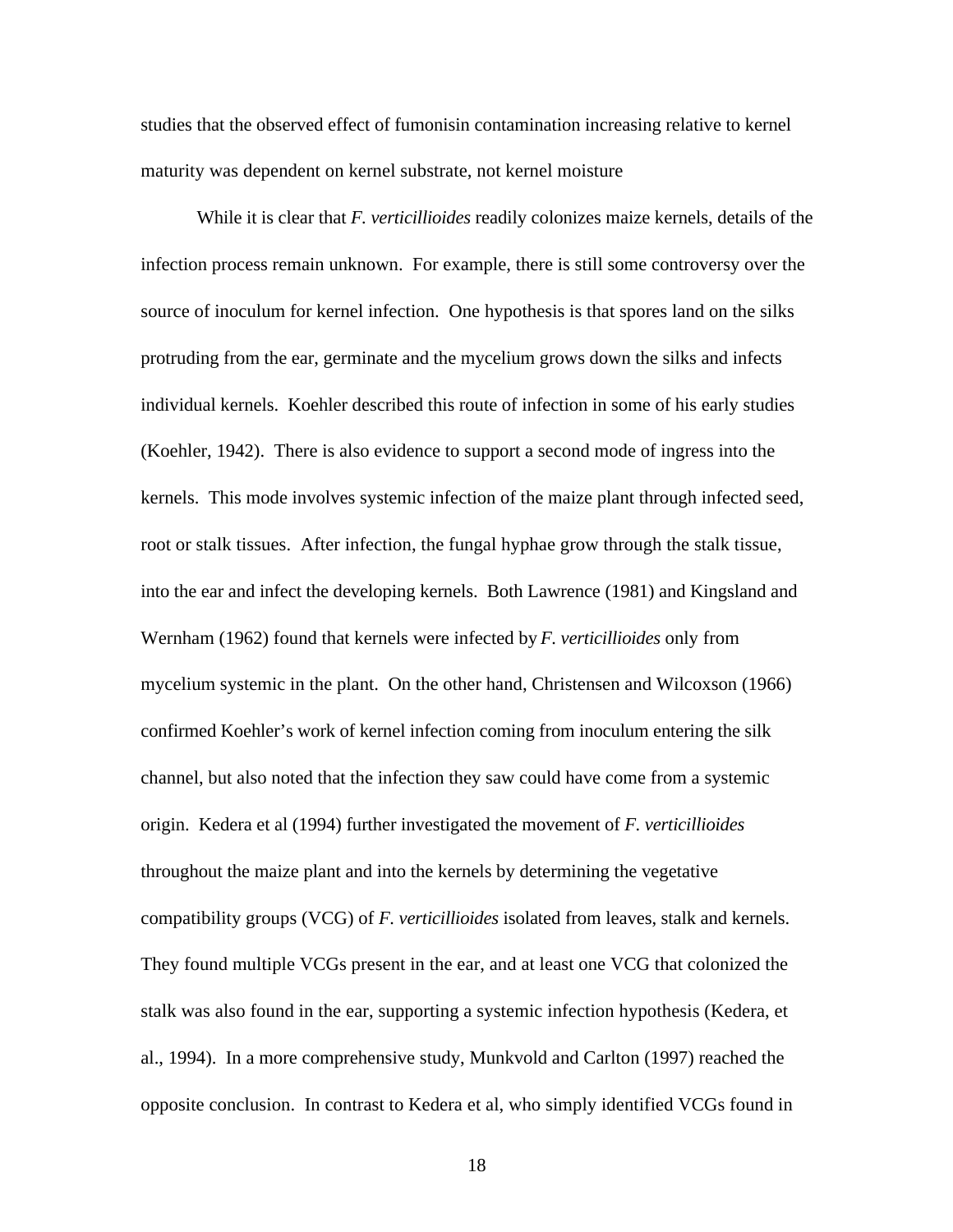tissues, Munkvold and Carlton inoculated seed before planting with one VCG group of *F. verticillioides* and the ears produced from these seeds with a different VCG group. By using different VCG groups, Munkvold and Carlton was able to show that more isolates of the VCG inoculated on the silks were recovered from the ear than for the systemic isolate, indicating that silk infection was the predominant route of entry into developing kernels.

Over the last ten years there have been incidences of fumonisin contamination in the US exceeding 5 ppm (Marasas, 1996). The 1998 North Carolina growing season resulted in fumonisin contamination in several growing regions of the state. Several loads of grain were rejected based on arbitrary limits set by individual buying stations. Some stations were simply rejecting grain based on excessive numbers of rotted kernels, while others had purchased fumonisin ELISA test kits and rejected grain with fumonisin levels above 15 parts per million (ppm). Out of this testing, one load of grain was found to contain fumonisin contamination levels of 278 ppm.

Concerns of fumonisin accumulation prompted an interest in maize growers regarding control strategies to reduce fumonisin contamination. Certainly the development of resistant varieties is a top priority for long-term control. The focus of this project was to gain information on fumonisin contamination that would aid in the development of resistant genotypes and would also provide insight into management strategies that could be used in the short term. Two important questions were addressed in this study: when do infected kernels and fumonisin contamination first appear, and what is the profile of kernel infection by *F. verticillioides* and fumonisin accumulation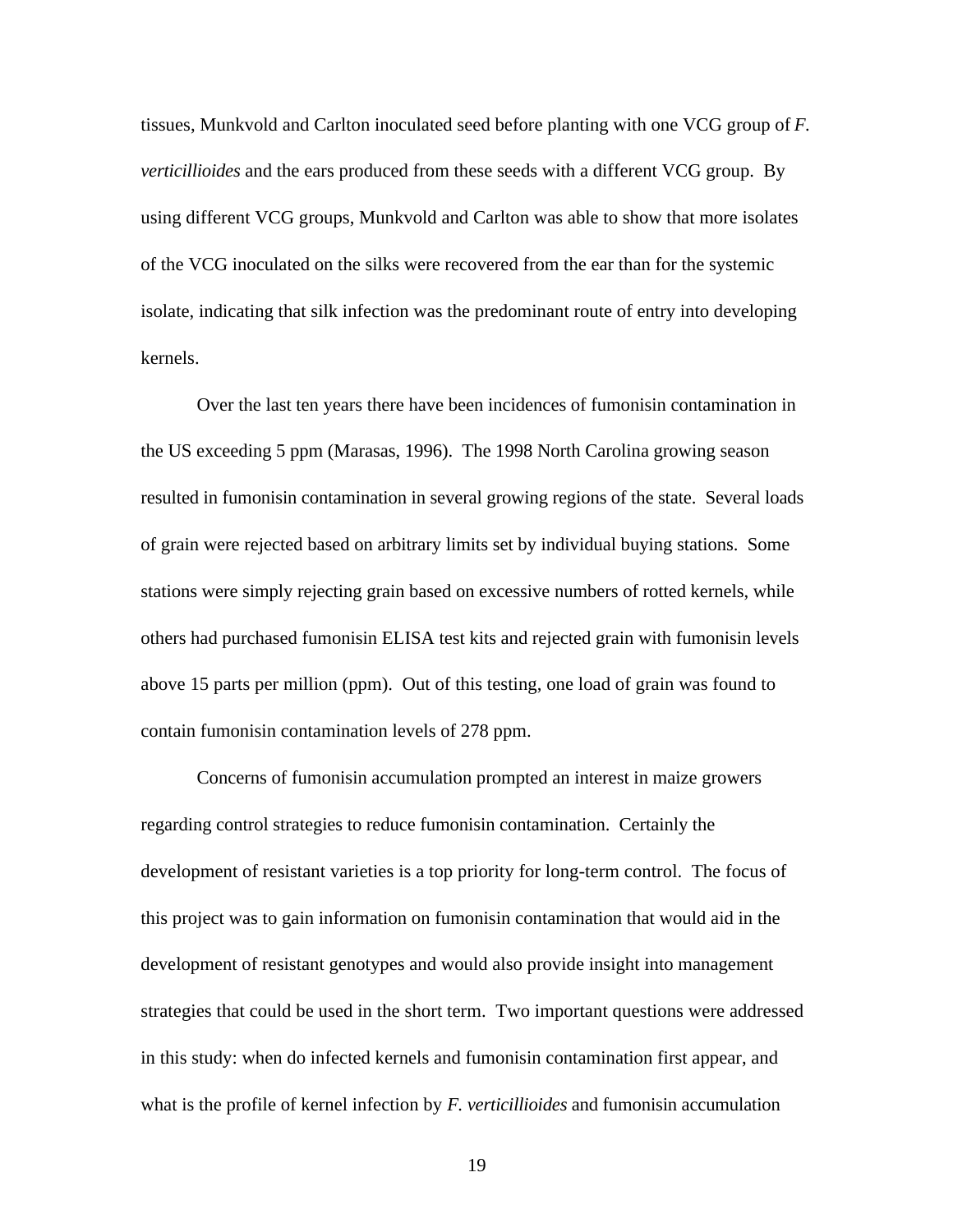throughout the growing season. Information gained from these studies has implications in management strategies as well as in breeding programs.

### **Materials and Methods**

Maize was grown in two locations in North Carolina, at the Central Crops Research Station in Clayton (Clayton) and the Tidewater Research Station in Plymouth (Plymouth). Pioneer hybrid 3394 was planted in 1999 and 2000, and two additional hybrids, Pioneer hybrid 34K77 and an experimental hybrid X1106D were planted in 2000. Hybrids were planted at nearly the same time each year at the recommended planting date for each location. Average midsilk dates were July 4, 1999 and July 3, 2000. A split plot experimental design was used with hybrids as the main plot and harvest date as the subplot. A 0.91 m alley separated each of the four replicates. Hybrids were planted at a population of 59000 plants per hectare as one row plots at Clayton and two row plots at Plymouth. Rows were 3.8 meters long and 0.9652 meters apart.

Each row in a replicate was randomly assigned a week that the row would be harvested. In both years of the study ten ears were harvested from the designated plot each week, starting two weeks after midsilk from each replicate plot for a total of fourteen weeks. Kernel moisture content for the ears harvested from weeks 2 through 6 was determined by comparing the weight of three representative ears of each hybrid before and after drying. Kernel moisture content of seeds harvested weeks 7 through the end of the study was determined using a Dickey John (Model GAC 2100, Auburn, IL) moisture meter. Ears from each week were rated rotted kernels. Rot ratings were based on a graded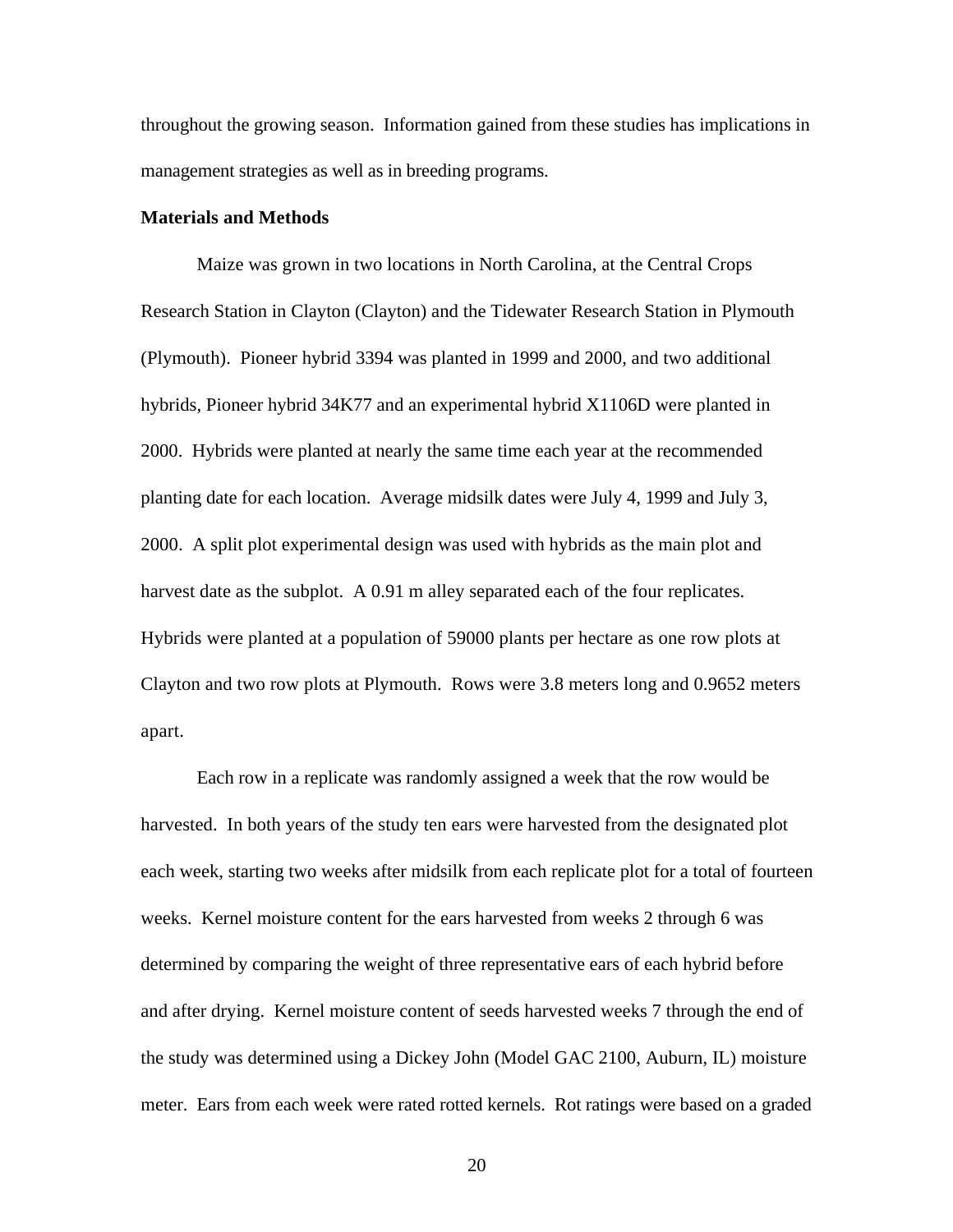0 to 10 scale with 0= no visible rot and  $10 = 100\%$  rot. Ears were dried in a forced air drier at 35°C. for one week, shelled, and the kernels from the 10 ears in a replicate were pooled and stored at room temperature.

Incidence of kernel infection was determined using a modified protocol described by Zummo and Scott (1992). Kernels randomly selected from the pooled sample of ten ears harvested from each plot were surface disinfested using a 70% ethanol dip, followed by submersion in 20% NaOCl for three minutes. Kernels (13 per plate) were placed in 18 cm petri plates containing 15 ml of Czapeks Agar supplemented with 7% NaCl. In 1999, 390 kernels from each replicate plot were randomly sampled to detect fungal colonization. In 2000, 195 kernels were plated based on a statistical analysis showing that this was an appropriate sample size. Kernels were incubated at 28 degrees C for 7 days and the percentage of kernels with visible growth of *F. verticillioides* was recorded. Randomly selected isolates of *F. verticillioides* cultured from the plated seeds were sent to the Pennsylvania State University Fusarium Research Center for verification and identification.

In 1999 the fumonisin concentration of the kernels was quantified by Optimum Quality Grains (Des Moines, IA) using an enzyme-linked immunosorbent assay (ELISA). The protocol utilized for quantification was a proprietary modification to the protocol described in Kulisek and Hazebroek (2000). In 2000, fumonisin concentrations were quantified by Dr. Winston Hagler, director NCSU Mycotoxin Lab, using the Romer Labs, Inc. (Union, MO) fumonisin protocol FUM-LC1. Briefly, a 454-gram subsample of harvested kernels was randomly selected from each replicate and then individually ground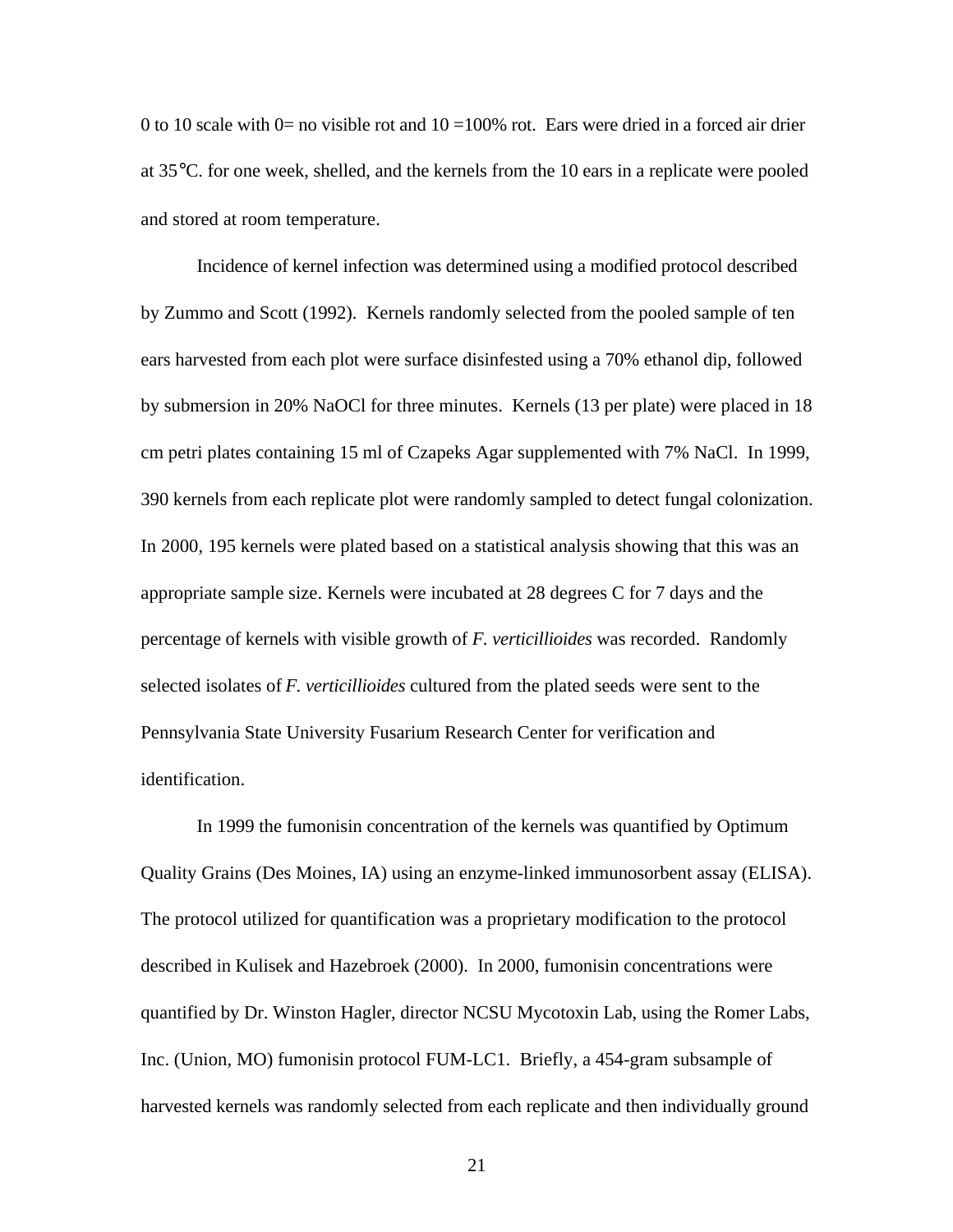to mesh size 20. A 25-gram sub-sample was extracted for 1 hr with 100 ml of  $CH_3CN$ H<sub>2</sub>O (50/50), and a 2 mL of the extract was diluted with 8 ml MeOH/H<sub>2</sub>O (3/1) and added to a column conditioned with 5 ml MeOH followed by 5 ml 3:1 MeOH/H<sub>2</sub>O. Then the column was washed with 8 ml of MeOH/H<sub>2</sub>O (3/1) followed by 3 ml of MeOH and the wash solvent was discarded. The sample was eluted with 10 ml MeOH/HOAC (99/1), then dried overnight on a Speedvac System SS3 (Savant, Holbrook, NY).

For derivatization, the residue was dissolved in 1 mL of MeOH. Then 1 ml of 0.05M sodium borate buffer (pH = 9.5), 0.5 ml of sodium cyanide reagent (13 mg/L H<sub>2</sub>O), and 0.5 ml of NDA reagent were added to the sample in stated order. The sample was sealed and heated for 15 minutes at 60 degrees C, then cooled to room temperature and diluted with 7 ml of 0.05M phosphate buffer (pH 7)/  $CH_3CN$  (40/60). Twenty  $\mu$ l of the sample was placed in the HPLC System. The HPLC system consisted of a model LC-600 HPLC pump and a SIL-9A auto injector (Shimadzu Corporation, Norcross, GA), a Brownlee column (0.4 by 10 cm, Perkin-Elmer Corp, Norwalk, CT) and a model RF-551 programmable and scanning fluorescence HPLC monitor (Shimadzu) set at 420 nm excitation and 500 nm emission.

All data were analyzed using the General Linear Models (GLM) procedure of SAS version 8.1 (SAS Institute, Cary, NC). Kernel infection data were transformed using a Logit transformation and fumonisin B1 was transformed using a log transformation.

### **Results**

In 1999, kernels of maize hybrid 3394 became infected 4 weeks and 5 weeks after the midsilk stage of development at Plymouth (Fig 1) and Clayton (Fig 2), respectively. The number of infected kernels increased at each location to a peak at 7 weeks at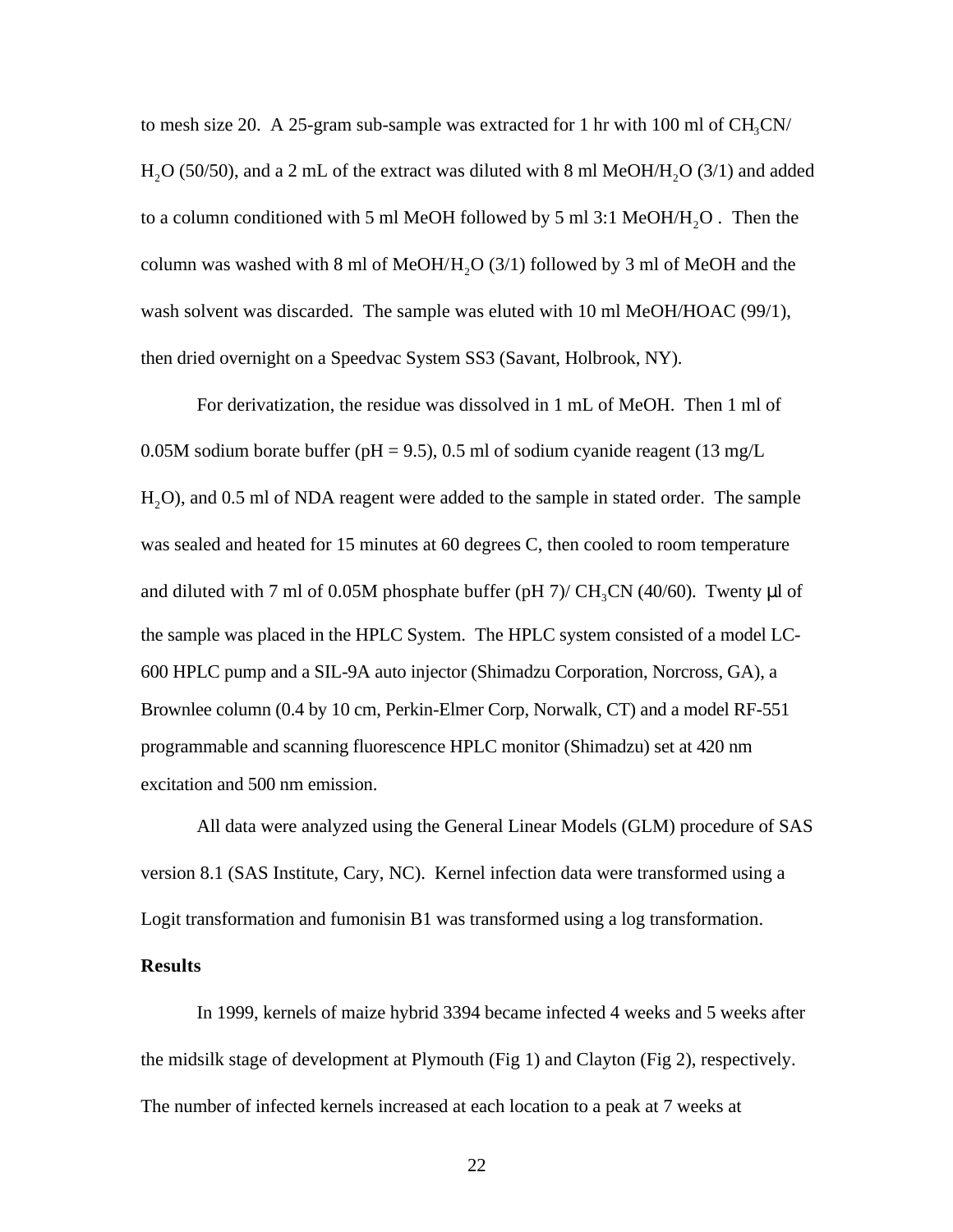Plymouth and 9 weeks at Clayton. These two peaks in the number of infected kernels occurred at kernel moistures of 17% and 21.5% at Plymouth and Clayton, respectively. A hurricane on September 16, 1999 destroyed the plots in Plymouth and delayed harvest of the plots at Clayton for two weeks.

Detectable fumonisin contamination occurred 4 and 5 weeks after pollination at Plymouth and Clayton, respectively (Fig. 1 and 2). At each location, the concentrations of fumonisin peaked within 1 week of the time when the maximum number of infected kernels was observed. The number of infected kernels and the concentration of fumonisins decreased at both locations after initial peaks, but both fumonisin contamination and the number of infected kernels increased again late in the season.

In 2000, three maize hybrids were compared during the growing season for number of kernels infected with *F. verticillioides* and the concentration of fumonisin. In addition to Pioneer hybrid 3394, which is designated as moderately resistant to Fusarium ear rot (intermediate), a more resistant hybrid, Pioneer 34K77 and a more susceptible experimental hybrid, Pioneer X1106D were compared. Weather conditions for the two years of this study were markedly different. In contrast to 1999, which was characterized by above average temperatures and below average rainfall until a hurricane in mid September, weather conditions in the 2000 growing season were characterized by below average temperatures and above average rainfall. Despite these inter-seasonal differences, initial infection of kernels with *F. verticillioides* in 2000 occurred within one week of the time observed in 1999. The peak for maximum number of infected kernels, however, occurred later in 2000 than in 1999. The maximum number of infected kernels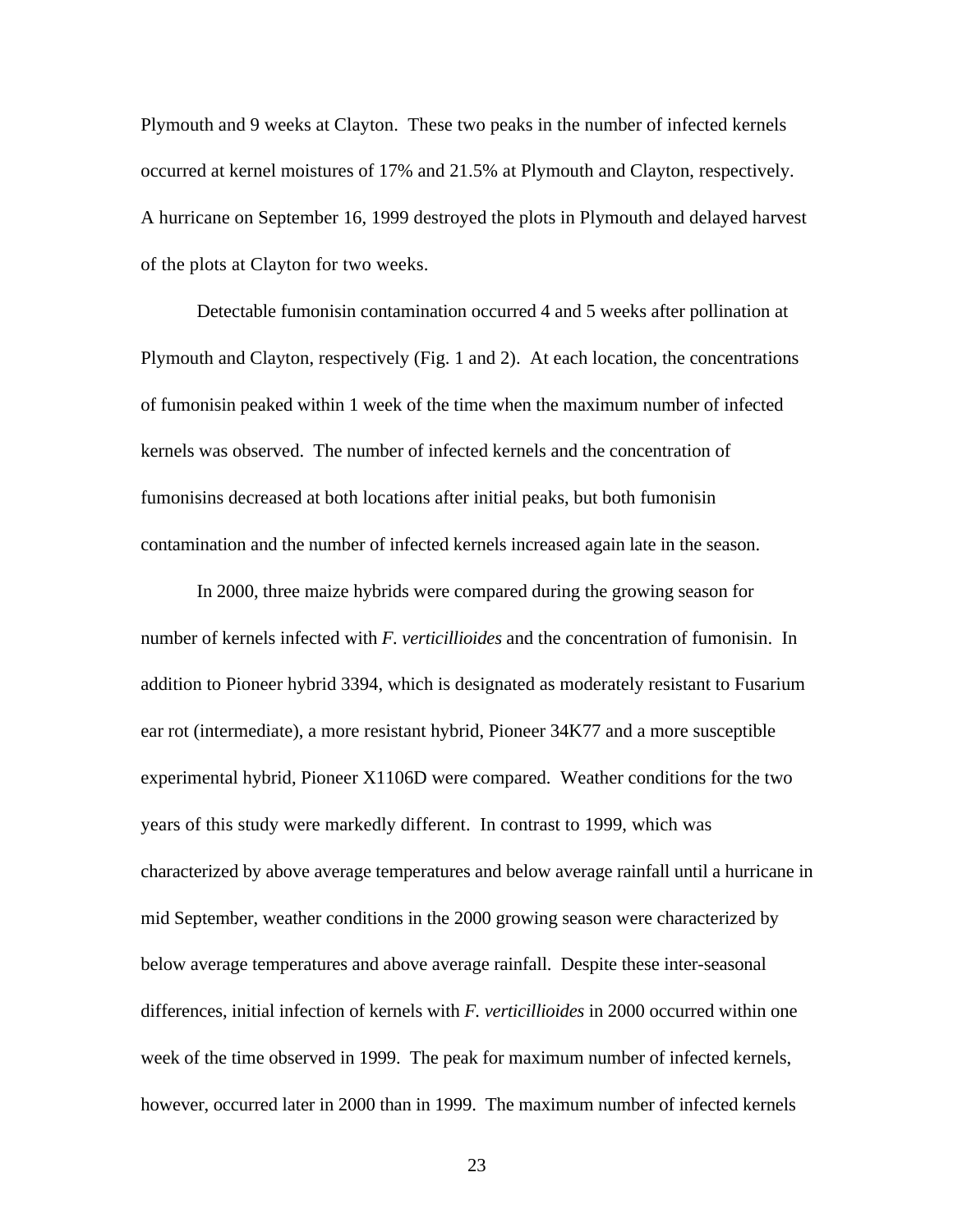of hybrid 3394 occurred at 10 weeks at Plymouth (Fig 3) and 11 weeks at Clayton (Fig 4). For hybrid 3394, the maximum percentage infected kernels of 38% at Plymouth in 2000 was similar to the 42% observed for 1999 and maximum percentage of kernels infected of 58% at Clayton was similar to the 62% observed in 1999.

The profile for percent kernel infected was similar for all three hybrids at Plymouth, regardless of resistance levels. Pioneer hybrid 34K77 had fewer infected kernels than the other two hybrids throughout the growing season, but the difference between the three hybrids in percent infected kernels was within 20% for the duration of the study. The profile for percent kernel infection between the three hybrids at Clayton was similar until Week 9. After Week 9, the more susceptible hybrid X1106D had a higher percentage of infected kernels than the more resistant hybrids.

Fumonisin concentrations of maize grown at Plymouth in 2000 were lower than for 1999 and remained fairly constant between weeks 8 and 13 after pollination (Fig 1,5). Fumonisin first appeared 5 weeks after pollination in the intermediate and susceptible hybrids and at 6 weeks in the resistant hybrid (Fig. 5). The maximum fumonisin concentration never exceeded 5 ppm in the resistant hybrid, but reached a maximum concentration of 11 ppm in the susceptible hybrid.

In contrast to Plymouth, fumonisin concentrations at Clayton in 2000 were greater than levels observed in 1999 with peaks at 18 ppm at 10 weeks after pollination (Fig 2, 6). The profile for fumonisin accumulation was very similar for the three hybrids until 9 weeks after pollination. After 10 weeks, however, the resistant hybrid had a peak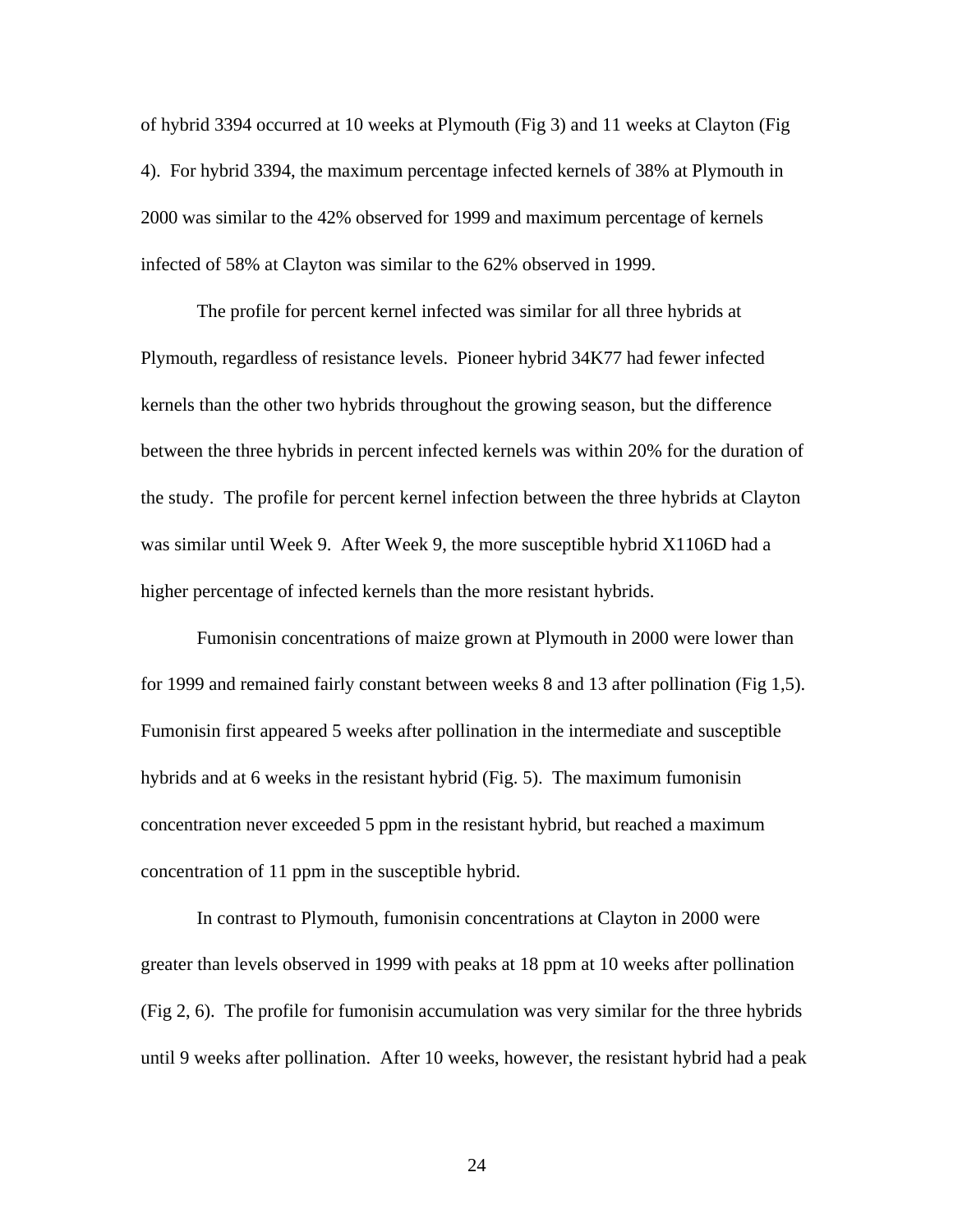of fumonisin contamination of 18 ppm. A second peak at 13 weeks post pollination followed this initial peak.

### **Discussion**

The question that directed the design of this study was how soon and at what rate do kernels become infected with *F. verticillioides* and contaminated with fumonisin. This question is important because the answer has a direct bearing on management strategies. For example, if the number of infected kernels and the concentration of fumonisin continued to increase during the growing season, a feasible control strategy may be to harvest maize as early as possible. Information on the profile of fumonisin accumulation may also be important for maize breeders in choosing an appropriate time to compare maize genotypes for resistance to fumonisin accumulation. Although several studies have focused on the infection of maize by *F. verticillioides*, I am unaware of study that followed infection and fumonisin accumulation throughout the growing season.

I found that kernels become infected with *F. verticillioides* within 4-5 weeks after pollination and that the number of infected kernels increases during the season, at least until the average harvest date for maize in North Carolina. The average date at which 50% of the maize is harvested in North Carolina is September 12 (Meadows, 2000). This approximately corresponds to harvest date 9 in both years of this study.

The increase of infected kernels 4 to 5 weeks after pollination was also observed in artificially inoculated ears (Fig 7). These rows were planted in adjacent plots to the naturally infected ears. The ears were inoculated 2 weeks after pollination and assayed for kernel infection under the same protocol as previously described. Even with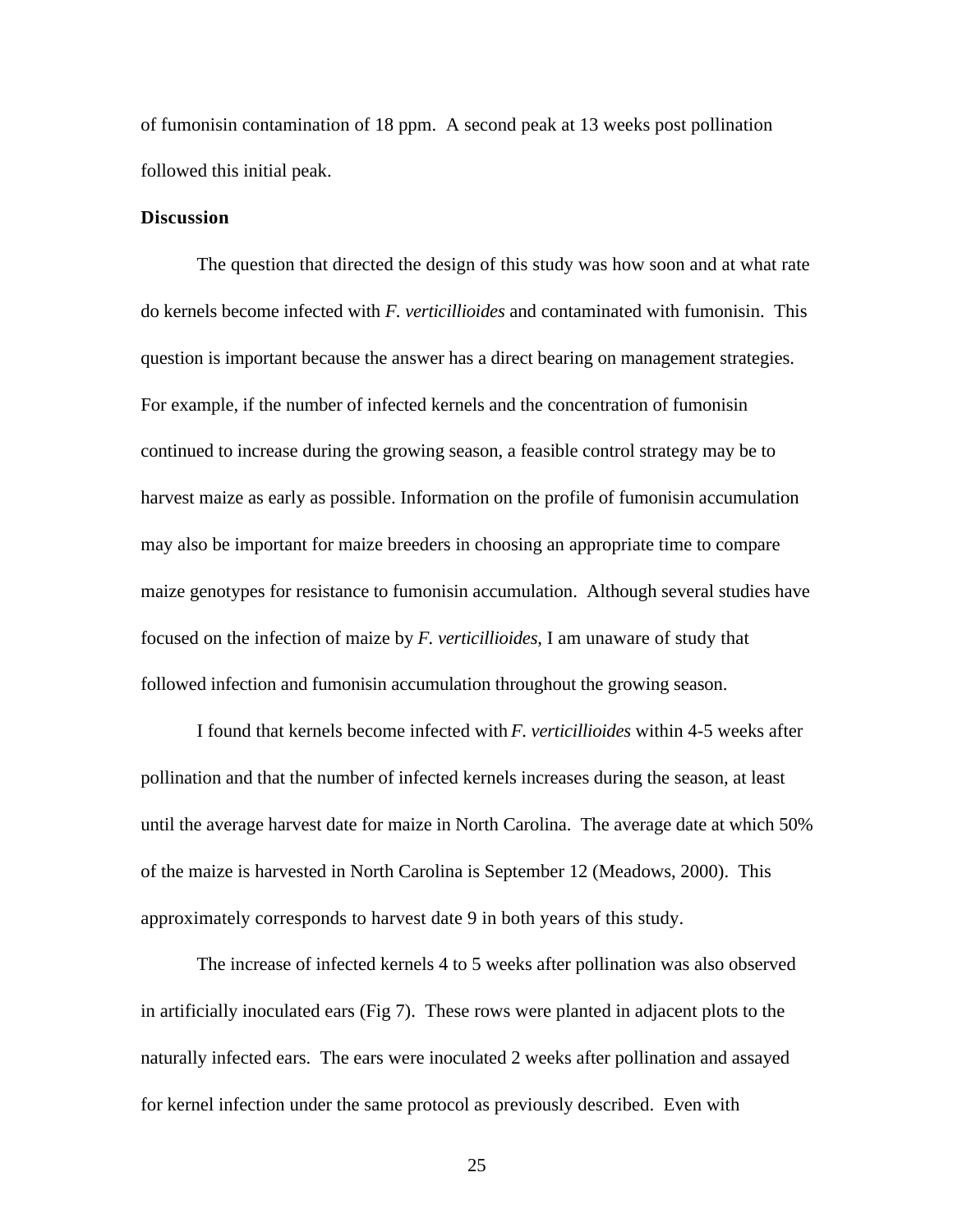additional inoculum added to the ear, significant kernel infection was not detected until 4 to 5 weeks after pollination. Inoculation increased overall kernel infection levels, with peak kernel infection approximately 20% greater than the naturally infected kernels. The delay in increase of kernel infection may indicate that host defenses are limiting kernel infection until 4 to 5 weeks after pollination.

Overall the profile of fumonisin accumulation followed that for the incidence of seed infection. A surprise finding was how soon fumonisin appeared in maize kernels. It appeared within one week of when a significant number of infected kernels was detected and peaked within 2-3 weeks after its appearance. Interestingly, the pattern of fumonisin accumulation and the number of seeds infected fluctuate late in the season. Either may decrease only to increase again later in the season. It is clear from these studies that delaying maize harvest after the average harvest date increases the risk of fumonisin contamination.

The reasons for the late season increase in fumonisin contamination is unclear. Late season rains such as occurred in Clayton in 1999 likely contributed to the increase that year. However, we were unable to correlate seed moisture with an increase in fumonisin contamination. Similarly, we were unable to correlate the time of seed infection with kernel moisture. The 1999 and 2000 growing seasons were quite different and the rate at which the kernels dried differed greatly between the two years (Fig. 1,2,3,4). Kernel moisture content 6 weeks after pollination was approximately 20 % in 1999 and 40% in 2000. Regardless, maximum kernel infection occurred around 20% moisture content in both years of the study.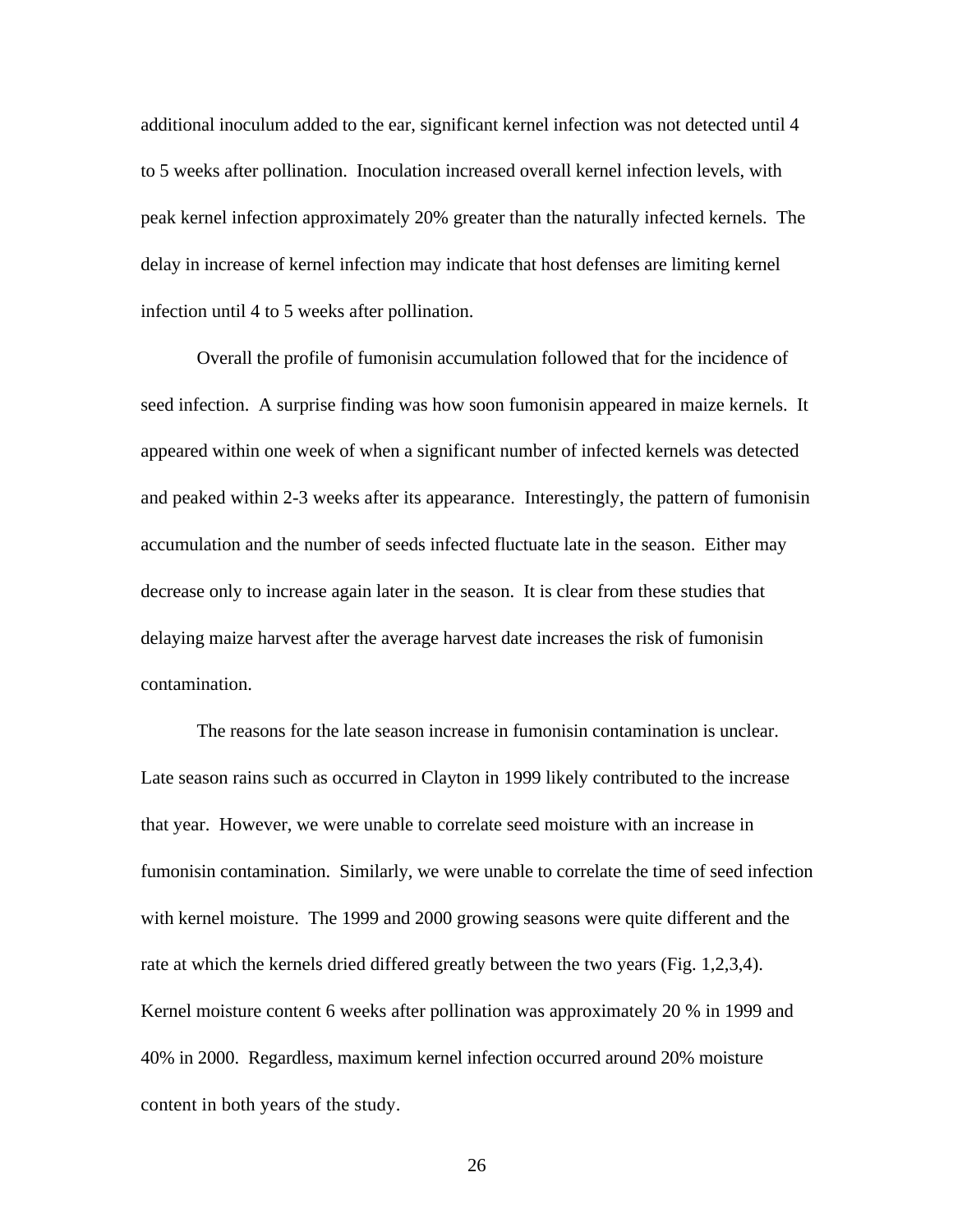The profile of kernel infection and fumonisin accumulation in maize was similar to that found for *Aspergillusflavus* infection and aflatoxin accumulation (Payne et al., 1988). In their study, Payne et al. (1988) found maximum seed infection and aflatoxin contamination to occur at 16% moisture. They also observed a decrease in kernel infection and in aflatoxin contamination later in the season followed by a second peak in both seed infection and aflatoxin contamination. Miller et al (1983) also found a similar profile when investigating *Fusarium graminearum* isolated from inoculated maize cobs. Ears were harvested weekly, ground in a mill and a subsample was diluted and plated on nutrient agar plates to determine the colony forming units present in the ear. The colony forming unit counts of *F. graminearum* increased until 6 weeks after inoculation, then decreased, which is similar to the trend to what I observed at Plymouth in 1999. The timing of *F. verticillioides* appearance in my study was very similar to that of 2 weeks post pollination reported by Scott (1981).

Similar to Warfield and Gilchrist (1999), I found more fumonisin produced on kernels in the later stages of development. Under the conditions of this study, I did not find any fumonisin contamination in kernels until at least the dent stage of kernel development (approximately 45-35% moisture). It is unclear from this study if the appearance of fumonisin is related to kernel development or to kernel moisture.

In 2000, I compared three maize hybrids that differ in susceptibility to Fusarium ear rot. All three hybrids showed a similar profile of infection at the two locations but their relative ranking for number of seeds infected differed between the two locations (Fig 3, 4). Resistance to Fusarium ear rot as expressed in the hybrids tested did not appear to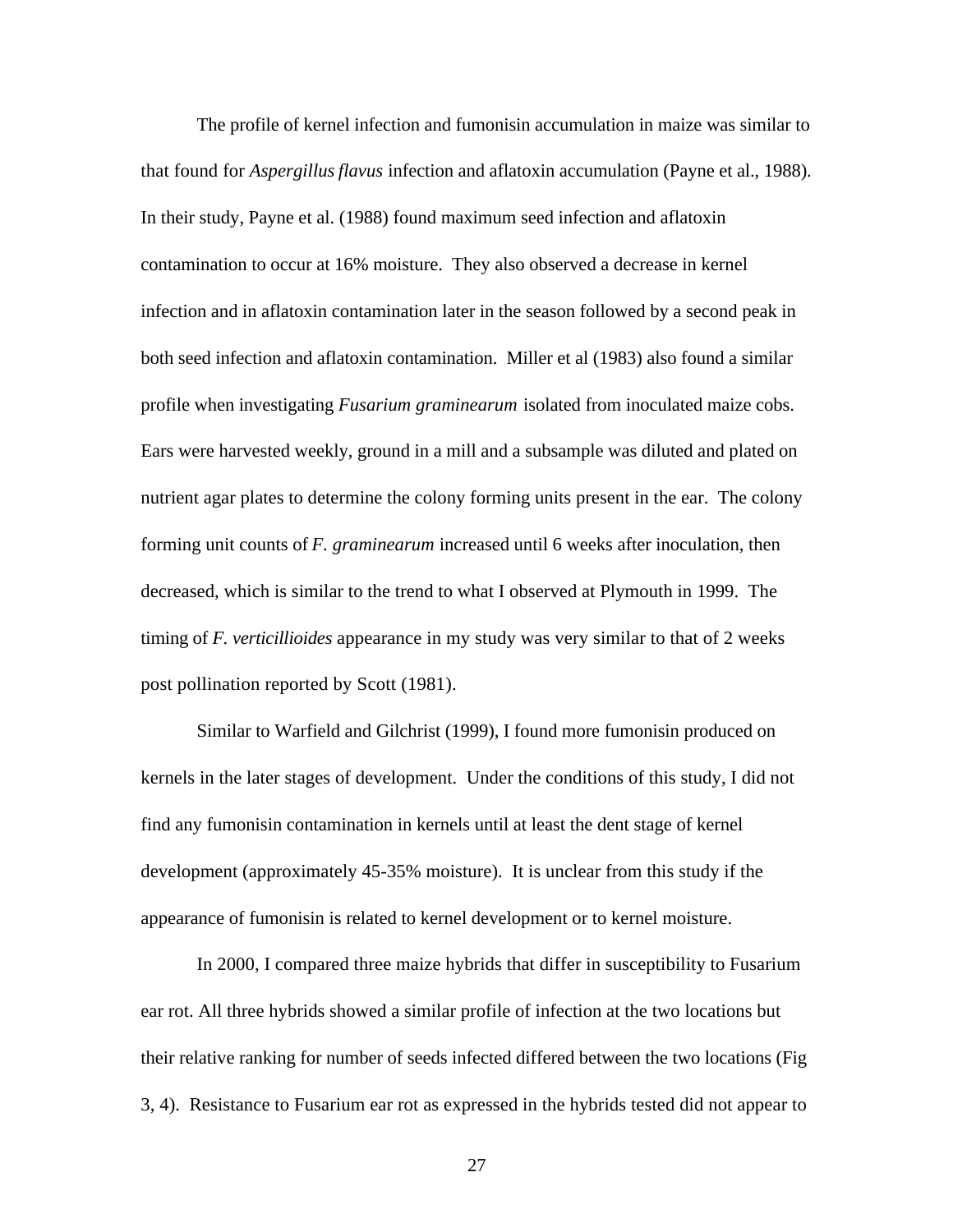be necessarily related to the number of infected kernels (Fig 3, 4). At Clayton, the resistant hybrid had more infected kernels than the intermediate hybrid from Week 8 until the end of the study (Fig 4). At Plymouth this trend is not as evident, but there were weeks in which the hybrid with greater resistance had more infected kernels than the more susceptible hybrid (Fig 3, weeks 6, 8 and 10).

In addition to comparing hybrids based solely on kernel infection levels, I wanted to see if rates of infection differed between the three resistance levels. For this comparison, I restricted the dataset to the data points between Week 4 and Week 11 because it appeared that this was the time that kernel infection generally increased. After logit transformation of the data and combining the data from the Plymouth and Clayton locations, I found that the susceptible hybrid had a significantly greater infection rate than the resistant or intermediate hybrids, which is what one might expect.

The profile of fumonisin contamination was similar for all three hybrids for the early parts of the study. At both Clayton and Plymouth a similar trend between fumonisin contamination is observed until Week 9. After Week 9 the differences between hybrids became apparent. At Plymouth, the susceptible hybrid had more fumonisin contamination than the other hybrids (Fig 5). Surprisingly, at Clayton the resistant hybrid had the highest fumonisin contamination levels after Week 9.

After a log transformation of the fumonisin data, the results reinforced the trends observed in the untransformed data. At Plymouth, the susceptible hybrid was found to contain significantly more fumonisin than either the intermediate or resistant hybrids. But at Clayton, the resistant hybrid had significantly greater fumonisin contamination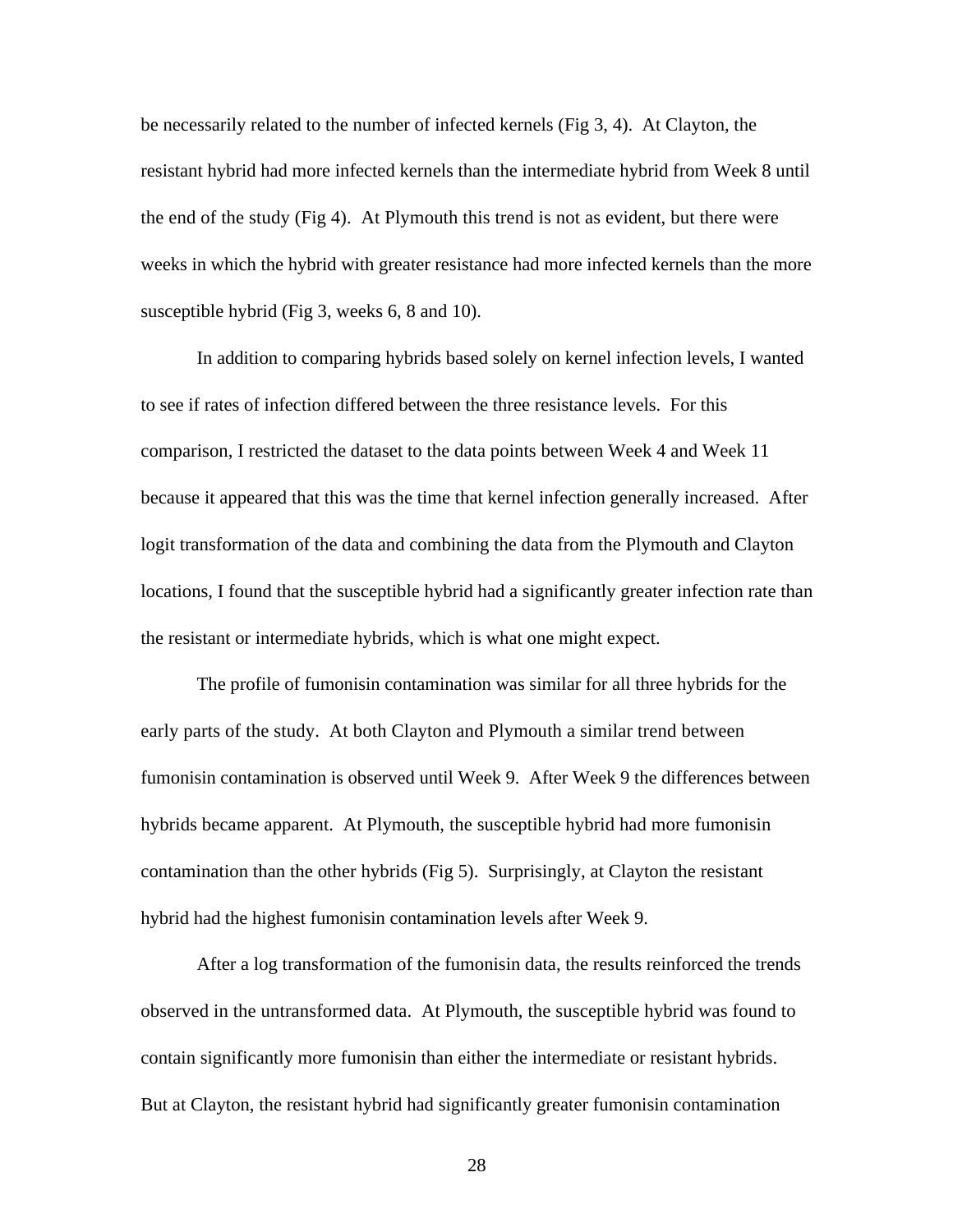than either the intermediate or susceptible hybrid. There was no indication from the percent kernel infection data to suggest that the resistant hybrid would have greater fumonisin contamination than the other hybrids. This information indicates that there are two different processes controlling resistance to infection and fumonisin contamination. Based on this insight, knowing information about a hybrids resistance to Fusarium ear rot would not necessarily tell you about the hybrid's resistance to fumonisin accumulation.

In addition to *F. verticillioides*, several other fungi were isolated from the surface sterilized kernels. Three fungi, *Aspergillus flavus, Fusarium semitecticum* and a *Penicillium* spp. were the most common. Of these three, the *Penicillium spp.* was the most common and *Aspergillusflavus* was rarely found. Each of these fungi was found to coinfect kernels with *Fusarium verticillioides*. There may have been other fungi present in the kernels, but the protocol used was optimized for *A. flavus* and *F. verticillioides* and the conditions present may have inhibited growth of other fungi and bacteria present.

Results from this study show that early harvest can be employed as a control strategy for fumonisin contamination. Fumonisin concentrations appear to increase over the growing season up to the average harvest date for maize in North Carolina. Beyond this date, the concentrations of fumonisin fluctuate. Under years conducive for fumonisin contamination, early harvest may help reduce the level of contamination. Certainly, growers should avoid late harvesting of maize. These data also have implications for breeding programs. Because the levels of fumonisin can vary late in the season, a comparison of hybrids at a recommended harvest date may give a more accurate assessment of their susceptibility to fumonisin accumulation. Based on our studies the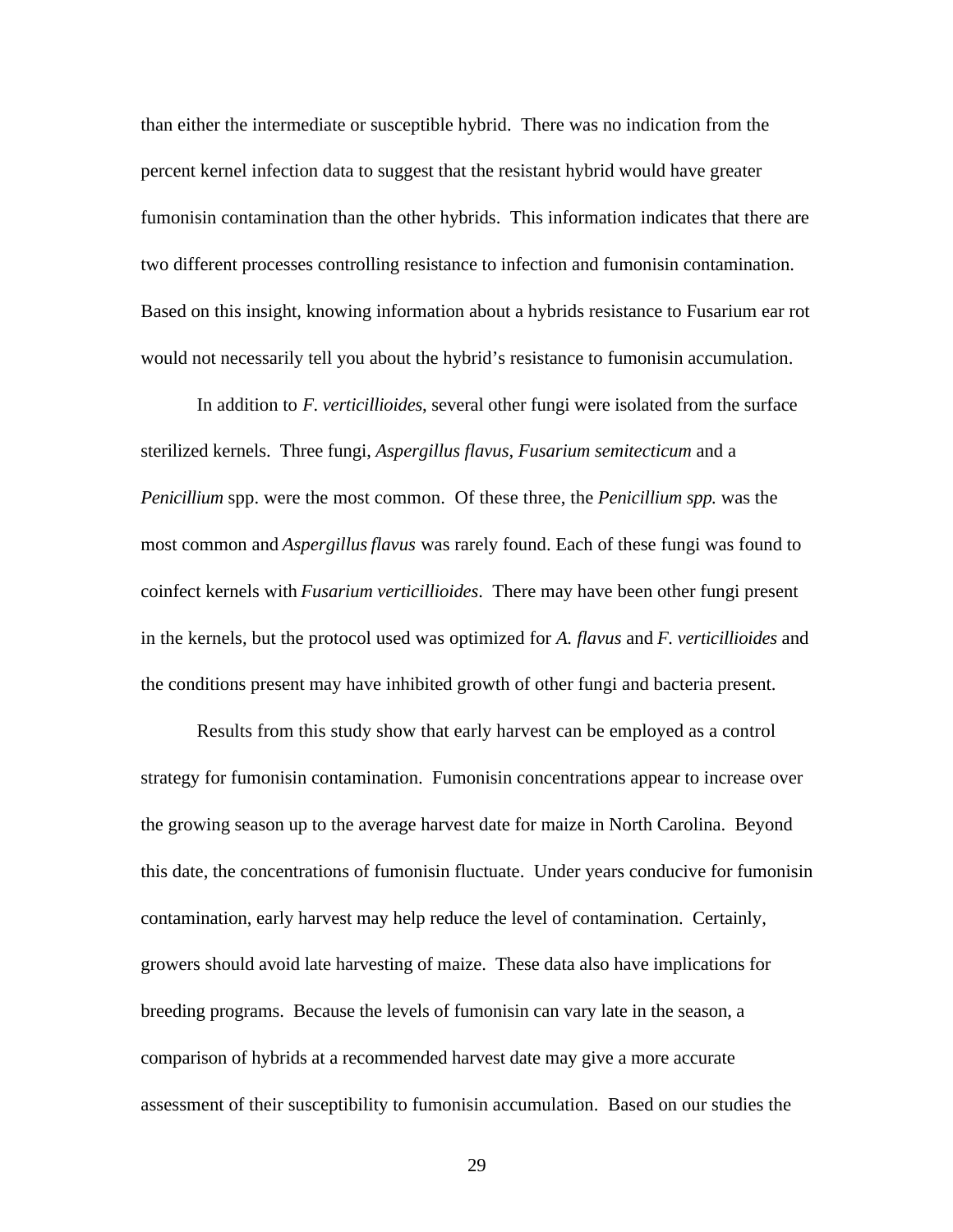ideal time to screen hybrids for kernel infection and fumonisin production appear to be between weeks 7 and 10, since the peak in infected kernels and fumonisin was within this range during both years of our study.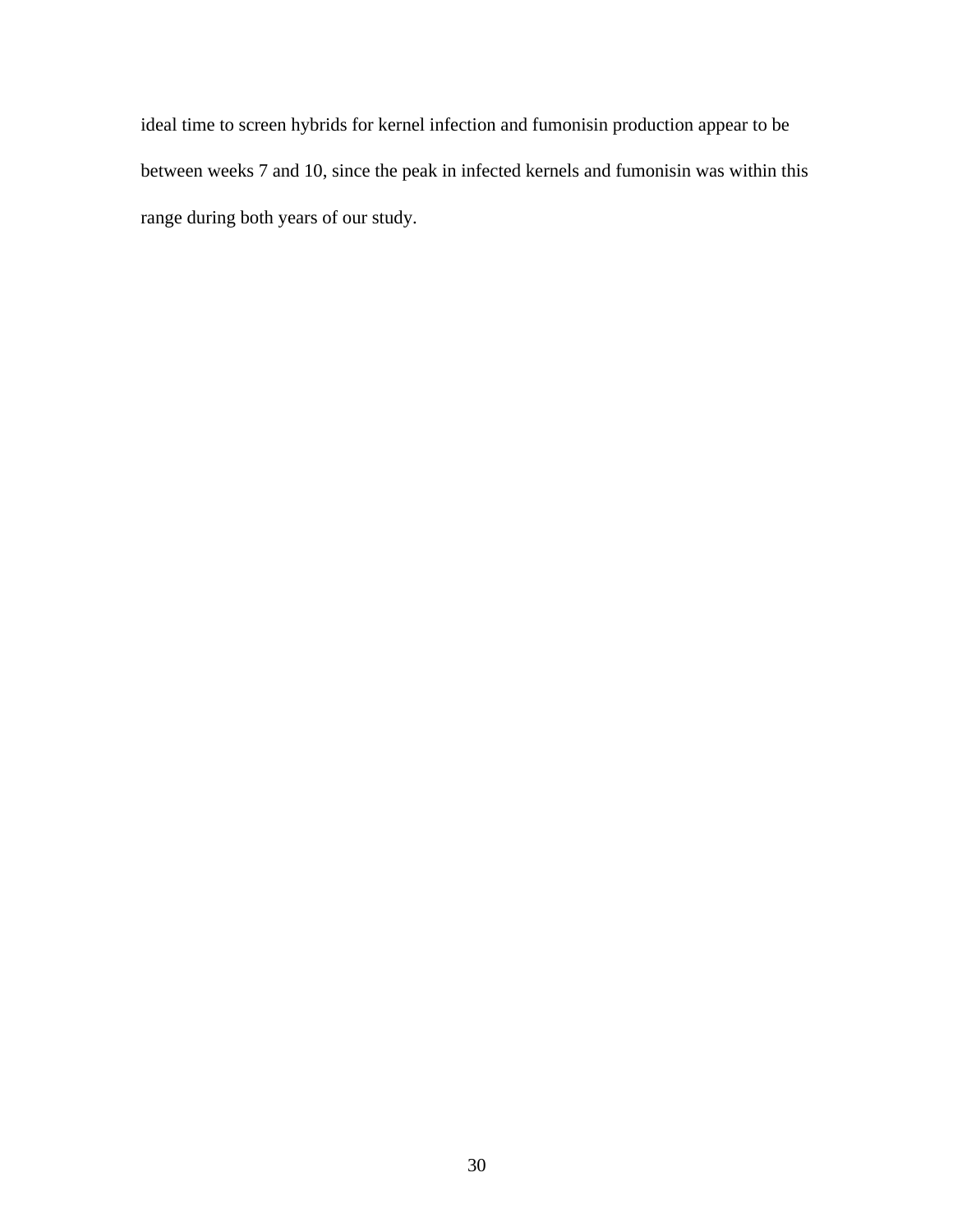| (Adapted from the FDA web site http://www.cfsan.fda.gov/~dms/fumongui.html)                     |                                     |
|-------------------------------------------------------------------------------------------------|-------------------------------------|
| Corn Products                                                                                   | Total Fumonisins (FB1+FB2+FB3)      |
| Human Foods                                                                                     |                                     |
| Degermed dry milled corn products                                                               | 2 part per million (ppm)            |
| (flaking grits, corn grits, corn meal, corn flour with fat content of <2.25%, dry weight basis) |                                     |
| Whole or partially degermed dry milled corn products                                            | 4 ppm                               |
| (flaking grits, corn grits, corn meal, corn flour with fat content of <2.25%, dry weight basis) |                                     |
| Dry milled corn bran                                                                            | 4 ppm                               |
| Cleaned corn intended for masa production                                                       | 4 ppm                               |
| Cleaned corn intended for popcorn                                                               | 3 ppm                               |
| Animal Feeds: corn and corn by-products intended for;                                           |                                     |
| Equids and rabbits                                                                              | 5 ppm (no more than 20% of diet)*   |
| Swine and catfish                                                                               | 20 ppm (no more than 50% of diet)*  |
| Breeding ruminants, breeding poultry, and breeding mink                                         | 30 ppm (no more than 50% of diet)*  |
| Poultry being raised for slaughter                                                              | 100 ppm (no more than 50% of diet)* |
| All other species or classes of livestock and pet animals                                       | 10 ppm (no more than 50% of diet)*  |
| * dry weight basis                                                                              |                                     |

**Table 1.** Guidance levels for fumonisins in human foods and in animal feeds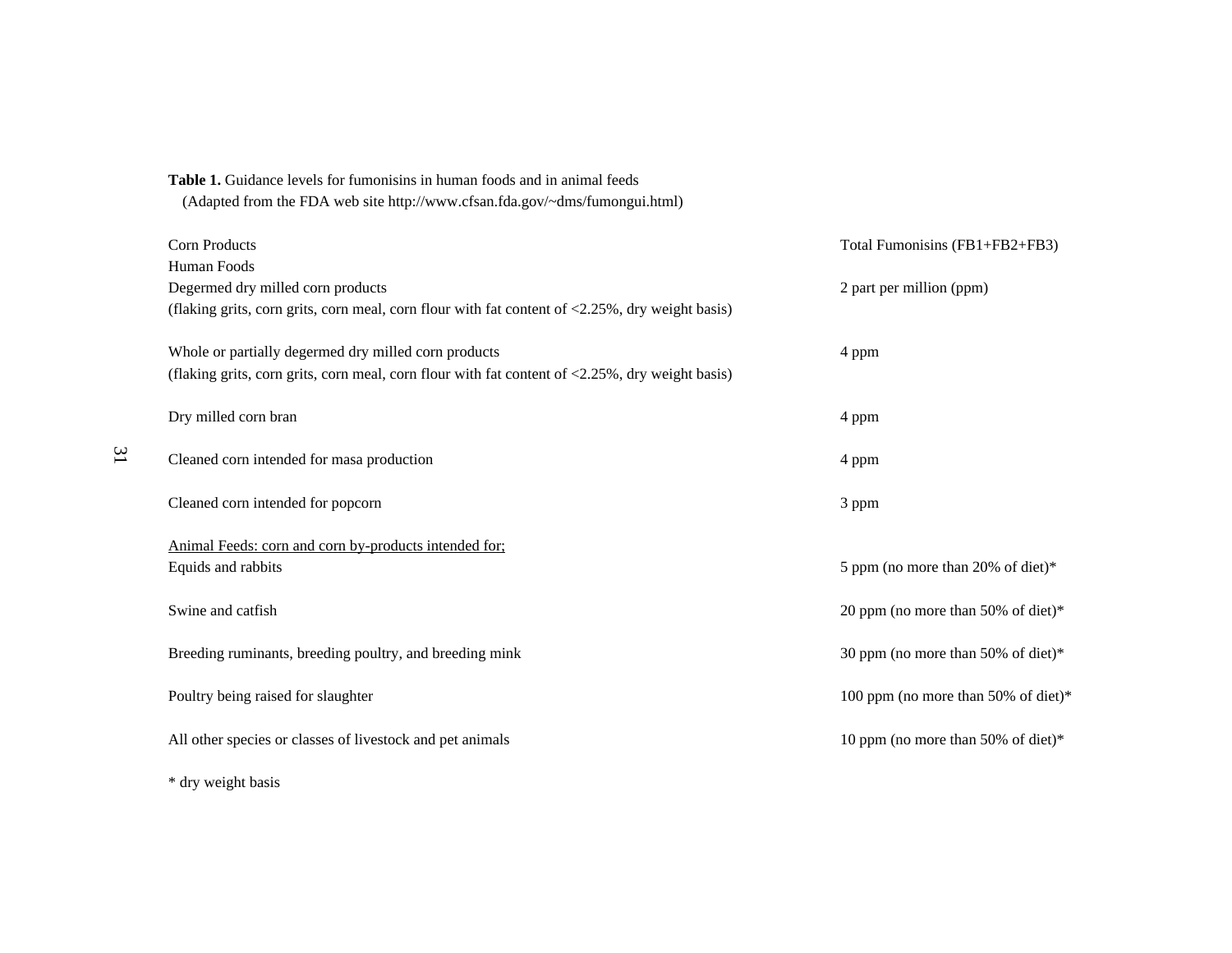

Figure 1. Infection by *Fusarium verticilibides* in corn kernels and fumonisin contamination based on weekly harvests after pollination at Plymouth, 1999. Bars show stantard error. Fumonisin contamination closely folbws kernel infection by F. verticillioides .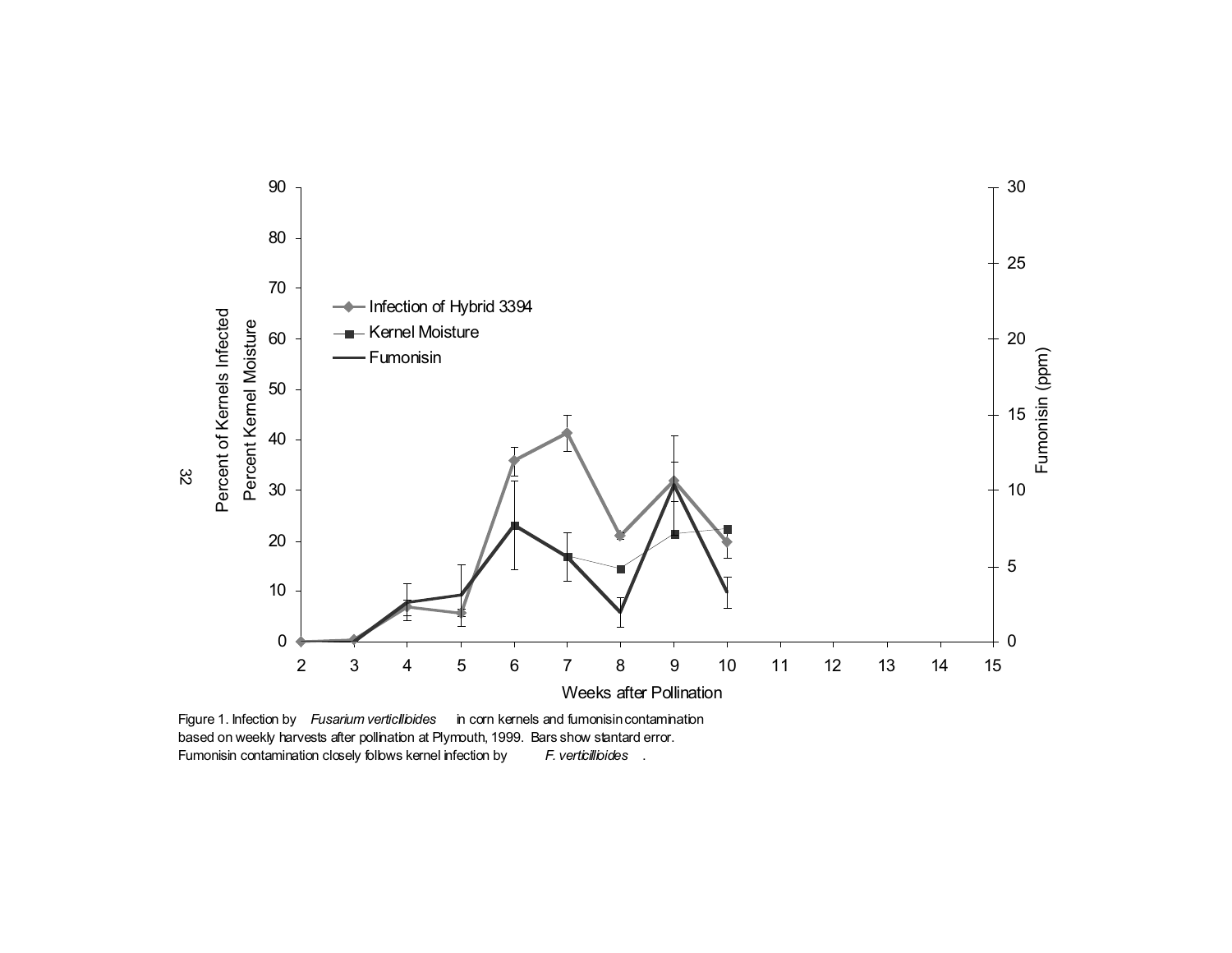

Figure 2. Infection by *Fusarium verticilioides* in corn kernels and fumonisin contamination based on weekly harvests after pollination at Clayton, 1999. Bars show standard error. Fumonisin contamination closely follows kernel infection by *F. verticilibides* . ··· - Missing data points because of a hurricane.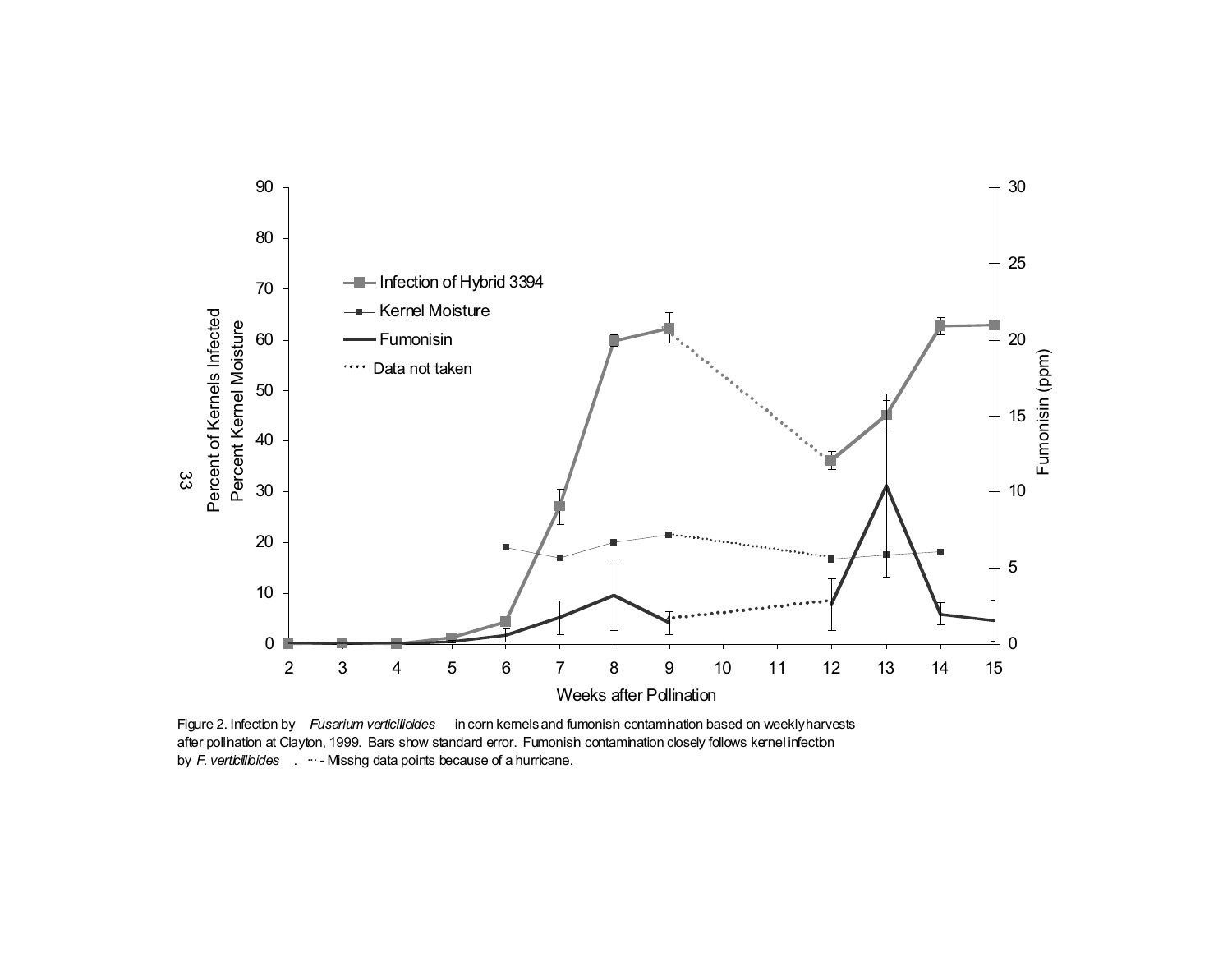

Figure 3. Kernel Infection by *Fusarium verticillioides* in three corn hybrids that differ in resistance to Fusarium ear rot at Plymouth, 2000. Bars show standard error Infection levels are much lower than levels observed at Clayton, 2000.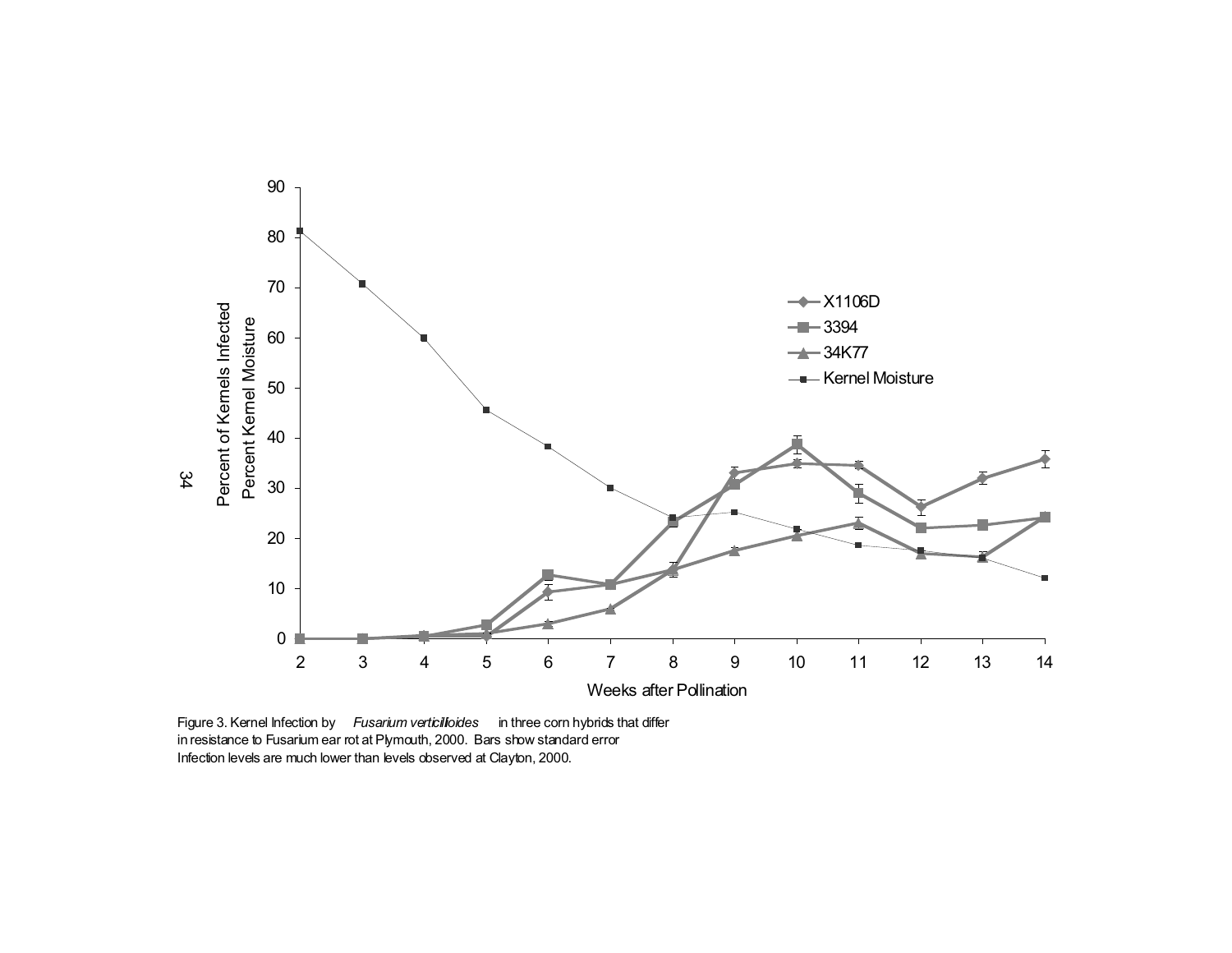

Figure 4. Kernel Infection by *Fusarium verticillioides* in three corn hybrids that differ in resistance to Fusarium ear rot at Clayton, 2000. Profile of infection appears similar for all hybrids regardless of resistance level.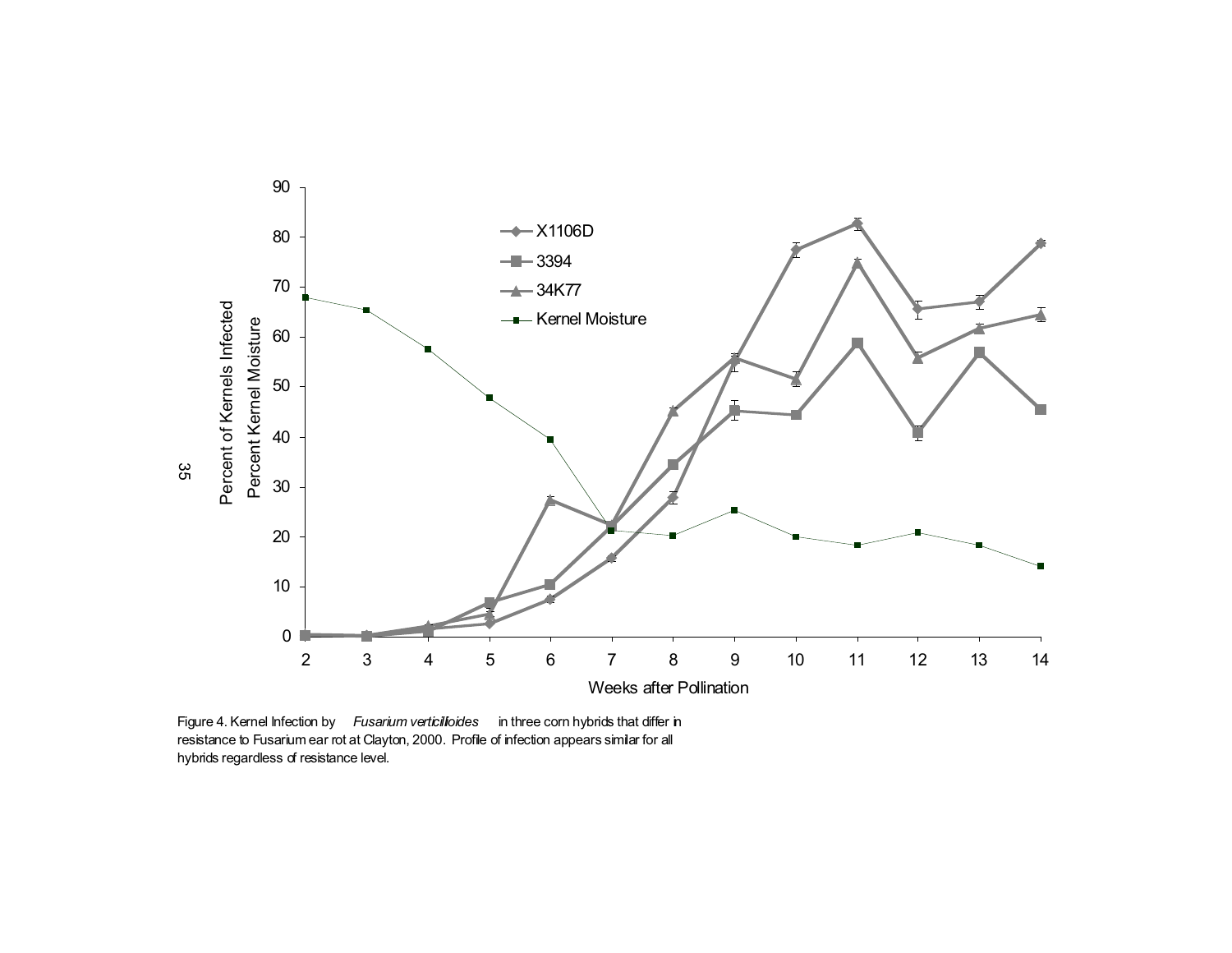

Plymouth, 2000. Bars show standard error. Through the first 8 weeks, fumonisin contamination by hybrid does not appear to differ. After 8 weeks, the more susceptible hybrid to Fusarium ear rot showed the highest amount of fumonisin contamination.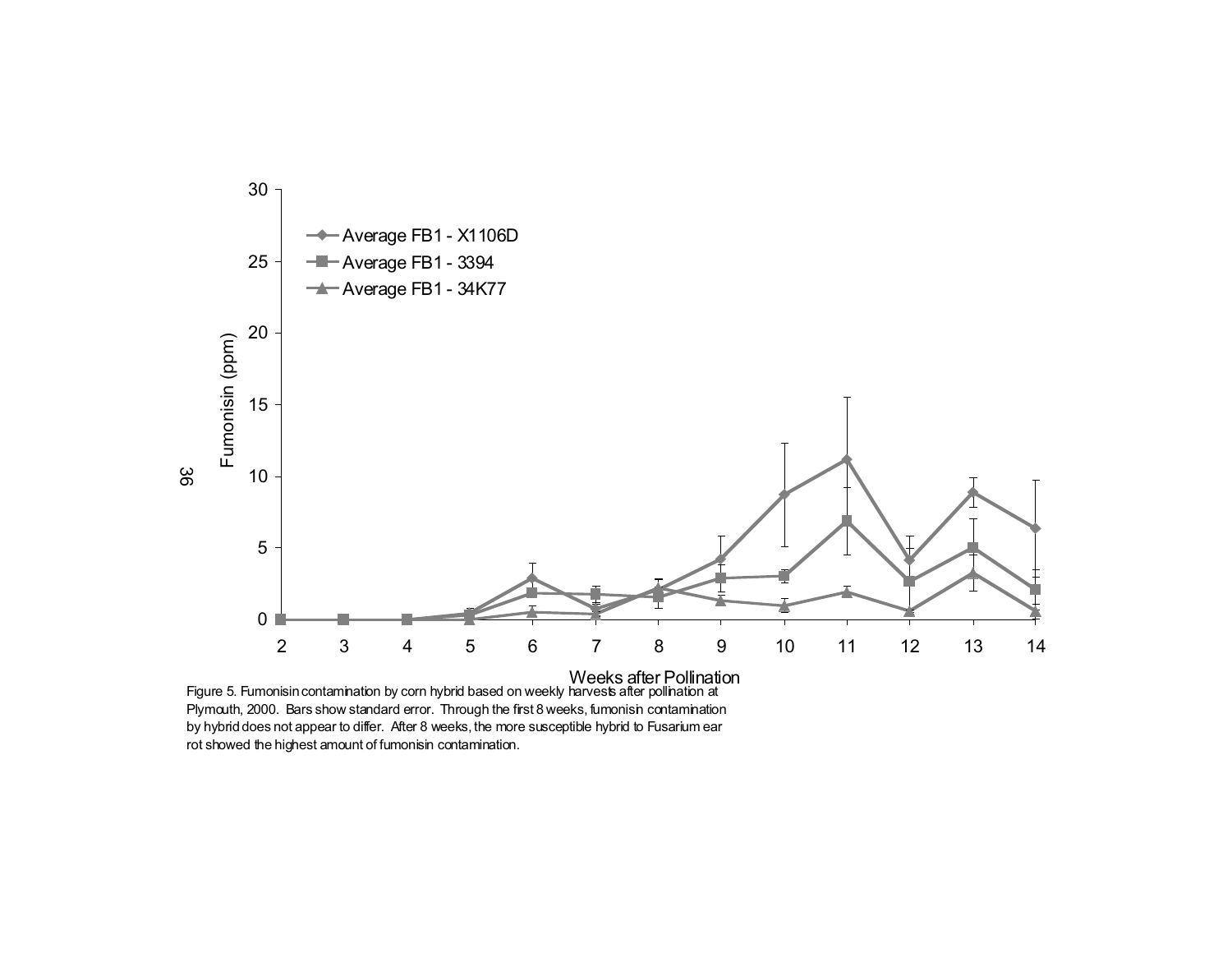

Figure 6. Fumonisin contamination by com hybrid based on weekly harvests after polination at Clayton, 2000. Bars show standard error. Through the first 8 weeks, fumonisin contamination by hybrid does not appear to differ. After 8 weeks, the hybrid with more resistance to Fusarium ear rot showed the highest amount of fumonisin contamination.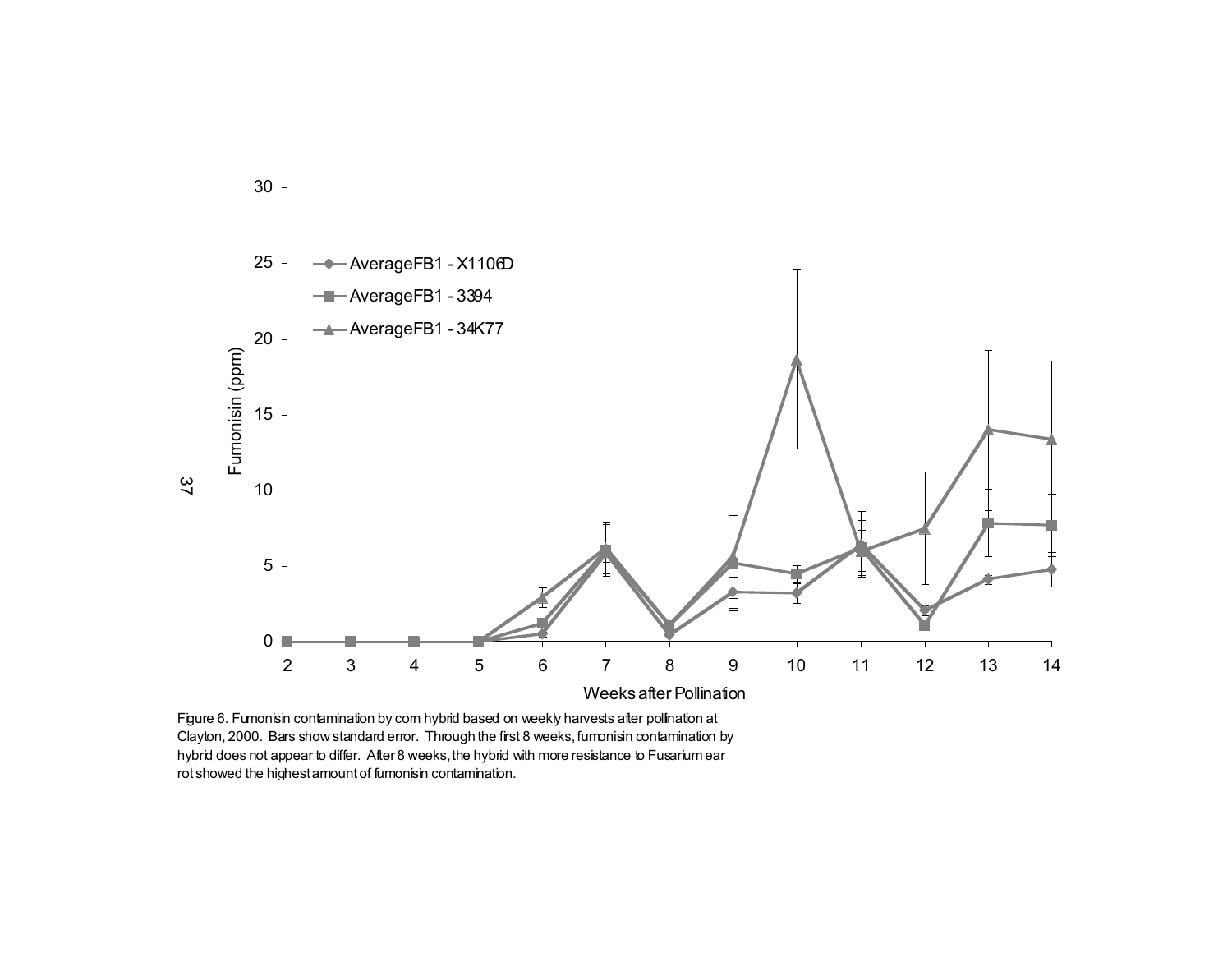

Figure 7. Kernel Infection of Hybrid 3394 Inoculated with *F. verticilioides* at Two Locations in Two Years. Bars show standard error. Kernel infection significantly increases approximately five weeks after polination.  $\cdots$ -Missing data points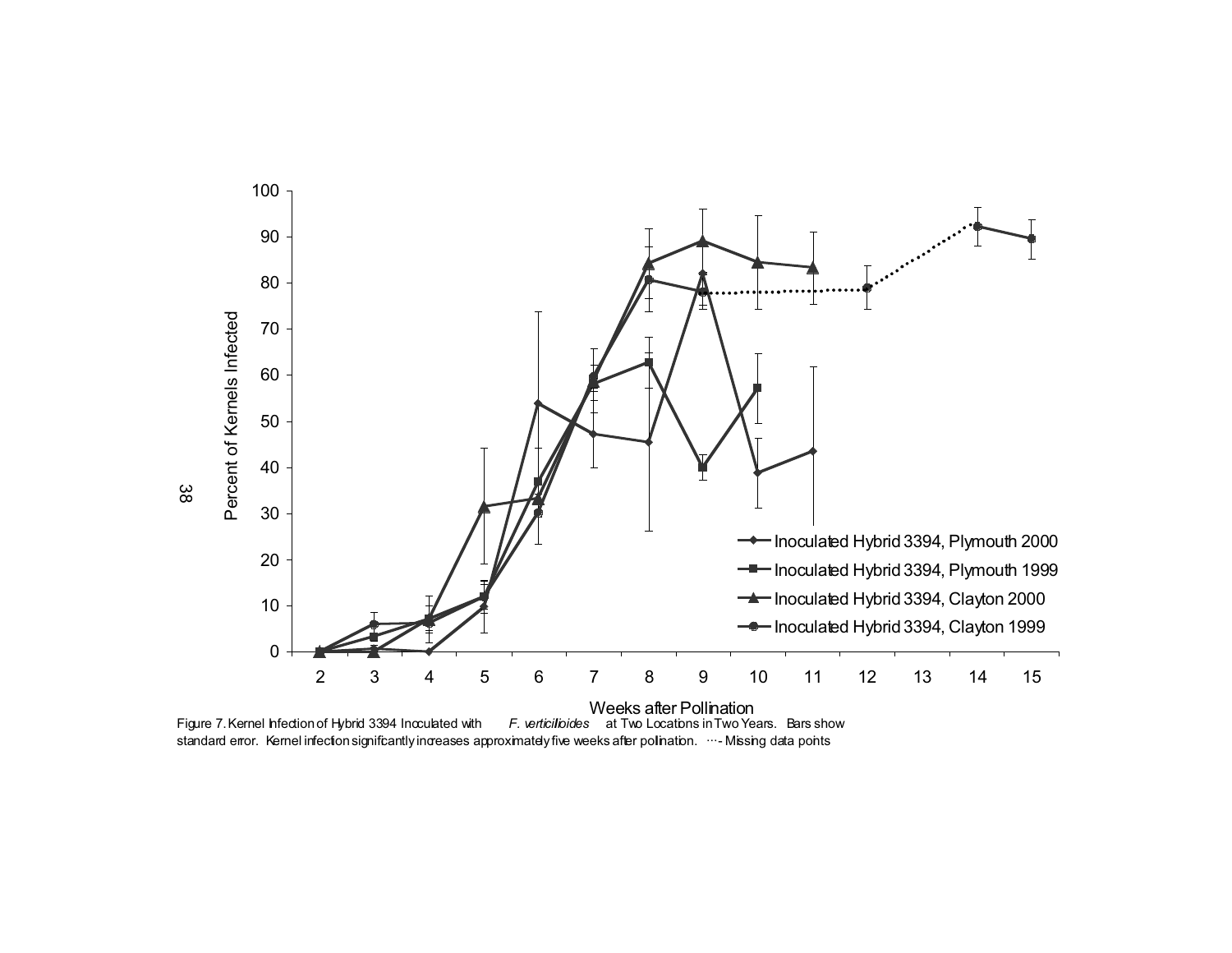## **CHAPTER 3: EVALUATION OF INOCULATION TECHNIQUES FOR THEIR ABILITY TO DIFFERENTIATE BETWEEN HYBRIDS OF KNOWN RESISTANCE FOR FUSARIUM EAR ROT AND FUMONISIN PRODUCTION. Introduction**

*Fusarium verticillioides* (Sacc.) Nirenberg. (synonym *F. moniliforme* J. Sheld) is commonly associated with maize kernels and under favorable conditions causes an ear rot known as Fusarium ear rot (White, 1999). The disease reduces seed quality and recently the fungus has been shown to produce the mycotoxin fumonisin, which is toxic to animals and an implicated human carcinogen. Equine Leukoencephalamalacia in horses and Porcine Pulmonary Edema in swine have been shown to be caused by the ingestion of *F. verticillioides* contaminated maize and by dosing animals with purified fumonisin (Marasas, 1996). Because of the health concerns associated with fumonisins, the FDA has proposed to regulate fumonisins in human and animal feeds. An extensive study coordinated by the FDA (http://www.cfsan.fda.gov/~dms/fumongui.html) on the potential harmful effects of fumonisin has resulted in the FDA proposing regulatory guidelines for fumonisin. The suggested guidelines are listed in Table 1.

With the discovery of fumonisins and their toxin effects to humans and animals, there has been a renewed interest in breeding for resistance to Fusarium ear rot. Currently there are no commercially available maize genotypes that contain adequate levels of resistance to the fungus or toxin accumulation. Assessing resistance to the fungus and transferring resistance to elite germplasm has been difficult. Several inoculation techniques are being used to evaluate germplasm for resistance to Fusarium. These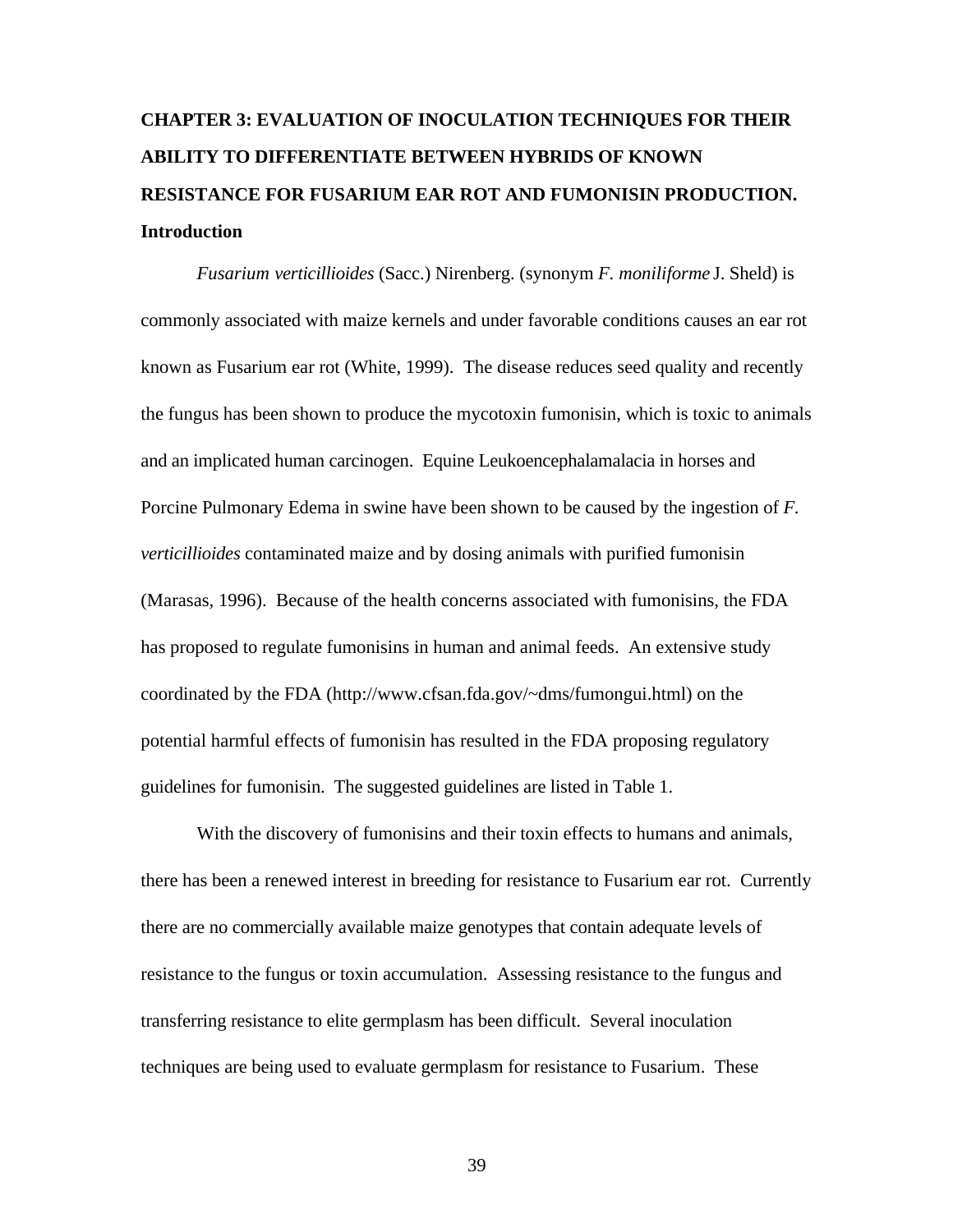techniques inclyde those that involve applying inoculum to the ear with or without wounding, simultaneous inoculation of several species of Fusarium into the ear to select for broad resistance to *Fusarium* species, and indirect selection for more favorable ear qualities. One common thread with all of these approaches is the conservation of time. Because maize breeders often include hundreds of genotypes in their nurseries, techniques are needed that can be applied quickly and provide accurate and reproducible results. Passive selection for more favorable ear qualities has not necessarily lead to superior genotypes with resistance to Fusarium (Cardwell, et al., 2000), and techniques that combine several Fusarium species in an inoculum mixture are probably not appropriate, due to differences in growth requirements between different species of Fusarium (Reid, et al., 1999). Many studies have attempted to identify a technique that will give reproducible and accurate rot ratings. The problem with many of these studies is that they do not start with material with known levels of resistance or susceptibility to Fusarium ear rot. Without having known differentials, if is difficult to evaluate the reliability of the technique.

While no inbred with absolute resistance has been identified, there are inbreds that differ in their resistance to the fungus and the toxin. Such resistance has been shown to be genetic and heritable (King and Scott, 1981). Several studies have investigated inoculation techniques for their ability to reproduce Fusarium ear rot symptoms. Koehler (1960) found that inoculation methods involving wounding caused more rot compared to nonwounding inoculation methods. Bolting (1963) evaluated many inoculation methods and found that BB pellets coated in inoculum and then shot into an ear resulted in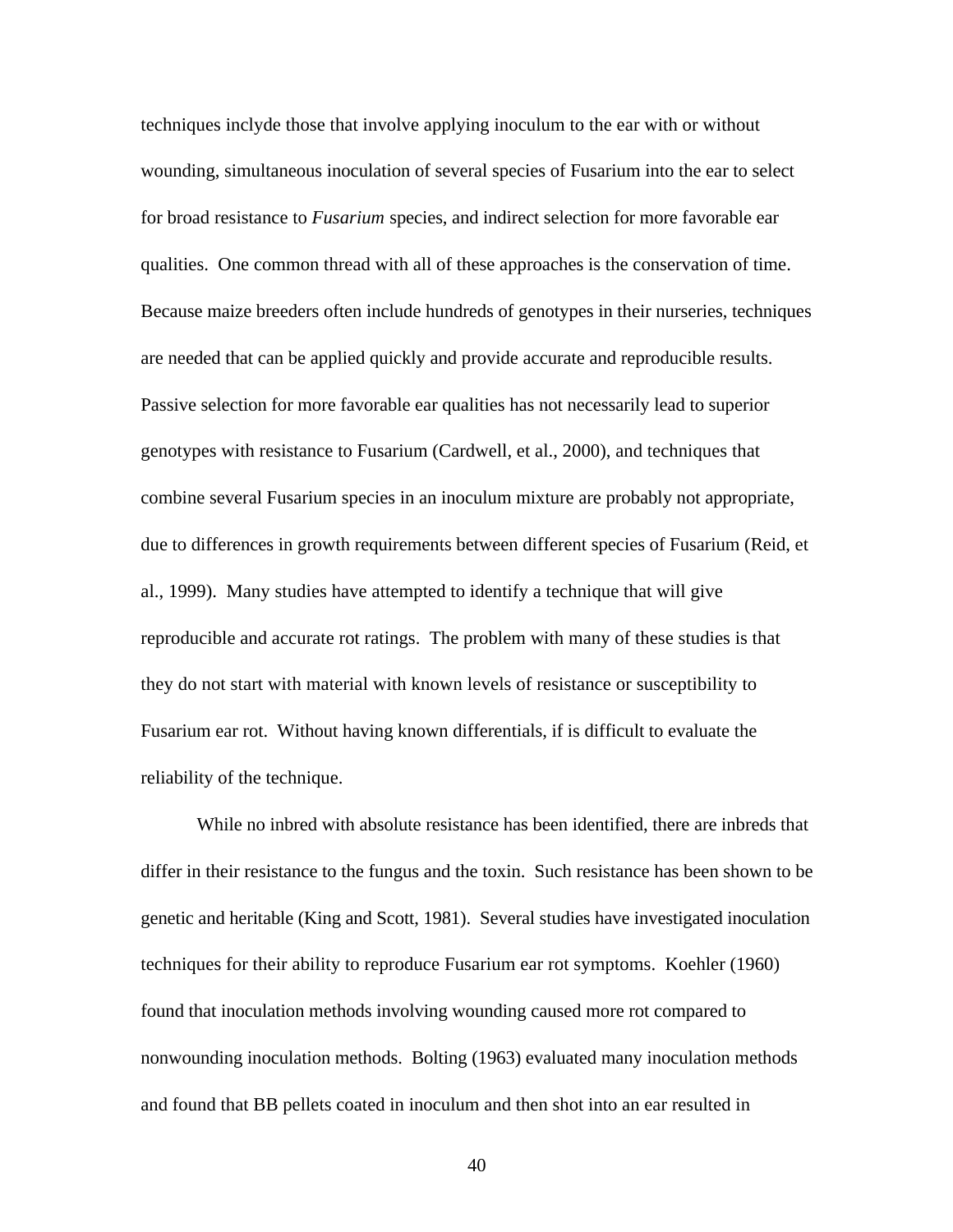significantly more ear rot than the other treatments examined. Salazar and Vargas (1977) found that a toothpick inserted into maize ears was best at reproducing disease symptoms. In separate studies, Gulya (1980) and Fajemisin (1982) found that the insertion of a toothpick contaminated with *F. verticillioides* into the middle of the ear resulted in high disease severity and the ability to differentiate between susceptible and resistant germplasm. While all of these studies indicated that wounding ears produced better results, Drepper and Renfro (1990) found that wound inoculation was better only when the environment was not favorable for disease development. With an unfavorable environment, Drepper and Renfro (1990) found that a 3.6-millimeter nail punch was best to create the high incidence and severity necessary to show differences in resistance levels for their environment. Koehler (1959), in addition to showing that wounding caused more rot, found that *F. verticillioides* inoculations on the silks and inoculating the tip of the ear shortly after silking significantly increased rot at harvest. Warren (1978) was the only investigator who reported that a nonwounding technique, spraying the silks with a spore suspension, resulted in high incidence of rot and differentiation of genotypes for resistance. Many of the listed studies compared both wounding and nonwounding inoculation techniques in their studies, but none of these studies looked at fumonisin contamination as a component of their selection criteria.

The objective of this study was to evaluate inoculation techniques at different locations for the ability to reproduce differences in visual Fusarium ear rot symptoms and fumonisin production on hybrids of known resistance to Fusarium ear rot. The goal of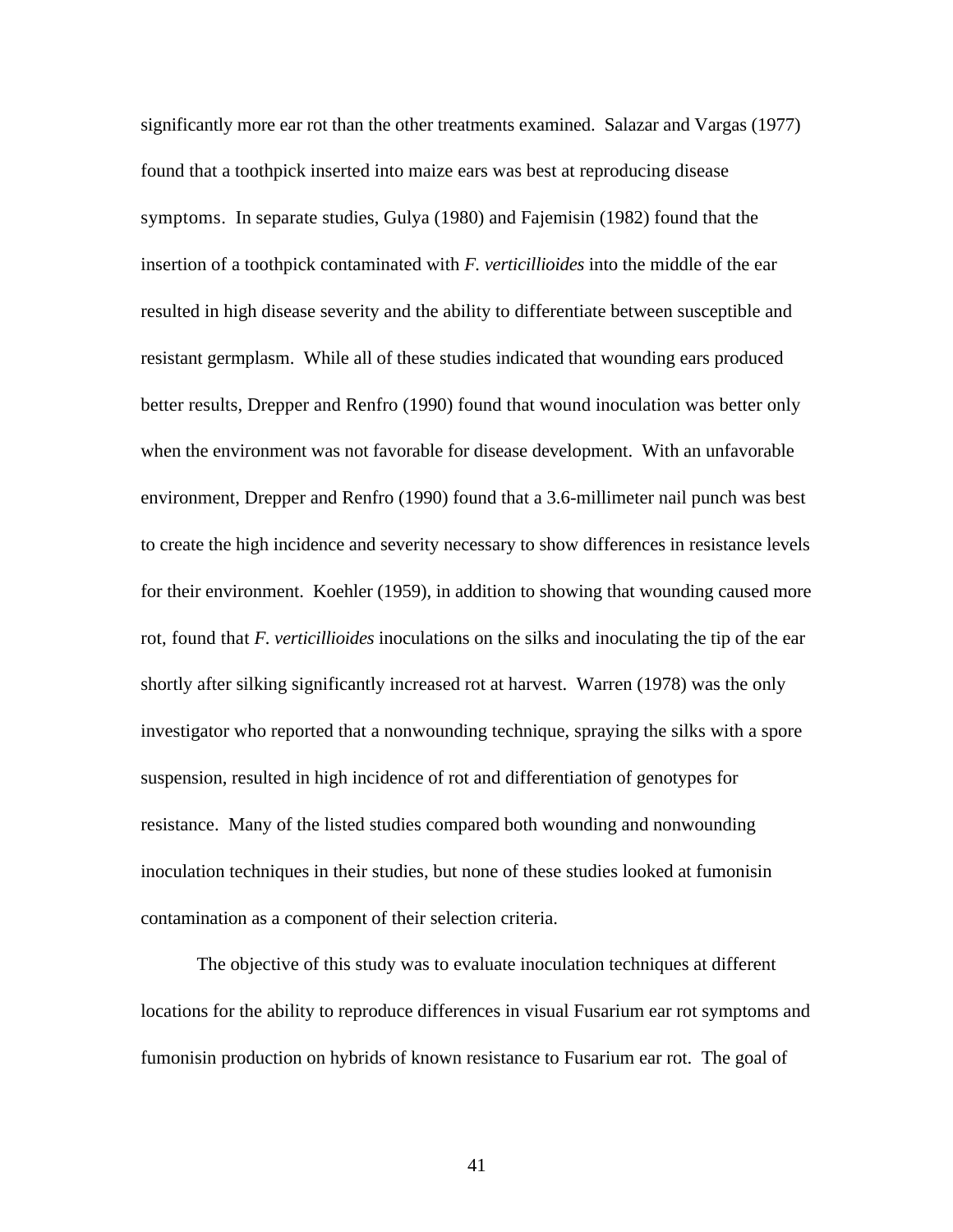the experiments was to identify a technique that can be used to screen germplasm for resistance to Fusarium ear rot and/or fumonisin accumulation.

## **Materials and Methods**

In 1999 and 2000, four hybrids known to differ in resistance were planted at three locations, Central Crops Research Station, Clayton, NC (Clayton), Pioneer Hi-Bred research station in Winterville, NC (Winterville) and Dekalb Genetics Research Station, Mt. Olive, NC (Mt. Olive). Pioneer hybrid 34K77 and experimental X1106D were planted at Winterville. Pioneer considers X1106D as susceptible and 34K77 as more resistant to Fusarium ear rot (http://www.pioneer.com/usa/index.htm.). Dekalb hybrid 635 and Dekalb experimental hybrid 663B were planted at Mt. Olive. Dekalb hybrid 635 is considered more resistant than Dekalb hybrid 663B to Fusarium ear rot (Dale Dowden, personal communication). All four hybrids were planted at Clayton. All hybrids were planted at the recommended date of planting for their location.

Hybrids were planted in a Randomized Complete Block design with rows at all locations approximately 3.8 m long and 0.9652 m apart. The four replicates were separated by 0.91 m alleys. At Clayton, hybrids were planted as one row plots containing approximately 22 plants per plot. At Mt. Olive, hybrids were planted as two row plots with plants thinned to 12 plants per plot. At Winterville, hybrids were planted as two row plots containing approximately 25 plants per row.

Five inoculation techniques were evaluated during the first year of the study. They were 1) a *F. verticillioides* colonized toothpick inserted mid ear (Toothpick), 2) 2 ml of a spore suspension (1x10^5 conidia/ml) injected down the silk channel (Silk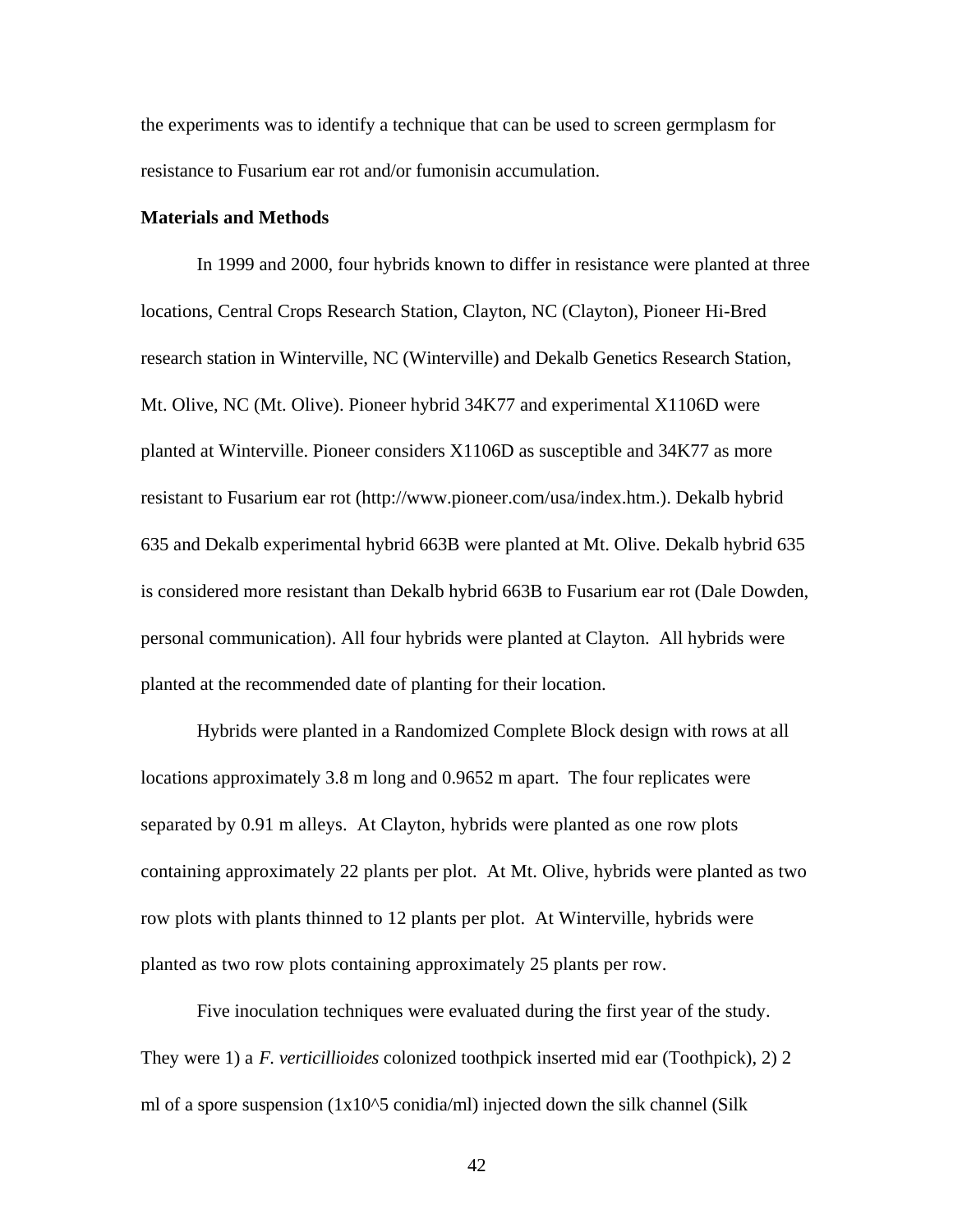Channel), 3) a plastic shoot bag placed over the ear (Plastic Bag), 4) a pinbar inoculation with 2ml of a spore suspension (1x10^5 conidia/ml) sprayed over the injured surface (Pinbar), and 5) no inoculation (Control). Additionally, a silk channel plus plastic shoot bag  $(SC + PB)$  treatment (treatment 6) was included at Central Crops during the first year. This treatment was included with the previously listed five treatments at all locations for the second year. Because of a mistake in replication at Clayton in 2000, treatments were averaged over replicates within a test for all locations. During the first year, the plastic bags were left on the ears for 30 days. After noticing exaggerated ear rot symptoms after the first year, the plastic bags were left on the ear for only one week in 2000. The silk channel and toothpick treatments were applied one week after midsilk both years, while the pinbar, plastic bag and  $SC + PB$  treatments were applied two weeks after midsilk.

Toothpicks for the inoculation technique were prepared by placing round toothpicks vertically in a 250 ml beaker filled with distilled water and allowing them to soak overnight. The next morning the distilled water was removed and replaced with fresh distilled water. Later the same day, the water was removed and replaced by Potato Dextrose Broth (Difco Laboratories, Detroit, MI). The beaker was covered and autoclaved for one hour. After the broth cooled, a spore suspension  $(1x10^x)$  was added to the beaker and allowed to incubate for two weeks at room temperature under a 12 hr light/dark regime. After two weeks time, the toothpicks were removed from the beaker and dried in a disinfested fume hood.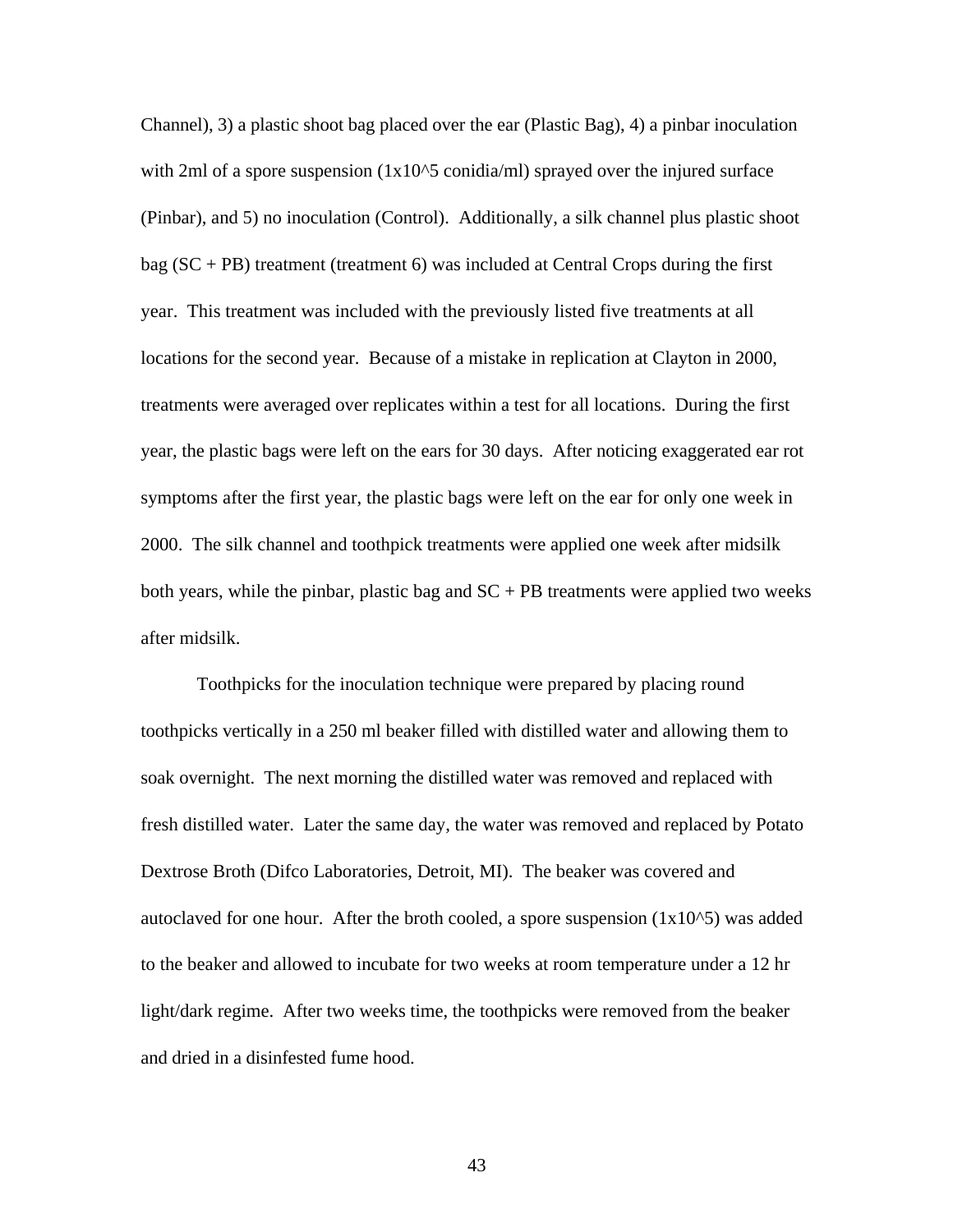Conidia for the silk channel and pinbar treatments were prepared by placing a conidial suspension onto petri plates containing Carnation Leaf Agar and allowing the plates to incubate for 7 days at 28 degrees C under a 12 hour light/dark regime. Conidia were harvested with the aid of a glass rod and resuspended in 0.05% Triton X-100. The concentration of conidia was quantified using a hemacytometer, adjusted to the desired concentration with sterile distilled water and the suspension was placed on ice until used.

All ears within each plot were inoculated. Approximately 15 weeks after pollination, 10 randomly chosen ears were harvested and forced air dried at 35 degrees C for one week. Dried ears were rated for rotten kernels, shelled and stored at room temperature. Rot ratings were based on a graded 0 to 10 scale with  $0=$  no visible rot and 10  $=100\%$  rot.

The fumonisin concentration of maize grown the Clayton and Winterville locations in 1999 was quantified by Optimum Quality Grains (Des Moines, IA) using an enzyme-linked immunosorbent assay (ELISA). A 454-gram sample of maize from each replicate was sent for fumonisin quantification. The protocol utilized for quantification was a proprietary modification to the protocol described in Kulisek and Hazebroek (2000). The fumonisin concentration of the samples from Mt. Olive and all samples in 2000 was quantified by Dr. Winston Hagler, director NCSU Mycotoxin Lab, using the Romer Labs, Inc. (Union, MO) fumonisin protocol FUM-LC1. Briefly, a 454-gram subsample of harvested kernels was randomly selected from each replicate and then individually ground to mesh size 20. A 25-gram sub-sample was extracted for 1 hr in 100 ml of  $CH_3CN/H_2O$ , (50/50). A 2 ml sample of the extract was added to 8 ml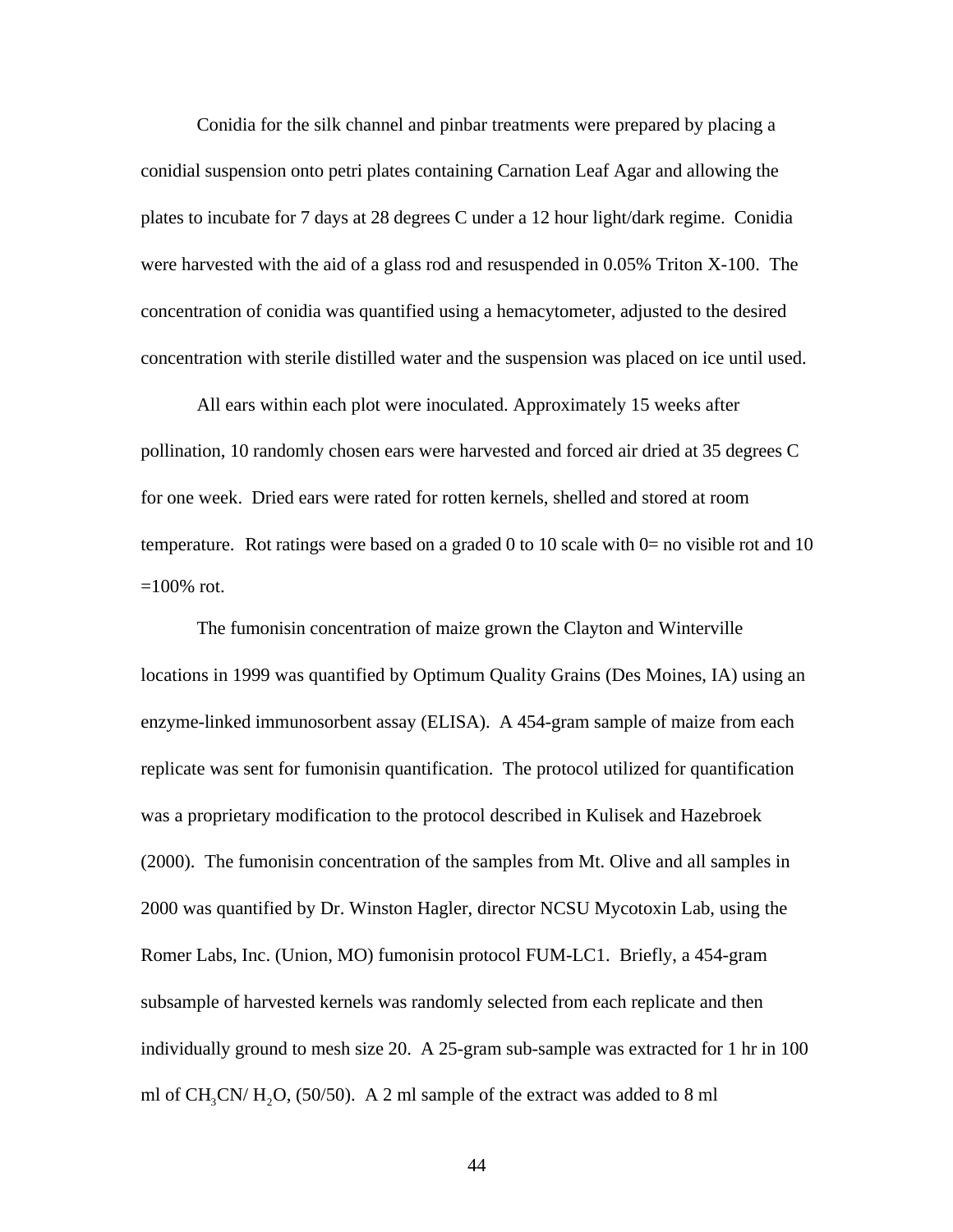MeOH/H<sub>2</sub>O (3/1) and the resulted solution applied to a column conditioned with 5 ml MeOH followed by 5 ml 3:1 MeOH/H<sub>2</sub>O. The column was washed with 8 ml of MeOH/H<sub>2</sub>O (3/1) followed by 3 ml of MeOH. The sample was eluted with 10 ml MeOH/HOAC (99/1), and dried overnight on a Speedvac System SS3 (Savant, Holbrook, NY).

For derivatization, the residue was dissolved in 1 ml of MeOH. Then 1 ml of 0.05M sodium borate buffer ( $pH = 9.5$ ), 0.5 ml of sodium cyanide reagent (13 mg/L) H2O), and 0.5 ml of NDA reagent were added to the sample in stated order. The sample was sealed and heated for 15 minutes at 60 degrees C, then cooled to room temperature and diluted with 7 ml of 0.05M phosphate buffer (pH 7)/  $CH_3CN$  (40/60). Twenty  $\mu$ l of the sample was applied to a Brownlee HPLC column (0.4 by 10 cm, Perkin-Elmer Corp, Norwalk, CT) and a model RF-551 programmable and scanning fluorescence HPLC monitor (Shimadzu) set at 420 nm excitation and 500 nm emission.

Analyses of variance were conducted on Fusarium ear rot ratings and fumonisin contamination of samples. Fusarium ear rot data was transformed using a square root transformation and the fumonisin contamination was transformed using a log transformation. The general linear models procedure of SAS (SAS Institute, Cary, NC) was used for the analyses.

## **Results**

Statistical analysis of the data from the two years indicated that it was valid to pool data from all years and locations for comparison by hybrid. The resistant and susceptible hybrids from each company were compared by inoculation technique using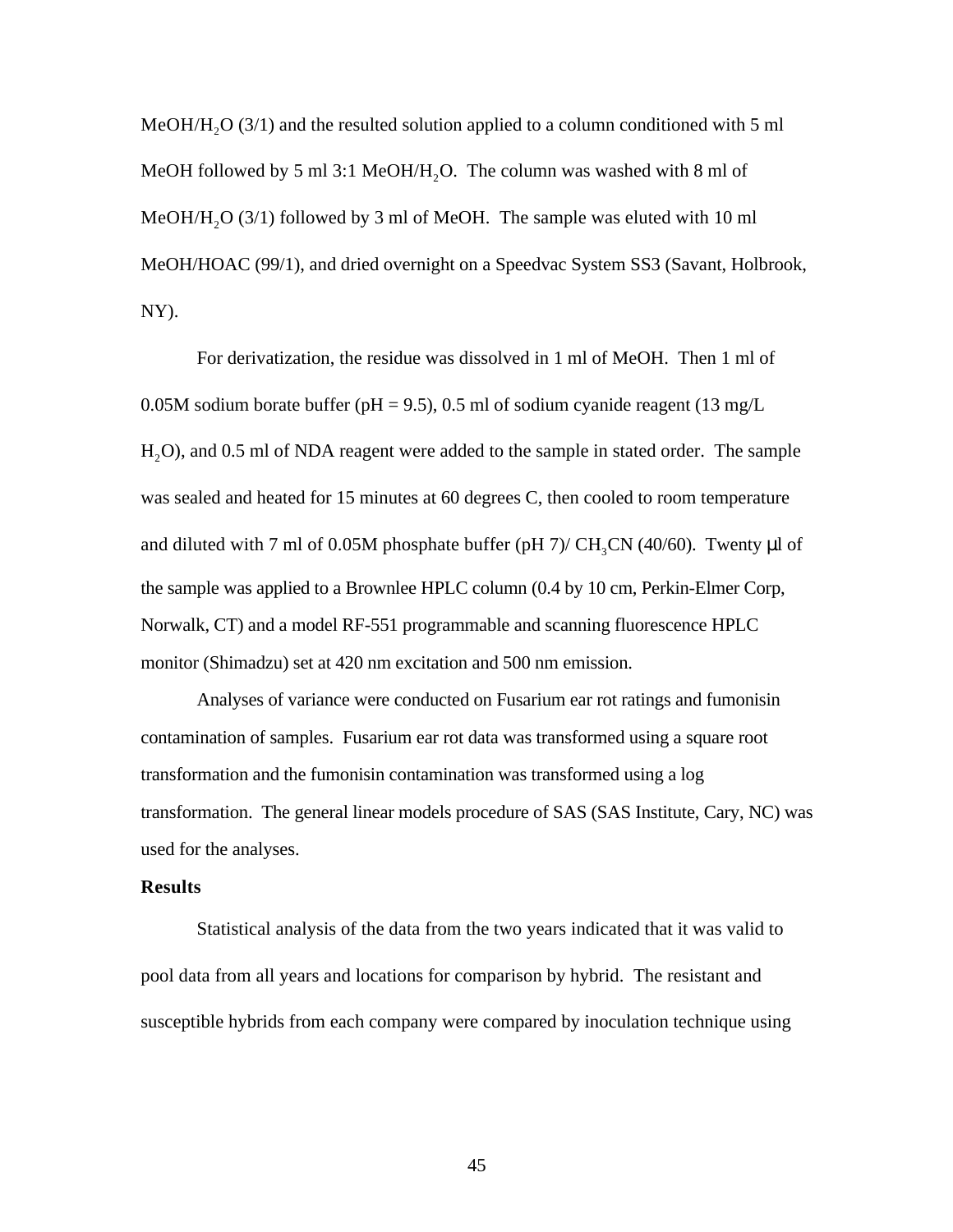the slice procedure of GLM. Higher order interactions were pooled and used as error after determining that the interactions were not significant  $($  =0.25).

In the pooled analysis several interesting findings emerged. Only the Silk Channel inoculation technique was able to discriminate between the two Dekalb hybrids for resistance to Fusarium ear rot (Fig. 13) and only the Pinbar technique was able to differentiate between the two Pioneer hybrids for Fusarium ear rot (Fig. 11). Several other techniques had p values just exceeding the 0.05 significance level (Table 2). The Silk Channel plus Plastic Bag and Pinbar techniques, for example, were almost significant at the p=0.05 for separating the Dekalb hybrids and the Plastic Bag, Silk Channel and  $SC +$ PB techniques all had p values just exceeding 0.05 for the Pioneer Hybrids.

The comparison of inoculation techniques for the ability to identify resistance to fumonisin contamination showed a different trend than for resistance to Fusarium ear rot. For example, every technique was able to differentiate between the two Dekalb hybrids for resistance to fumonisin accumulation (Fig. 12). Conversely, none of the techniques was able to separate the two Pioneer hybrids for resistance to fumonisin accumulation (Fig. 14).

The location of the study appeared to have a major role in the results obtained from the individual locations. The effectiveness of each inoculation technique for separating the resistant and susceptible hybrids depended on the location, a point that is lost in the pooled analysis. Both the severity of Fusarium ear rot and the concentrations of fumonisin found in the kernels were greater in 1999 than in 2000 (Figures 15-30).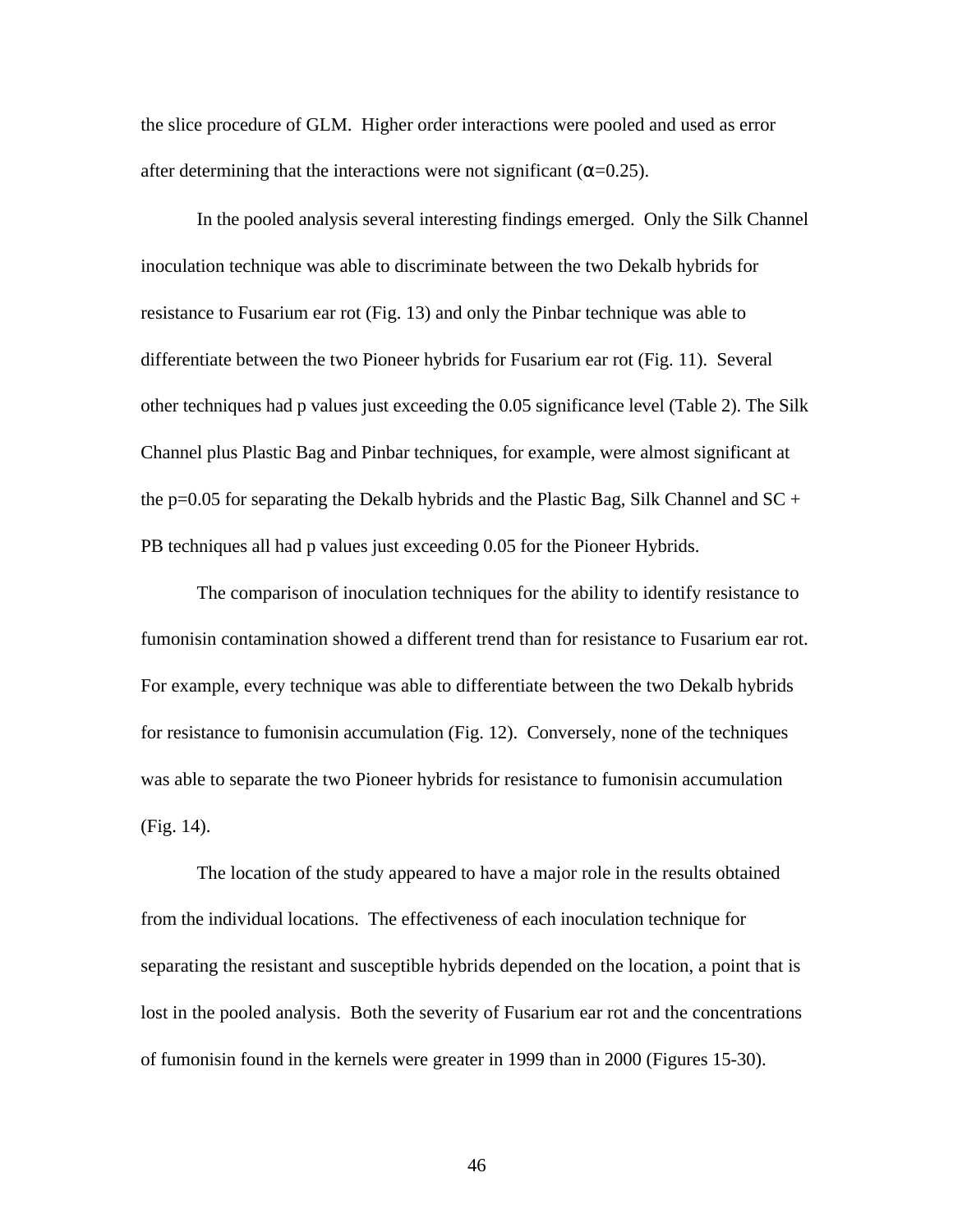Location appeared to have a greater effect on individual inoculation techniques than the seasonal effects. Within a location, the same techniques were effective in both years. Within these graphs the effectiveness of inoculation techniques to differentiate between the resistant and susceptible hybrids is evident. With the exception of the Pinbar and Silk Channel techniques that were previously described to work for Pioneer and Dekalb hybrids, respectively, across locations, many of the techniques were able to differentiate between the hybrids at more than one location. The  $SC + PB$  and Pinbar treatments were able to separate the Dekalb hybrids at the Mt. Olive and Clayton locations in 1999 and 2000 (Fig. 17,21, 25, 27). The Silk Channel and Control treatments were able to separate the Pioneer hybrids at the Winterville and Clayton locations in 1999 and 2000 (Fig. 15, 17, 27).

## **Discussion**

The recent interest in food quality along with emerging information on the toxicity of fumonisins add importance to develop maize genotypes with resistance to Fusarium ear rot and fumonisin contamination. Currently no maize hybrids that are commercially available are known to be resistant to fumonisin accumulation. Genotypes do differ in resistance to Fusarium ear rot and fumonisin accumulation and it is important to have accurate and reliable methods of evaluating this resistance. Two inoculation techniques were identified that could reliably identify hybrids known to differ in resistance to Fusarium ear rot and fumonisin contamination. These techniques were effective over different locations and across years. Many of the techniques were close to being significant, as seen in Table 2.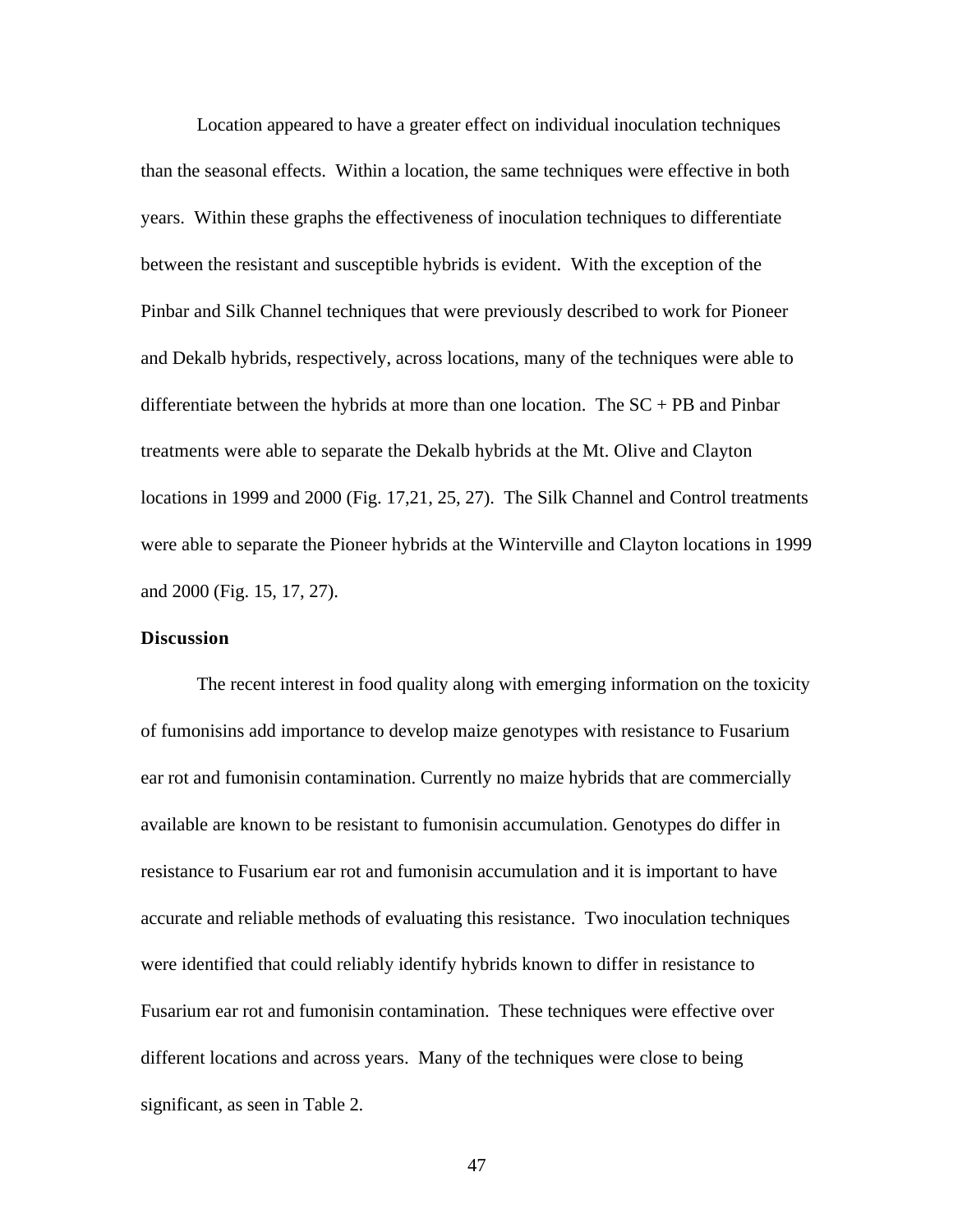It is important to note that the neither the Pioneer hybrids nor the Dekalb hybrids are designated as being resistant to fumonisin accumulation; rather they are designated as having some resistance to Fusarium ear rot. For the Dekalb hybrids, our techniques were also able to show some level of resistance to fumonisin contamination in addition to resistance to ear rot. The techniques were not as effective for showing resistance to fumonisin contamination with the Pioneer hybrids. I am uncertain why this is so, but it may be indicative of the screening procedures utilized by the respective companies.

The hybrids tested in this study would be representative for the acceptable limits of rot that companies would be able to market to their customers. Based on this assumption, the inoculation techniques that were able to differentiate between our differentials would also be able to separate more resistant germplasm from more susceptible germplasm in a breeding nursery. This means the two inoculation techniques, Pinbar and Silk Channel, should be able to identify more susceptible maize germplasm if the resistant and susceptible hybrids were included as checks to compare the resistance of new genotypes. These techniques were able to increase Fusarium rot to levels above that of the uninoculated control. This would give one the ability to screen maize lines under conditions that would not be considered ideal for ear rot screening.

It was difficult to compare inoculation techniques across the different company's hybrids because each company utilizes different screening methods to determine resistance to Fusarium ear rot. Because of this, one might expect the inoculation technique that was closest to the technique used by the company to stand out as the best technique to differentiate their hybrids. It appears from our results that each company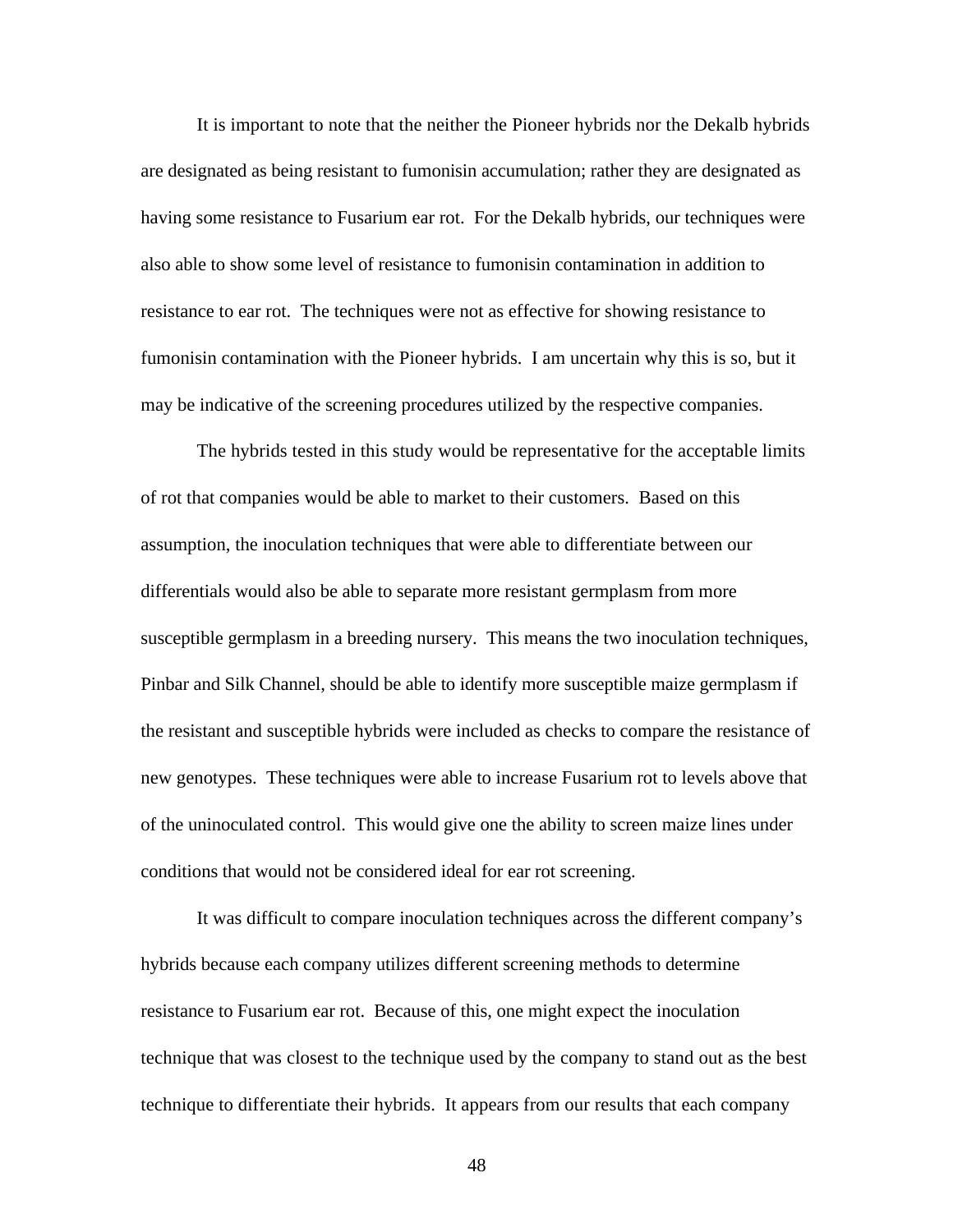uses different inoculation techniques or conditions to screen their hybrids for Fusarium ear rot. Because of this obvious difference, we felt it was important to only compare resistance levels within a company and not between companies. With this point understood, we found inoculation techniques that could differentiate between resistance levels that can be easily marketed in today's hybrid maize market. Using the techniques identified, one would be able to easily screen out material more susceptible to ear rot than our susceptible hybrid, which is the basis of breeding nurseries. One rarely identifies resistant lines, rather the more susceptible inbreds are dropped and the lines with more resistance are crossed to gain more resistant lines.

From a practical point of view, it may be informative to look at the arithmetic means rather than transformed means because this data holds many interesting and important details that are lost from figures 11, 12, 13 and 14. For example, under conditions favorable for Fusarium ear rot, no inoculation was necessary to differentiate between the hybrids (Fig 15, 17, 19, 21). The two hybrids could be separated for resistance without any inoculation, like the un-inoculated control. In contrast, under conditions unfavorable for Fusarium ear rot, the control treatment (no inoculation) was unable to separate the hybrids at most locations (Fig 23, 25, 29). These data indicate that an effective screening program could be developed in an area conducive for ear rot without inoculation with *F. verticillioides*. Such a program, however, would not work at all under unfavorable years. The addition of inoculum does appear to aid in the separation of lines that differ in resistance. Figures 21, 23 and 29 show the Plastic Bag and  $SC + PB$ treatments which differ only in addition of inoculum to the ear. In these cases, differences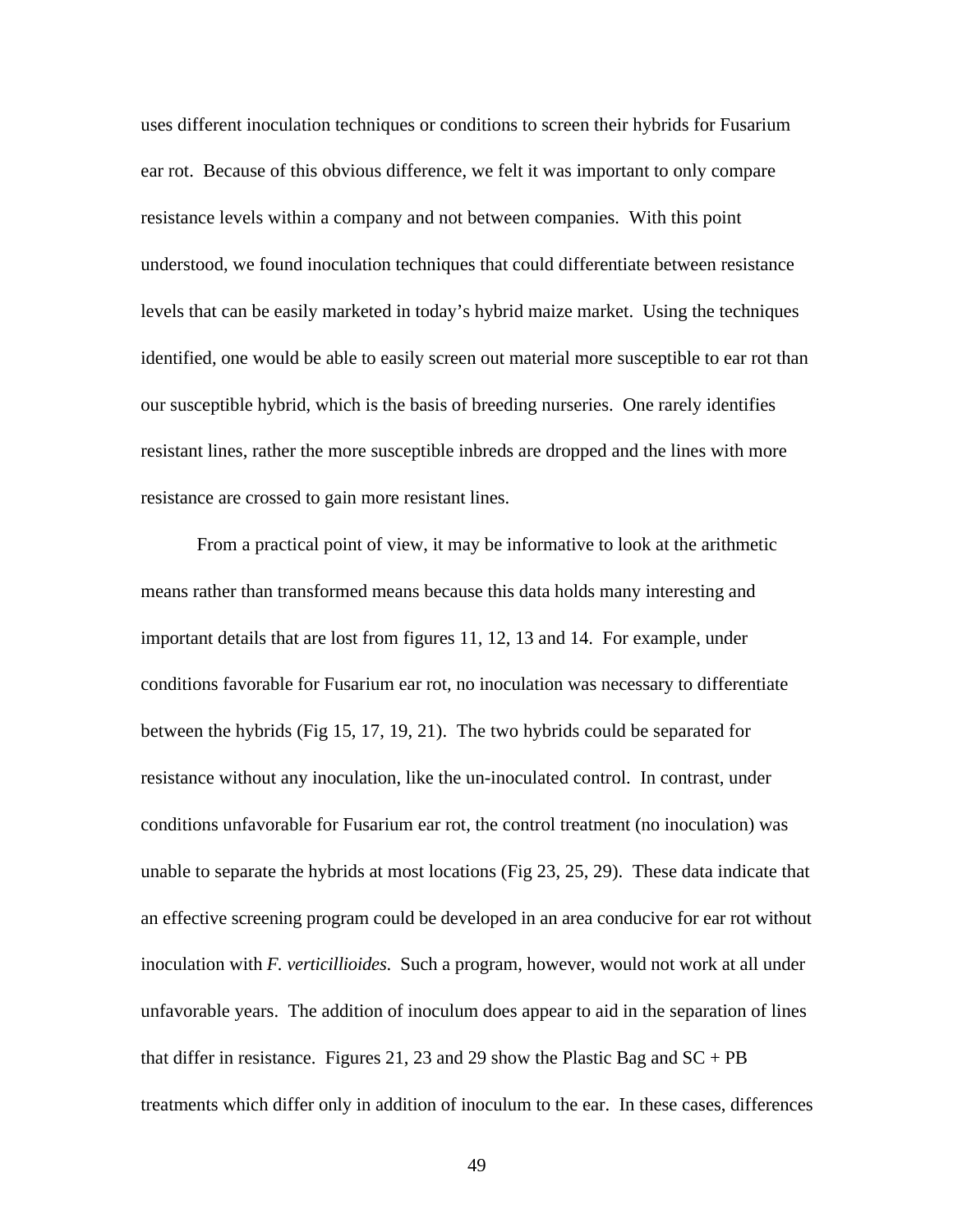in resistance between the screened lines could only be observed when inoculum was applied to the ear.

Drepper and Renfro (1990) noted that when conditions are not favorable for Fusarium ear rot, wounding inoculation techniques are superior for reproduction of ear rot. Our results do not wholly support these findings. While we found one wounding technique, the pinbar technique, that was effective, we also found a nonwounding technique, the silk channel technique, which was effective in unfavorable conditions. Within this study, two inoculation techniques seemed to consistently work for separating the resistant and susceptible maize lines based on both Fusarium ear rot and fumonisin contamination. Both the Silk Channel and Pinbar techniques tended to work across locations and years tested. Because of the demanding labor required to complete the pinbar inoculations, our recommendations would be to use the Silk Channel technique when screening for resistant lines.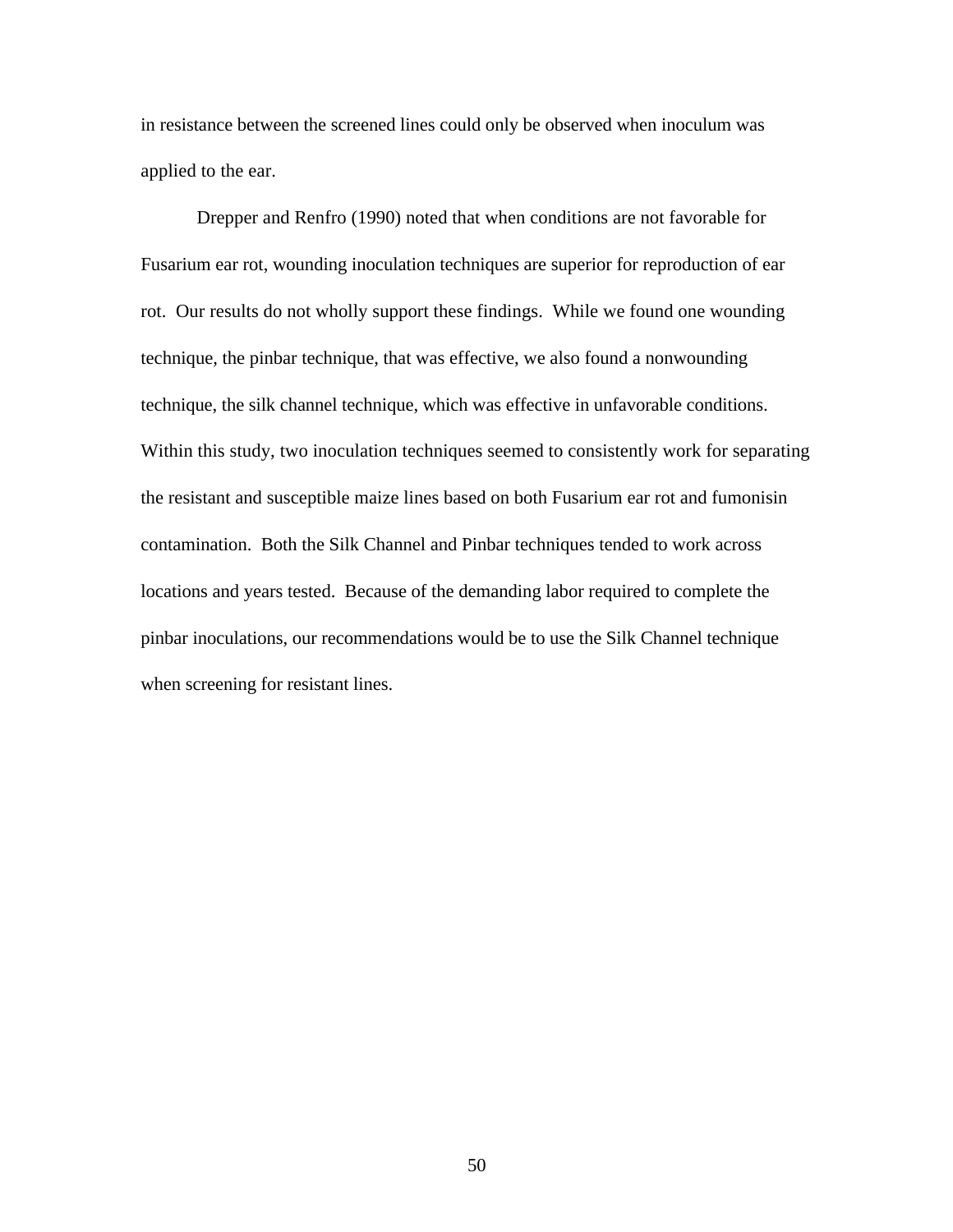**Table 2.** Statistical Comparison of Inoculation Techniques after Square Root Transforming the Fusarium Ear Rot Data and Log Transforming the Fumonisin Data

| Dekalb Rot Data<br>(Square Root Transformed) |          | Dekalb Fumonisin Data<br>(Log Transformed) |         |
|----------------------------------------------|----------|--------------------------------------------|---------|
|                                              |          |                                            |         |
| Treatment                                    | P value. | Treatment                                  | P value |
| Plastic Bag                                  | 0.2636   | Plastic Bag                                | 0.0092  |
| Silk Channel                                 | 0.0391   | Silk Channel                               | < 0.001 |
| $SC + PBA$                                   | 0.0587   | $SC + PB$                                  | 0.0015  |
| Control                                      | 0.1404   | Control                                    | 0.0023  |
| <b>Toothpick</b>                             | 0.08     | <b>Toothpick</b>                           | < .0001 |
| Pinbar                                       | 0.0659   | Pinbar                                     | 0.0016  |

| Pioneer Rot Data          |               | Pioneer Fumonisin Data |         |
|---------------------------|---------------|------------------------|---------|
| (Square Root Transformed) |               | (Log Transformed)      |         |
| Treatment                 |               | P value Treatment      | P value |
| Plastic Bag               |               | 0.0524 Plastic Bag     | 0.4354  |
| Silk Channel              |               | 0.0571 Silk Channel    | 0.5238  |
| SC + PB                   |               | $0.0577$ SC + PB       | 0.7856  |
| Control                   | 0.1149        | Control                | 0.1894  |
| Toothpick                 |               | 0.4817 Toothpick       | 0.8646  |
| Pinbar                    | 0.0172 Pinbar |                        | 0.7185  |

A= Silk Channel plus Plastic Bag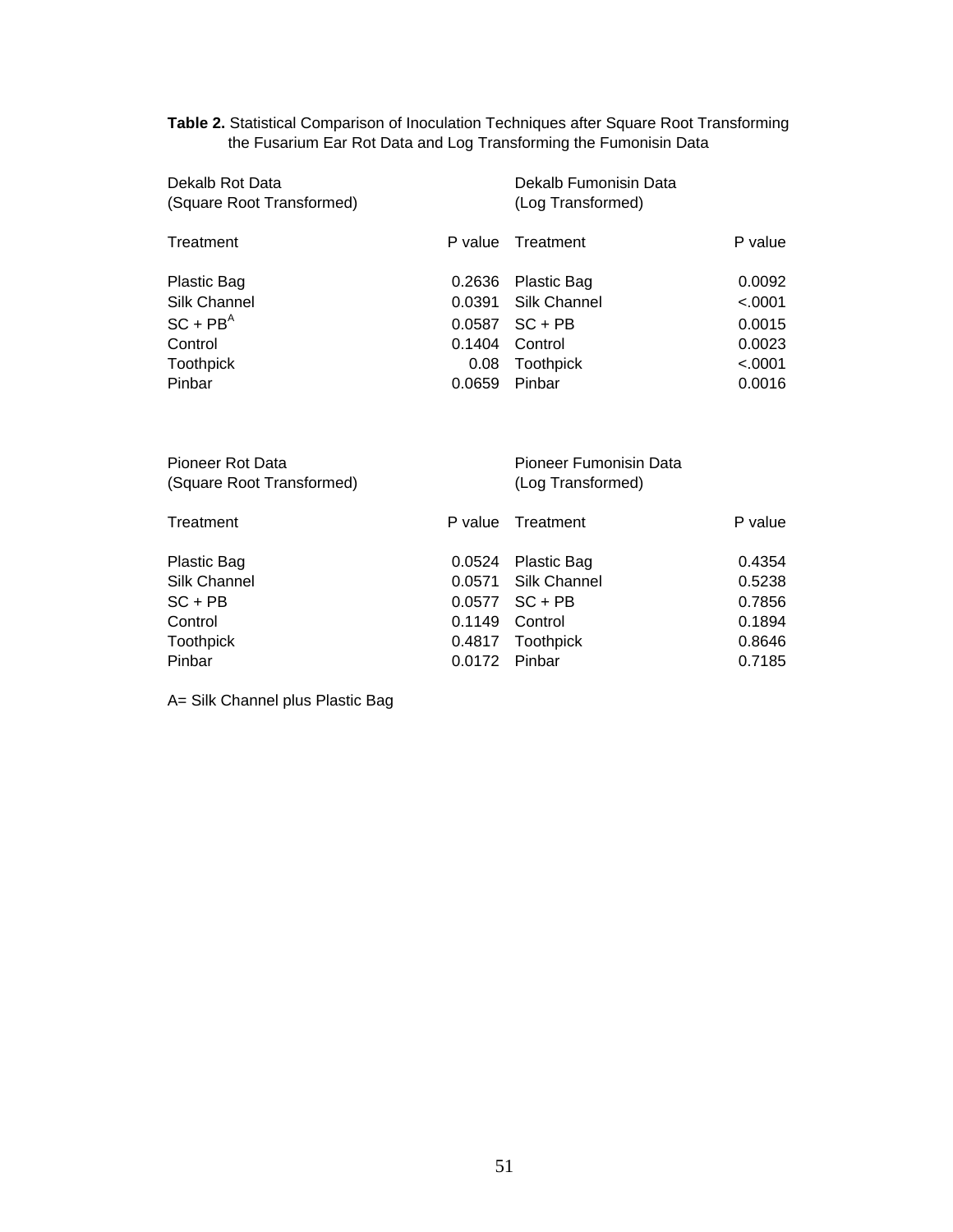

Figure 8. Comparison of Dekalb Hybrids based on Fusarium Ear Rot induced by Incculation Techniques. Data shown is square root transformed. Techniques with an asterisk (\*) are significantly different at the 0.05 level.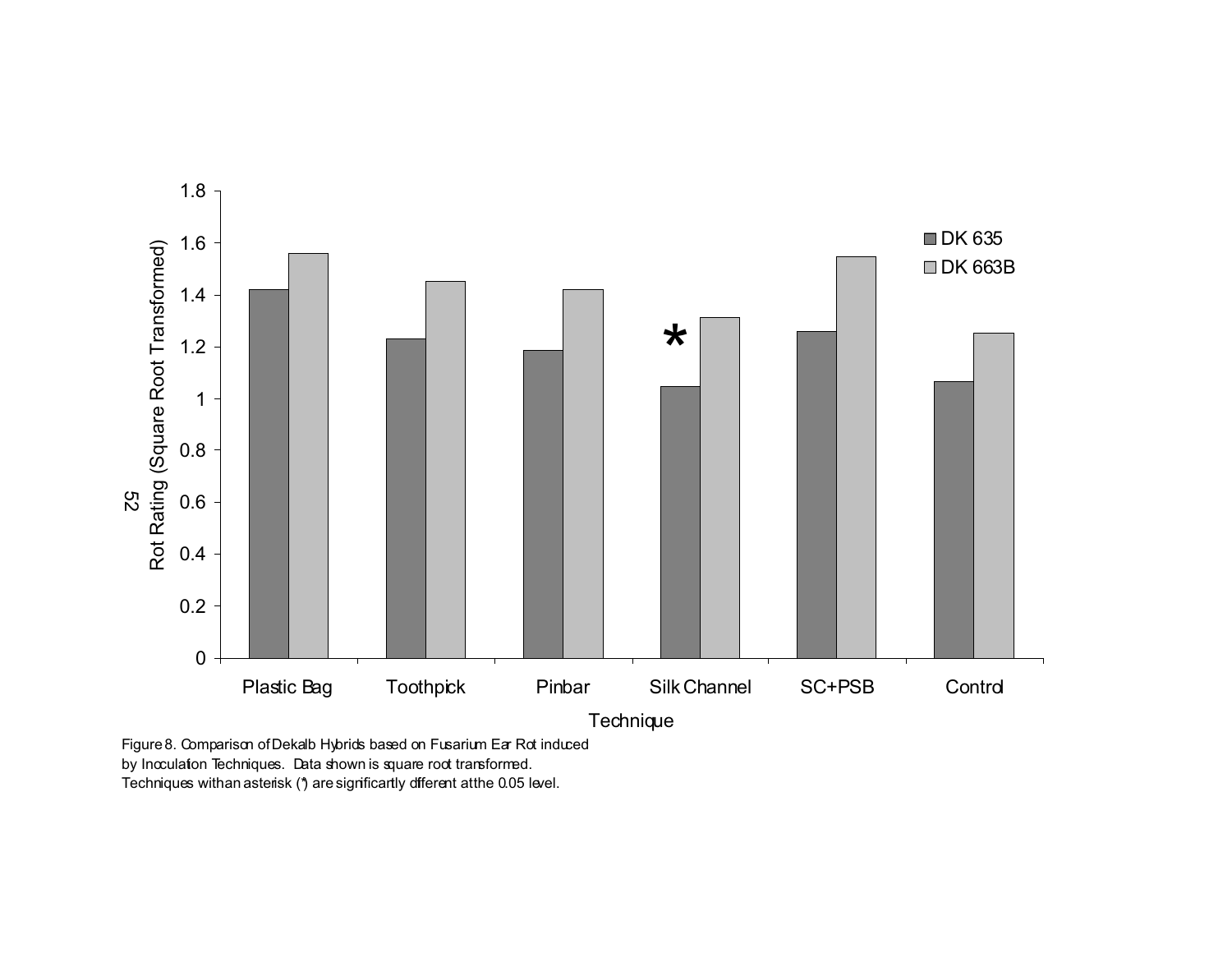

Figure 9. Comparison of Dekalb Hybrids based on Fumonisin Contamination induced by Incculation Technique. Data shown is log transformed. Techniques with an asterisk (\*) are significantly diferent at the 0.05 level.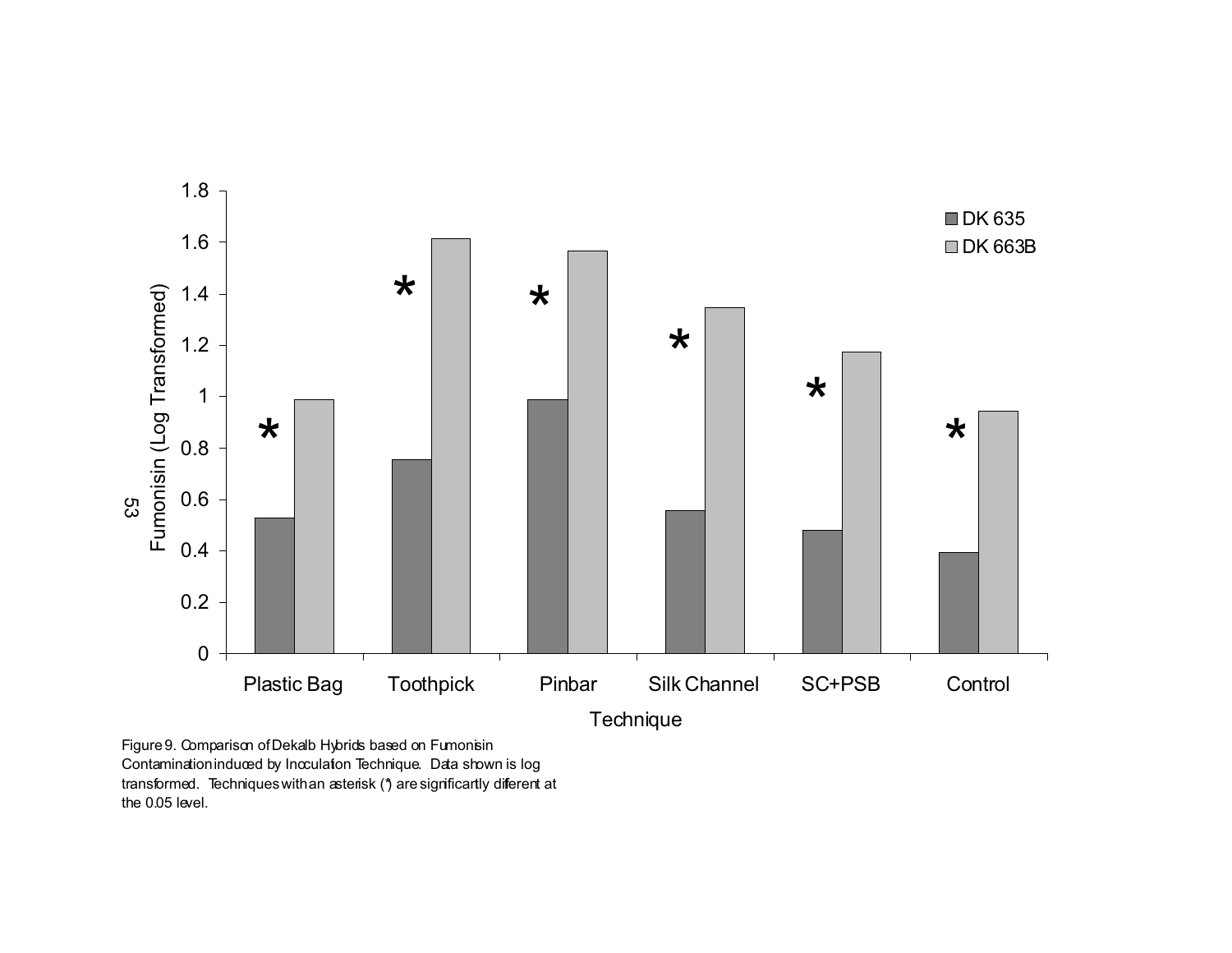

Inoculation Techniques. Data shown is square root transformed. Techniques with an asterisk(\*) are significantly different at the 0.05 level.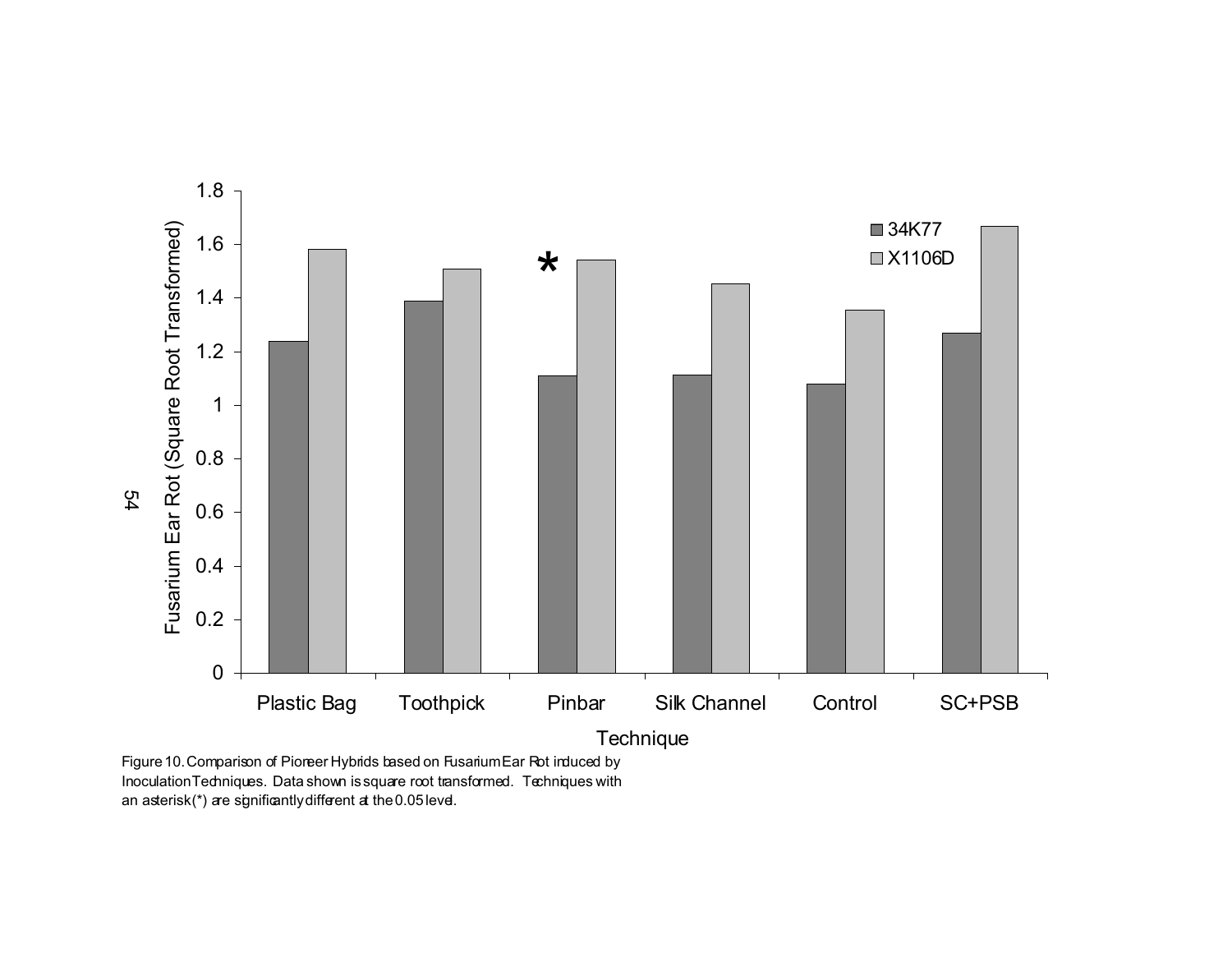

Figure 11. Comparison of Pioreer Hybrids based on Fumonisin Contamination induced by Inoculation Technique. Data shown is log transformed. Techniques with an asterisk(\*) are significantly different at the  $0.05$  level.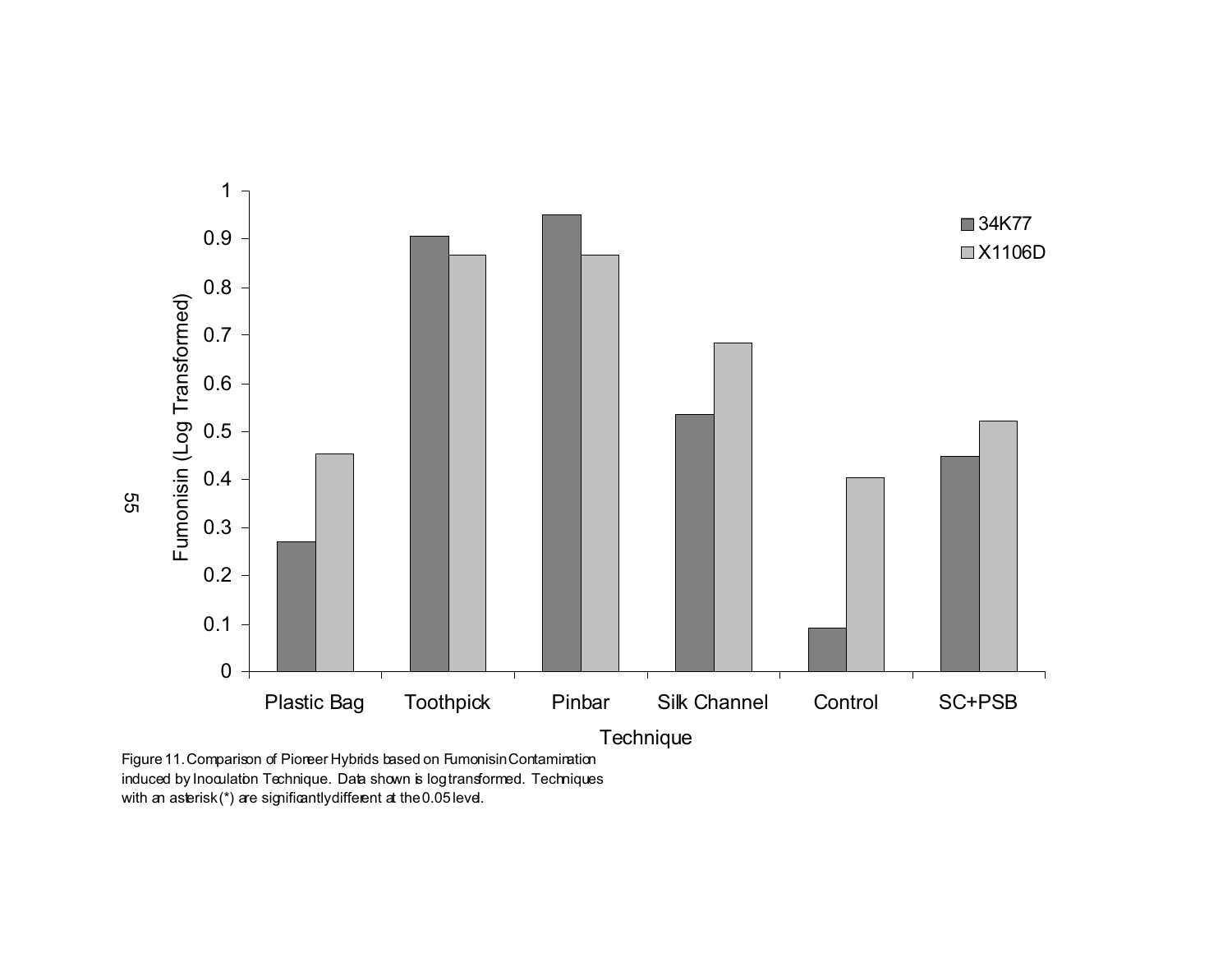

Figure 12. Comparison of Pioneer Hybrids based on Fusarium Ear Rot at Wintervile, 1999. Bars show standard error.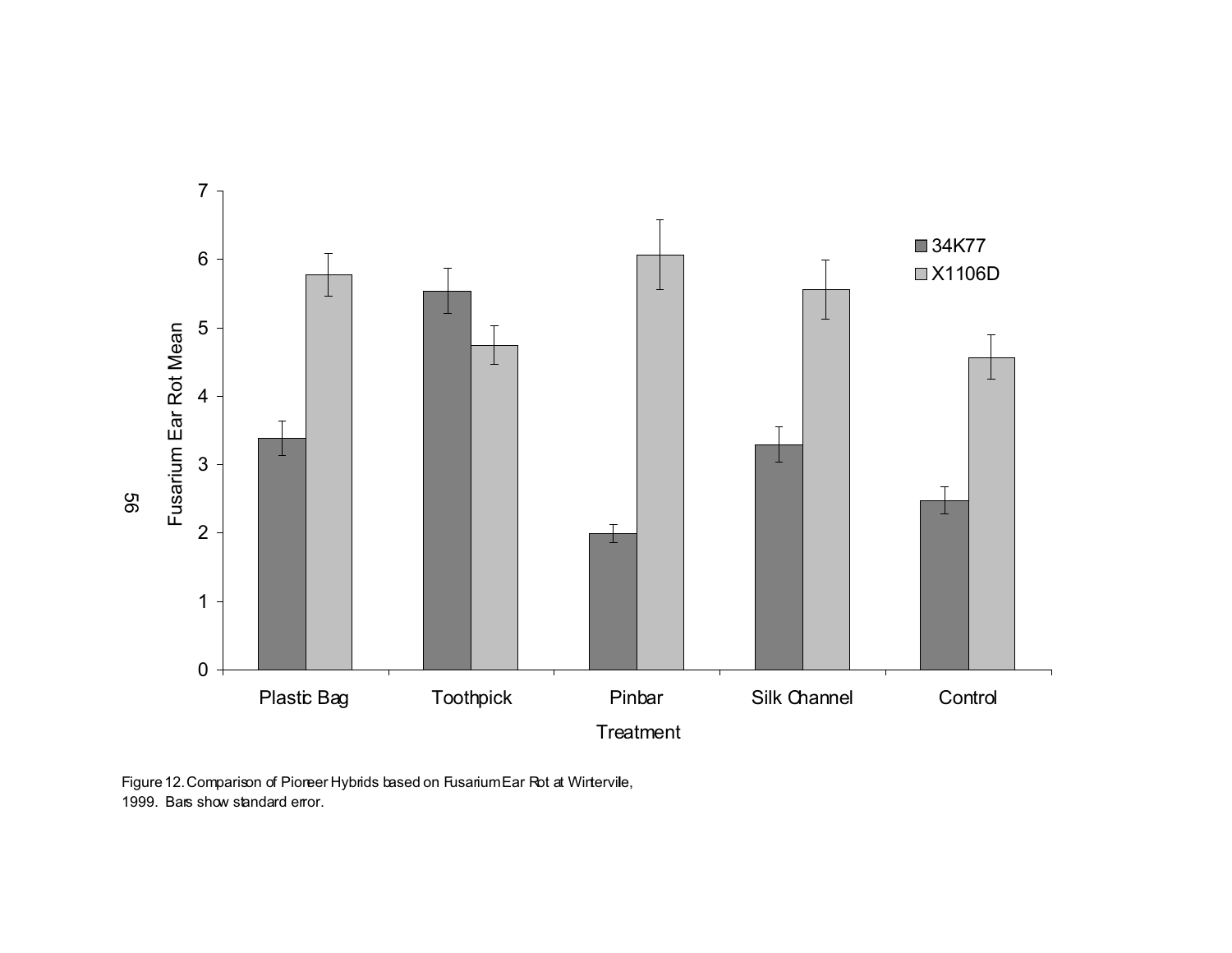

Figure 13. Comparison of Pioneer Hybrids based on Fumonisin Contamination at Winterville, 1999. Bars show standard error.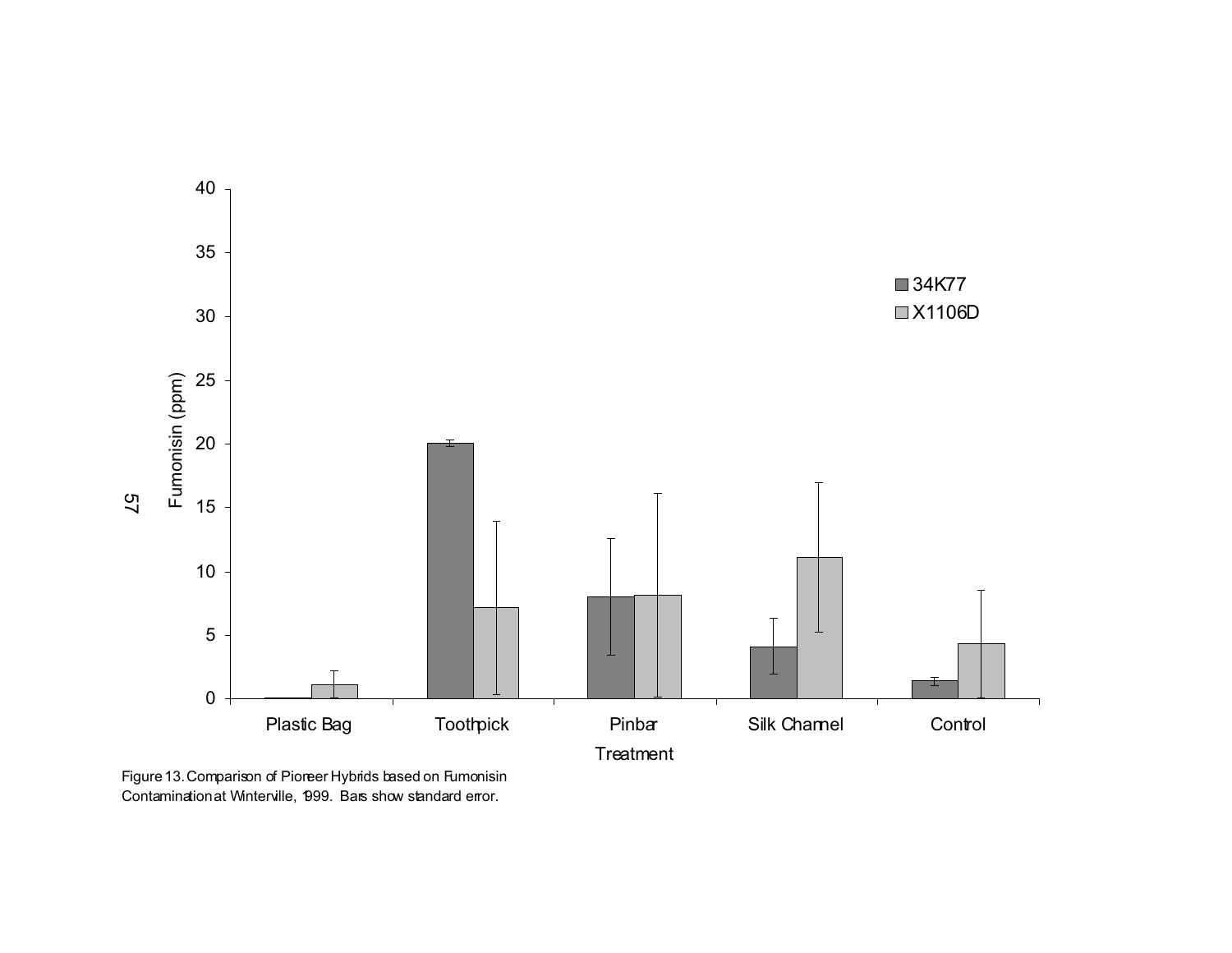

Figure 14. Comparison of Dekalb Hybrids based on Fusarium Ear Rot at Mt. Olive, 1999. Bars show standard error.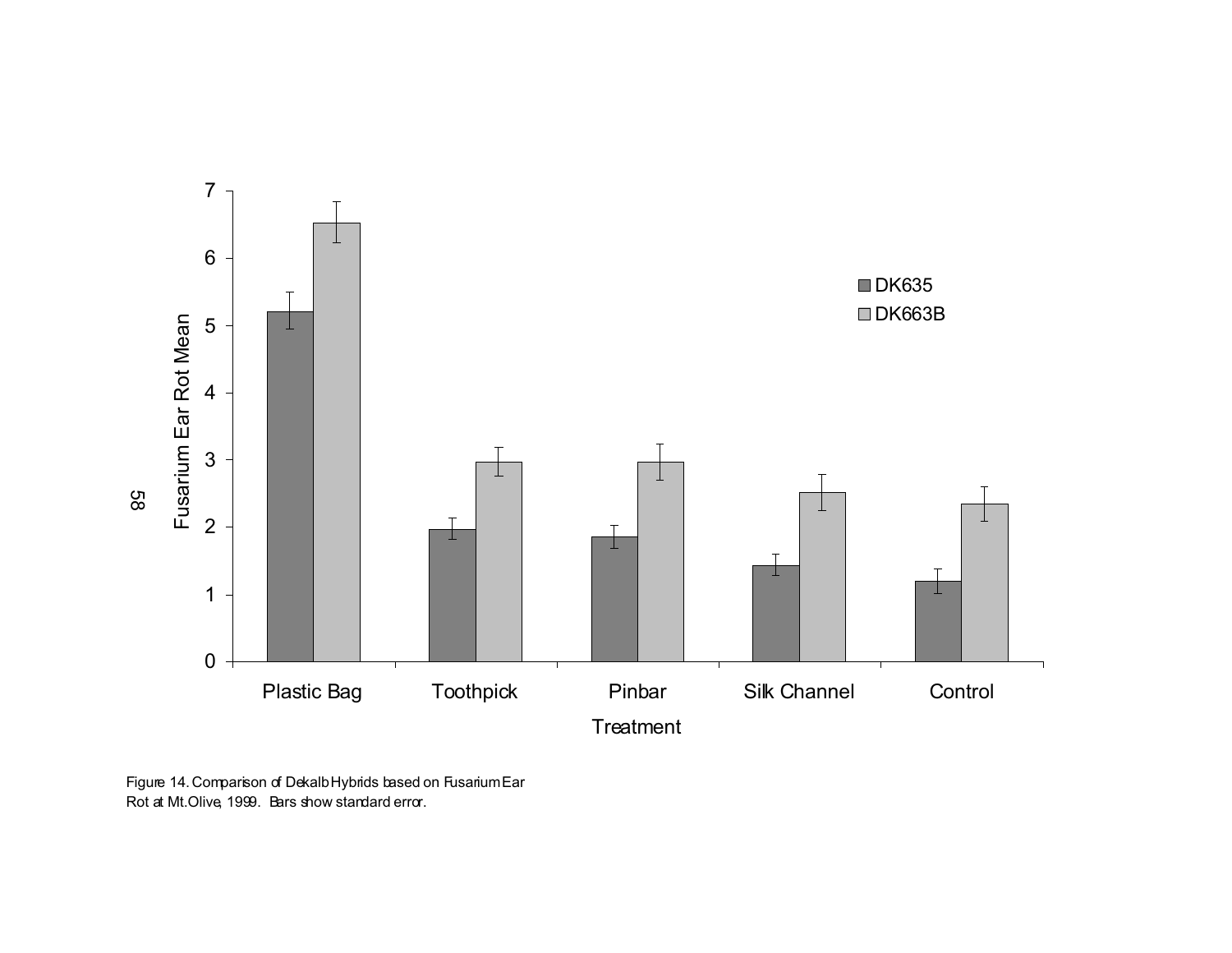

Figure 15. Comparison of Dekalb Hybrids based on Fumonisin Contamination at Mt. Olive, 1999. Bars show standard error.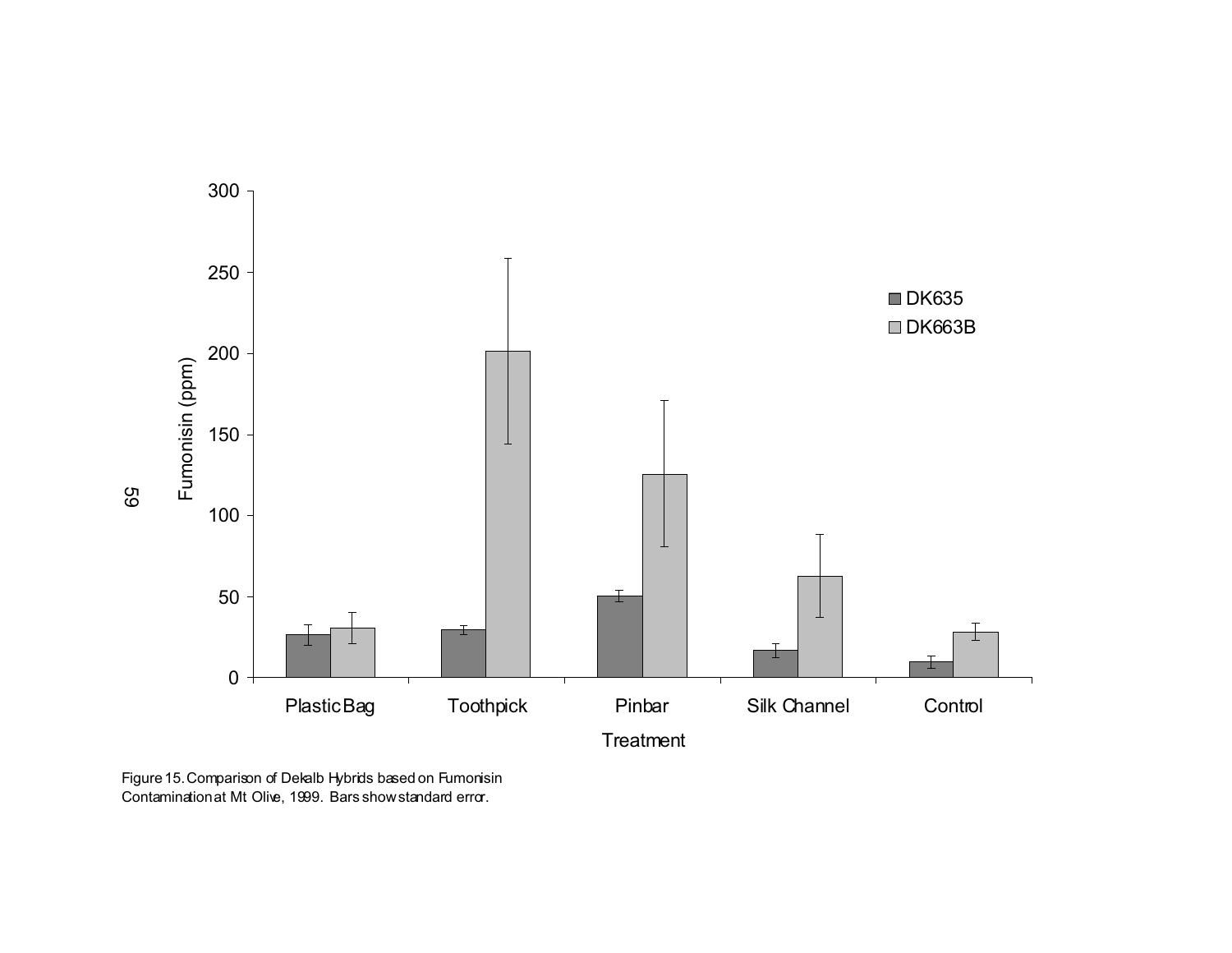

Figure 16. Comparison of Pioneer Hybrids based on Fusarium Ear Rot at Clayton, 1999. Bas show standard error.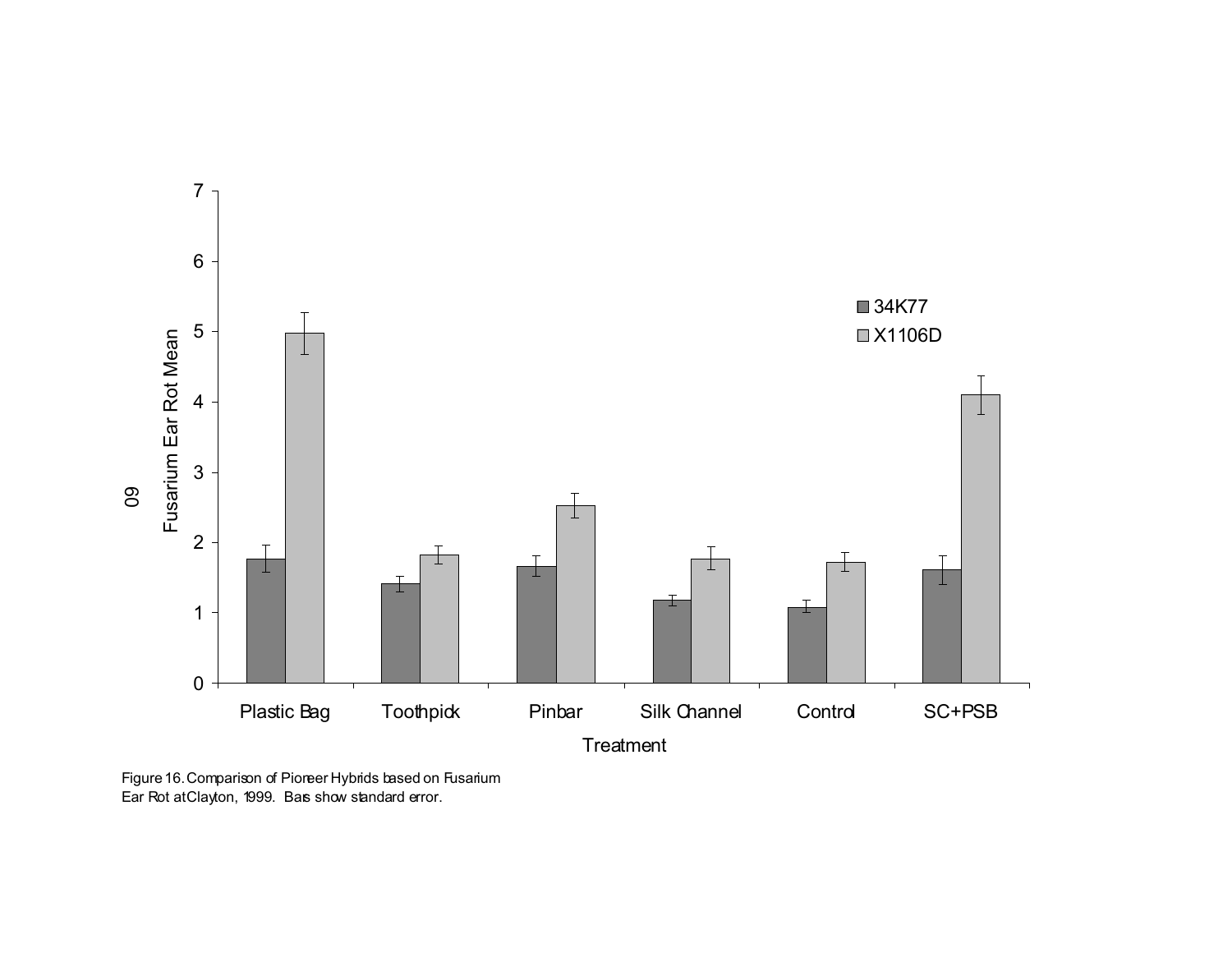

Figure 17. Comparison of Pioneer Hybrids based on Fumonisin Contamination at Clayton, 1999. Bars show standard error.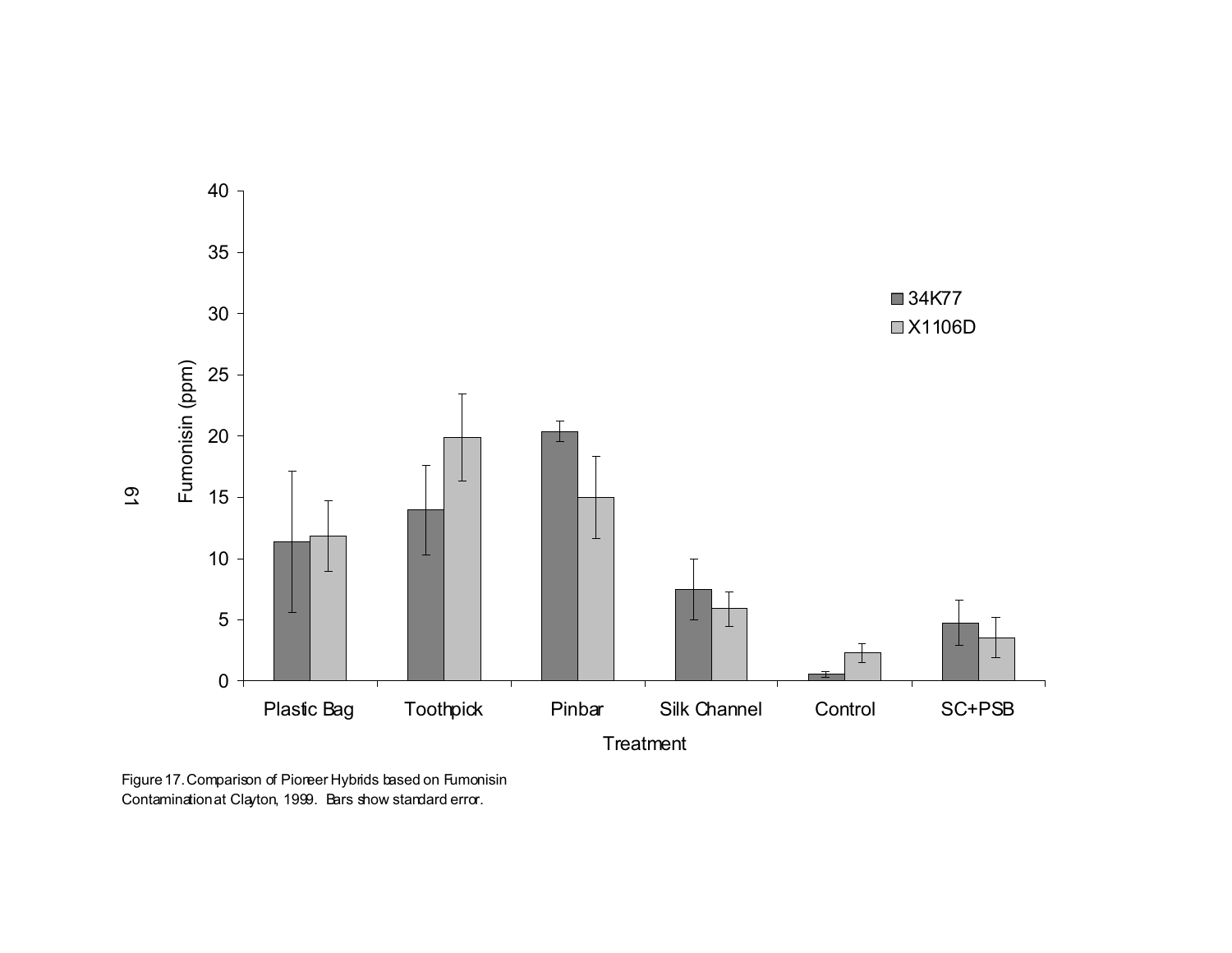

Rot at Clayton, 1999. Bars show standard error.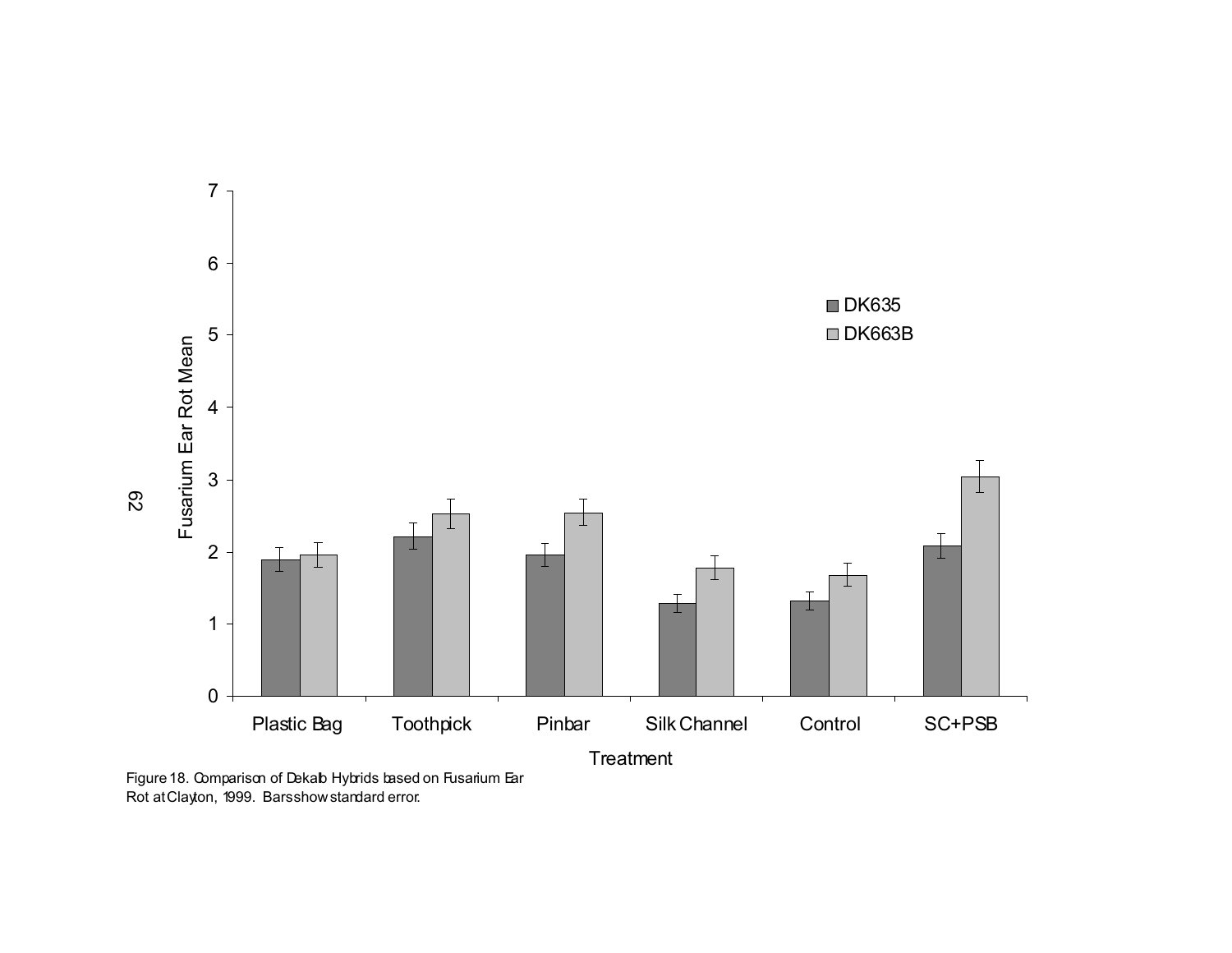

Figure 19. Comparison of Dekalb Hybrids based on Fumonisin Contamination at Chyton, 1999. Bars show standard error.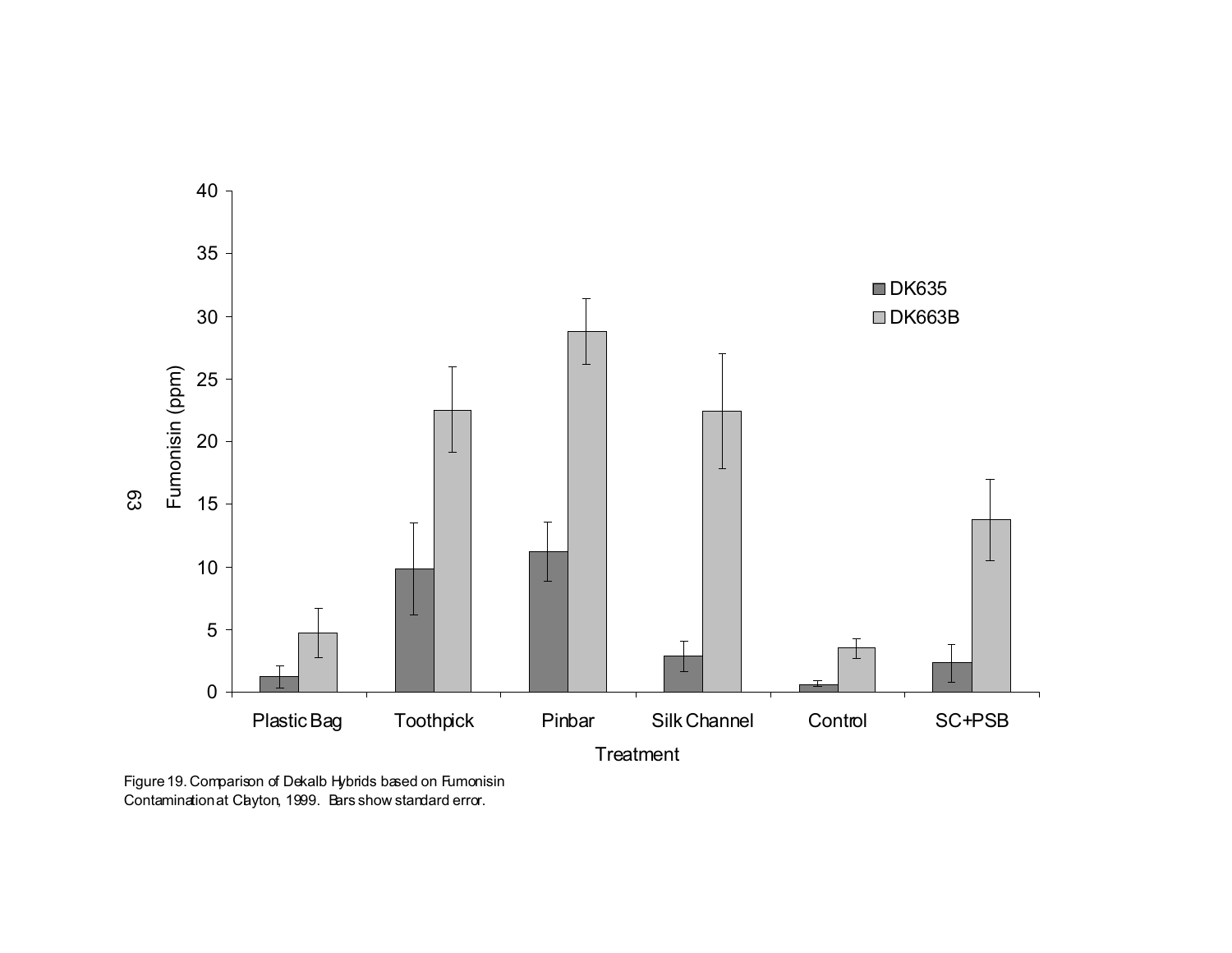

Figure 20. Comparison of Pioneer Hybrids based on Fusarium Ear Rot at Winterville, 2000. Bars show standard error.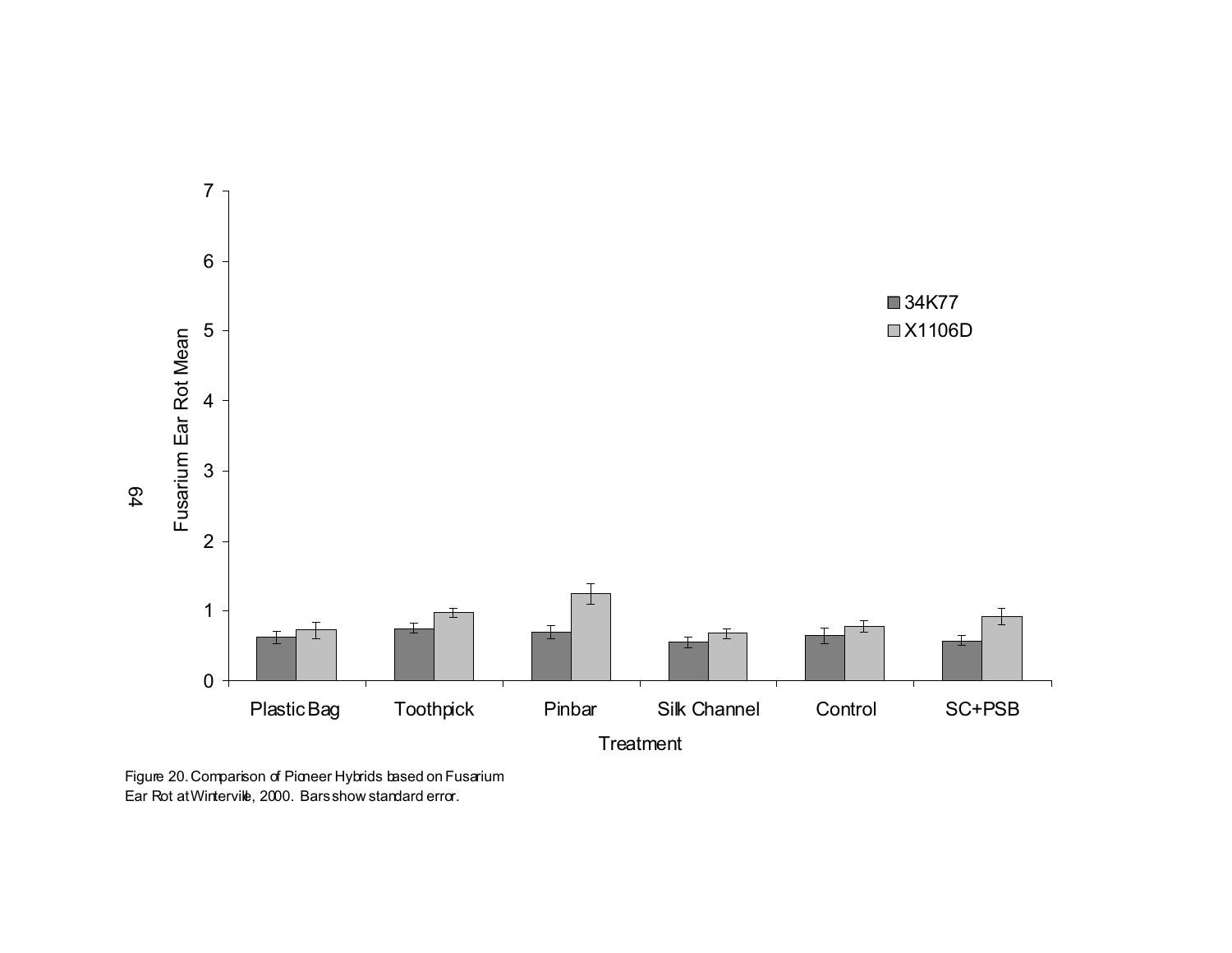

Figure 21. Comparison of Pioneer Hybrids based on Fumonisin Contamination at Winterville, 2000. Bars show standard error.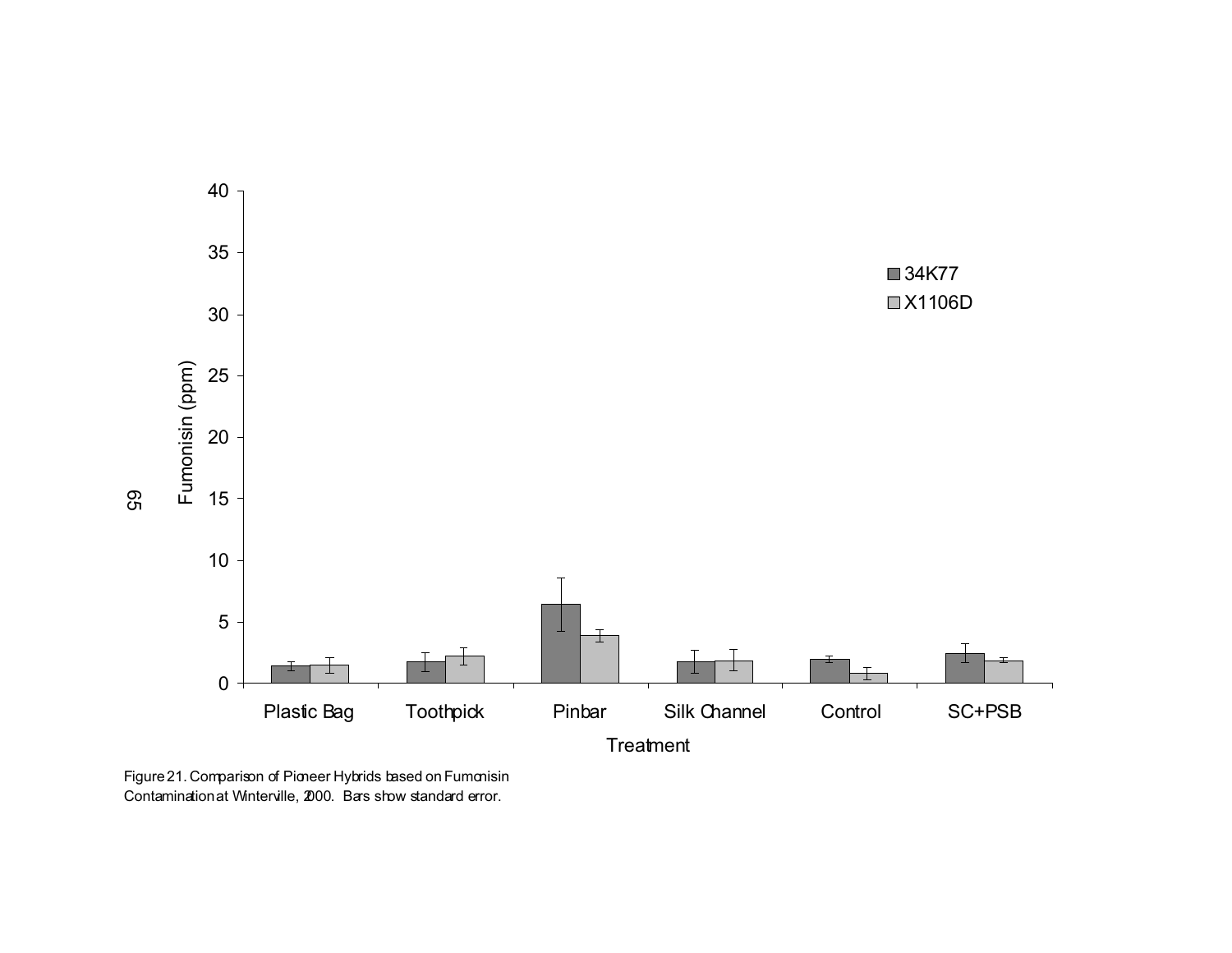

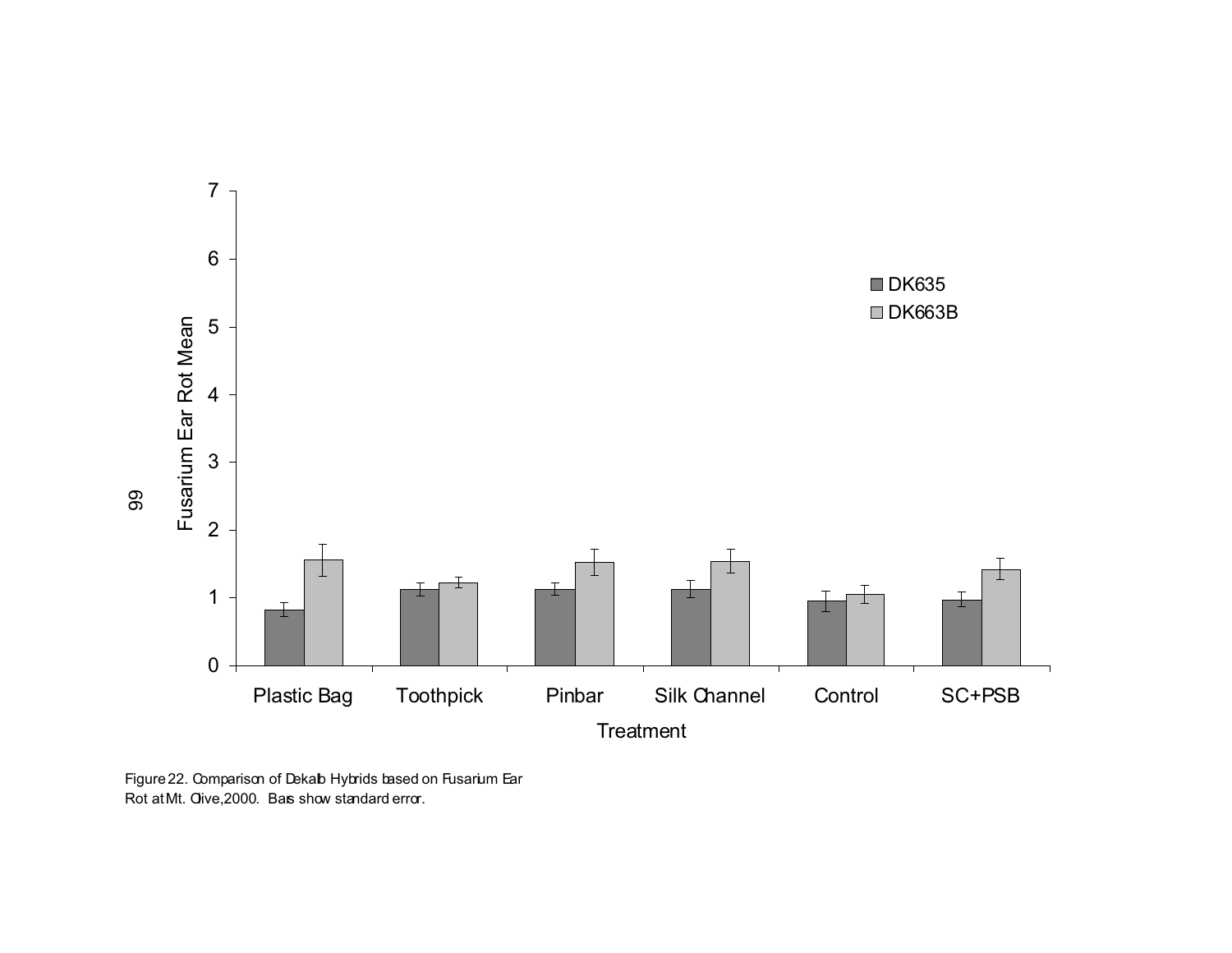

Figure 23. Comparison of Dekalb Hybrids based on Fumonisin Contamination at M. Olive, 2000. Bars show standard error.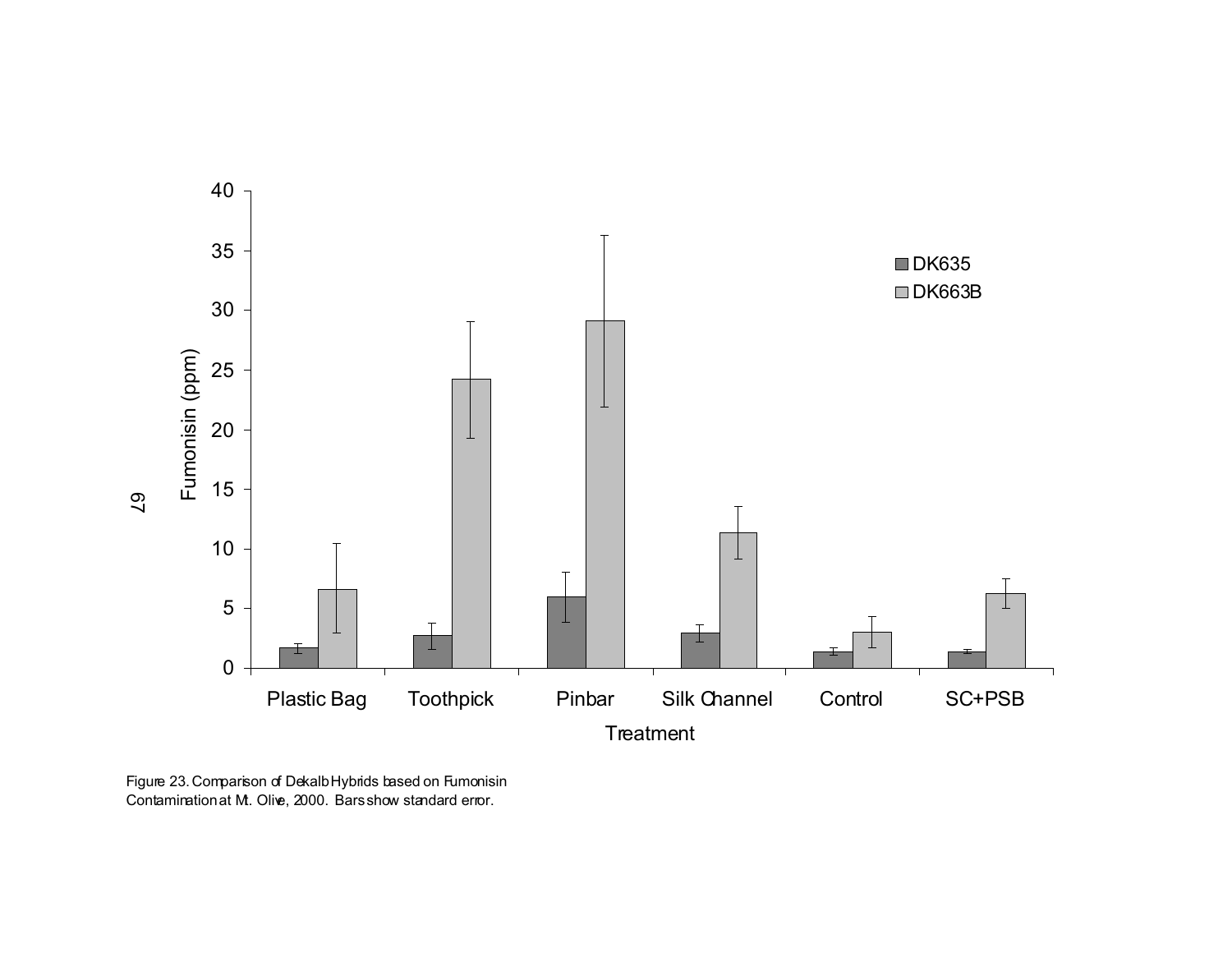

Figure 24. Comparison of Roneer Hybrids based on Fusarium Ear Rot at Clayton, 2000. Bars show standard error.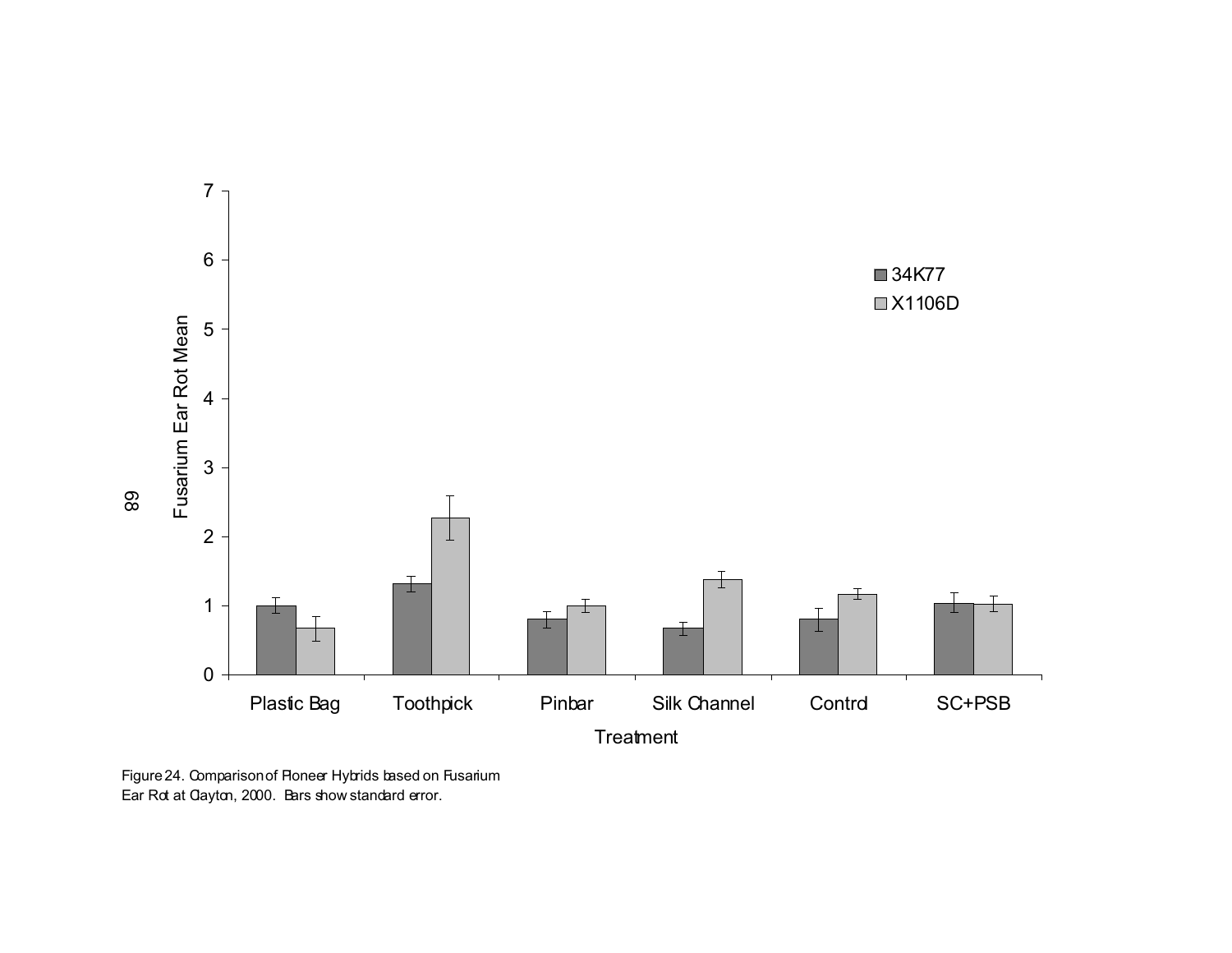

Figure 25. Comparison of Pioneer Hybrids based on Fumonisin Contamination at Clayton, 2000. Bars show standard error.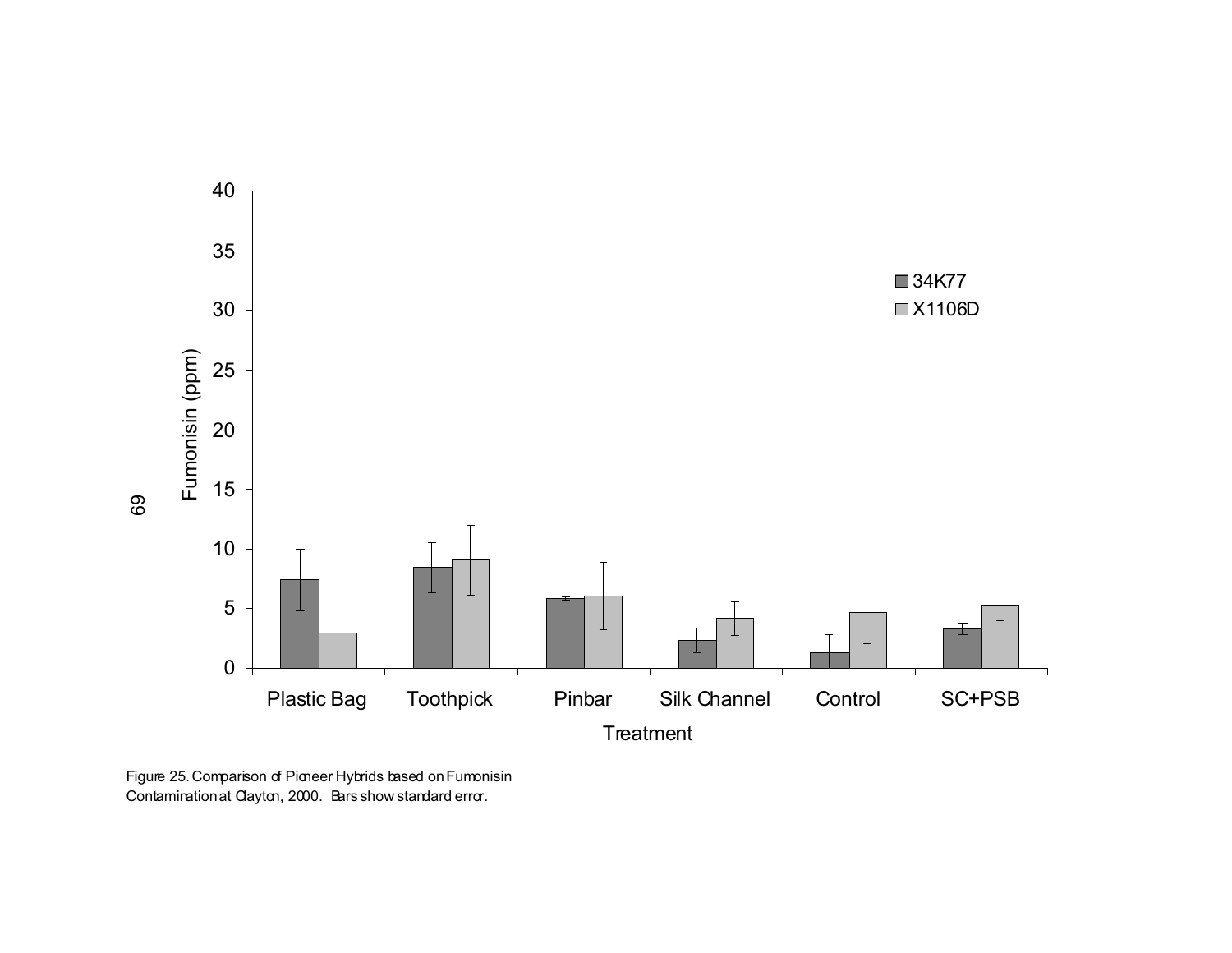

Figure 26. Comparison of Dekalb Hybrids based on Fusarium Ear Rot at Clayton, 2000. Bars show standard error.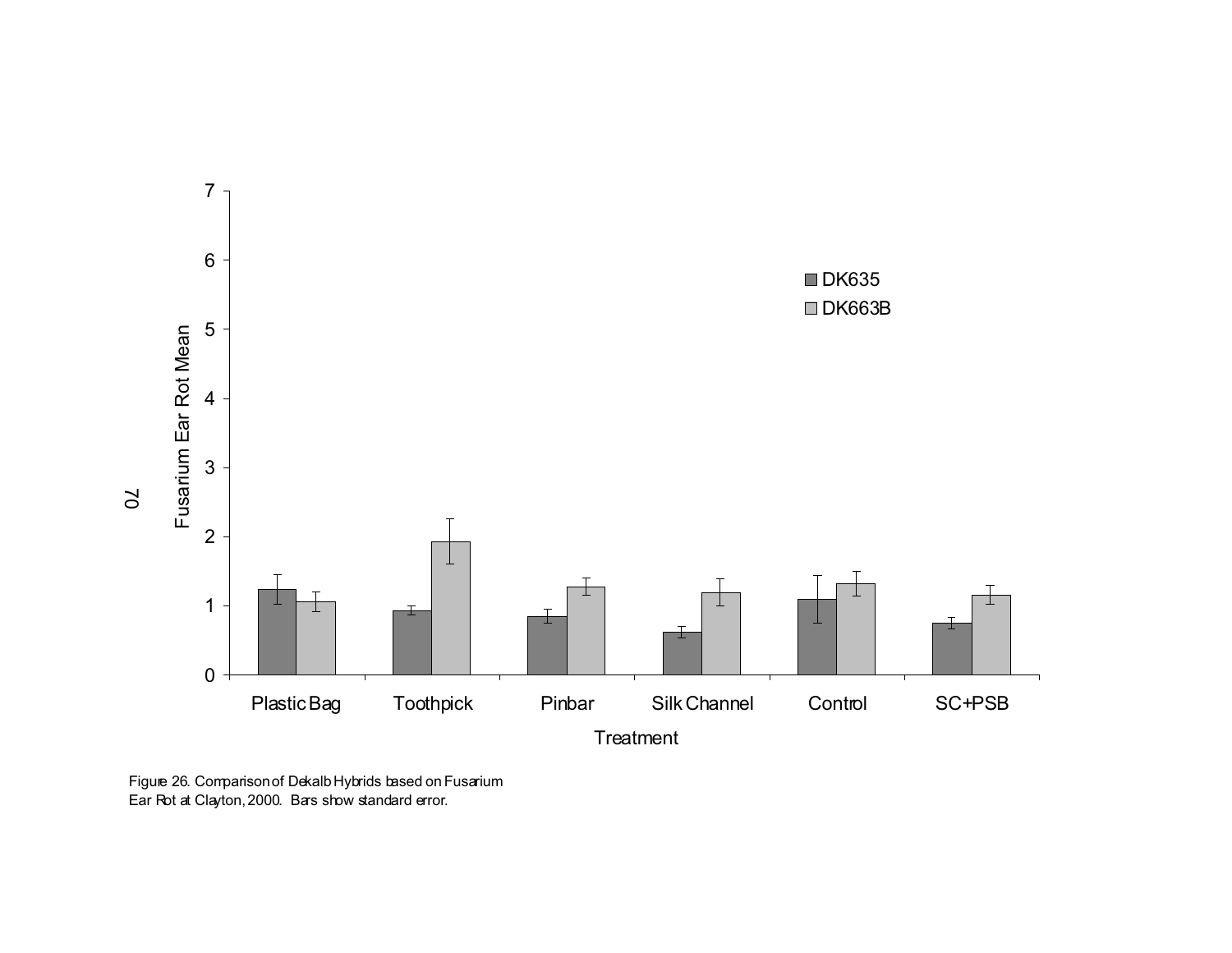

Figure 27. Comparison of Dekalb Hybrids based on Fumonisin Contamination at Clayton, 2000. Bars show standard error.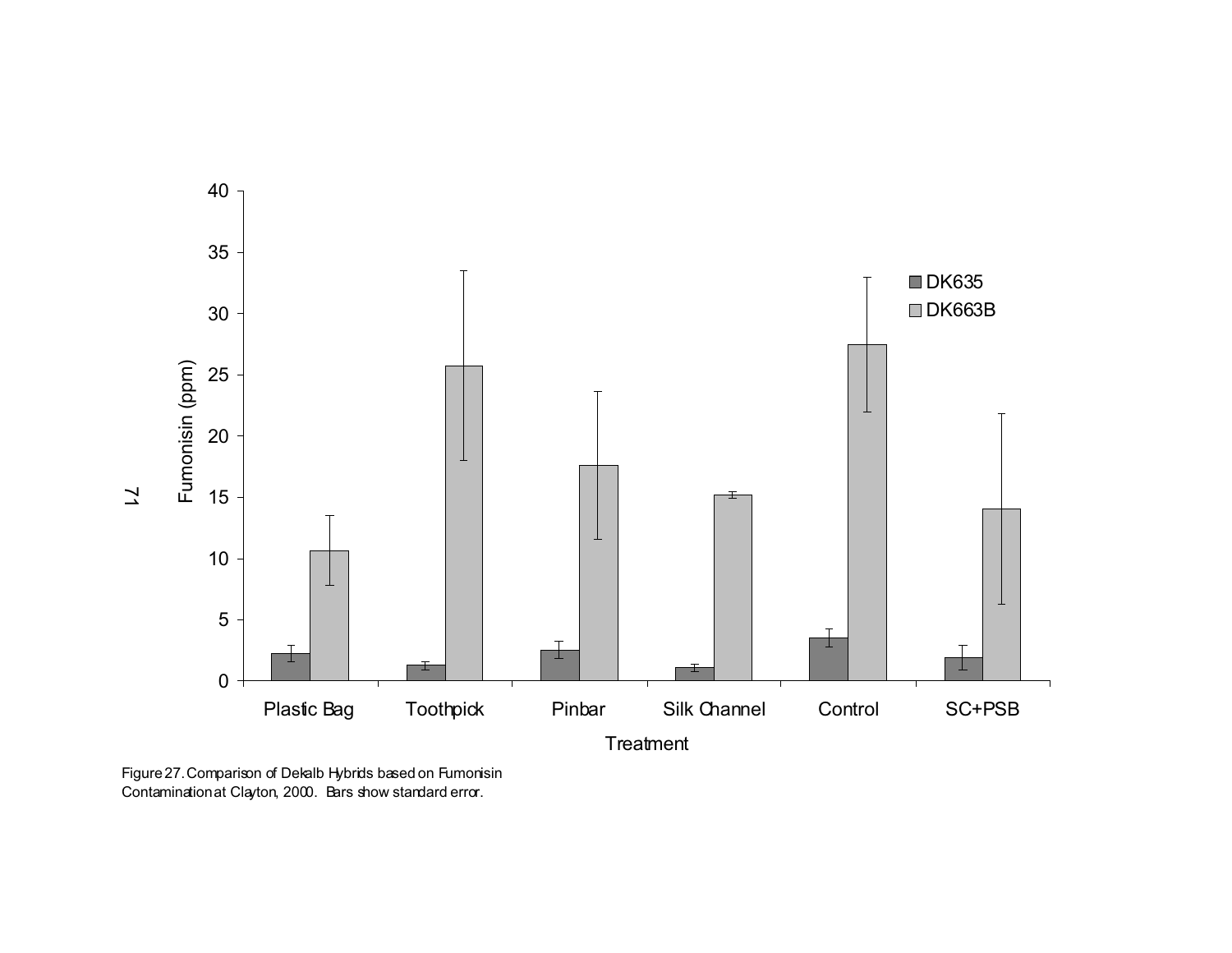## **Appendix: On Farm Studies of Fumonisin Contamination of Maize from Camden and Beaufort Counties, 2000.**

**Introduction** *Fusarium verticillioides* (Sacc.) Nirenberg. (synonym *F. moniliforme* J. Sheld) is commonly associated with maize kernels and under favorable conditions causes an ear rot known as Fusarium ear rot (White, 1999). The disease reduces seed quality and recently the fungus has been shown to produce the mycotoxin fumonisin, which is toxic to animals and an implicated human carcinogen. Maize growers in North Carolina have experienced elevated fumonisin levels in harvested grain in the past 5 years. This problem came to the forefront in 1998 when loads of maize were rejected at the grain-buying stations. Some stations had purchased ELISA tests to determine fumonisin content of the grain and set an arbitrary limit at 15 ppm for the grain they would purchase. Several loads of maize were rejected and one load was found to contain fumonisin contamination of 278 ppm. Other stations were assaying maize and rejecting loads of grain based on elevated levels of rotten kernels. While fumonisin contamination has not been as severe in recent years as compared to 1998, maize growers have been requesting information on seed resistance to *F. verticillioides*. Because no hybrids contain adequate levels of resistance to the fungus, cultural methods may be the only way to limit fumonisin in harvested grain.

The objective of this study was to determine the amount of fumonisin contamination in harvested grain at three distinct times when a grower would be able to harvest the grain.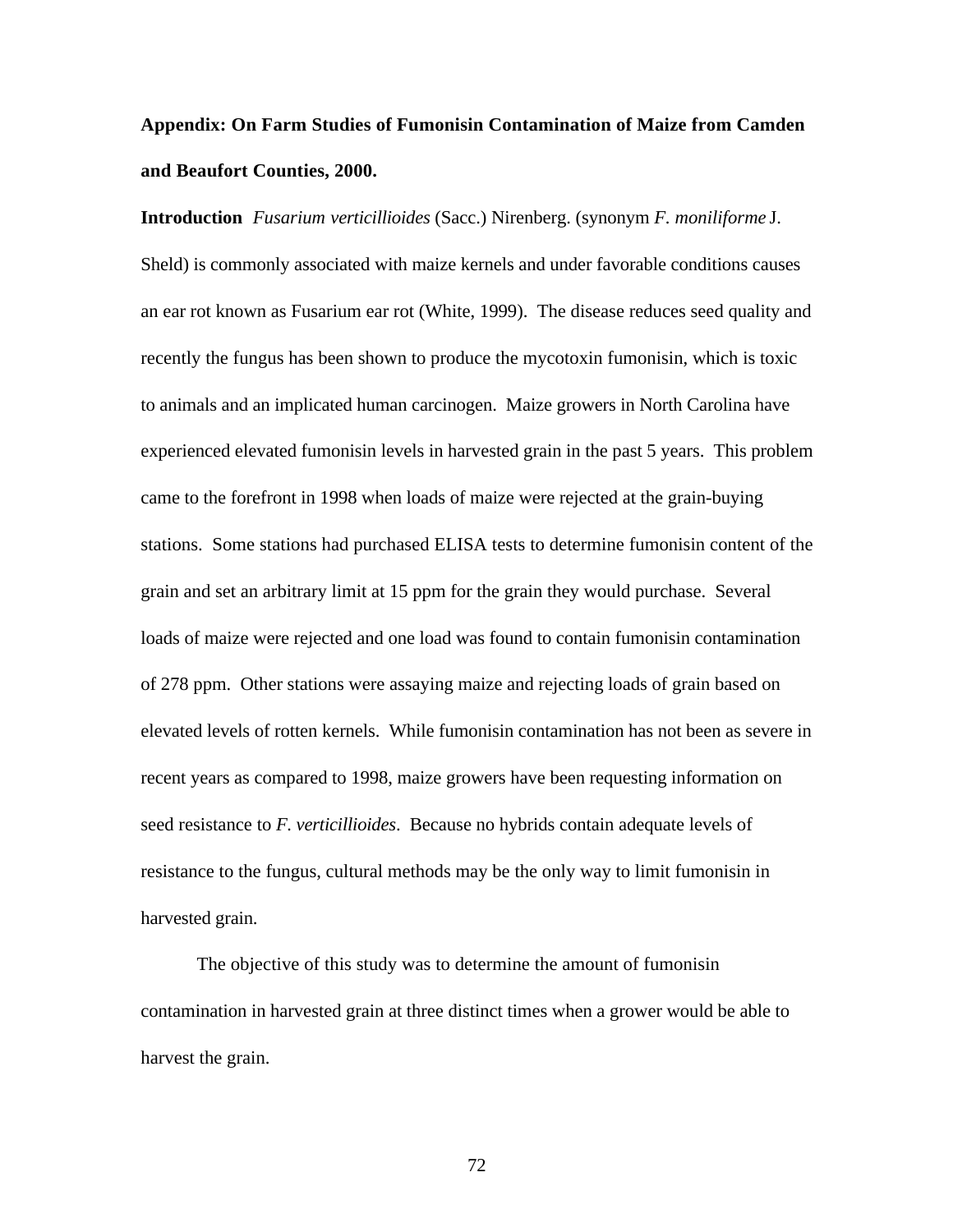## **Materials and Methods**

In 2000, Pioneer brand hybrids 34K77, 3394 and 32Z18 were planted near Pantego in Beaufort County and near South Mills in Camden County at a normal planting time for each area. Midsilk occurred near June 25 at both locations. Hybrids were planted in a Split Plot design with hybrid as the main plot and harvest date as the subplot. Rows at all locations were at least 3.8 m long and 0.9652 m apart. The four replicates were separated by 0.91 m alleys. All hybrids were naturally infected by the fungus *Fusarium verticillioides*. Kernel moisture was monitored weekly and the first harvest was conducted when kernel moisture reached approximately 30%. The second harvest was two weeks later and the third harvest was six weeks after the initial harvest. Kernel moisture was determined on the harvested ears and the ears were immediately dried.

Time one was designated "Early", which corresponded to the earliest time a grower could harvest grain, which was approximately 30% kernel moisture. Time two was designated "Normal" and corresponded to the historical date when half of the maize crop is harvested in North Carolina, which was September 1. Time three was designated "Late" and was designated to represent unfavorable conditions that would delay harvest of grain in a timely manner. The three hybrids chosen differed in their resistance to Fusarium ear rot. Pioneer Hybrid 34K77 is more resistant, Pioneer Hybrid 3394 is moderately resistant, and Pioneer Hybrid 32Z18 is more susceptible.

The fumonisin concentration of the samples was quantified by Dr. Winston Hagler, director NCSU Mycotoxin Lab, using the Romer Labs, Inc. (Union, MO)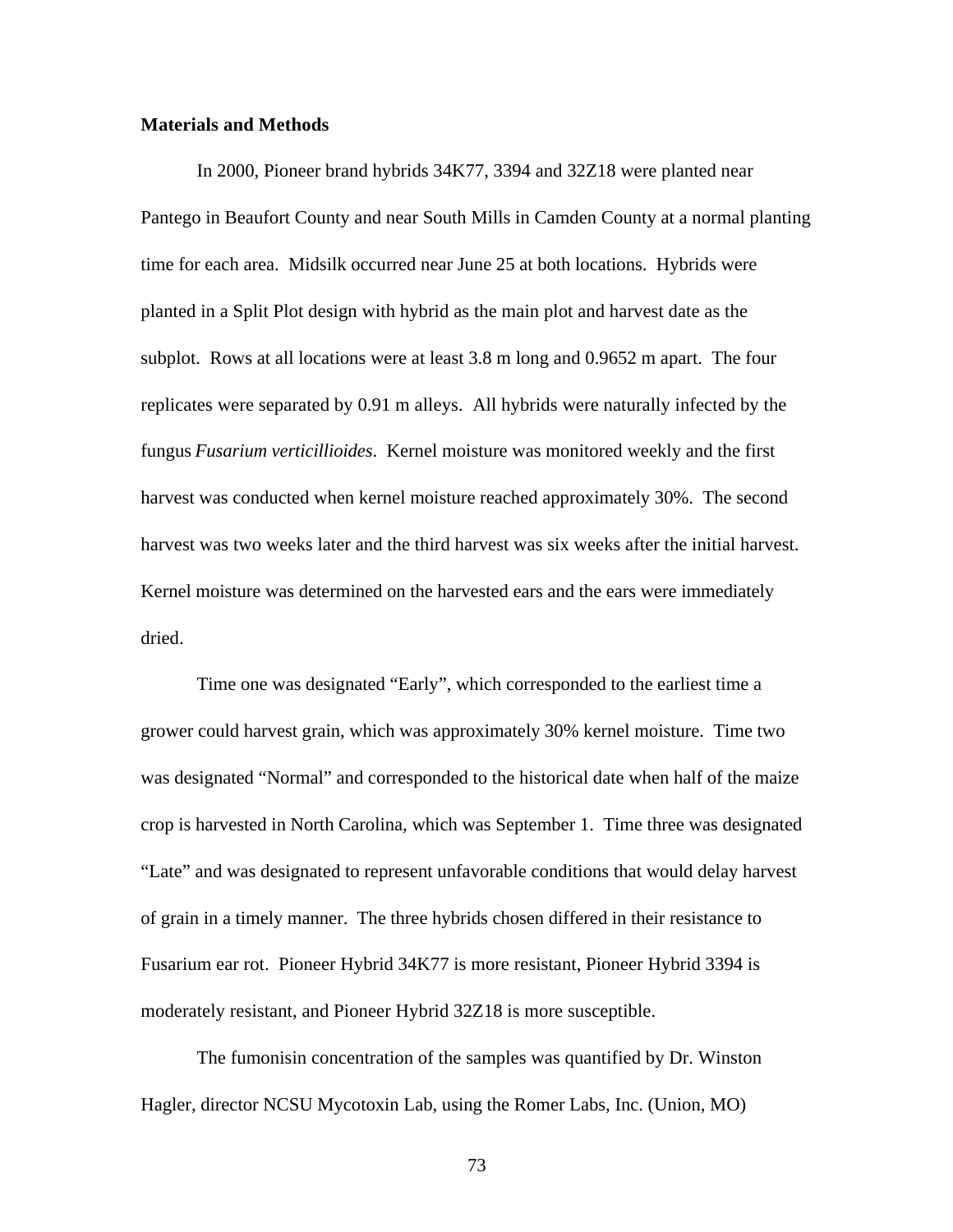fumonisin protocol FUM-LC1. Briefly, a 454-gram subsample of harvested kernels was randomly selected from each replicate and then individually ground to mesh size 20. A 25-gram sub-sample was extracted for 1 hr in 100 ml of  $CH_3CN/H_2O$ , (50/50). A 2 ml sample of the extract was added to 8 ml MeOH/H<sub>2</sub>O (3/1) and the resulted solution applied to a column conditioned with 5 ml MeOH followed by 5 ml 3:1 MeOH/H<sub>2</sub>O. The column was washed with 8 ml of MeOH/H<sub>2</sub>O (3/1) followed by 3 ml of MeOH. The sample was eluted with 10 ml MeOH/HOAC (99/1), and dried overnight on a Speedvac System SS3 (Savant, Holbrook, NY).

For derivatization, the residue was dissolved in 1 ml of MeOH. Then 1 ml of 0.05M sodium borate buffer ( $pH = 9.5$ ), 0.5 ml of sodium cyanide reagent (13 mg/L) H<sub>2</sub>O), and 0.5 ml of NDA reagent were added to the sample in stated order. The sample was sealed and heated for 15 minutes at 60 degrees C, then cooled to room temperature and diluted with 7 ml of 0.05M phosphate buffer (pH 7)/  $CH_3CN$  (40/60). Twenty  $\mu$ l of the sample was applied to a Brownlee HPLC column (0.4 by 10 cm, Perkin-Elmer Corp, Norwalk, CT) and a model RF-551 programmable and scanning fluorescence HPLC monitor (Shimadzu) set at 420 nm excitation and 500 nm emission.

## **Results and Discussion**

Trends at both locations were similar during the study. Fumonisin was found in all samples starting from the beginning of this study and increased until the last harvest. Fumonisin levels for all three hybrids at both locations generally increased between harvest dates, with fumonisin peaking during the last harvest for all three hybrids (Figure 31, 32).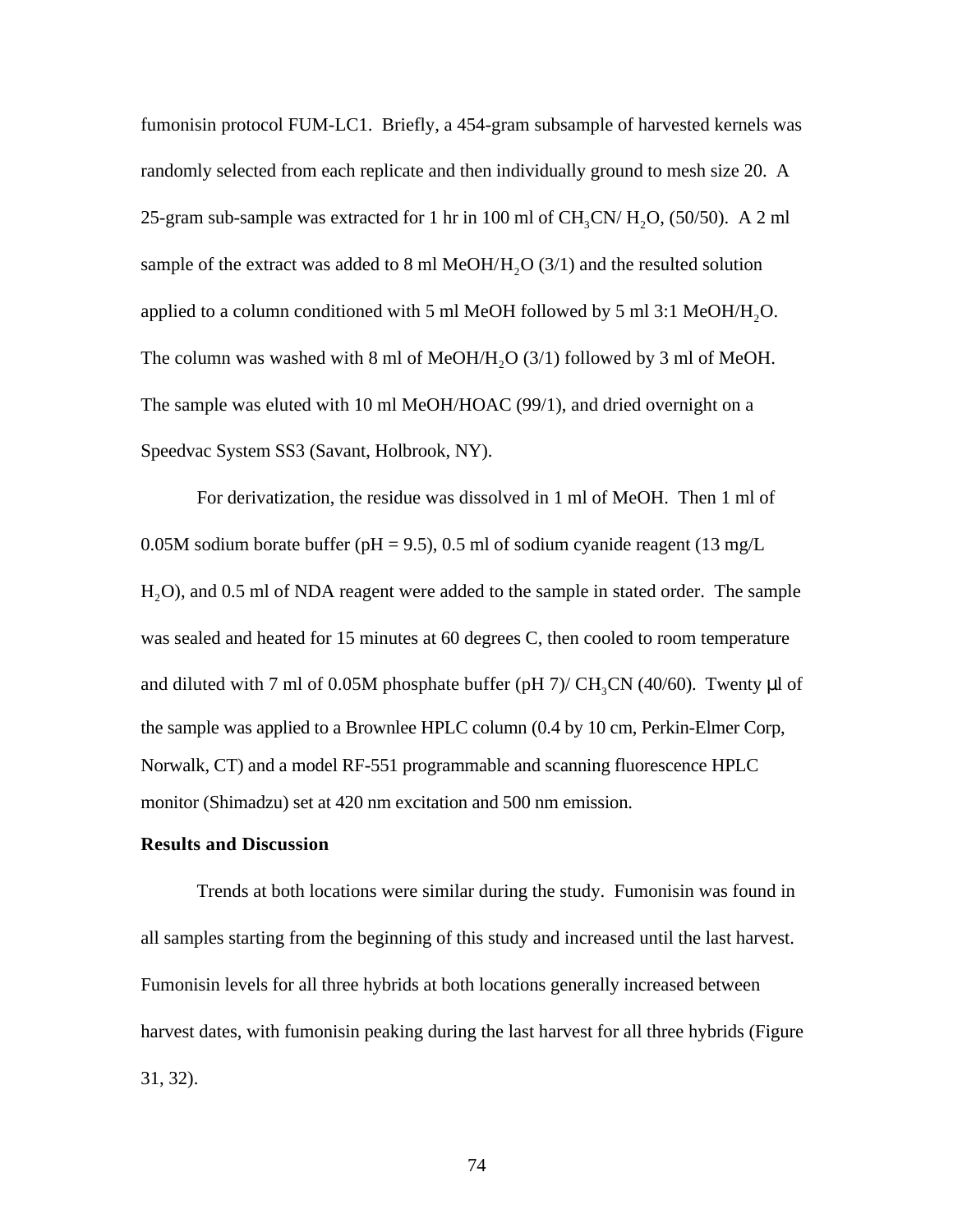Fumonisin levels were dramatically different between the two locations. At the Beaufort location, fumonisin levels were at least three times greater than the levels found at the Camden location. While individual fields may be expected to differ in fumonisin contamination, this was much more variation than we expected to see. We would have predicted to find more fumonisin at the Camden location based on historical records from the location. In 1998, the same field in Camden County had a sample of maize with a fumonisin content of 278 parts per million (ppm). While this sample was not obtained from a designed experiment, the results indicated that this location had the potential for high levels of fumonisin contamination in harvested grain. The difference in fumonisin levels between the samples from 1998 and 2000 would lead us to believe that fumonisin contamination is highly dependent on local environmental conditions that have not yet been determined. Environmental conditions did not appear to be notably different between the two locations studied during 2000, but evidently there was a difference between the two locations to account for this difference in fumonisin contamination.

Regardless of the levels of fumonisin at each location, trends within and between hybrids were very similar. Hybrid 34K77 had lower fumonisin levels at the Early harvest date when compared to both the Normal and Late harvest timings, with fumonisin levels increasing two fold between the Early and Late harvest dates (Figures 31, 32). Trends observed with hybrid 32Z18 were very similar to hybrid 34K77. The major difference between the two hybrids was the difference between fumonisin at the Early and Late harvest date. With hybrid 32Z18 we found a five-fold difference between Early and Late harvests at one location and a ten fold difference at the other location. Hybrid 3394 was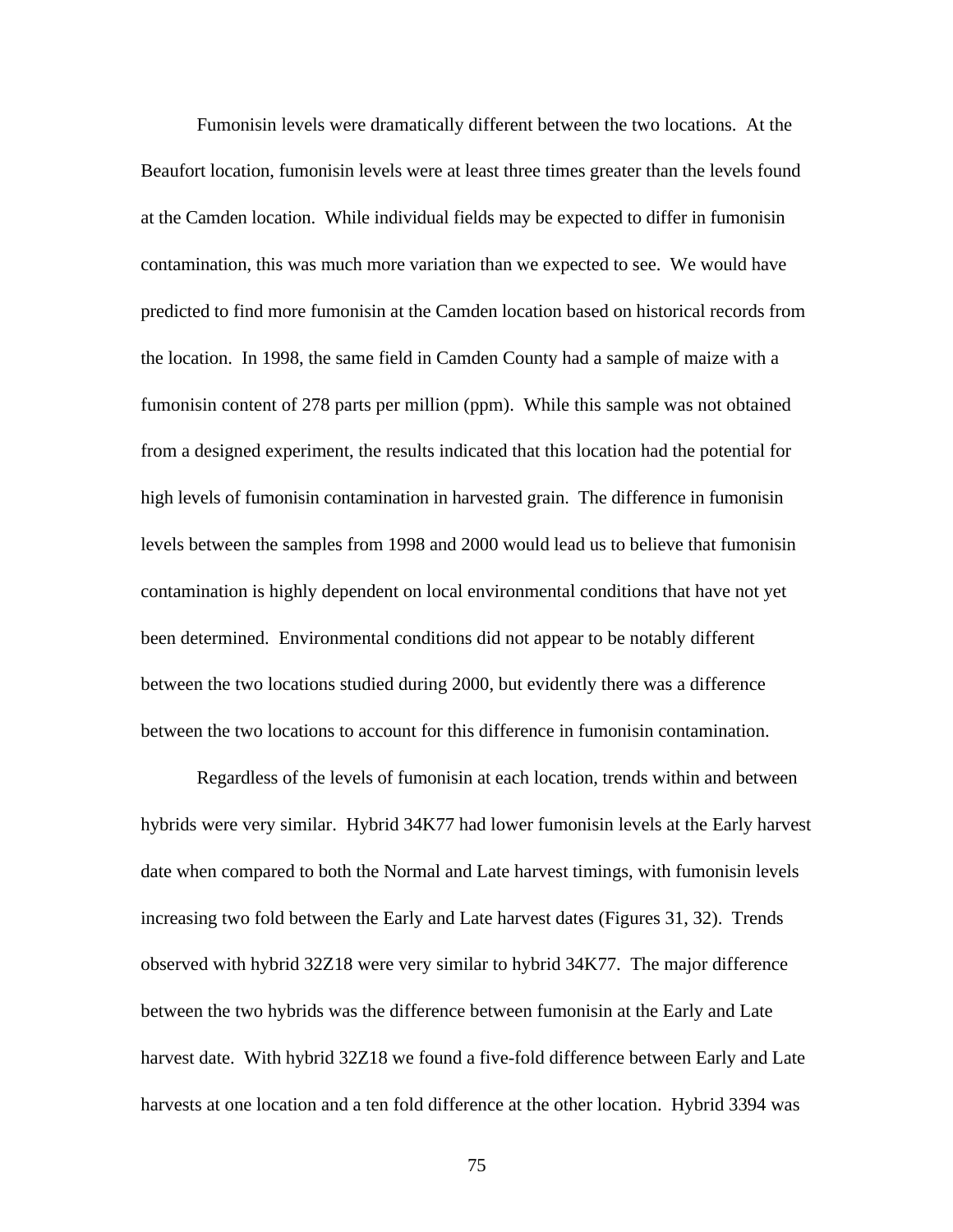the only hybrid in which we noticed a decrease in fumonisin levels between harvest dates. At the Beaufort County location, fumonisin levels increased four fold between the Early and Normal harvest dates but then decreased to approximately three times the initial fumonisin concentration at the Late harvest date. This drop in fumonisin concentration among harvest timings has been seen in other fumonisin studies (Chapter Two of this thesis). At the other location, fumonisin levels increased four fold between the Early and Late harvest dates.

While the hybrids tested were not designated as being resistant to fumonisin accumulation, it appears that some level of resistance to fumonisin is associated with ear rot resistance. This resistance appears to be related to the rate of fumonisin accumulation. Fumonisin appears to increase two fold over a harvest season with a resistant hybrid, four fold with a moderately resistant hybrid and five to ten-fold with a susceptible hybrid. The actual amount of accumulation for a susceptible hybrid seems to be more closely dependent on environmental conditions than the other two hybrids, meaning when conditions are favorable for fumonisin accumulation, the susceptible hybrid will accumulate fumonisin to a higher level than when compared to conditions that are not favorable for fumonisin accumulation. A resistant hybrid in my study was found to increase in fumonisin two fold in favorable or unfavorable conditions for fumonisin accumulation.

In summary, fumonisin can be expected to increase over the course of a harvest season. Fumonisin levels appear to be lowest directly after kernel maturity and increase until harvest. This would indicate that grain should be harvested as soon as possible and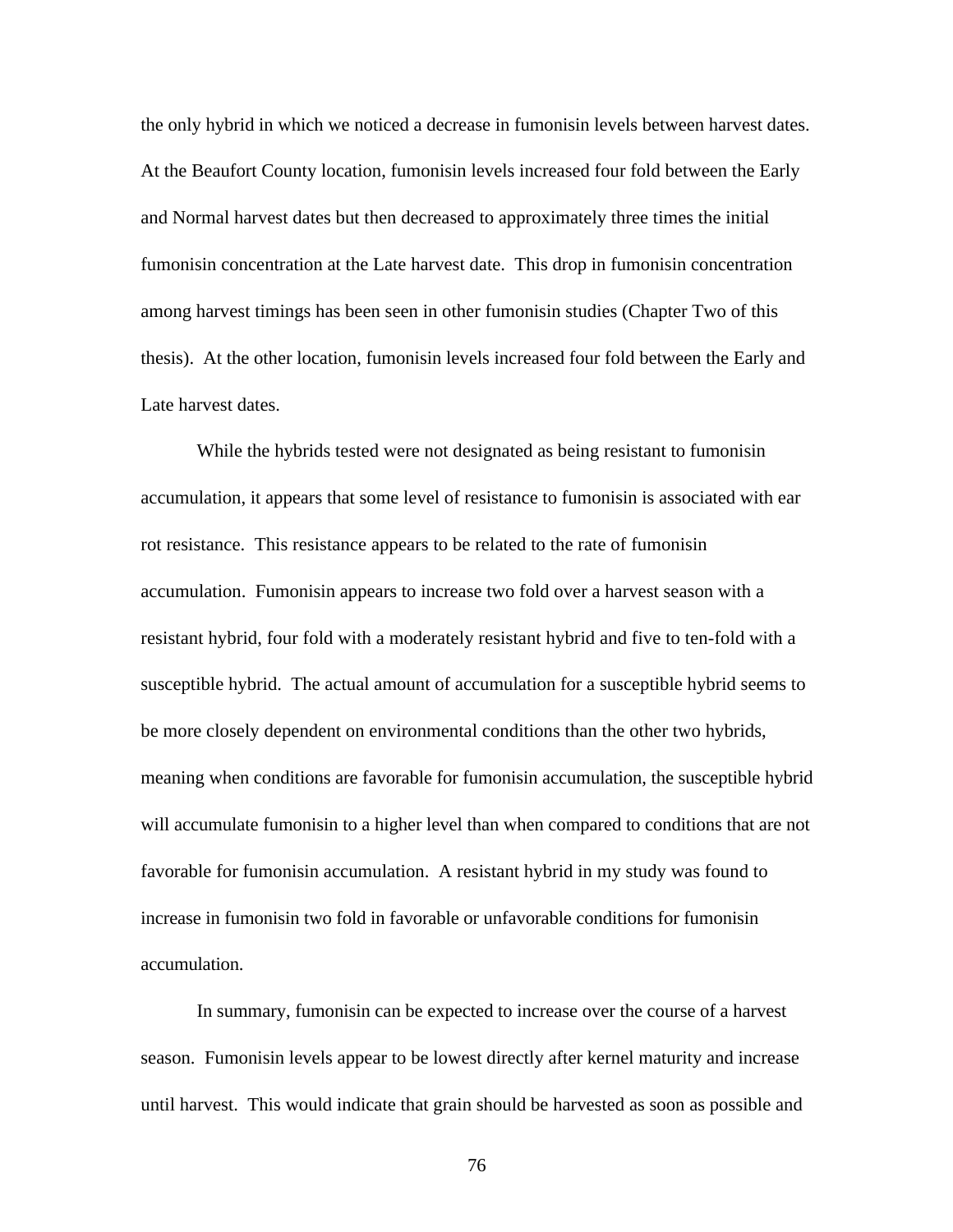dried to levels below that for fungal growth to limit fumonisin contamination in harvested grain. The problem with this scenario is that it may not be economically feasible to harvest grain at 30% moisture and dry the maize to an acceptable level for selling. Compounding this issue is the fact that fumonisin levels may already be above the FDA recommended levels, meaning the extra costs associated with trying to limit fumonisin may not yield a marketable product. This scenario would be most common in the high risk areas of Eastern North Carolina where fumonisin contamination appears to occur more frequently than in other maize growing regions.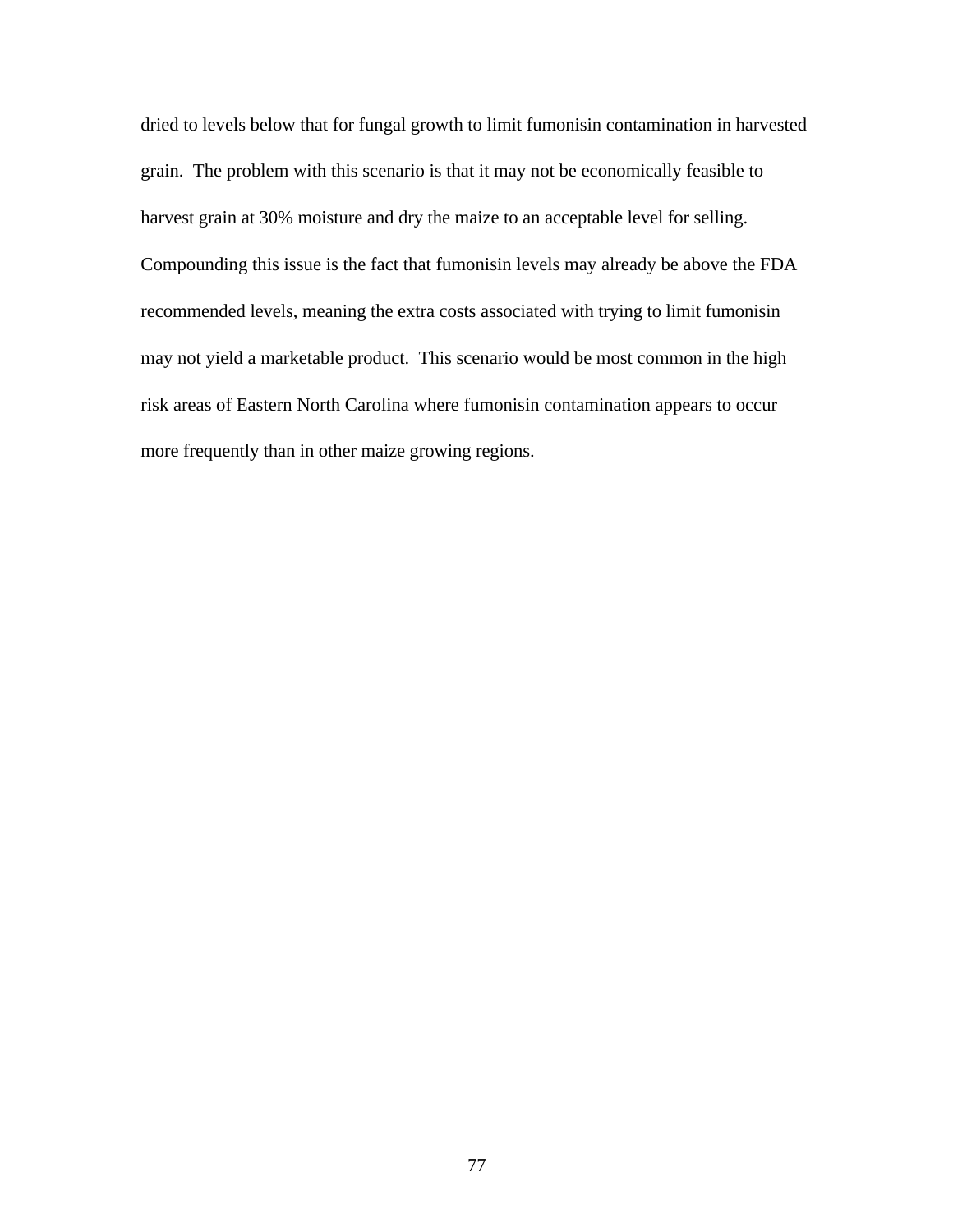

Figure 28. Fumonisin Contamination of Pioneer Hybrids at Camden County, NC, 2000. Bars show standard error. The three hybrids, 34K77, 3394 and 32Z18 are resistant, intermediate and susceptible to Fusarium ear rot, respectively.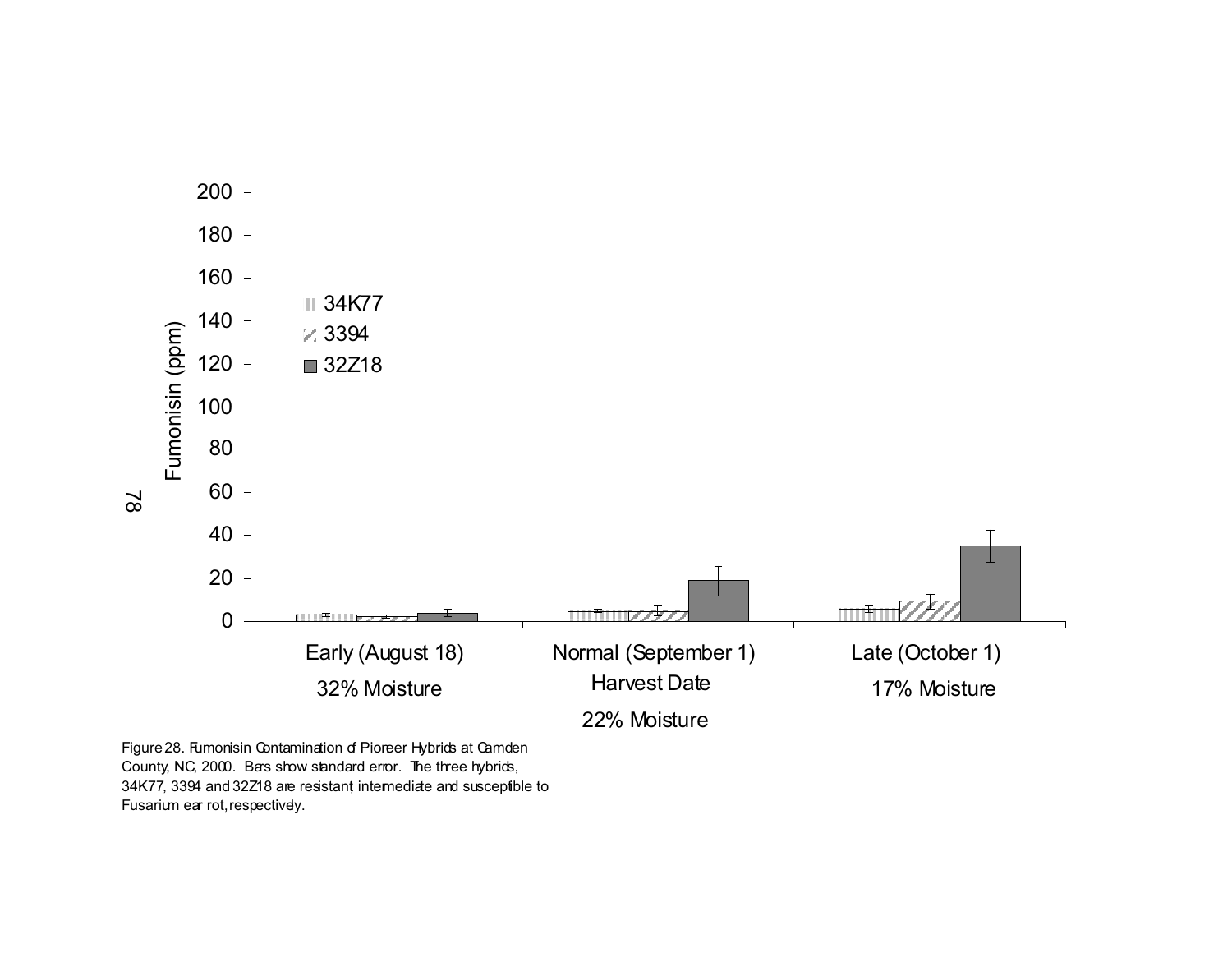

County, NC, 2000. Bars show standard error. The three hybrids, 34K77, 3394 and 32Z18 are resistant, intermediate and susceptible to Fusarium ear rot, respectively.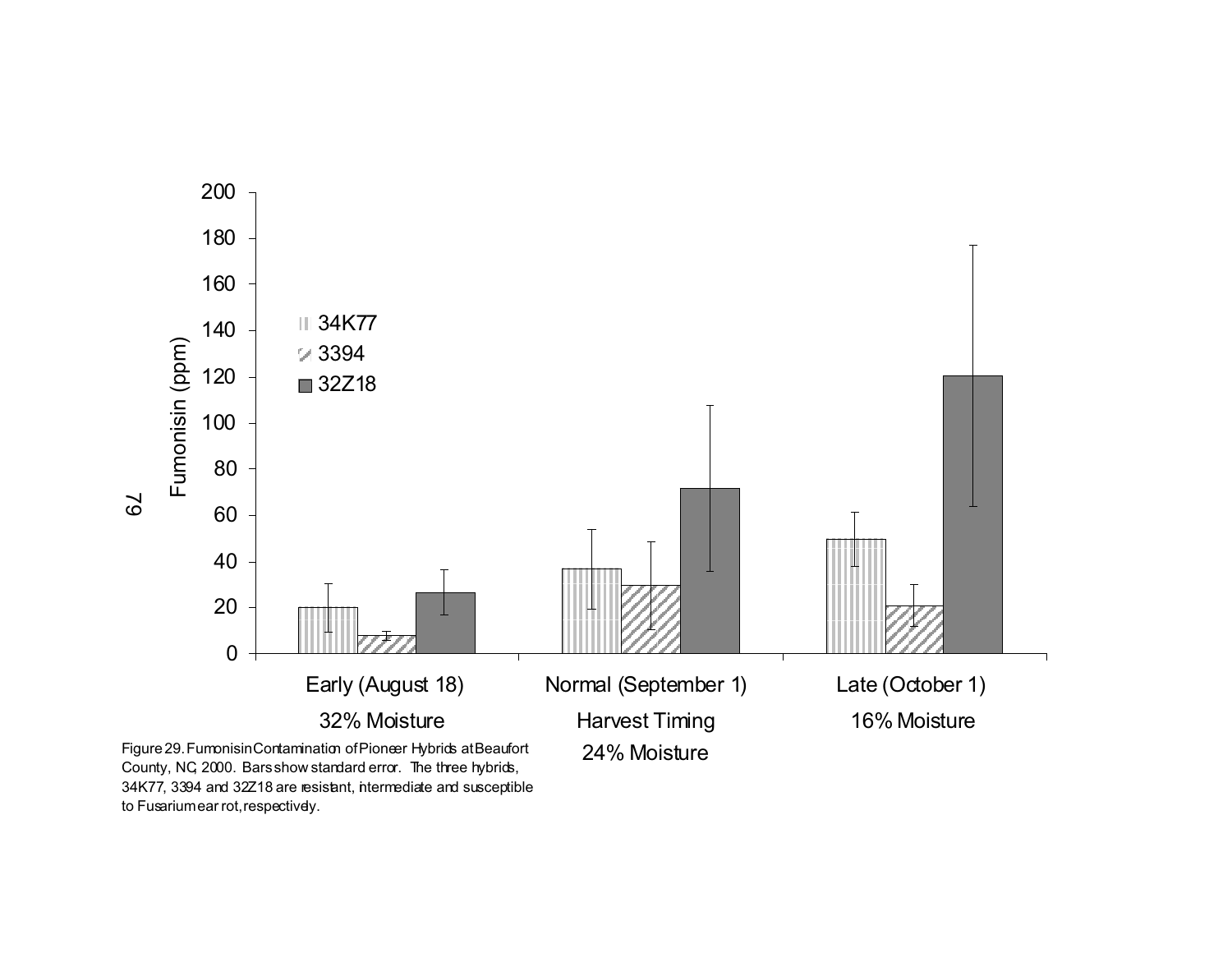- **Bacon, C. W., Bennett, R. M., Hinton, D. M. & Voss, K. A. (1992).** Scanning Electron-Microscopy of Fusarium-Moniliforme Within Asymptomatic Corn Kernels and Kernels Associated With Equine Leukoencephalomalacia. *Plant Disease* **76**, 144-148.
- **Bezuidenhout, S. C., Gelderblom, W. C. A., Gorstallman, C. P., Horak, R. M., Marasas, W. F. O., Spiteller, G. & Vleggaar, R. (1988).** Structure Elucidation of the Fumonisins, Mycotoxins From Fusarium-Moniliforme. *Journal of the Chemical Society-Chemical Communications* , 743-745.
- **Boling, M., Grogan, C. & Broyles, J. (1963).** A new method for artificially producing epiphytotics of Fusarium ear rot of maize. *Plant Disease Reporter* **47**, 315-317.
- **Boutrif, E. & Canet, C. (1998).** Mycotoxin prevention and control: FAO programmes. *Revue Med. Vet* **149**, :681-694.
- **Branstetter, B. (1927).** Corn Root Rot Studies. *Missouri Agricultural Experiment Station Research Bulletin 113* , 80.
- **Cardwell, K. F., Kling, J. G., Maziya-Dixon, B. & Bosque-Perez, N. A. (2000).** Interactions between Fusarium verticillioides, Aspergillus flavus, and insect infestation in four maize genotypes in lowland Africa. *Phytopathology* **90**, 276-284.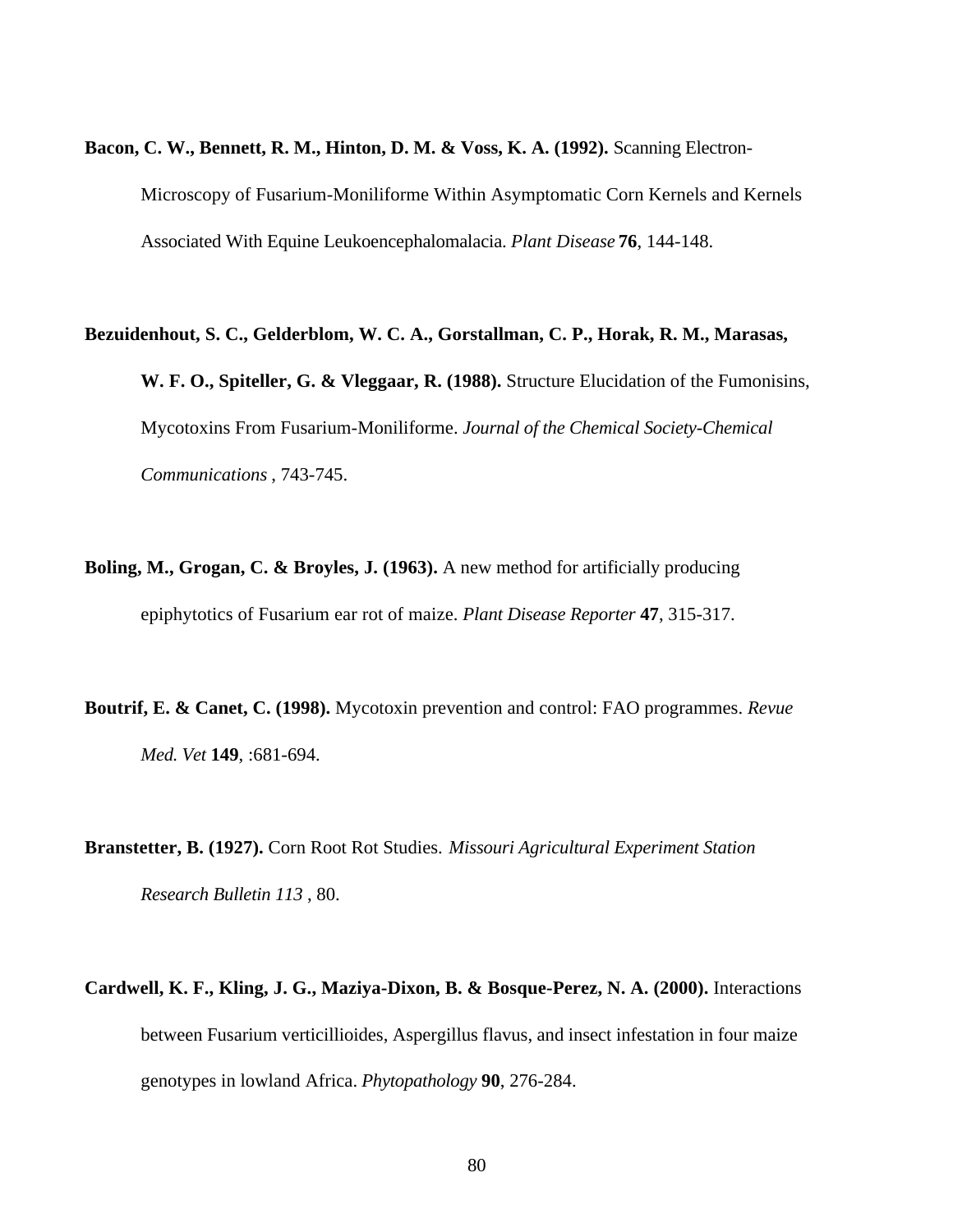- **Chamberlain, W. J., Bacon, C. W., Norred, W. P. & Voss, K. A. (1993).** Levels of Fumonisin B-1 in Corn Naturally Contaminated With Aflatoxins. *Food and Chemical Toxicology* **31**, 995-998.
- **Christensen, J. & Wilcoxson, R. (1966).** *Stalk rot of corn*. St. Paul, MN: American Phytopathological Society.

**Desjardins, A. E., Plattner, R. D. & Proctor, R. H. (1996).** Linkage among genes responsible for fumonisin biosynthesis in Gibberella fujikuroi mating population A. *Applied and Environmental Microbiology* **62**, 2571-2576.

**Dowden, D. (2001).** Fusarium Ear Rot Resistance in Dekalb Hybrids. .

- **Drepper, W. J. & Renfro, B. L. (1990).** Comparison of Methods For Inoculation of Ears and Stalks of Maize With Fusarium-Moniliforme. *Plant Disease* **74**, 952-956.
- **Fajemisin, J. (1982).** International Institute of Tropical Agriculture Annual Report. , pp. 217 pp. Ibadan, NIgeria.
- **Gelderblom, W. C. A., Jaskiewicz, K., Marasas, W. F. O., Thiel, P. G., Horak, R. M., Vleggaar, R. & Kriek, N. P. J. (1988).** Fumonisins - Novel Mycotoxins With Cancer-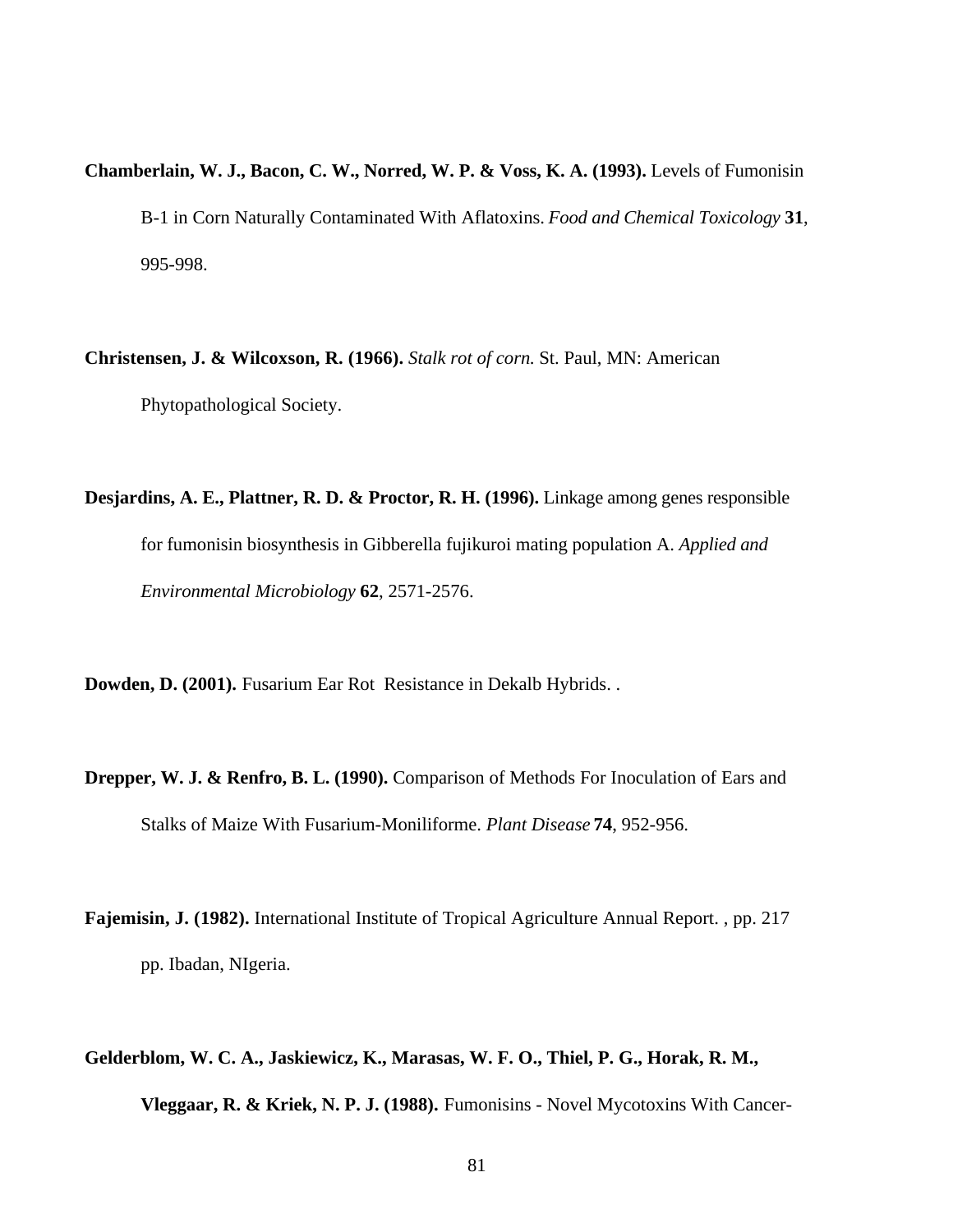Promoting Activity Produced By Fusarium-Moniliforme. *Applied and Environmental Microbiology* **54**, 1806-1811.

**Gulya, T. J., Martinson, C. A. & Loesch, P. J. (1980).** Evaluation of Inoculation Techniques and Rating Dates For Fusarium Ear Rot of Opaque-2 Maize. *Phytopathology* **70**, 1116- 1118.

## **Harrison, L. R., Colvin, B. M., Greene, J. T., Newman, L. E. & Cole, J. R. (1990).**

Pulmonary edema and hydrothorax in swine produced by fumonisin B1, a toxic metabolite of *Fusarium moniliforme*. *J. Vet. Diagn. Invest* **2**, 217-221.

- **Headrick, J. M. & Pataky, J. K. (1991).** Maternal Influence On the Resistance of Sweet Corn Lines to Kernel Infection By Fusarium-Moniliforme. *Phytopathology* **81**, 268-274.
- **Huss, M. J. & Leslie, J. F. (1993).** Isozyme variation among six different biological species within the *Gibberella fujikuroi* species complex (*Fusarium* section *Liseola*). *Fungal Genet. Newsl* **40A**.
- **Jardine, D. J. & Leslie, J. F. (1992).** Aggressiveness of *Gibberella fujikuroi* (*Fusarium moniliforme*) isolates to grain-sorghum under greenhouse conditions. *Plant Dis.* **76**, 897- 900.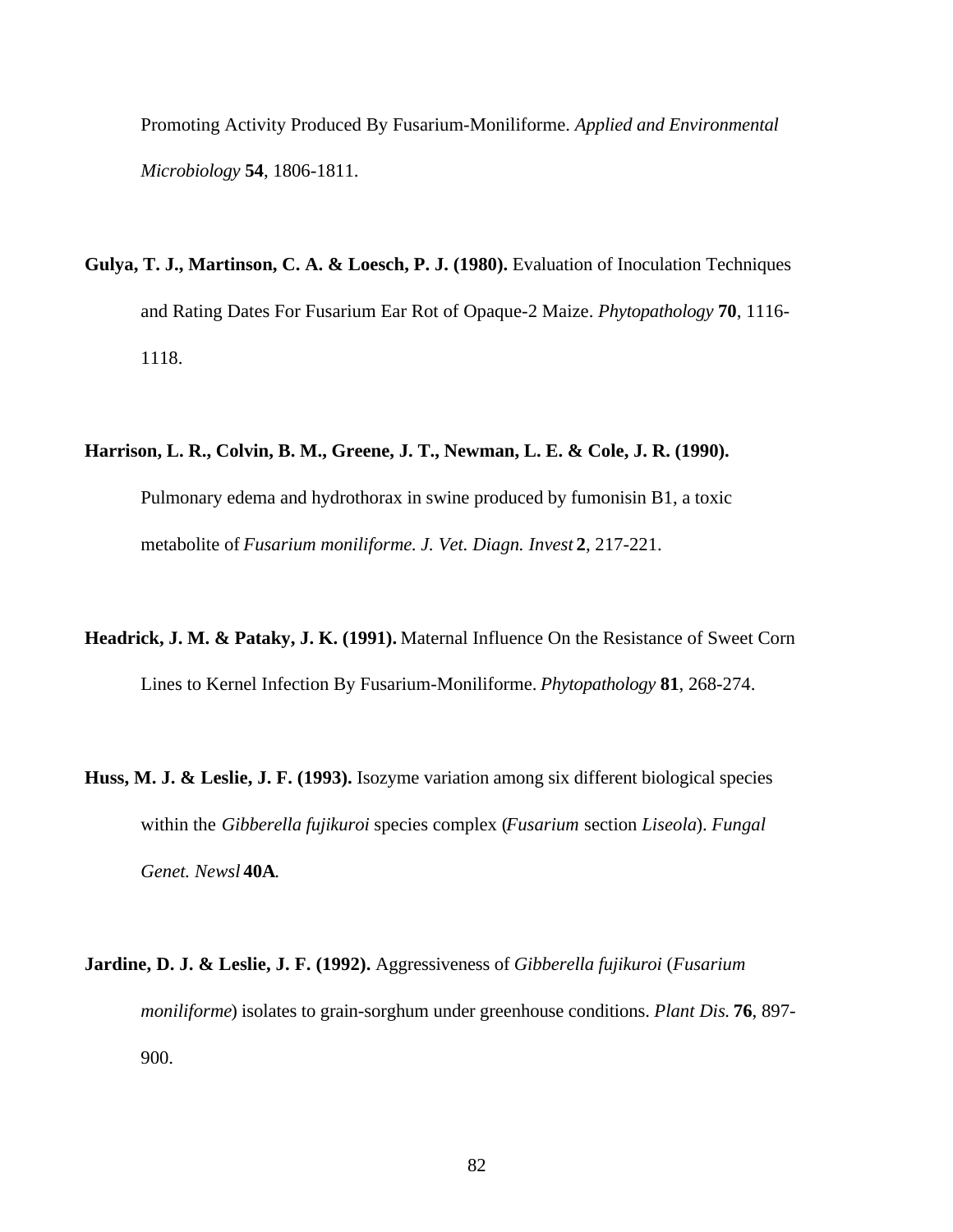**Kedera, C. J., Ochor, T. E., Ochieng, J. A. W. & Kamidi, R. E. (1994).** Incidence of Maize Ear Rot in Western Kenya. *International Journal of Pest Management* **40**, 117-120.

**Kellerman, T. S., Marasas, W. F. O., Thiel, P. G., Gelderblom, W. C. A., Cawood, M. & Coetzer, J. A. W. (1990).** Leukoencephalomalacia in 2 Horses Induced By Oral Dosing of Fumonisin-B1. *Onderstepoort Journal of Veterinary Research* **57**, 269-275.

**King, S. B. (1981).** Time of Infection of Maize Kernels by *Fusarium moniliforme* and *Cephalosporium acremonium*. Phytopathology **71**, 796-799.

**King, S. B. & Scott, G. E. (1981).** Genotypic Differences in Maize to Kernel Infection By Fusarium- Moniliforme. *Phytopathology* **71**, 1245-1247.

**Kingsland, G. & Wernham, C. (1962).** Etiology of stalk rots of corn in Pennsylvania. *Phytopathology* **52**, 519-523.

**Klittich, C. J. R., Leslie, J. F., Nelson, P. E. & Marasas, W. F. O. (1997).** *Fusarium thapsinum* (*Gibberella thapsina*): A new species in section *Liseola* from sorghum. *Mycologia* **89**, 643-652.

**Koehler, B. (1942).** Natural mode of entrance of fungi into corn ears and some symptoms that indicate infection. *Journal of Agricultural Research* **64**, 421-442.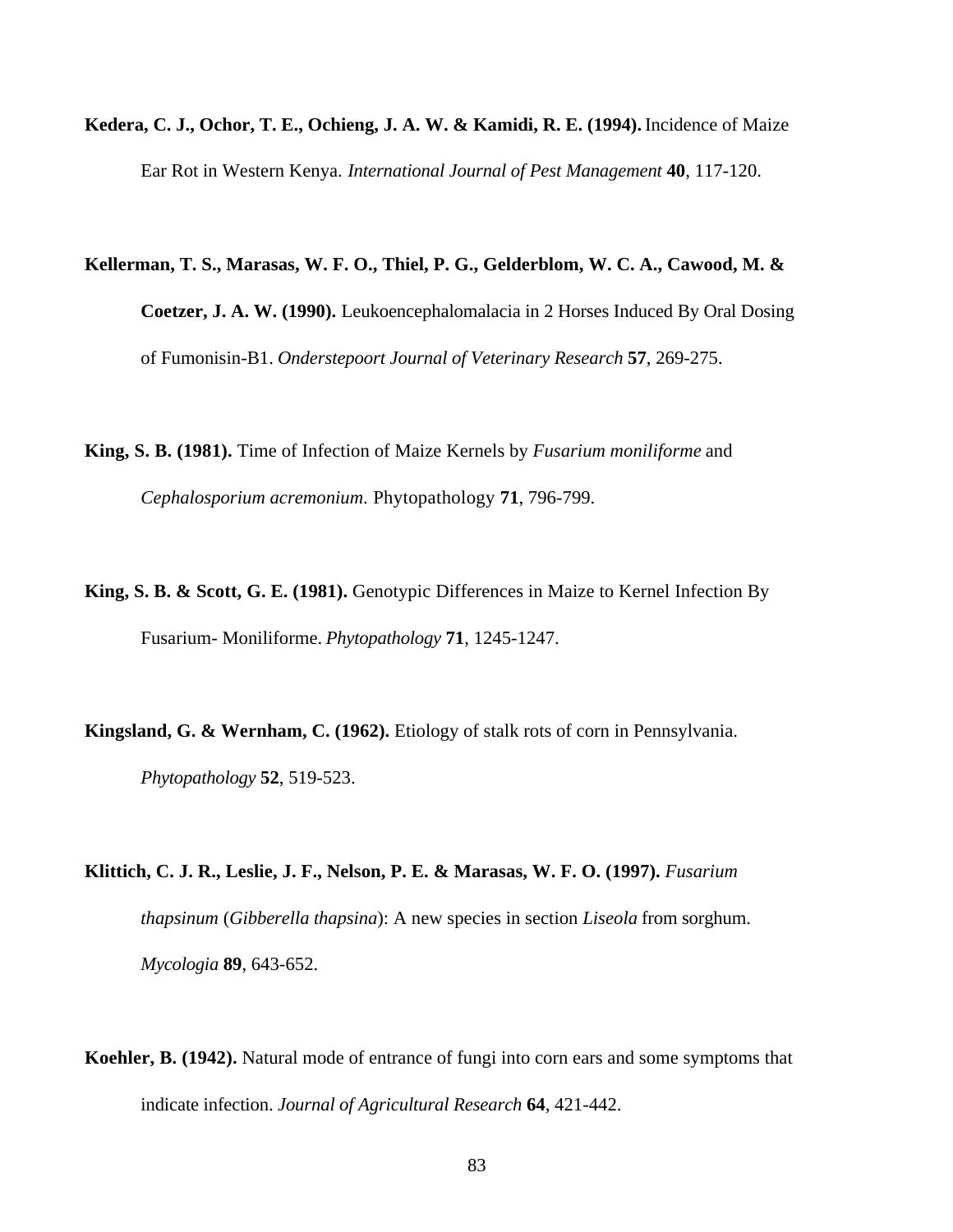- **Koehler, B. (1959).** Corn Ear Rots in Illinois. *Illinios Agricultural Experiment Station Bulletin* **639**, 1-87.
- **Koehler, B. (1960).** Cornstalk Rots of Illinois. *Illinois Agricultural Experiment Station Bulletin* **658**, 1-90.
- **Koehler, B., Dungan, G. & Burlison, W. (1934).** Maturity of seed corn in relation to yielding ability and disease infection. *Agronomy Journal* **26**, 262-274.
- **Kulisek, E. & Hazebroek, J. (2000).** Comparison of extraction buffers for the detection of fumonisin B1 in corn by Immunoassay and High-Performance Liquid Chromatography. *Journal of Agricultural and Food Chemistry* **48**, 65-69.
- Lawrence, E. B., Nelson, P. E. & Ayers, J. E. (1981). Histopathology of Sweet Corn Seed and Plants Infected With Fusarium-Moniliforme and Fusarium-Oxysporum. *Phytopathology* **71**, 379-386.
- **Leslie, J. F. (1996).** Introductory biology of *Fusarium moniliforme*. In *Fumonisins in Food*, pp. 153-164. Edited by J. W. D. L. S. Jackson, and L. B. Bullerman. New York: Plenum Press.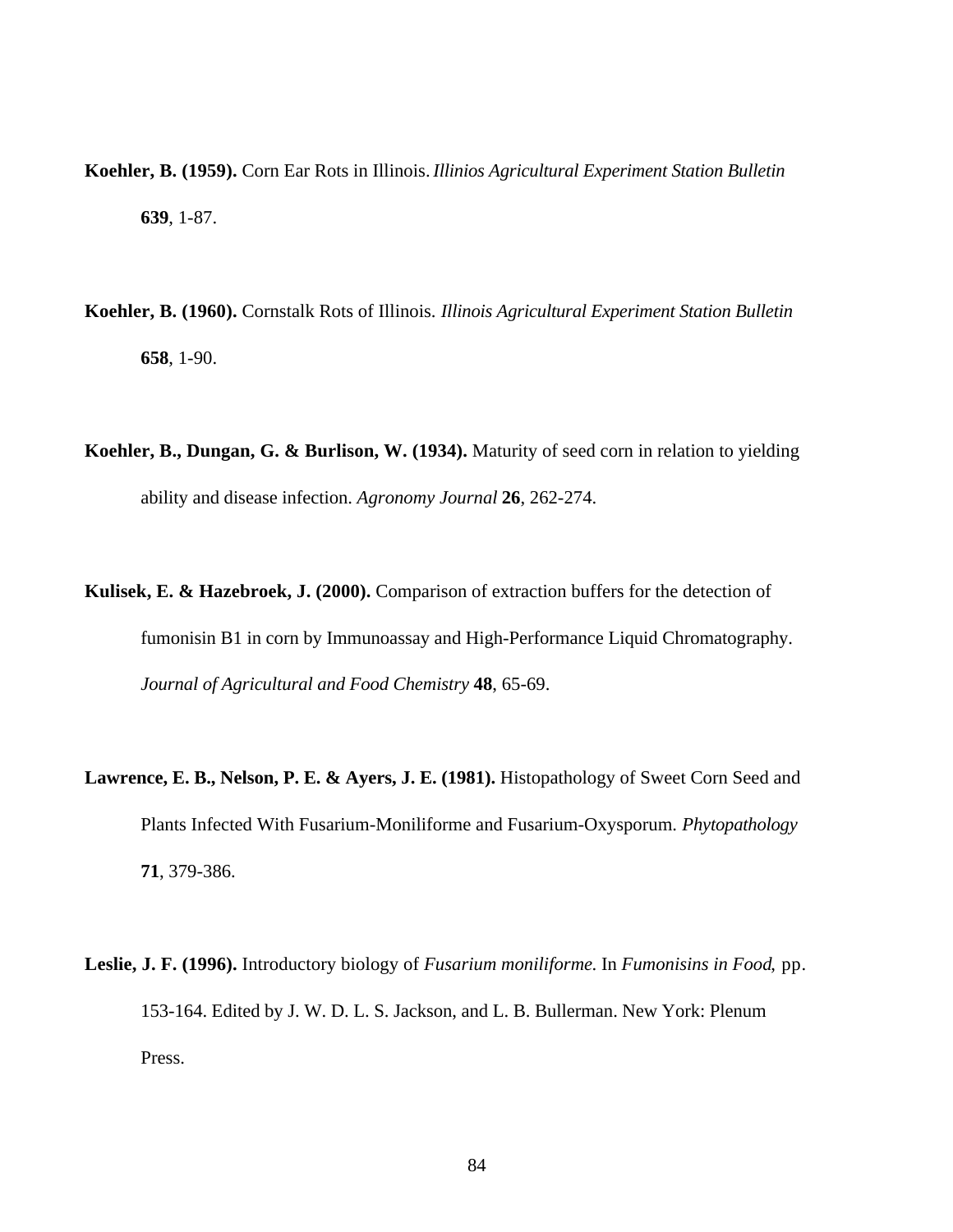- **Leslie, J. F., Plattner, R. D., Desjardins, A. E. & Klittich, C. J. R. (1992).** Fumonisin B1 production by strains from different mating populations of *Gibberella fujikuroi* (*Fusarium* section *Liseola*). *Phytopathology* **82**, 341-345.
- **Marasas, W. F. O. (1996).** Fumonisins: History, World-Wide Occurrence and Impact. In *Fumonisins in Food*, pp. 1-18. Edited by J. W. D. L. S. Jackson, and L. B. Bullerman. New York: Plenum Press.
- **Meadows, B. (2000).** *North Carolina Agricultural Statistics 2000*. Raleigh: North Carolina Agricultural Statistics.
- **Merrill, A. H., Liotta, D. C. & Riley, R. T. (1996).** Fumonisins: Fungal toxins that shed light on sphingolipid function. *Trends in Cell Biology* **6**, 218-223.
- **Merrill, A. H., Wang, E., Vales, T., Smith, E., Schroeder, J., Mendalino, D., Alexander, C., Crane, H., Xia, J., Liotta, D., Meredith, F. & Riley, R. (1996).** Fumonisin Toxicity and Sphingolipid Biosynthesis. In *Fumonisins in Food*, pp. 297-306. Edited by L. Jackson, J. DeVries & L. Bullerman. New York: Plenum Press.
- **Miller, J. D., Young, J. C. & Trenholm, H. L. (1983).** Fusarium Toxins in Field Corn .1. Time Course of Fungal Growth and Production of Deoxynivalenol and Other Mycotoxins. *Canadian Journal of Botany-Revue Canadienne De Botanique* **61**, 3080-3087.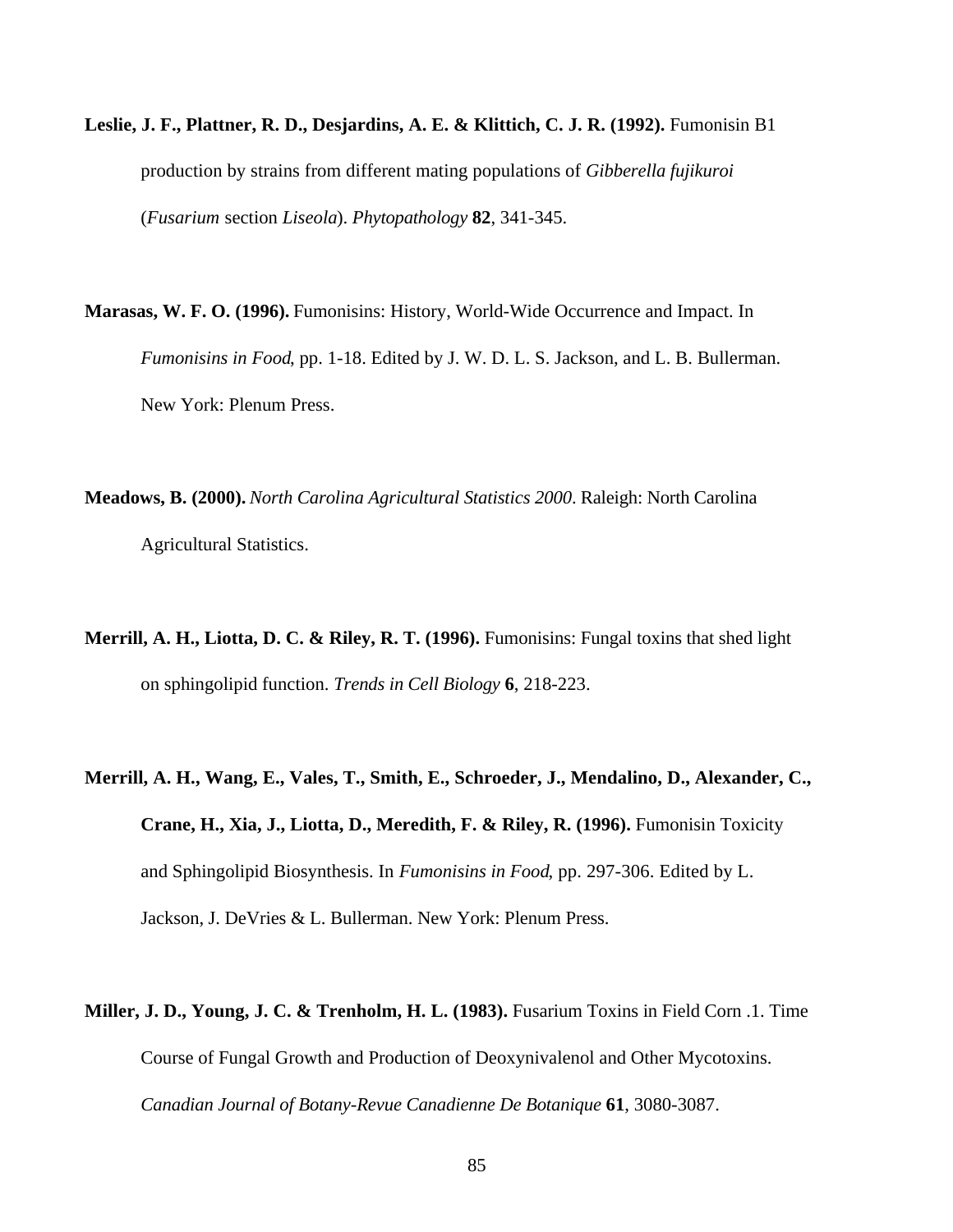**Munkvold, G. P. & Carlton, W. M. (1997).** Influence of inoculation method on systemic Fusarium moniliforme infection of maize plants grown from infected seeds. *Plant Disease* **81**, 211-216.

**Nirenberg, H. (1976).** Untersuchungen über die morphologische und biologische Differenzierung in der Fusarium-Sektion Liseola. In *Mitteilungen aus der Biologischen Bundesanstal für Land- und Forstwirtschaft*, pp. 1-117. Berlin-Dahlem.

**Payne, G., Hagler, W. J. & Adkins, C. (1988).** Aflatoxin accumulation in inoculated ears of field grown maize. *Plant Disease* **72**, 422-424.

**Placinta, C. M., D'Mello, J. P. F. & Macdonald, A. M. C. (1999).** A review of worldwide contamination of cereal grains and animal feed with Fusarium mycotoxins. *Animal Feed Science and Technology* **78**, 21-37.

**Prelusky, D., Rotter, B. & Rotter, R. (1994).** Toxicology of mycotoxins. In *Mycotoxins in Grain: Compounds other than Aflatoxin*, pp. 359-403. Edited by J. Miller & H. Trenholm. St. Paul: The American Phytopathological Society.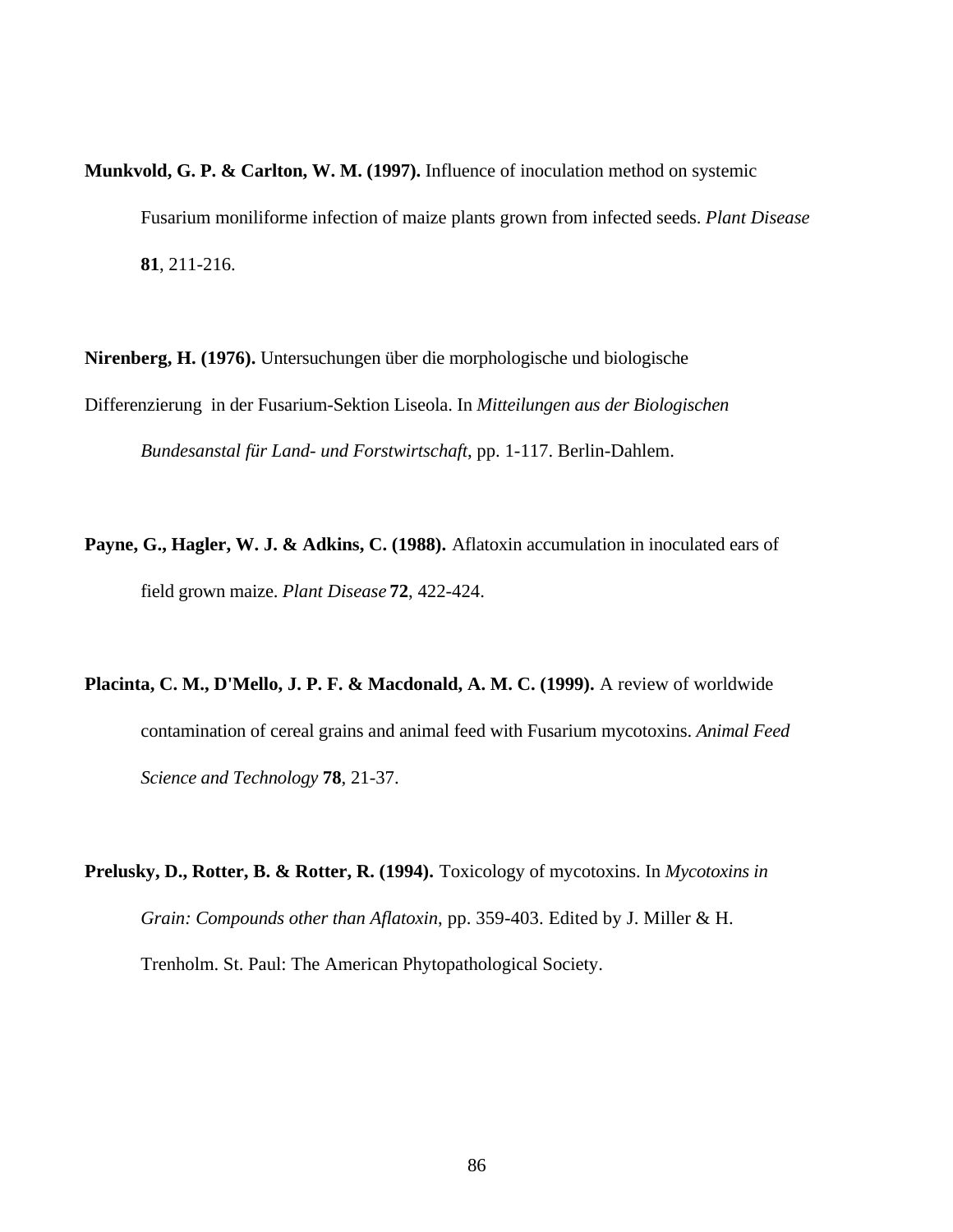- **Proctor, R. H., Desjardins, A. E. & Plattner, R. D. (1999).** Biosynthetic and genetic relationships of B-series fumonisins produced by Gibberella fujikuroi mating population A. *Natural Toxins* **7**, 251-258.
- **Proctor, R. H., Desjardins, A. E., Plattner, R. D. & Hohn, T. M. (1999).** A polyketide synthase gene required for biosynthesis of fumonisin mycotoxins in Gibberella fujikuroi slating population A. *Fungal Genetics and Biology* **27**, 100-112.
- **Reid, L. M., Nicol, R. W., Ouellet, T., Savard, M., Miller, J. D., Young, J. C., Stewart, D. W. & Schaafsma, A. W. (1999).** Interaction of Fusarium graminearum and F-moniliforme in maize ears: Disease progress, fungal biomass, and mycotoxin accumulation. *Phytopathology* **89**, 1028-1037.
- **Salazar, F. & Vargas, E. (1977).** Methods of evaluation and levels of resistance in maize to the rotting of ears caused by Fusarium moniliforme. *Agronomia Costarricense* **1**, 93-99.
- **Scott, G. E. & King, S. B. (1984).** Site of Action of Factors For Resistance to Fusarium moniliforme in Maize. *Plant Disease* **68**, 804-806.
- **Shelby, R. A., White, D. G. & Bauske, E. M. (1994).** Differential Fumonisin Production in Maize Hybrids. *Plant Disease* **78**, 582-584.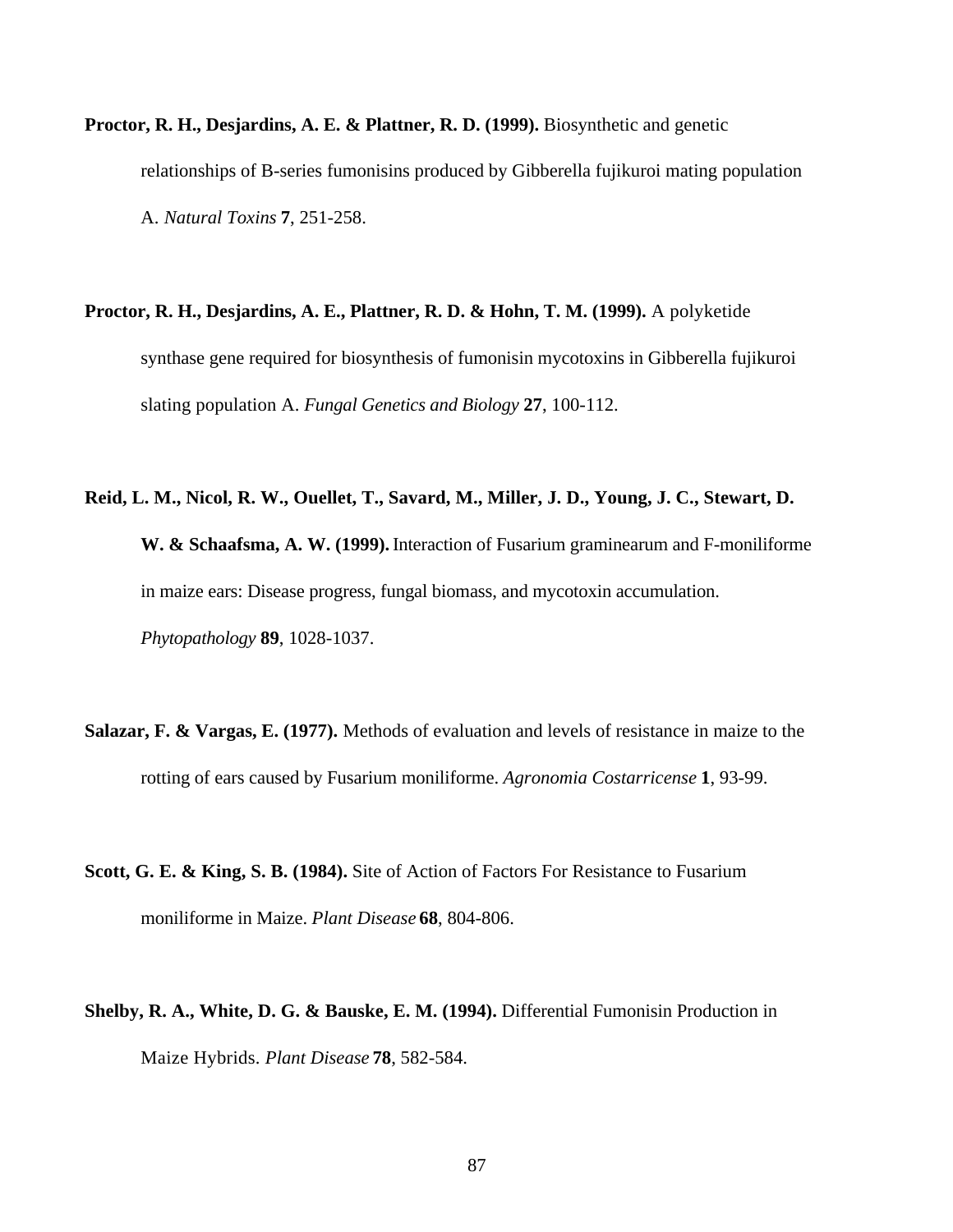- **Shim, W. B. & Woloshuk, C. P. (1999).** Nitrogen repression of fumonisin B1 biosynthesis in Gibberella fujikuroi. *Fems Microbiology Letters* **177**, 109-116.
- **Shim, W. B. & Woloshuk, C. P. (2001).** Regulation of fumonisin B-1 biosynthesis and conidiation in Fusarium verticillioides by a cyclin-like (C-type) gene, FCC1. *Applied and Environmental Microbiology* **67**, 1607-1612.
- **Smith, F. L. & Madsen, C. B. (1949).** Susceptibility of Inbred Lines of Corn to Fusarium Ear Rot. *Agronomy Journal* **41**, 347-348.
- **Toussoun, T. A. (1981).** Present concept of Fusarium classification. In *Fusarium: disease, biology and taxonomy*, pp. 413-427. Edited by T. A. T. P. E. Nelson, and R. J. Cook. University Park: The Pennsylvania State University Press.
- **Vainio, H., Heseltine, E. & Wilbourn, J. (1993).** Report on an IARC working group meeting on some naturally- occurring substances. *Int. J. Cancer* **53**, 535-537.
- **Valleau, W. (1920).** Seed corn infection with Fusarium moniliforme and its relation to the root and stalk rots. *Kentucky Agricultural Experiment Station Bulletin* **226**, 27-51.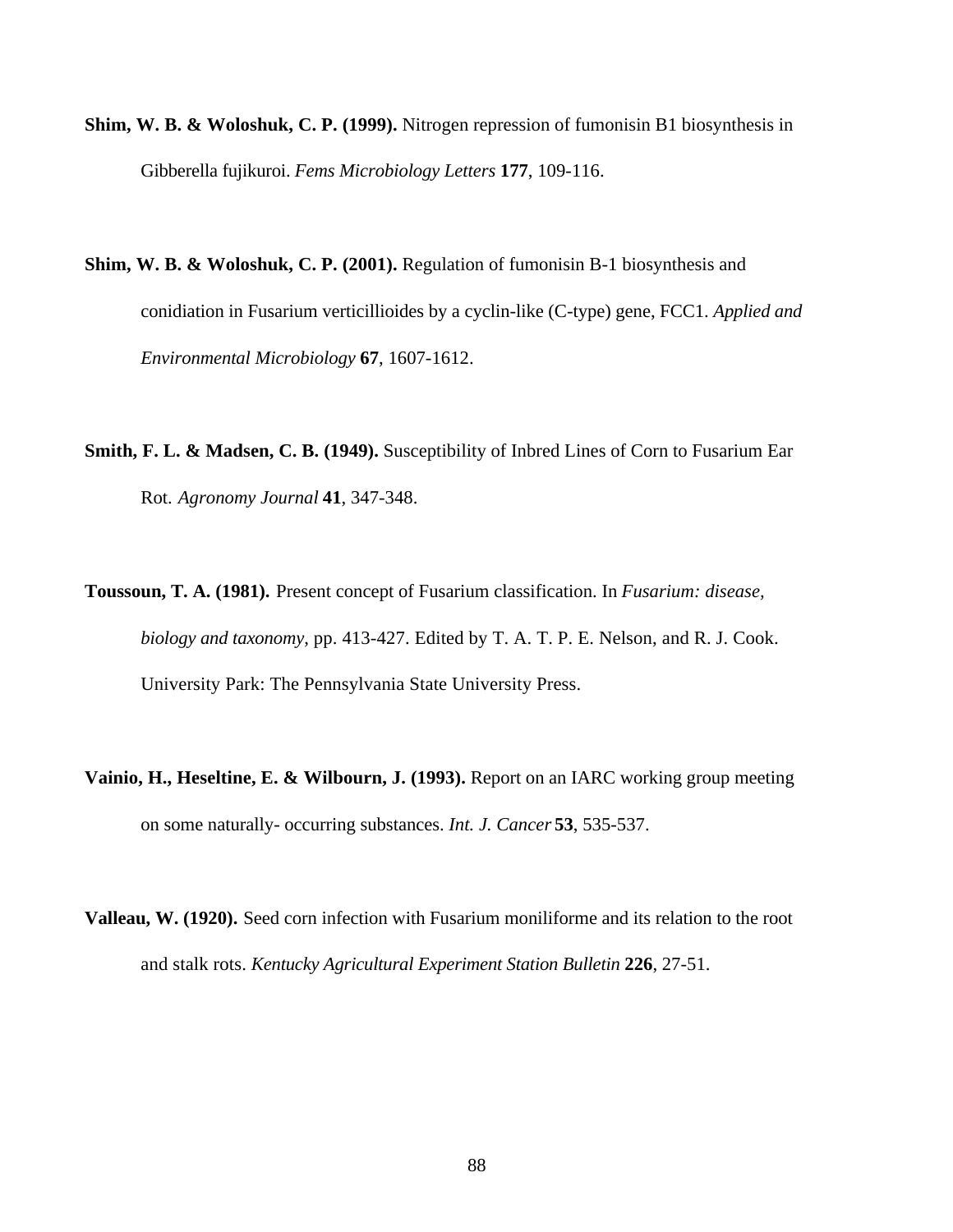- **Wang, E., Merrill, A. H., Norred, W. P., Bacon, C. & Riley, R. T. (1991).** Inhibition of Sphingosine Biosynthesis By Fumonisins, Mycotoxins Produced By Fusarium Moniliforme. *Faseb Journal* **5**, A1605-A1605.
- **Warfield, C. Y. & Gilchrist, D. G. (1999).** Influence of kernel age on fumonisin B-1 production in maize by Fusarium moniliforme. *Applied and Environmental Microbiology* **65**, 2853- 2856.
- **Warren, H. L. (1978).** Comparison of Normal and High-Lysine Maize Inbreds For Resistance to Kernel Rot Caused By Fusarium moniliforme. *Phytopathology* **68**, 1331-1335.
- **Whitaker, T. B., Trucksess, M. W., Johansson, A. S., Giesbrecht, F. G., Hagler, W. M. & Bowman, D. T. (1998).** Variability associated with testing shelled corn for fumonisin. *Journal of Aoac International* **81**, 1162-1168.
- **White, D. (1999).** Fusarium Kernel or Ear Rot. In *Compendium of Corn Diseases*. Edited by D. White. St. Paul: American Phytopathological Society.
- **Xu, J. R., Yan, K. Y., Dickman, M. B. & Leslie, J. F. (1995).** Electrophoretic karyotypes distinguish the biological species of *Gibberella fujikuroi* (*Fusarium* section *Liseola*). *Mol. Plant-Microbe Interact* **8**, 74-84.